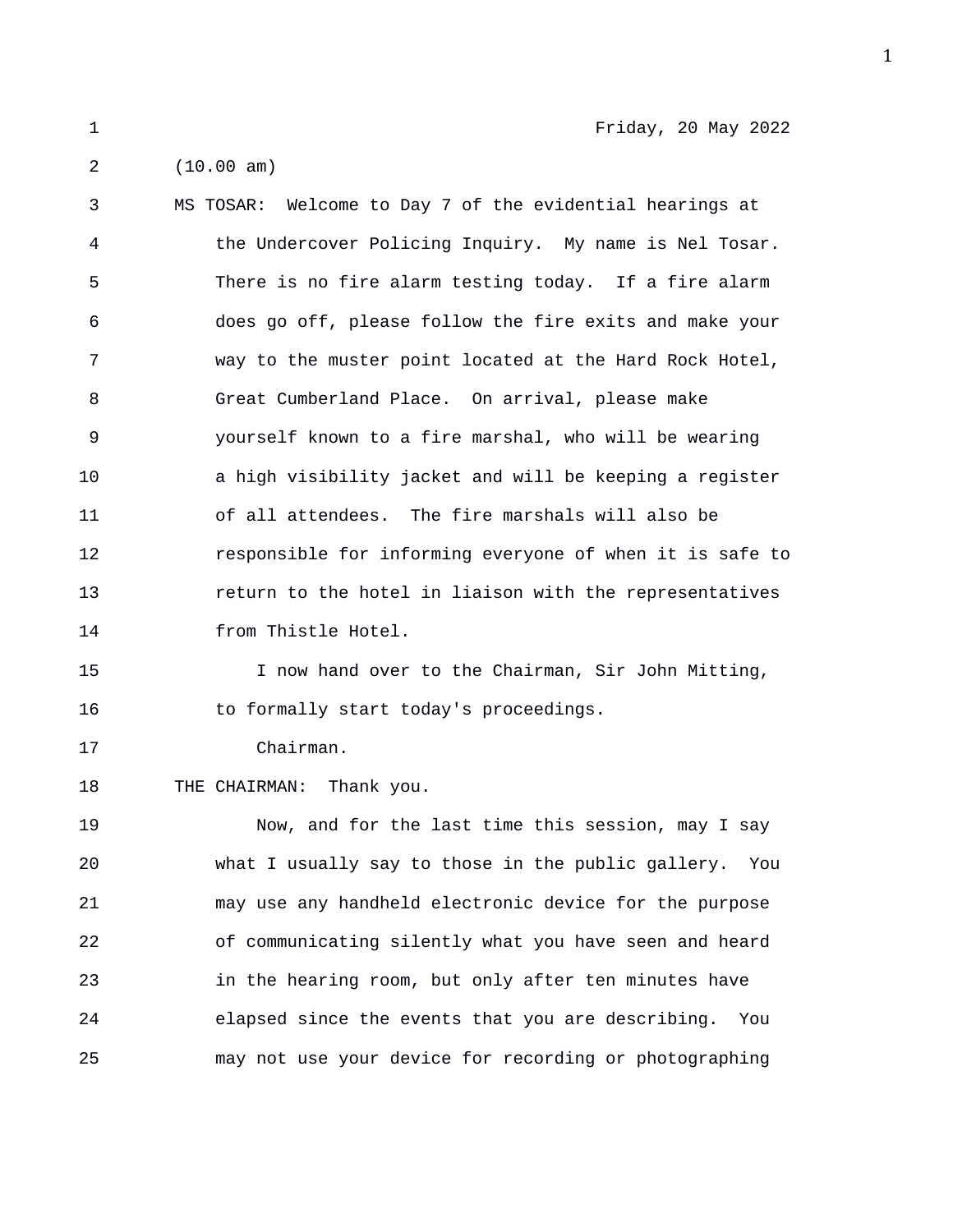1 our proceedings. There is a formal note on the desk in 2 front of you which sets out the terms of what I have 3 summarised fully. 4 Ms Campbell. 5 Summaries of the evidence of HN2152, HN350 and HN308 6 MS CAMPBELL: Thank you, sir. 7 This morning I will in fact be reading out 8 three summaries of evidence from managers who will not 9 be giving oral evidence. They are HN2152, 10 Richard Scully, HN350, Paul Croyden, and HN308, 11 Christopher Skey. I'll begin with the summary for 12 Richard Scully. 13 HN2152, Richard Scully, was a back office detective 14 sergeant posted to the SDS from approximately late 1977 15 to mid-1979. He provided a witness statement to 16 the Inquiry dated 29 September 2020 which may be 17 summarised as follows. 18 Richard Scully joined the Metropolitan Police 19 Service in 1964 and moved to Special Branch in 1968 as 20 a constable. Prior to joining the SDS, he served on 21 B and C Squads. He cannot recall the exact dates of his 22 time with the SDS, but the Inquiry believes he joined

23 the unit in late 1977.

24 Richard Scully had not done any undercover policing 25 prior to joining the SDS, though he did attend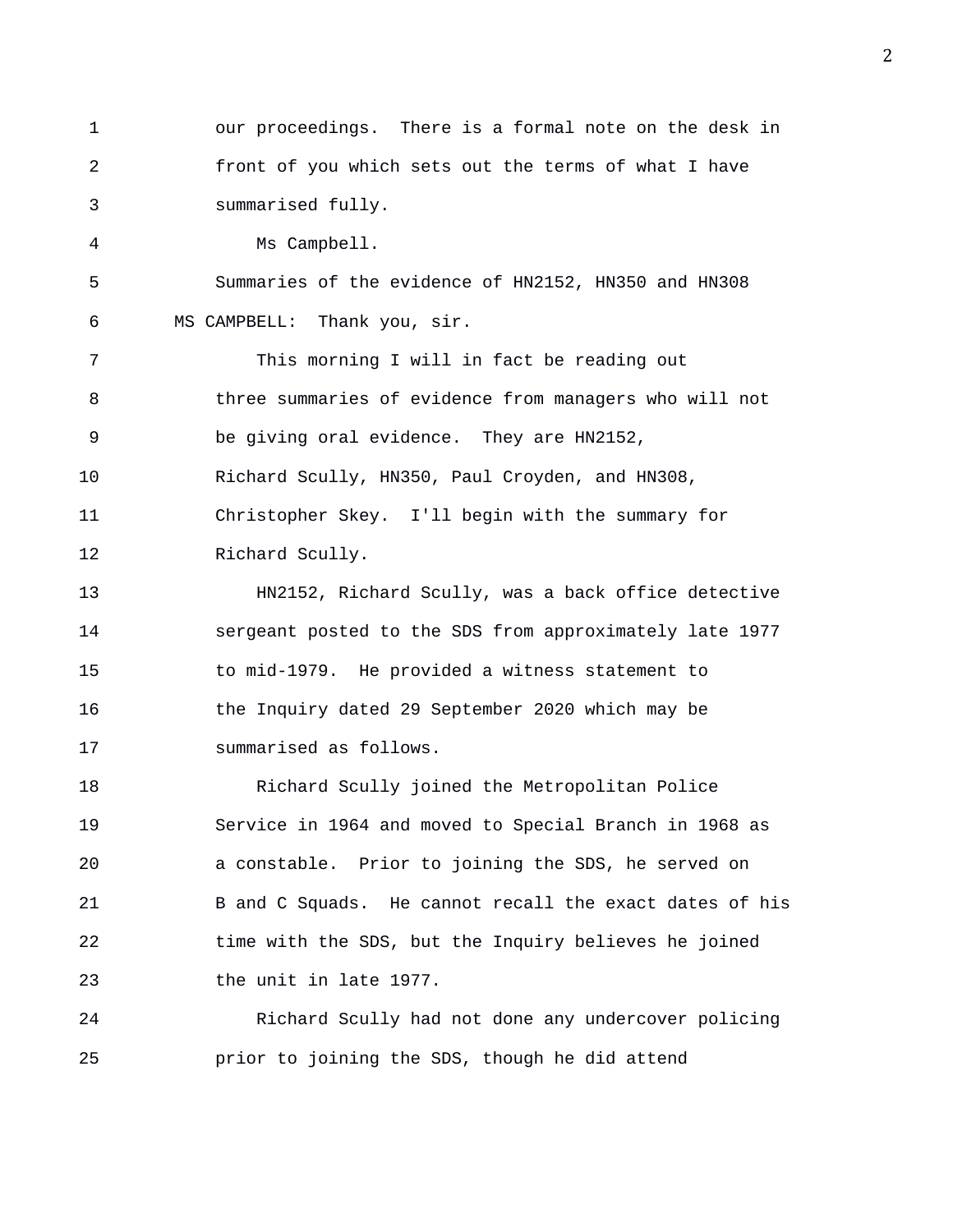1 demonstrations and meetings while in Special Branch. He 2 did not know what the SDS did prior to his joining and 3 he was not provided with any training. He states that 4 joining the SDS was not a question of choice; he did as 5 he was told.

6 Scully fulfilled an administrative role and 7 describes himself as the "processing point for 8 undercover officers' reporting". He recalls 9 intelligence coming into the office typed and on scraps 10 of paper to be written up. He would check names and 11 reports for any associated Special Branch file numbers 12 and add them where needed. He states that he would 13 alter the report where necessary, for example to fix 14 typos or factual inaccuracies or to correct the English. 15 Information might also be rearranged into a different 16 order. He would not have been provided with things like 17 photographs from the SDS officers. Those would rather 18 come from the Branch photographic unit and could be 19 shown to an officer to confirm the identity of 20 a particular person.

21 To his knowledge, individual sources would not be 22 identified, which was in line with ordinary 23 Special Branch practice. However, the information 24 number would be qualified with an "S" to indicate 25 S Squad. Scully states that he did not filter the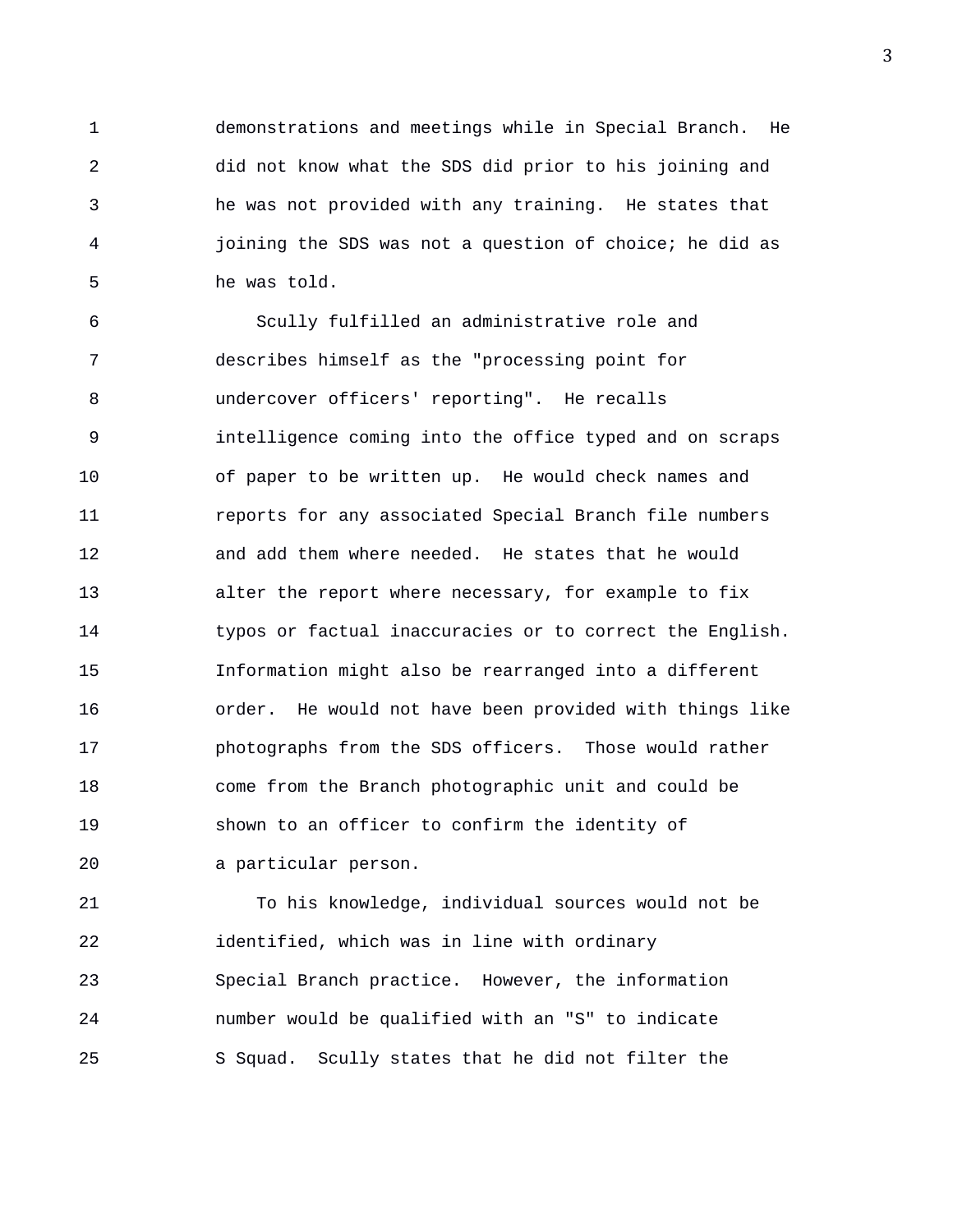1 information. His job was to present the factual 2 position and it was for someone else to interpret its 3 significance. Reports would be typed, then forwarded on 4 where required, or put into files. He notes it would 5 not be for him to determine which reports were 6 forwarded. Reports would be sent from S Squad to the 7 operational squads in the Branch, and it would be the 8 chief superintendent of those recipient squads who would 9 determine what action, if any, should be taken.

10 Scully does not believe that he signed or marked up 11 any reports, but rather it would be signed by the 12 superintendent or chief inspector before it left the 13 office. He did not have any involvement with the report 14 after its onward transmission.

15 Richard Scully was aware that reports would also be 16 forwarded to the Security Service. However, that 17 decision would be made by a more senior officer than 18 himself. He describes the Security Service as "the main 19 beneficiary of SDS reporting" and confirms that a lot of 20 information requests received by the SDS came from the 21 Security Service.

22 Elsewhere in his statement, he states that the 23 Security Service were the great beneficiaries of the 24 undercover approach, other than the uniformed branch. 25 He notes that the SDS did get thanks from the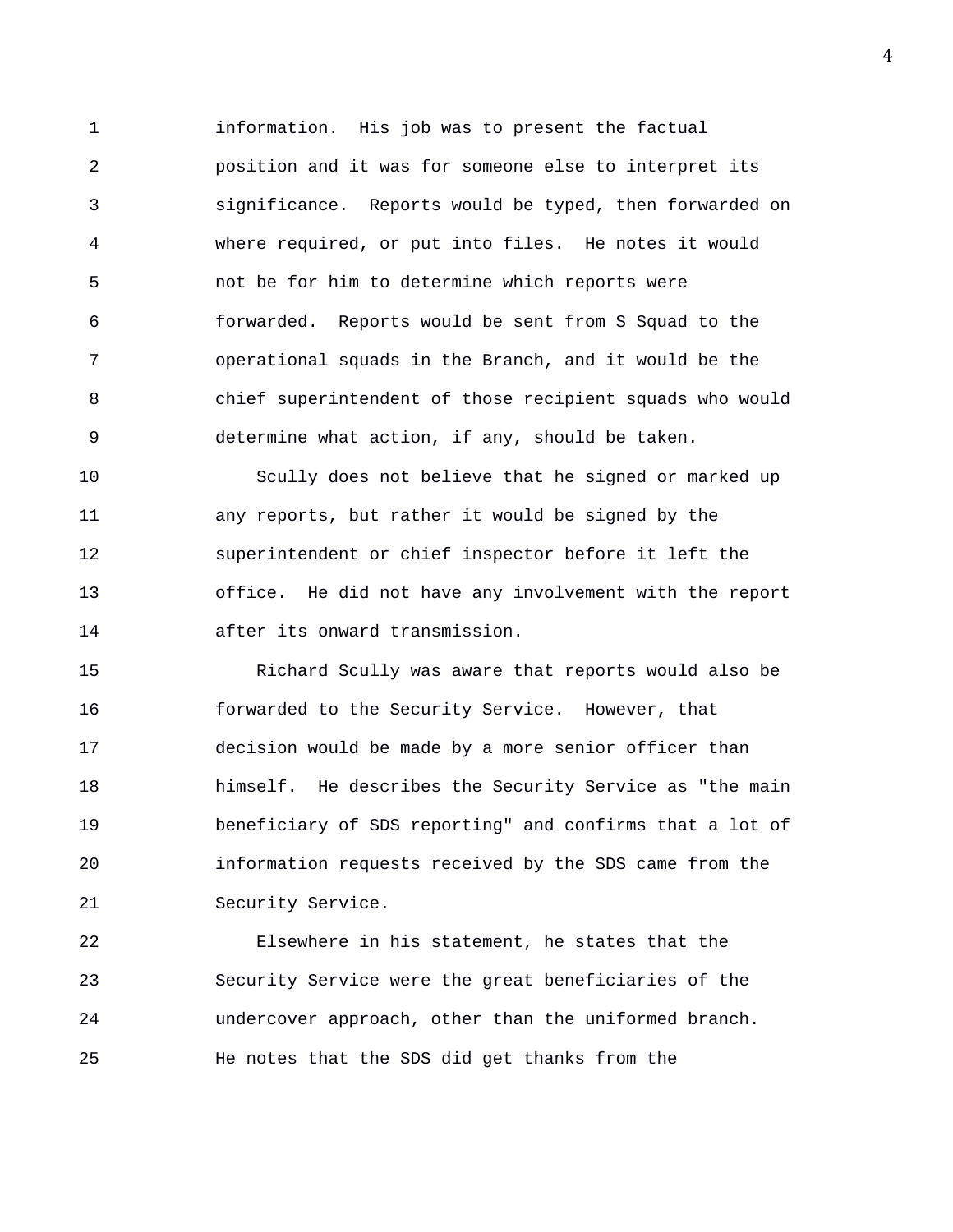1 Security Service for particular reports. Scully states 2 that he had no direct involvement with the 3 Security Service while in the SDS.

4 Scully describes the filing system in place for 5 Special Branch and notes that files would be made for 6 individuals and for organisations. The file number 7 would reflect what politics were in issue. He believes 8 that files had review dates on them, and they would be 9 sent to governors for regular assessment to decide what 10 to do with them.

11 Richard Scully states that he had no involvement in 12 directing or targeting UCOs, but he believes that would 13 be down to the superintendent. He was likewise not 14 involved in the procurement or administration of safe 15 houses, cover accommodation or vehicles, cover documents 16 or overtime claims. He was not involved in drafting the 17 annual reports.

18 Richard Scully operated from Scotland Yard, but 19 recalls attending regular safe house meetings. He 20 mentions that it was considered important for the UCOs 21 to meet up and "let off steam". He says:

22 "Often there would also be a meal and they would 23 tell us what they thought of us."

24 He believes there may have been discussions about 25 deployments at these meetings, but they would have not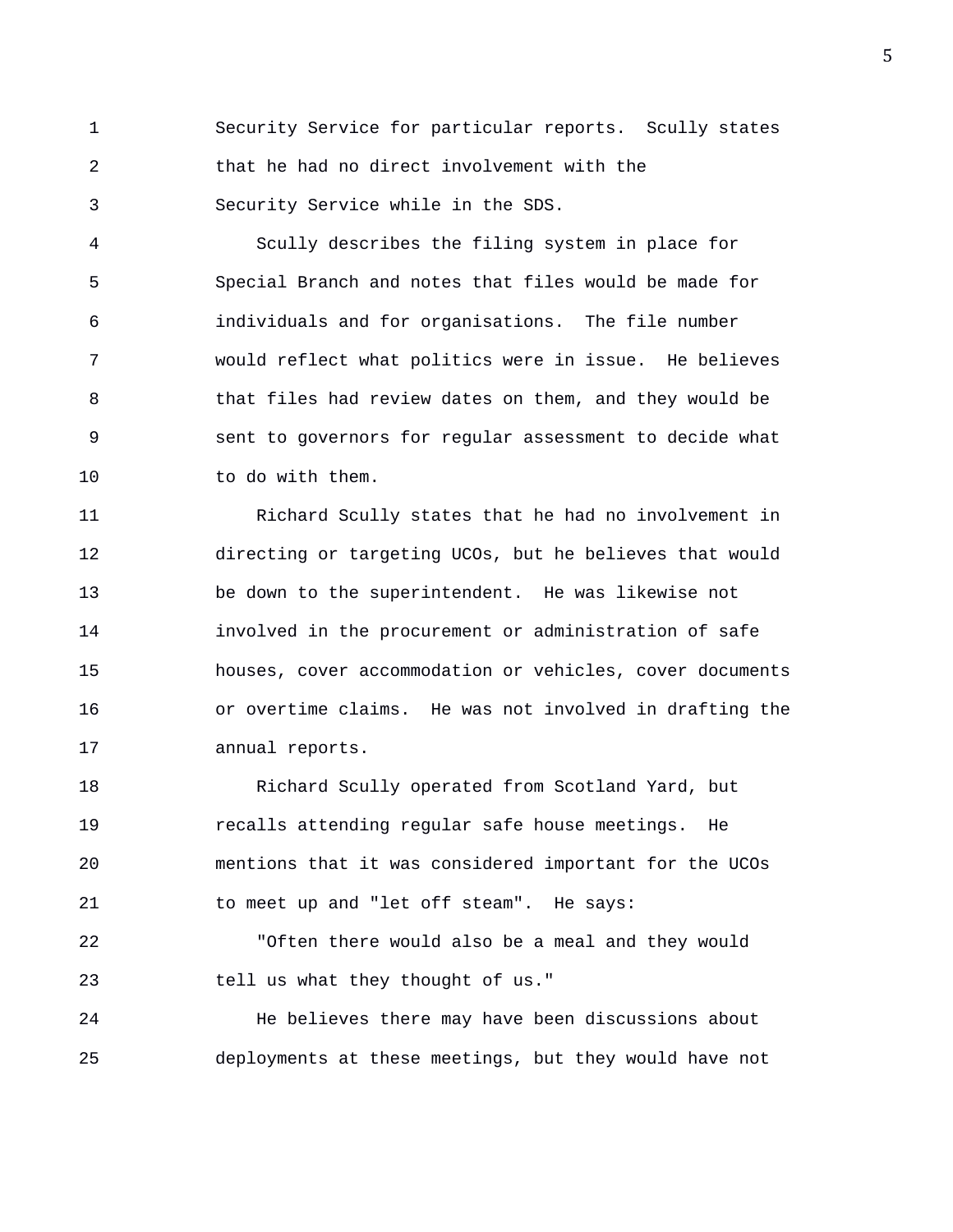1 been addressed to him. Overall, Scully states that he 2 personally had little interaction with the undercover 3 officers. He knows that there would have been 4 one-on-one meetings available between management and the 5 UCOs if needed. He notes:

6 "The supervising guys were very, very conscious of 7 emotional wellbeing and all the problems that the 8 undercover officers were exposed to. This was front and 9 centre of what the supervisors were doing."

10 Scully was not aware of any unhappy working 11 relationships between members of the SDS.

12 To his knowledge, none of his contemporaries 13 provoked or encouraged a third party to commit 14 a criminal offence, engaged in sexual activity whilst in 15 their cover identity, were arrested, tried or convicted 16 in their cover identity, were involved in incidents of 17 public disorder or violence, or reported on any legally 18 privileged information. He cannot say whether any of 19 his contemporaries reported on the activities of elected 20 politicians. He believes it was branch policy not to 21 *report on politicians.* 

22 Richard Scully states that he was unaware of any 23 training for new undercover officers, but notes that 24 they had "quite a lot" of lead up time before going into 25 the field. He states that UCOs: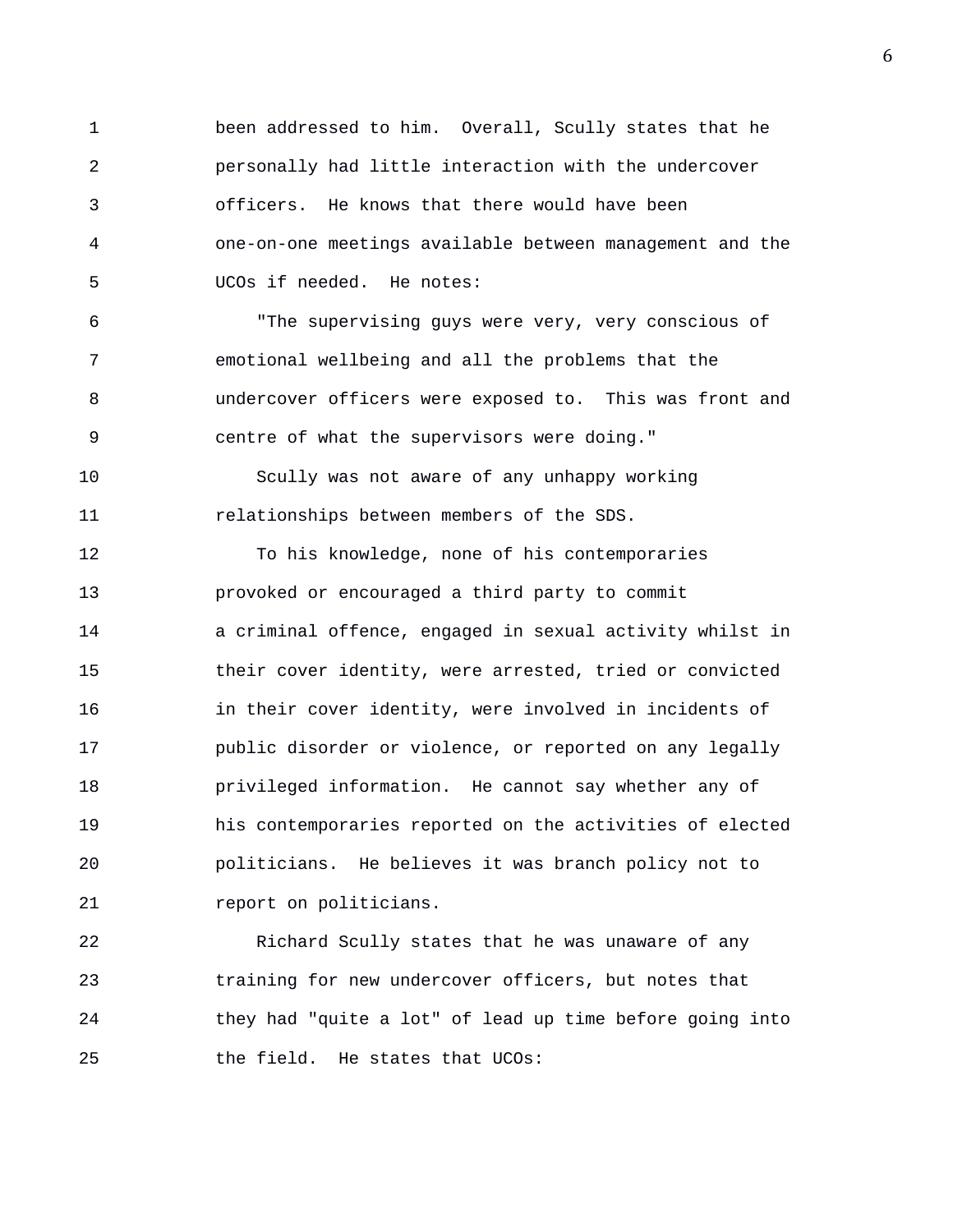1 The state of the carefully assessed to see if they were 2 suitable for the role and then had considerable reading 3 in time before going into the field. They knew what 4 they were up against and could leave at that point if 5 they wanted. It was very carefully thought out."

6 Richard Scully remembers David McNee visiting 7 the SDS when he was a new Commissioner of the 8 Metropolitan Police, stating:

9 "I think it was assumed he should see the SDS 10 because it was so sensitive that it could cause him 11 grief."

12 He remembers Geoffrey Craft guiding him through 13 the squad's operations in the SDS office and McNee 14 questioning everyone on their role. Scully believes 15 McNee also visited the undercover officers in the SDS 16 flat, though he was not personally present at that 17 visit.

18 Exceptionally, Richard Scully ran an informant 19 alongside his work in the SDS. He explains that he had 20 started with this informant while posted to C Squad 21 while dealing with anarchist matters and ended up 22 maintaining the contact throughout his time in the SDS. 23 He states that it was quite difficult to keep it up as 24 it took a lot of extra time and the area of interest 25 covered by the informant did not coincide with his SDS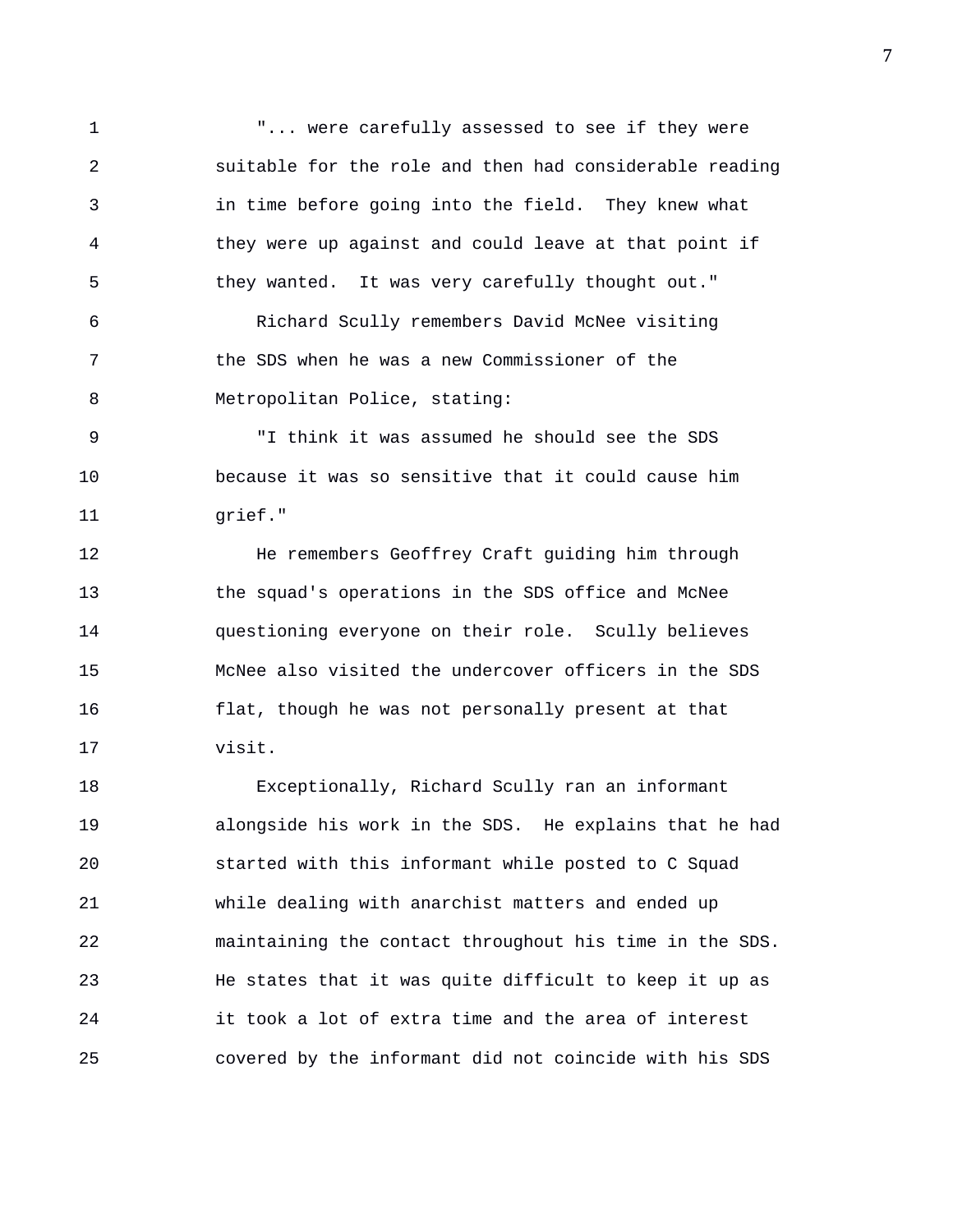1 work. His experience with the informant did give him 2 prior understanding of how Special Branch squads 3 provided A8, uniform branch, with forecasts for public 4 events.

5 Scully reflects in his witness statement on the 6 benefits of undercover policing as compared to relying 7 on informants. He states that while informants 8 were "generally fine", the only way to find out exactly 9 what was being planned was with undercover policing. He 10 also notes that in matters where urgent reporting was 11 required "the odd informant was not enough". Undercover 12 policing allowed efforts to be concentrated where 13 needed. He does note, however, that he "was a bit 14 surprised we were allowed to do with this undercover 15 policing, but we had official backing".

16 Richard Scully reported directly to 17 DCI Mike Ferguson while in the SDS, but notes that he 18 ultimately did not have much to do with Ferguson as he 19 operated out in the field. Scully states that he and 20 Ferguson "did not click", and he felt that Ferguson 21 interfered in the running of his informant. This led to 22 tensions that later escalated over an unfavourable 23 annual report. Scully states:

24 "I remember I had a very poor annual report from 25 Mike Ferguson because of my personal problems with him,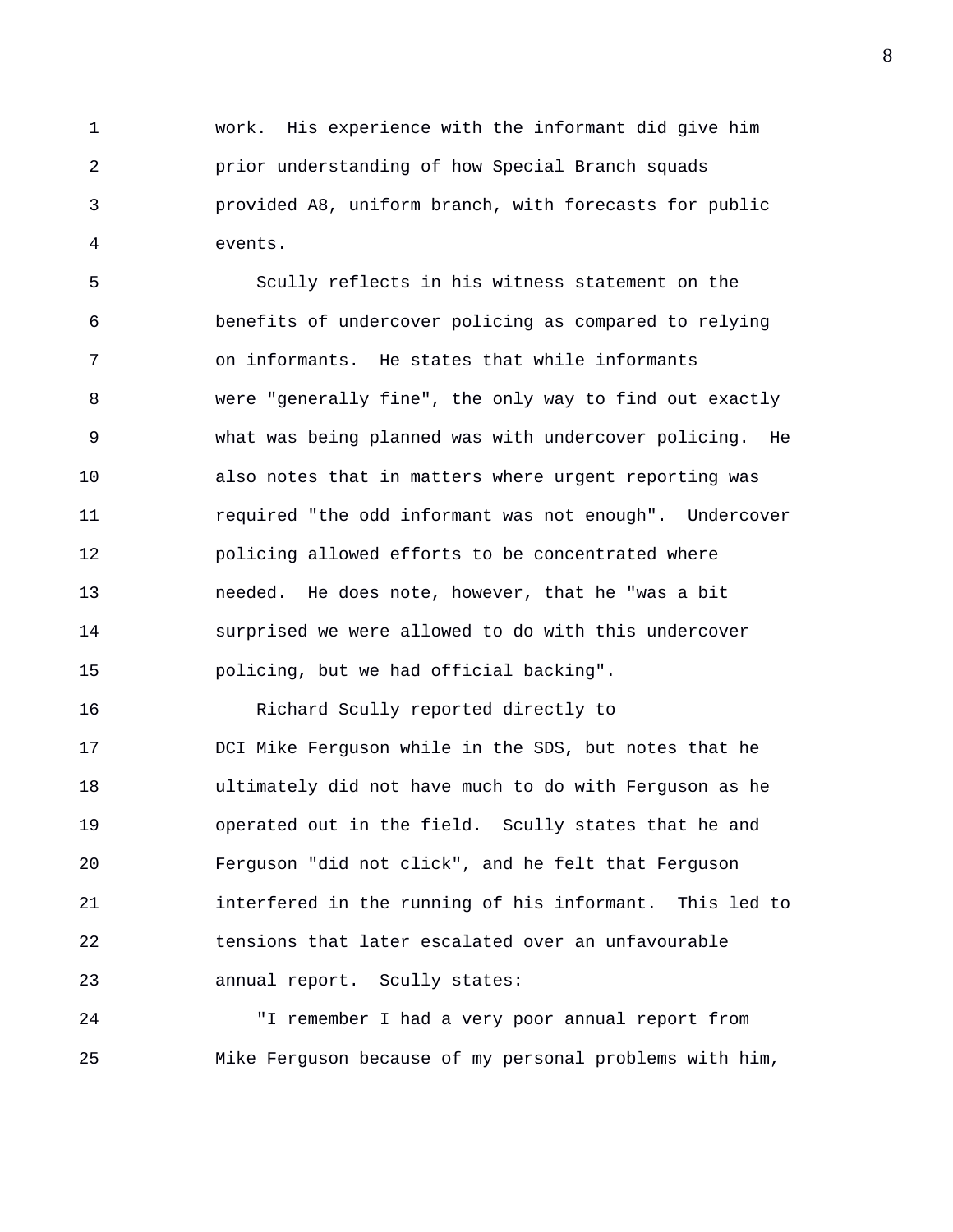1 such that it was very unfair, and I did have a word with 2 Derek Kneale out of desperation to explain the work 3 I was doing. He asked for evidence and I put in 4 a quantity of information. I think I overheard him 5 taking Mike Ferguson to task over this, even though 6 I was not asking for that."

7 Scully states that he enjoyed his work on the SDS, 8 but that the incident with DCI Ferguson "tipped him" 9 into leaving the squad. The Inquiry believes the left 10 the SDS in mid-1979.

11 When asked what he believes the SDS achieved for the 12 benefit of policing, Richard Scully says that:

13 "Undercover officers identified real troublemakers - 14 people who were potentially dangerous to the state, to 15 put it in a grand way, and who were promoting violent 16 and dangerous behaviour in the streets to the danger of 17 ordinary citizens ... we were able to contain the worst 18 aspects of what could affect the public and protect 19 them."

20 After his time on the SDS, Scully was posted to 21 ports, as he says he wished to get out of the general 22 atmosphere of Special Branch. He returned for a time to 23 B Squad after this on the invitation of Ray Wilson and 24 later ended up in another posting on S Squad unrelated 25 to the SDS. He states that he did not have any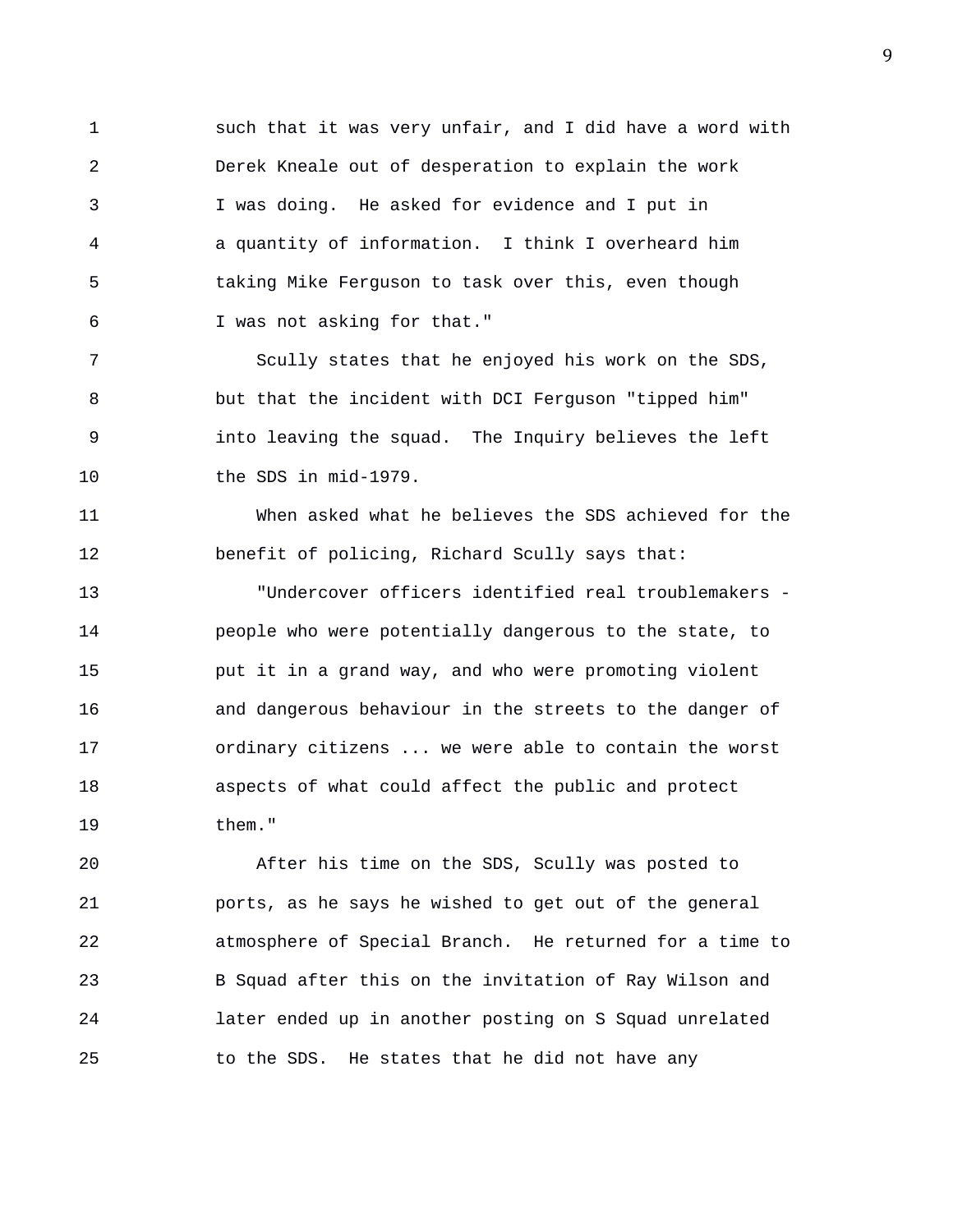1 involvement with SDS intelligence after his departure 2 from the unit.

3 Richard Scully retired from the Metropolitan Police 4 Service in 1994.

5 Sir, I'll now move on to the summary of the 6 statement of HN350, Paul Croyden.

7 Detective Sergeant Paul Croyden was posted to the 8 SDS from 30 July 1979 to August 1981. He provided 9 a witness statement to the Inquiry dated 10 20 October 2020. It may be summarised as follows. 11 Paul Croyden joined the Metropolitan Police Service 12 in 1966 and moved to Special Branch in late 1969. Among 13 his Special Branch postings prior to joining the SDS, he 14 served two stints on Special Branch C Squad dealing with 15 general enquiries.

16 Paul Croyden first became aware of the SDS from 17 HN45, cover name "David Robertson", who had been 18 deployed as an undercover officer and who he knew 19 socially. Croyden recalls being told that the squad was 20 referred to as the "Hairies" and that they did 21 undercover work, but nothing more.

22 Paul Croyden was approached in the late 1970s by 23 DI Angus McIntosh, who enquired whether he would be 24 interested in joining the SDS. McIntosh had been 25 Croyden's sergeant in naturalisation and Croyden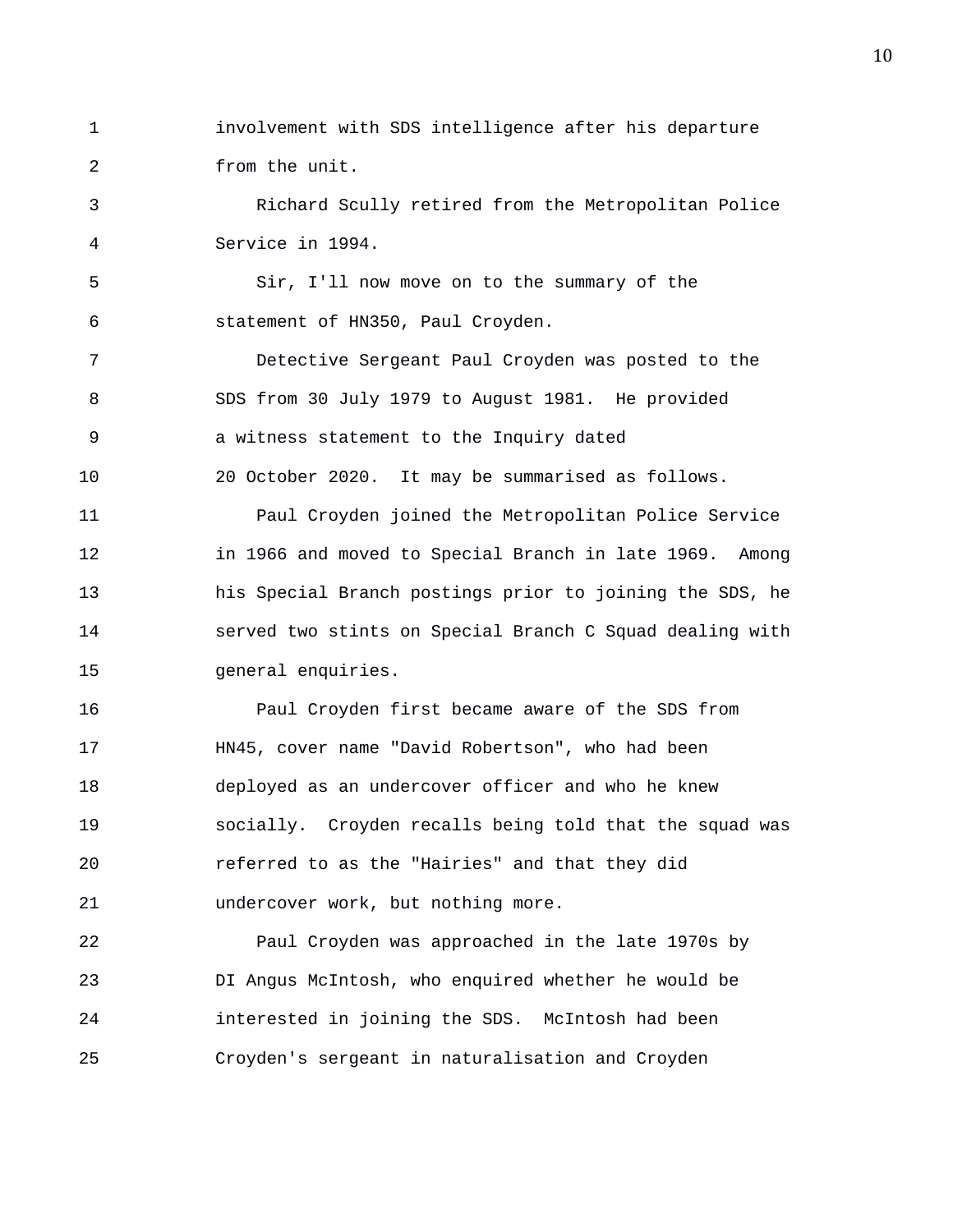1 describes it as having been a "good working 2 relationship". They also knew each other socially.

3 Croyden states that he was not informed of the 4 purpose of the unit prior to joining, but was told that 5 the role was administrative and primarily involved 6 collating and arranging reporting. He accepted the 7 position and began with the SDS in July 1979.

8 Paul Croyden recalls on his first day meeting 9 DI McIntosh and DCI Ferguson, who explained the purpose 10 and history of the unit. There was no formal training, 11 but there was a handover period of three to four weeks 12 with DS Dick Scully, whom Croyden replaced in the back 13 office. He does not recall being shown any training 14 materials and says that he trained on the job.

15 He remembers that the SDS office was initially based 16 in New Scotland Yard when he joined, but moved to 17 a secure unit in Vincent Square several months into his 18 posting.

19 Paul Croyden states what his primary role in the SDS 20 was to process reports from the undercover officers. He 21 would be given handwritten reports following the regular 22 meetings in the safe house and it would be his 23 responsibility to read each report and make corrections 24 if needed. The corrections would be stylistic, such as 25 fixing spelling and grammatical mistakes. Information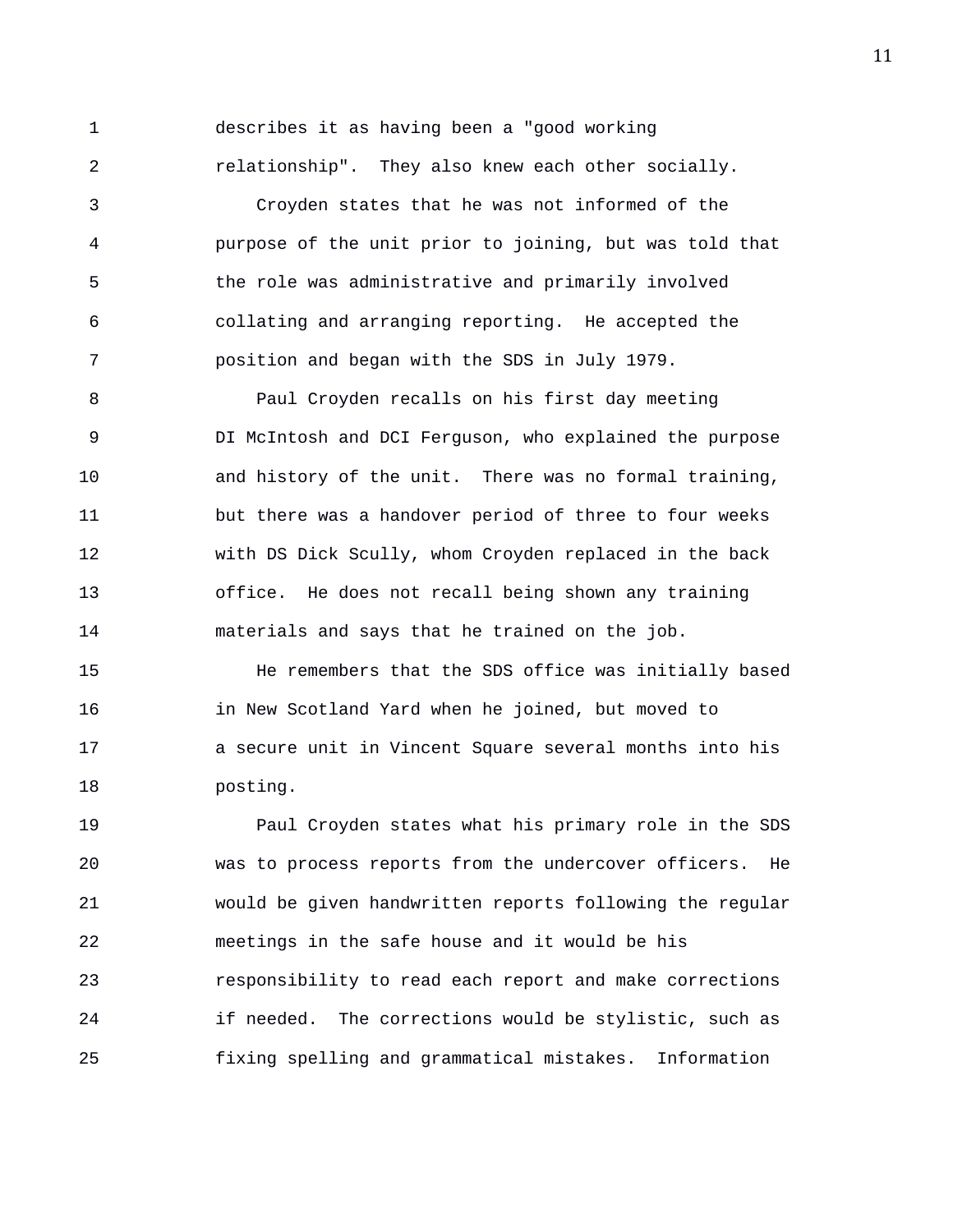1 would only be removed from a report if it was 2 repetitive. He notes that there was a high standard of 3 reporting in Special Branch and officers could have 4 their reports heavily modified "almost to the point of 5 pedantry". Croyden cannot recall ever amalgamating 6 reports from more than one officer, though notes that 7 the UCOs may have liaised with each other to produce 8 a joint report if more than one had attended a large 9 event.

10 In addition to stylistic changes, Paul Croyden would 11 add Special Branch and Security Service file reference 12 numbers to the reports. This was done by telephoning 13 Special Branch Records to determine which individuals 14 had open files, mentions or no trace. He states that he 15 had no direct contact or dealing with the 16 Security Service during his time on the SDS.

17 Croyden notes the use of a technique learned from 18 DS Scully to occasionally include the cover name of 19 a UCO within the reports. He explains that the reason 20 was to obscure the UCO's identity to the 21 Security Service in case they also had an informant in 22 the group.

23 Once all amendments were complete, a modified report 24 would be handed to an office typist to produce in 25 duplicate before being passed to the DCI. The DCI would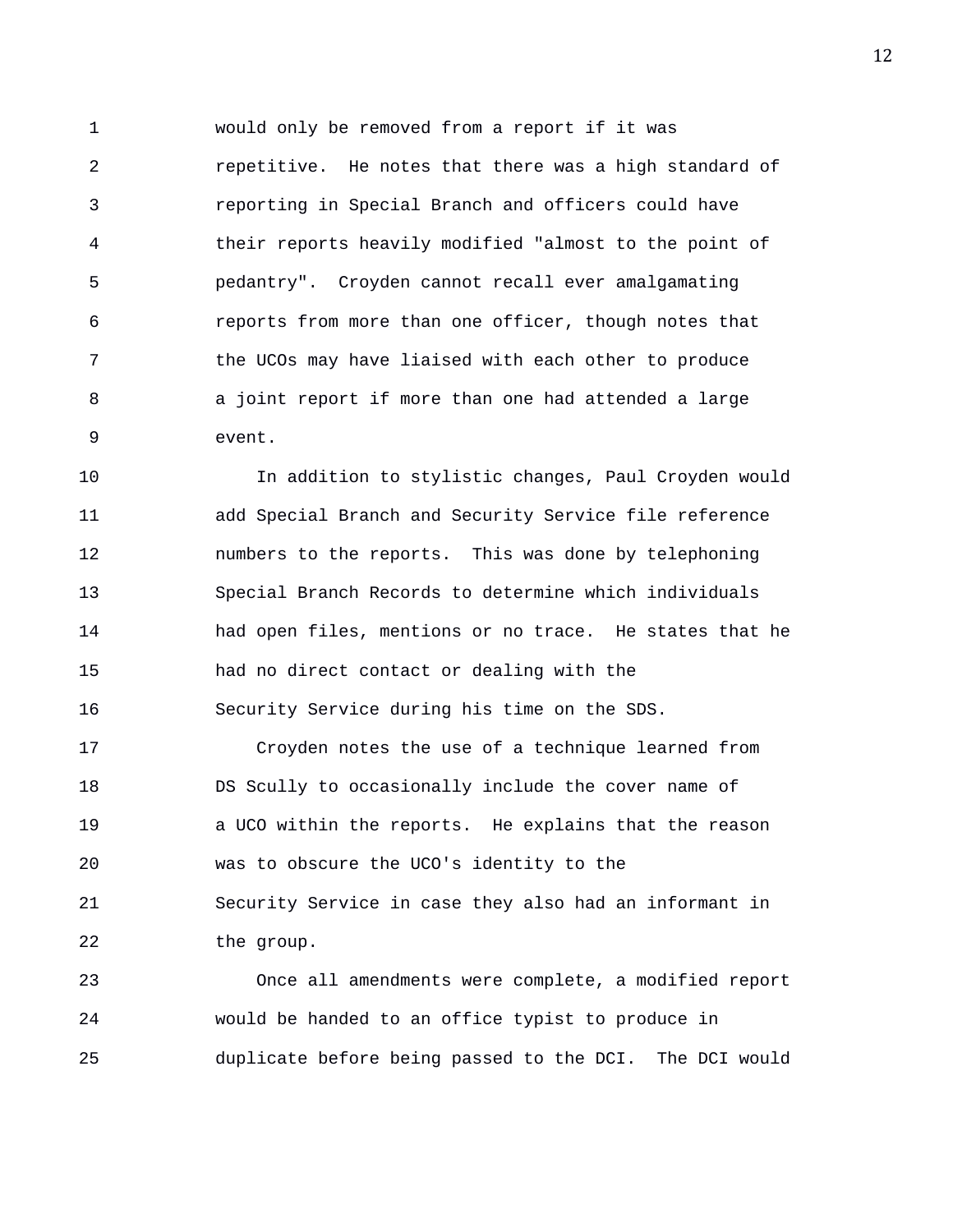1 be responsible for disseminating the intelligence to the 2 relevant section of Special Branch. Paul Croyden 3 recalls that the superintendents on S Squad, 4 David Palmer-Hall and Kenneth Pryde at the time, took 5 receipt of the reports. If the report concerned public 6 order, a copy would also be sent to the A8 uniform 7 division via Special Branch liaison. One copy of the 8 report would be sent to Scotland Yard and a second 9 stored in a secure room in the SDS offices at 10 Vincent Square.

11 Paul Croyden confirms that most SDS intelligence was 12 written down either as a report or put into a report 13 after a phone call. Urgent calls would also have been 14 passed on to the relevant squad by telephone. He 15 suspects that a large proportion of public order matters 16 were passed on orally in this way.

17 Croyden notes that the Special Branch surveillance 18 and photographic units shared offices with the SDS in 19 Vincent Square. He recalls that an album of photographs 20 would sometimes be taken to safe house meetings 21 following a demonstration to allow the UCOs to identify 22 relevant individuals. Those photos might then be 23 appended to a report.

24 Paul Croyden states that he did not play any part in 25 tasking, procurement of cover documents, procurement or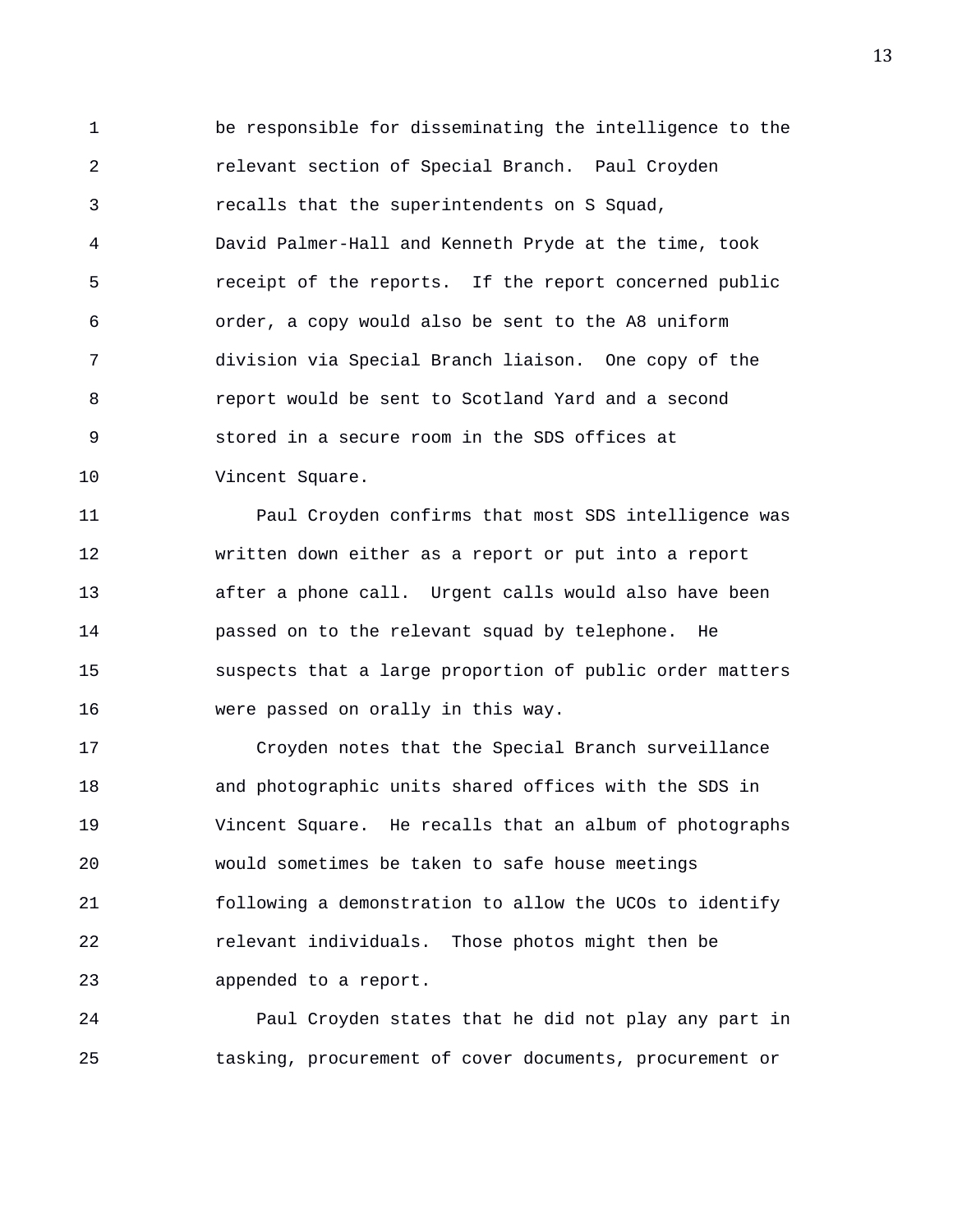1 administration of accommodation or vehicles, processing 2 overtime claims or drafting of annual reports.

3 Croyden states that he did occasionally receive the 4 daily welfare calls from the deployed officers. They 5 would be required to ring the office by 11.00 am. He 6 confirms that this was equally an opportunity to pick up 7 on any new information or get clarification on 8 a particular report if needed.

9 Paul Croyden states that the majority of his 10 interaction with the UCOs was by telephone, as he would 11 only occasionally visit the safe houses. He would 12 sometimes play sports or have lunch with the UCOs, but 13 usually the purpose of his attendance at the safe houses 14 would be to clear up ambiguous text in a report or 15 prepare a welfare visit. The DCI and DI would be the 16 ones to attend the safe house meetings regularly. He 17 was not aware of any unhappy working relationships 18 between members of the SDS.

19 Paul Croyden served with DCIs Ferguson and Moss and 20 DIs McIntosh, HN68 and Butler. Croyden suggests that 21 there was a high level of supervision and control by the 22 DCI and DIs over the undercover officers and the 23 administrative staff. He notes that he was always 24 supervised by them and confirms that they were 25 responsible for tasking the undercover officers. He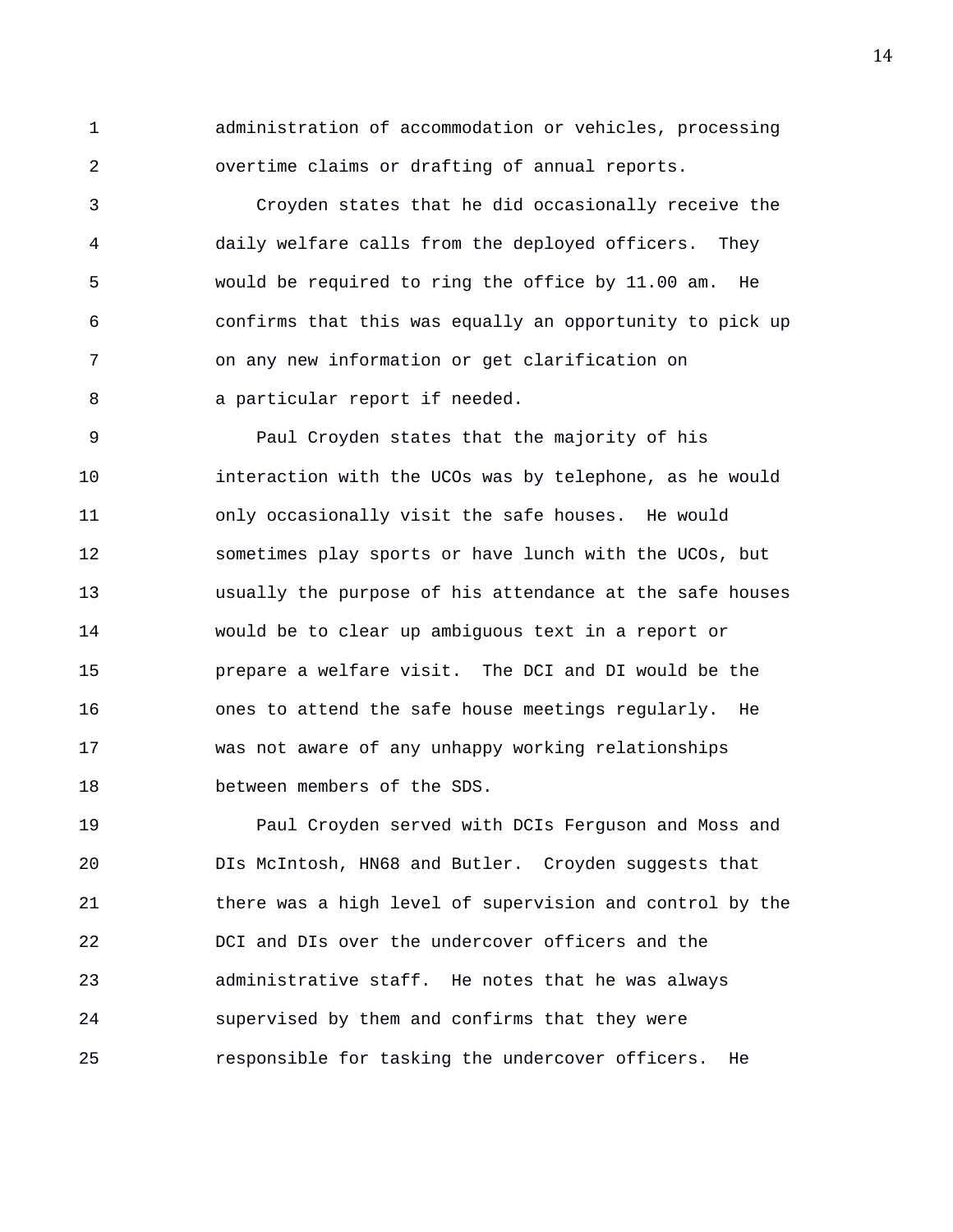1 also suggests that UCOs received feedback on their 2 reporting from the DCI and DIs at meetings in the safe 3 houses. Croyden states that he himself did not give any 4 feedback aside from asking certain officers to improve 5 their handwriting.

6 Paul Croyden travelled over a weekend on 7 two occasions to provide cover for UCOs attending 8 demonstrations outside of London. He spent two days in 9 Scotland for a protest against the Torness nuclear power 10 station attended by HN155, cover name "Phil Cooper", and 11 travelled to Liverpool to assist officers in the 1981 12 SWP Right to Work march. Both times he was accompanied 13 by DI Trevor Butler. Croyden recalls that they took 14 an office car and kept in contact with the UCOs through 15 the use of pagers.

16 Paul Croyden recalls undercover officers spending 17 time in the back office prior to their deployments. He 18 states that it would be between three to six months, 19 where their primary role would be creating their 20 legends. They would also assist with administrative 21 tasks in the office. No UCOs spent time in the back 22 office following their withdrawal.

23 To his knowledge, none of his contemporaries 24 provoked or encouraged a third party to commit 25 a criminal offence, engaged in sexual activity whilst in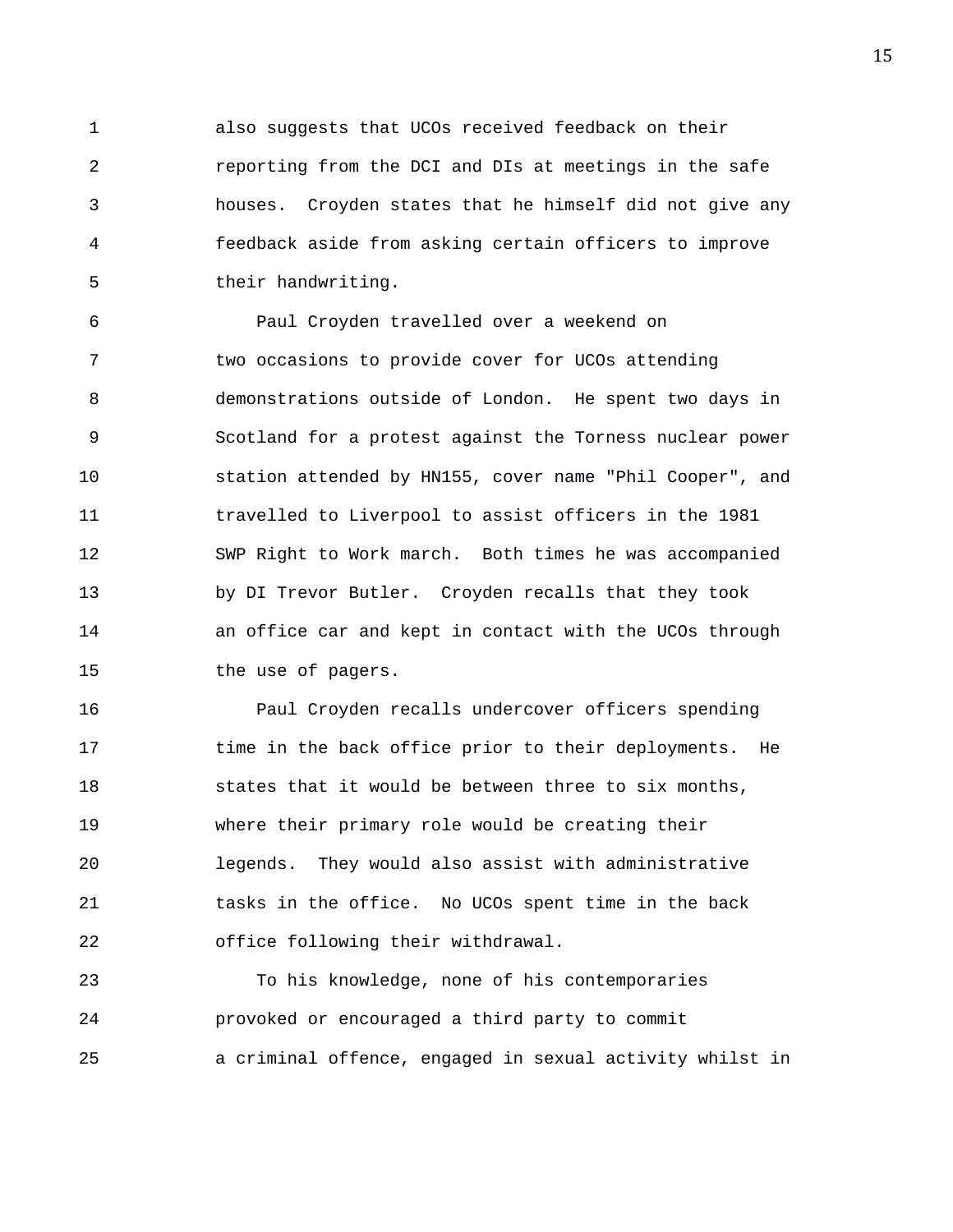1 their cover identity, were arrested, tried or convicted 2 in their cover identity, were involved in incidents of 3 public disorder or violence, or reported on any legally 4 privileged information or elected politicians.

5 He states that he believes his contemporaries 6 achieved a great deal for policing, gathering 7 intelligence which was instrumental for the effective 8 and proper policing of demonstrations. He also believes 9 that the SDS was of assistance to the Security Service, 10 stating:

11 "I do not think that it would be possible for the 12 Security Service to obtain the same depth and quality of 13 intelligence by using any other method."

14 Paul Croyden left the SDS in August 1981. He states 15 that he was asked to stay by DCI Butler, but he felt he 16 did not want to be tied to a predominantly 17 administrative job. He was succeeded in his role by 18 HN45.

19 After leaving the SDS, Croyden undertook positions 20 including on C Squad and later B Squad. He cannot 21 recall coming across intelligence emanating from the SDS 22 in these roles, though accepts that it is feasible that 23 he did.

24 Paul Croyden retired from the MPS in 1989 at the 25 rank of detective sergeant. He concludes his statement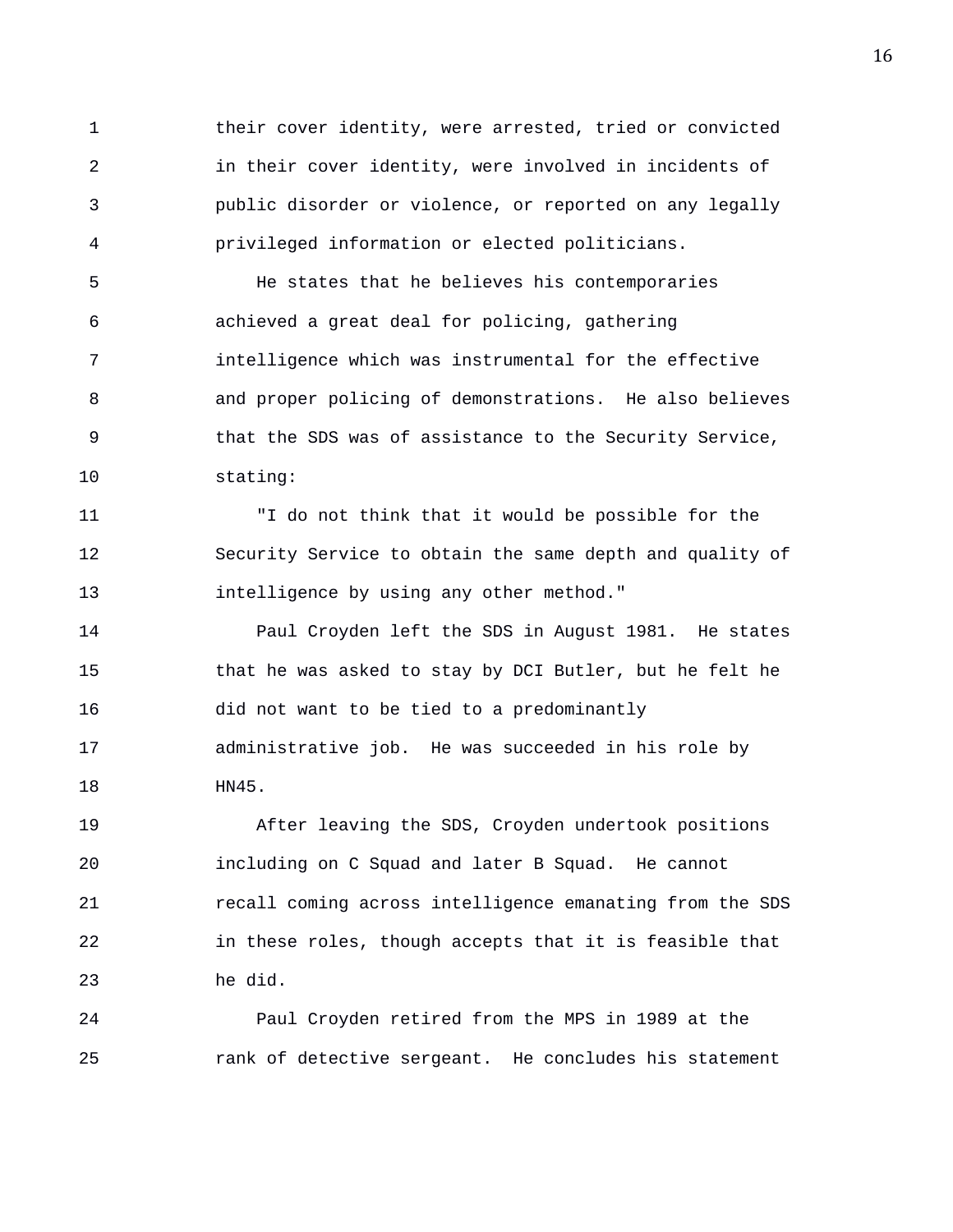- 
- 1 with the following comment:

2 "I have no more evidence to give other than to say 3 that during my time with the SDS, it was a highly 4 professional unit that acted in a proficient, skilled 5 and upstanding manner. Sadly, the unit has subsequently 6 been besmirched by the poor behaviour of a few 7 officers." 8 Finally, sir, I have the summary for HN308, 9 Christopher Skey. 10 Christopher Skey served on the SDS as 11 an administrative detective sergeant from approximately 12 mid-1978 to early 1982. He has provided two witness 13 statements to the Inquiry, the first dated 14 15 December 2020 and the second dated 8 December 2021. 15 They may be summarised as follows. 16 Christopher Skey joined the Metropolitan Police 17 Service as a cadet in 1958, becoming a full constable in 18 1960. He recalls being on duty as a uniformed officer 19 during the 1968 Grosvenor Square demonstration and 20 witnessing what he describes as "large scale disorder". 21 He ended up applying to join Special Branch that year. 22 Skey worked for various squads, including that which 23 dealt with Irish extremism, where he was promoted to 24 detective sergeant.

25 Christopher Skey is unable to recall the exact dates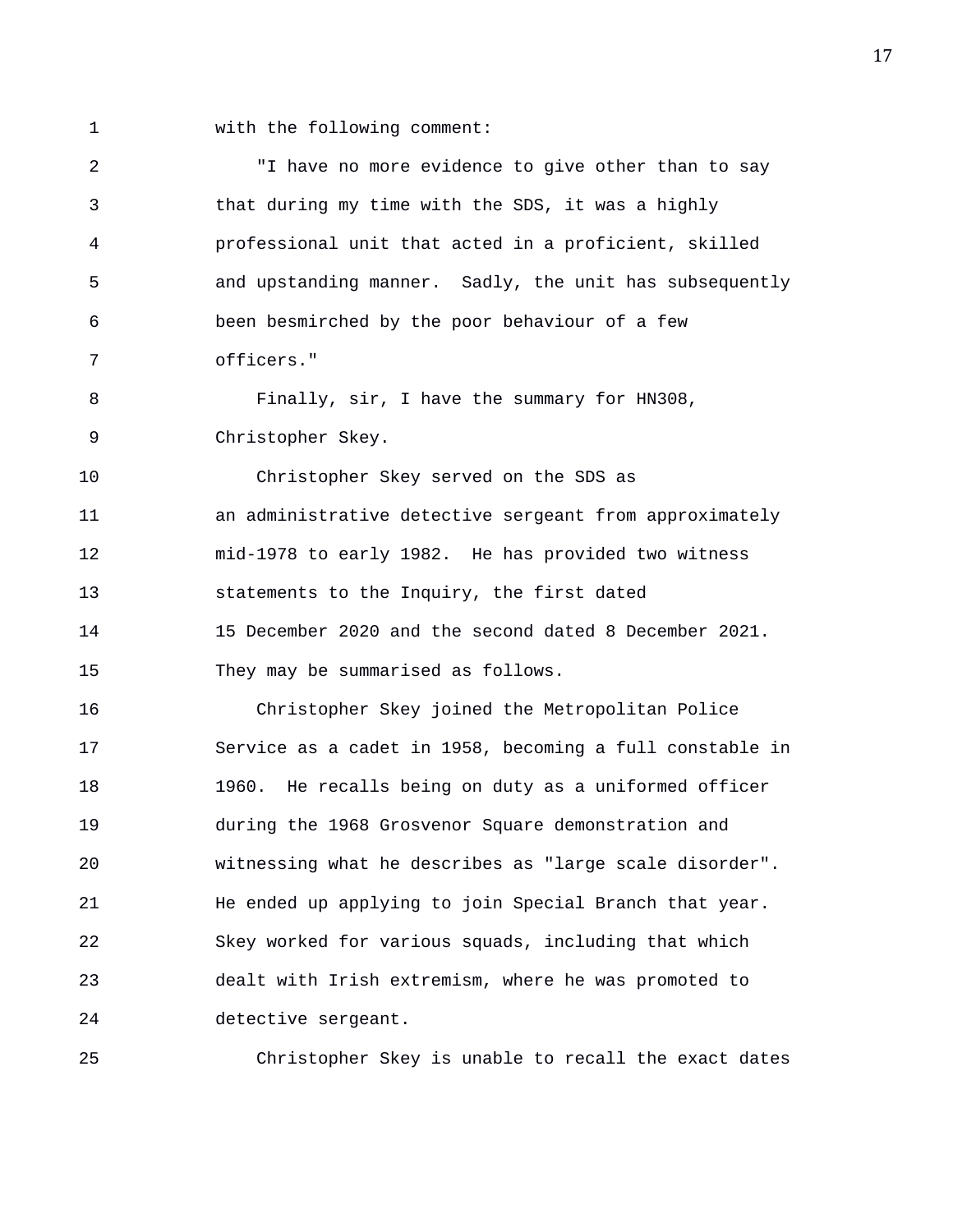1 of his posting in the SDS, but the Inquiry believes that 2 he joined around mid-1978. He recalls that he may have 3 been asked to join by DI Angus McIntosh. He states that 4 he did not receive any formal training for the job, but 5 recalls speaking to DS Dick Walker, who had filled the 6 role before him, as a form of handover.

7 Skey recalls first becoming aware of the SDS around 8 a year before he joined. However, he notes that the 9 "need to know" culture of Special Branch meant that it 10 was not something readily discussed.

11 Christopher Skey describes his position as a purely 12 administrative back office role. He lists his primary 13 responsibilities as the processing of expense claims and 14 liaising with the transport department over the 15 procurement and disposal of suitable vehicles for the 16 undercover officers. He assisted in procuring a car for 17 the SDS office and would liaise with officers and the 18 MPS transport department to ensure that UCO cars were 19 inspected and met police standards. He did not have 20 a role in registering the vehicles in the cover names of 21 the undercover officers and understood that this was 22 something they did themselves. Skey did help compile 23 transport cost and expenditure for the unit and is 24 identifiable in the 1980 and 1981 SDS annual reports 25 signing off the transport expenses.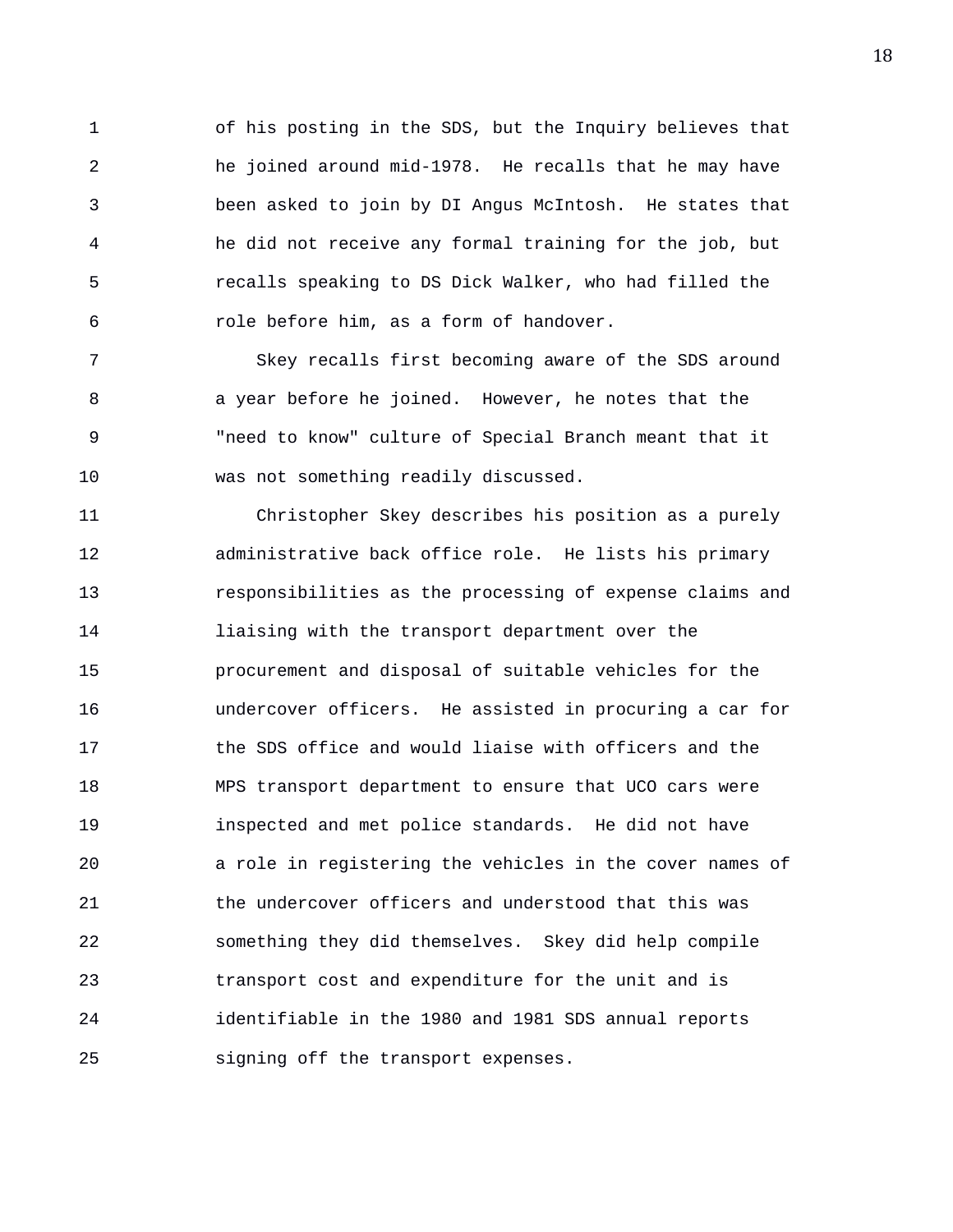1 Christopher Skey was also involved in sourcing and 2 looking after the SDS safe houses, one of which was 3 replaced during his time in the role. He was not 4 involved in the procurement of cover accommodation for 5 the officers, as this was done by the UCOs themselves.

6 Skey states that he was involved in a limited way 7 with the welfare of the UCOs. He states that his role 8 during the regular safe house meetings would be to check 9 if the UCOs needed anything. He would also collect 10 receipts for officers' expense claims and pay out the 11 previous week's expenses. Skey does not recall seeing 12 any welfare issues at the time and believes officers 13 would have known to let management know if there were 14 problems. Indeed, he recalls morale being generally 15 high and agrees with similar comments made in the 16 1980 SDS annual report.

17 Christopher Skey states that he was unaware of any 18 UCOs committing a criminal offence or acting as an agent 19 provocateur, engaging in sexual activity while in their 20 cover identity, being arrested or convicted in their 21 cover identity, being involved in public disorder or 22 criminal activity, reporting legally privileged 23 information, or reporting on elected politicians or 24 trade unions.

25 When asked by the Inquiry about specific officers,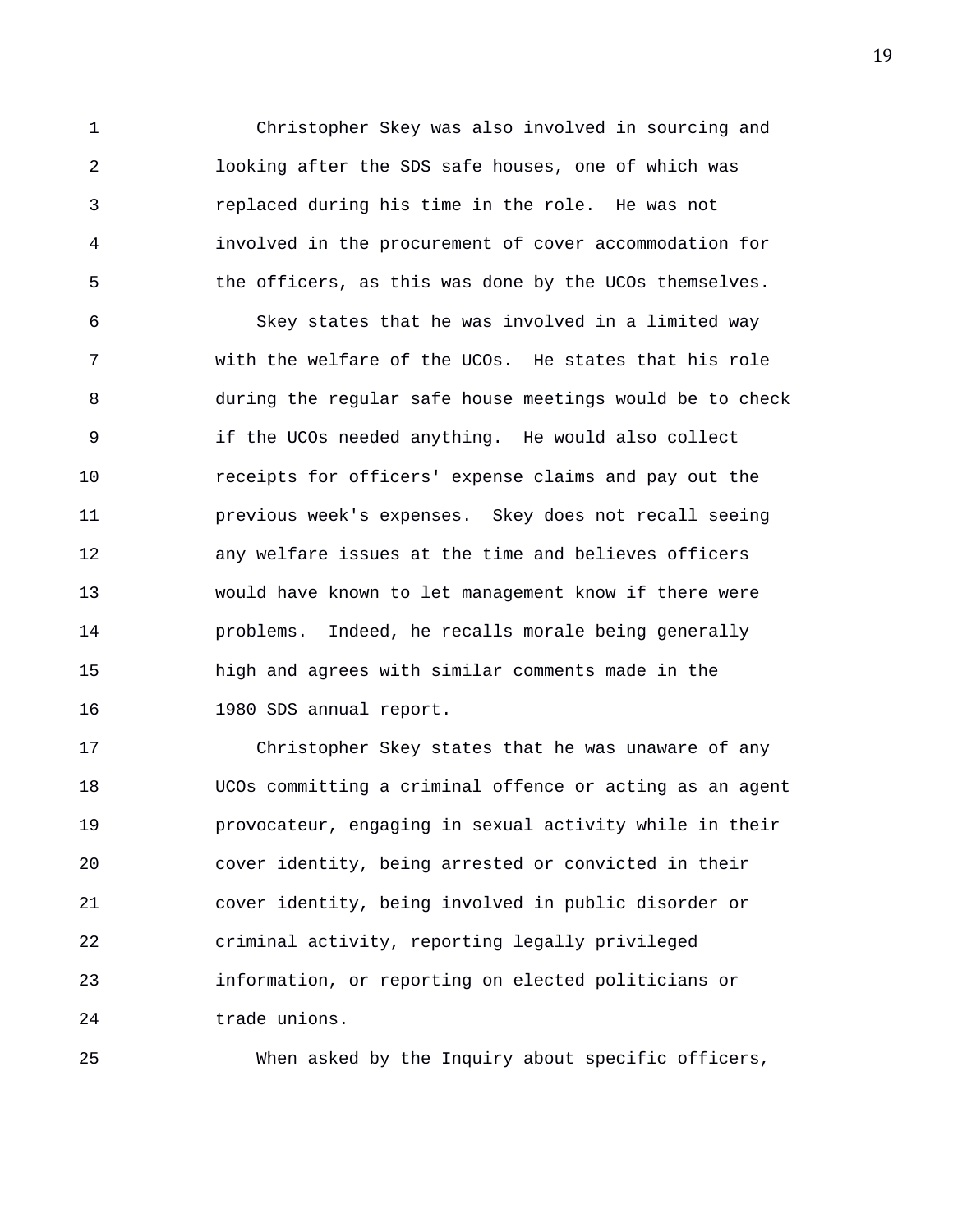1 Skey asserts that he was unaware of any concerns 2 regarding HN155's, cover name "Phil Cooper", 3 performance. Any potential compromises relating to 4 HN126, cover name "Paul Gray", or the incident that 5 arose with HN80, cover name "Colin Clark", that required 6 his family to relocate. He likewise was unaware of any 7 suggestion that HN106, "Barry Tompkins", or HN21 had 8 sexual activity in their undercover identity. He states 9 if he did know of any sexual activity, he would have 10 told more senior officers, as there was a risk of 11 compromise and it would have been in breach of the 12 police regulations.

13 Skey states that he did not know that HN21 developed 14 significant medical issues as a result of his time in 15 the SDS and says that if he had known, he would have 16 encouraged him to speak to more senior officers and seek 17 medical assistance. Skey was not aware of an allegation 18 that HN67, cover name "Alan Bond", had fathered a child 19 in his undercover identity, but notes that this officer 20 was not deployed when Skey was in the SDS.

21 Christopher Skey states that he was aware that the 22 majority of officers deployed when he was part of the 23 SDS adopted the identities of deceased children. He 24 notes:

25 "As far as I am aware, this practice was in place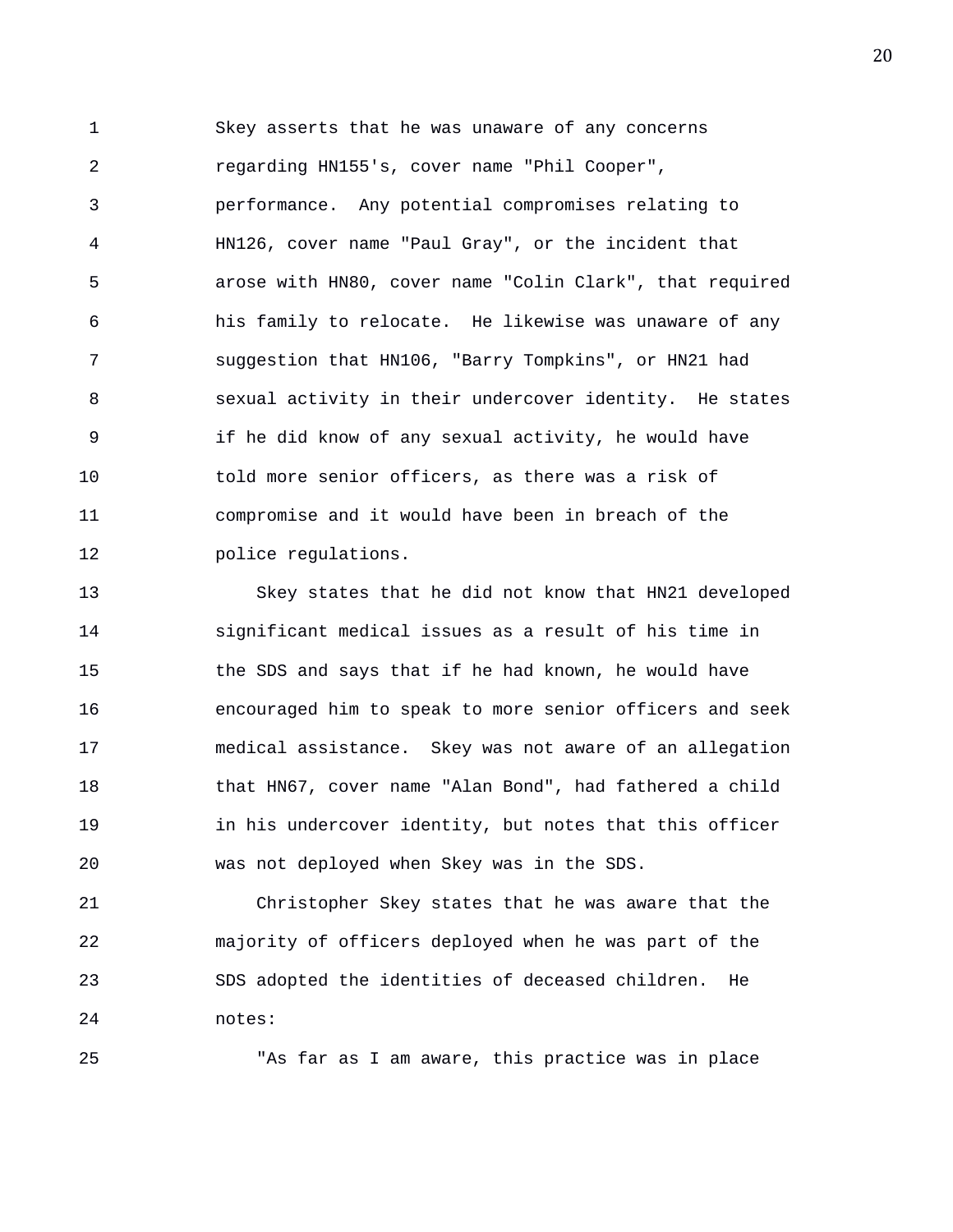1 when I joined. I did not, at any stage, question it or 2 ask who it was who had begun this practice."

3 He confirms that he had no role in authorising the 4 use of deceased children's identities:

5 "With hindsight I can see that it may be distressing 6 for surviving relatives, if told, but then the 7 expectation was that they would not be told. At the 8 time, I must admit that I didn't give much thought to 9 this."

10 Christopher Skey confirms that thought was given by 11 management to protect officers whose deployments 12 required them to travel outside of London. If 13 an undercover officer was required to travel outside of 14 the MPS district for an event where there was a risk of 15 arrest or to their safety, back office staff would 16 liaise with the local police force at their destination. 17 Skey states that:

18 "Often, two of the SDS back office staff would go to 19 that area to liaise with the constabulary concerned to 20 ensure that if the UCO happened to be arrested we would 21 be able to deal with the local police immediately."

22 Skey himself recalls going to Edinburgh twice in 23 relation to events concerned with the Torness power 24 station, and Liverpool once. He confirms that no 25 incidents arose on these trips that required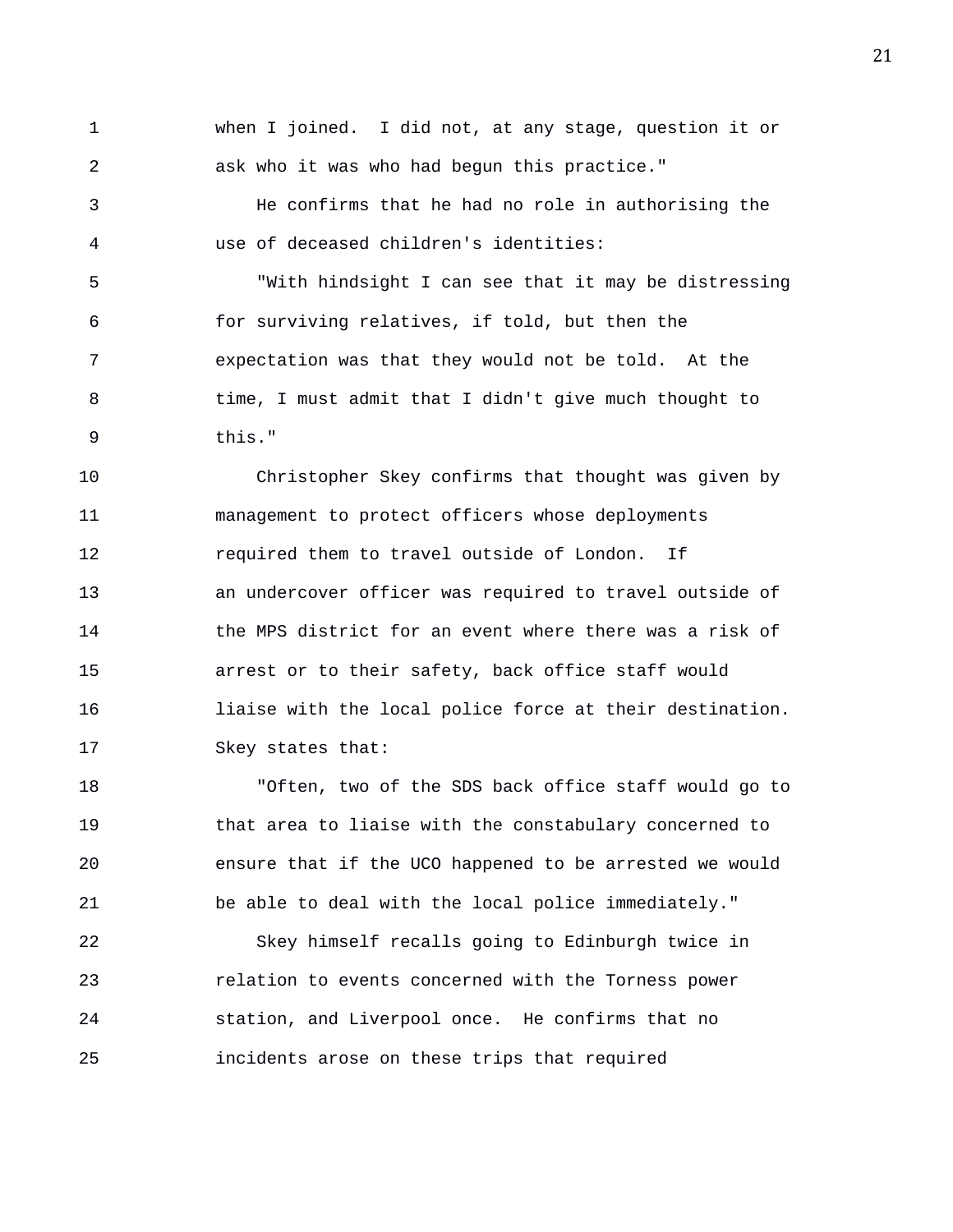1 intervention.

2 Christopher Skey would also assist the other 3 administrative staff in the back office, including 4 DS Richard Scully and DS Paul Croyden, in processing 5 intelligence reports, though this was not his primary 6 responsibility.

7 He recalls receiving intelligence from UCOs at the 8 twice-weekly safe house meetings and by phone, though he 9 does not recall how much would have been passed on 10 orally. To his memory, all information that came into 11 the SDS would end up being written down. He recalls 12 that the notes would be tidied up without changing their 13 meaning before being sent to the typing pool.

14 Christopher Skey states that he would have taken 15 calls while in the SDS office providing intelligence 16 updates or conveying information too urgent to write 17 down. He recalls having to contact the duty inspector 18 of Special Branch occasionally to pass on urgent 19 intelligence.

20 Skey states that he played no part in tasking, 21 instructing or steering UCOs to collect any particular 22 intelligence. He likewise did not decide where 23 intelligence was to be disseminated. He confirms that 24 decisions on ultimate dissemination were done by the 25 customer of the information, for example Special Branch,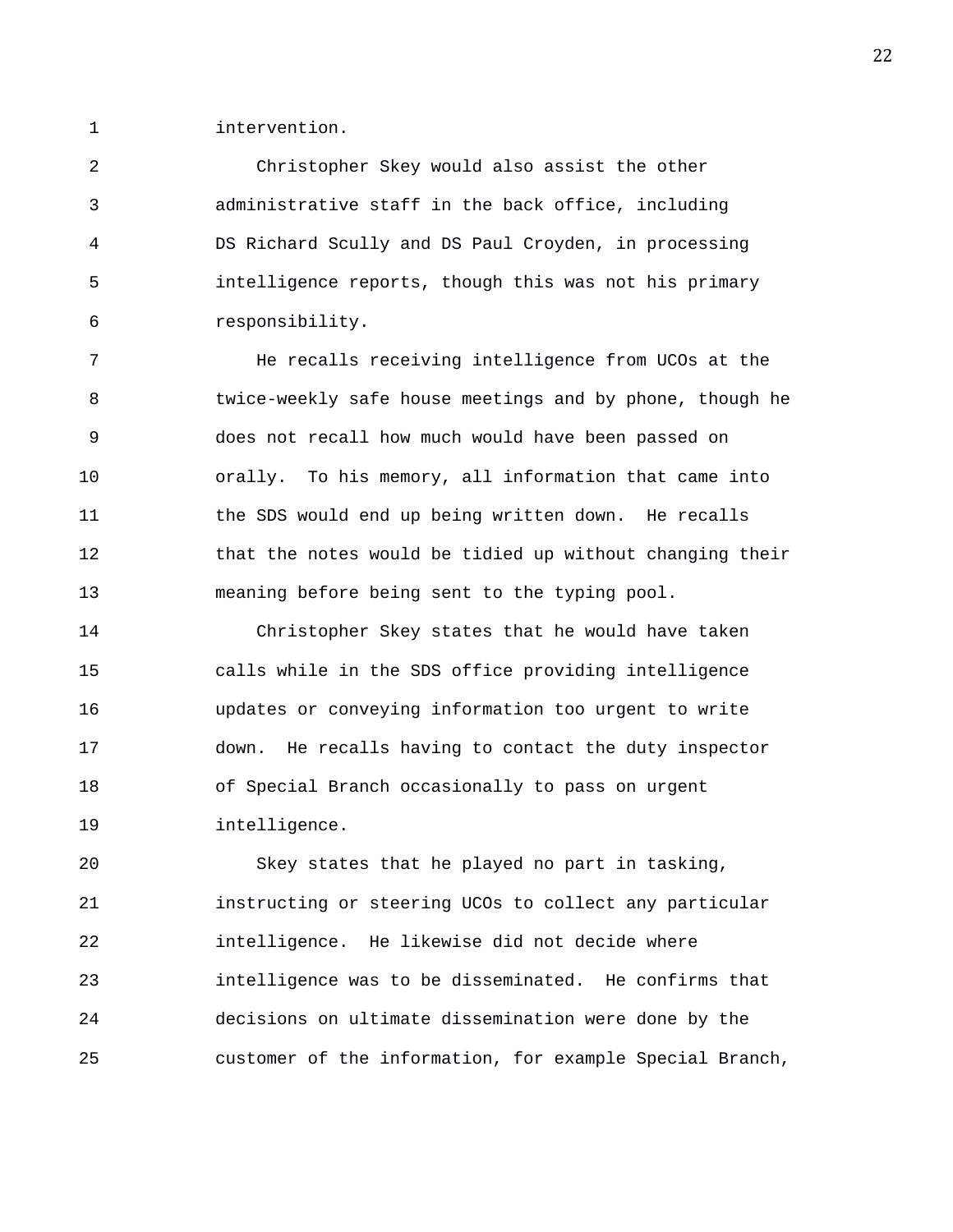1 the Home Office, A8 or the Security Service.

2 Skey states that he did not have any direct contact 3 with the Security Service, but recalls that they would 4 ask for information on certain groups or persons. He 5 believes that they would have been in touch with 6 officers of superintendent rank or above. It was his 7 impression that the Security Service had a good working 8 relationship with Special Branch.

9 He confirms that intelligence reports would have 10 been held in Special Branch Records. He did not believe 11 that the SDS had its own records room.

12 When asked about gathering of personal information 13 by undercover officers, Skey states that:

14 "It was gathered because it ensured that in the 15 future should there be any problems with the groups then 16 the authorities would be aware of the identities and 17 associations of persons involved. If demonstrations 18 fragmented this could cause real issues, and knowing who 19 was associated with the broader groups was important. 20 It also meant that people would be able to be identified 21 accurately. Government and police departments had 22 a vetting process for which association with certain 23 groups may have been an important consideration." 24 He notes that the SDS was "a conduit for

25 information".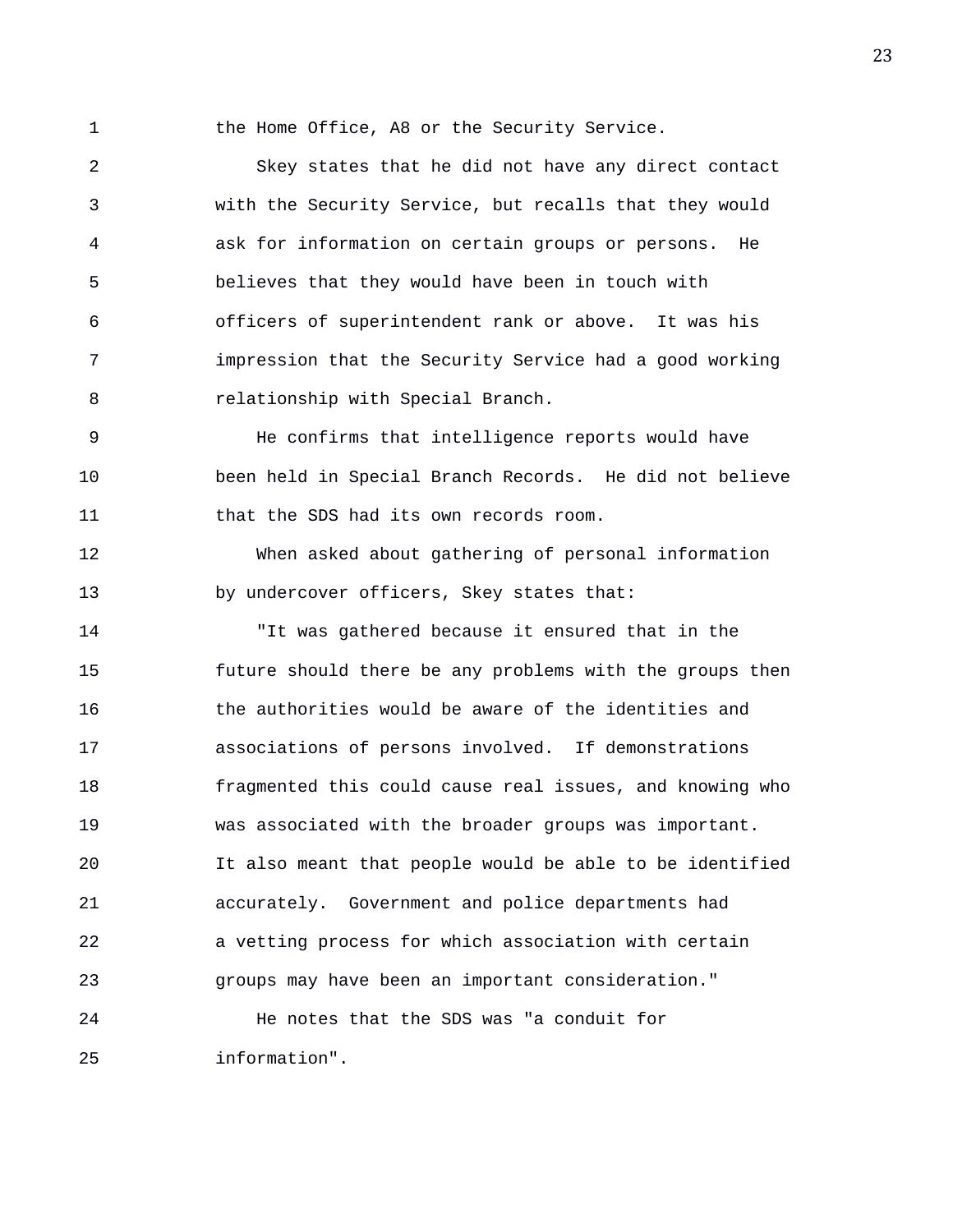1 In terms of senior oversight, Christopher Skey 2 states that he believes the Deputy Assistant 3 Commissioner came to visit the SDS once or twice a year 4 and specifically recalls Colin Hewitt visiting once. He 5 also remembers the Assistant Commissioner 6 Gilbert Kelland visiting once. He does not believe that 7 any external regulatory body visited the SDS during his 8 time there.

9 After leaving the SDS, Skey served for several 10 months as the Special Branch liaison officer with the A8 11 uniformed public order unit. His role was to get 12 information from Special Branch and to report orally to 13 A8 on potentially problematic public order events. He 14 believes that the majority of this intelligence must 15 have come from the SDS.

16 **He notes that the liaison officer was not the only** 17 means of communicating between branches. He states: 18 "There were other communications and decisions 19 taking place at other levels and on other channels and 20 my role was to assist at a more administrative, 21 day-to-day level. I would put questions and requests to 22 Special Branch on behalf of A8 and pass back the 23 responses and I would receive information from 24 Special Branch unprompted and feed this to A8." 25 Christopher Skey confirms that he did have some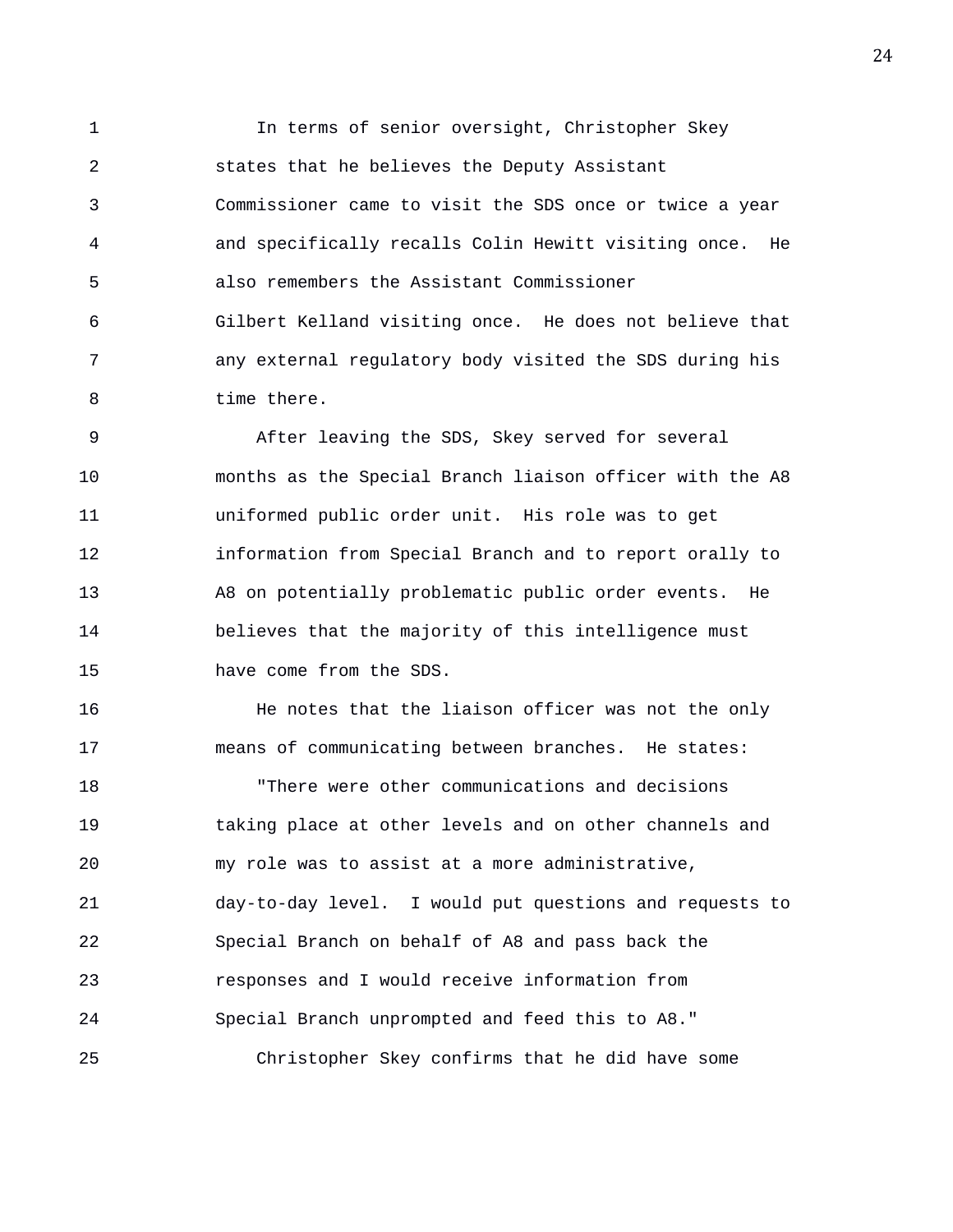1 direct contact with the SDS in this post. He states 2 that A8 would not have made requests directly of the SDS 3 considering the covert nature of the squad. Rather, 4 requests were made general of Special Branch, but as 5 liaison officer, he would have known when a particular 6 answer needed to be sought from the S Squad or from 7 the SDS.

8 He does recall sanitising information received from 9 Special Branch to protect its source. He also remembers 10 pulling different pieces of information together into 11 a single document for use by A8, though he notes that 12 this is a feature of Special Branch work more generally 13 and accepts he might be thinking of work he did in 14 another post.

15 After leaving this position, Skey served in the 16 anti-terrorism branch and then the unit concerned with 17 the extreme left wing until his retirement. 18 Christopher Skey served in the MPS for 30 years before 19 retiring at the rank of detective inspector in 1990.

20 Sir, though concludes the summaries. The documents 21 related to all of these managers will be published on 22 the Inquiry website today, along with documents for 23 two further deceased managers. They are HN608, 24 Kenneth Pryde, who was detective chief inspector in 25 charge of the SDS between November 1977 to early 1978,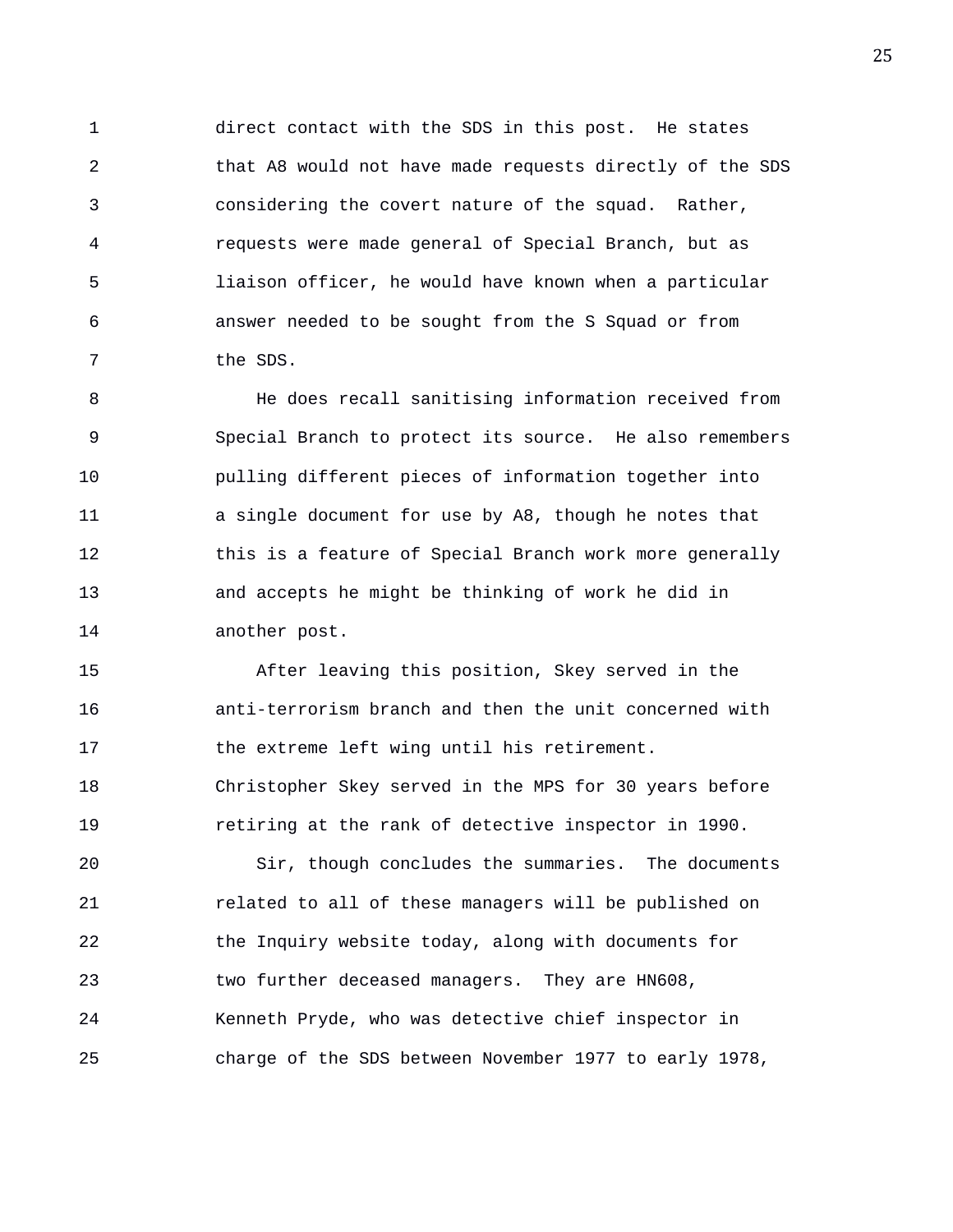1 and HN135, Michael Ferguson, who was head of the SDS 2 between January 1978 and February 1980. 3 Thank you, sir. 4 THE CHAIRMAN: Thank you. 5 We will break for ten minutes to enable the hearing 6 room to be set up for our last and only witness today, 7 Trevor Butler. 8 (10.36 am) 9 (A short break) 10 (10.47 am) 11 THE CHAIRMAN: Mr Butler, I understand you wish to affirm. 12 A. Thank you, sir, yes. 13 THE CHAIRMAN: Yes, then the words will be read out to you 14 by Mr Fernandes. 15 HN307 (TREVOR BUTLER) (sworn) 16 Questions by MR BARR 17 THE CHAIRMAN: Mr Barr. 18 MR BARR: Thank you, sir. 19 Mr Butler, could you start, please, with your full 20 name? 21 A. Trevor Charles Butler. 22 Q. You've provided us with a witness statement dated 23 21 January 2021, signed on 17 March 2021. Are the 24 contents of that witness statement true and correct to 25 the best of your knowledge and belief?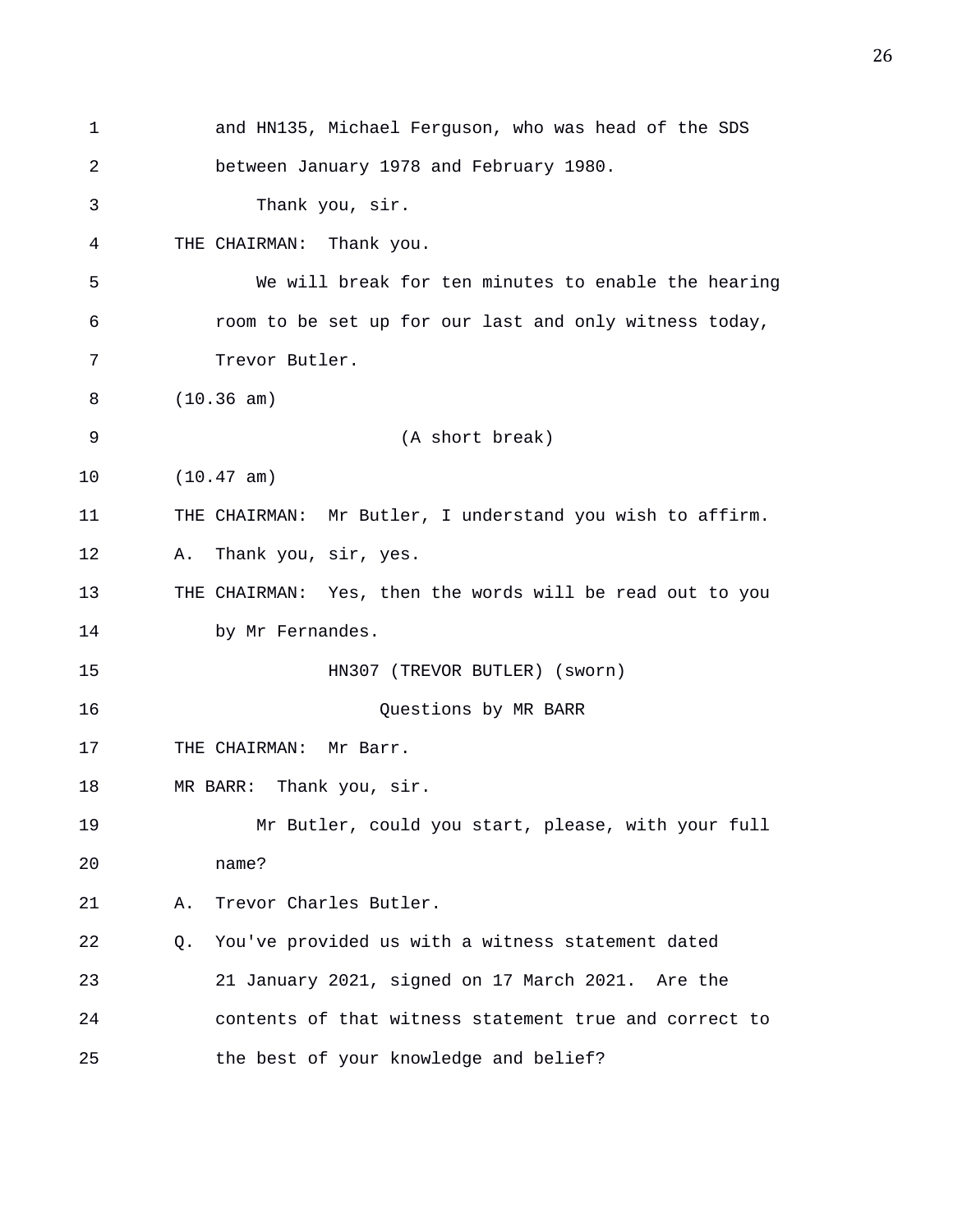1 A. They are.

| 2  | Q.          | Could I start, please, with a little bit about your        |
|----|-------------|------------------------------------------------------------|
| 3  |             | training. You tell us you were trained at Peel House,      |
| 4  |             | Hendon and had a CID course in 1969 and went to            |
| 5  |             | Bramshill in 1978; is that right?                          |
| 6  | Α.          | That's right.                                              |
| 7  | Q.          | And would you, in the course of at least some of that      |
| 8  |             | training, have been trained on police powers of entry,     |
| 9  |             | search and seizure?                                        |
| 10 | Α.          | I can't recall, but it would be logical that I would       |
| 11 |             | have done, yes.                                            |
| 12 | $\circ$ .   | And did you understand that a police officer doesn't       |
| 13 |             | have an automatic right of entry to private premises?      |
| 14 | Α.          | Yes.                                                       |
| 15 | $Q_{\star}$ | And did you understand that a police officer doesn't       |
| 16 |             | have an automatic right to confidential information?       |
| 17 | Α.          | On consideration, yes.                                     |
| 18 | Q.          | You qualified your answer with "on consideration".<br>What |
| 19 |             | was your understanding at the time?                        |
| 20 | Α.          | I'd never given it any thought, to be honest.              |
| 21 | Q.          | Were you given any training about how these basic legal    |
| 22 |             | principles applied to the work of undercover police        |
| 23 |             | officers?                                                  |
| 24 | Α.          | No.                                                        |
| 25 | Q.          | Did you give that any thought?                             |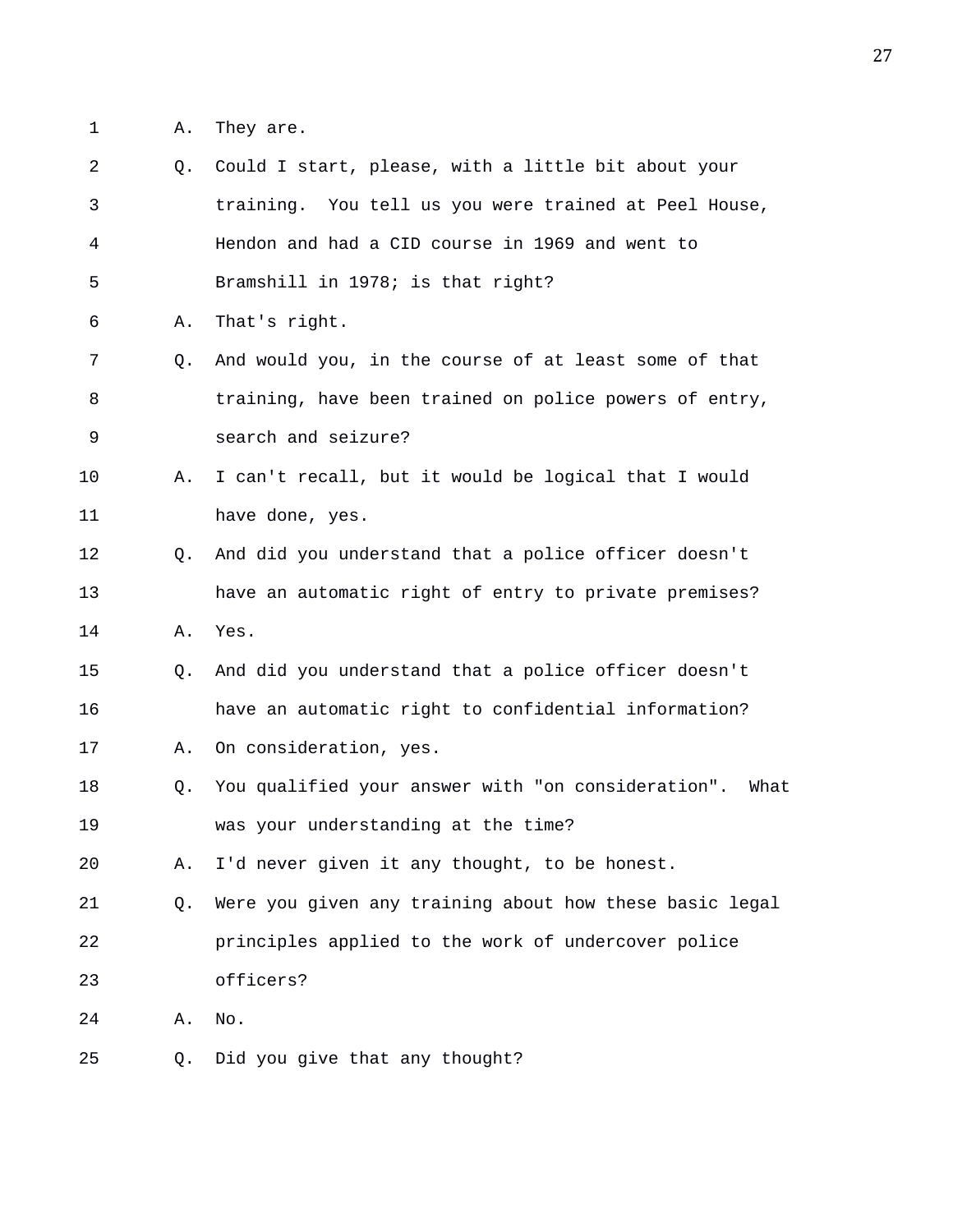1 A. No.

| 2  | Q. | Did you consider that they applied to your work as the  |
|----|----|---------------------------------------------------------|
| 3  |    | manager of an undercover police unit?                   |
| 4  | Α. | Could you refresh me? What are we talking about now?    |
| 5  | Q. | About a police officer's powers of entry and seizure of |
| 6  |    | confidential information.                               |
| 7  | Α. | No, I can't say that I gave that any consideration.     |
| 8  | Q. | I appreciate this next question is something of a long  |
| 9  |    | shot, Mr Butler. Did anyone train you on the European   |
| 10 |    | Convention on Human Rights in the 1960s and 1970s?      |
| 11 | Α. | No.                                                     |
| 12 | Q. | You've already told us in your witness statement that   |
| 13 |    | you didn't have any training on the Discrimination Act. |
| 14 |    | Did you give any consideration to discrimination whilst |
| 15 |    | you were serving in the SDS?                            |
| 16 | Α. | No.                                                     |
| 17 | Q. | You were presumably trained about the police discipline |
| 18 |    | regulations?                                            |
| 19 | Α. | Yes.                                                    |
| 20 | Q. | And, for example, that sexual misconduct was an offence |
| 21 |    | contrary to police discipline?                          |
| 22 | Α. | Yes.                                                    |
| 23 | Q. | Was that something that you thought applied to the work |
| 24 |    | of undercover police officers?                          |
| 25 | Α. | No.                                                     |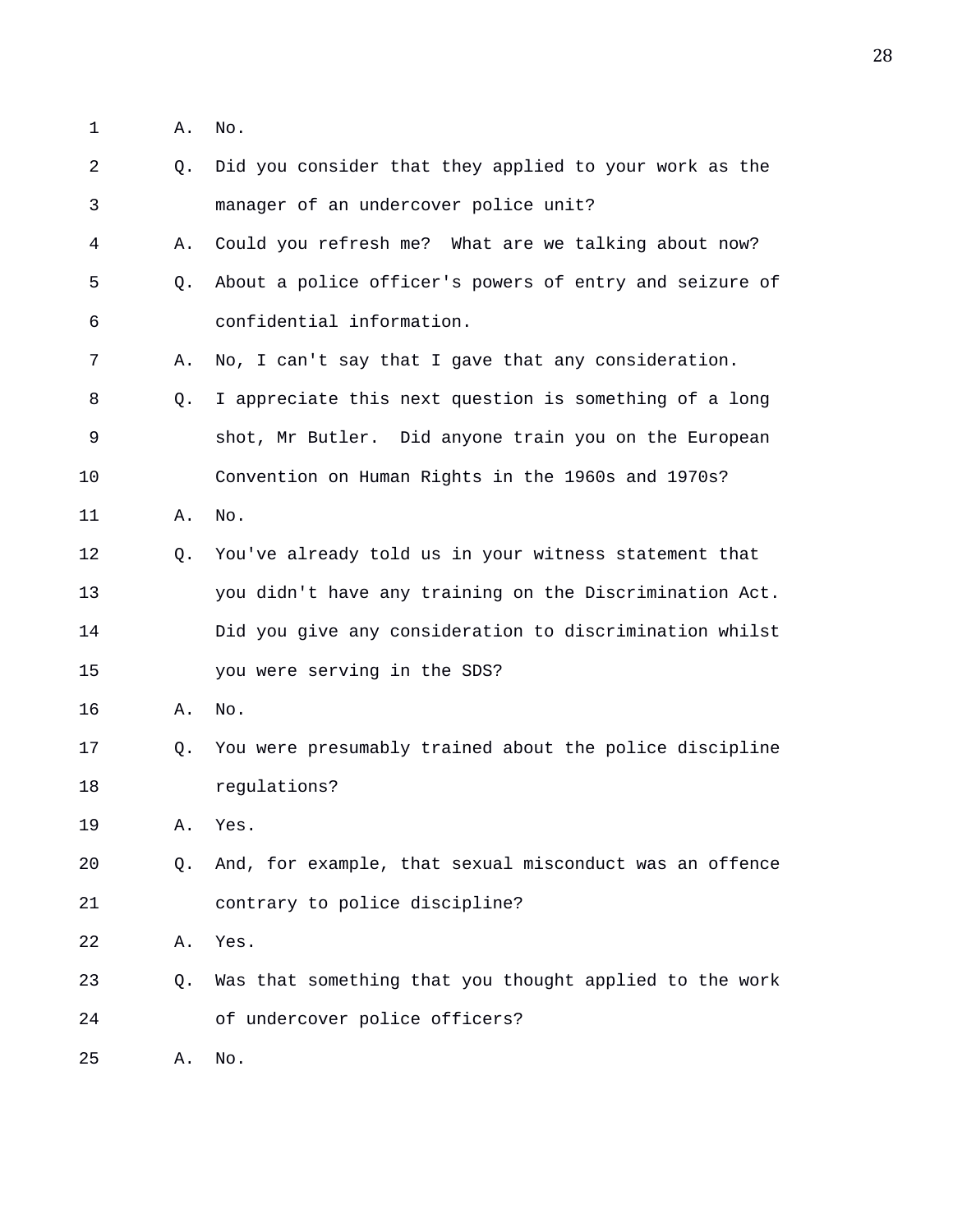1 Q. Why not?

2 A. Because the officers I worked with on the SDS were 3 experienced, trustworthy men who I had no concerns 4 about. 5 Q. I think that's slightly different to the question I was 6 asking. Did you think that if they did commit an act of 7 sexual misconduct whilst on duty undercover, they were 8 subject to police disciplinary regulations or not? 9 A. Yes, of course. 10 Q. Were you familiar with the Peelian principles, 11 Sir Robert Peel's principles of policing? Shall I -- 12 A. If you remind me, sir, yeah. 13 Q. Shall I try you with a couple? 14 The first is, were you familiar with the principle 15 that the ability of the police to perform their duties 16 is dependent upon public approval of police actions? 17 A. Of course. 18 Q. Did you give any consideration to whether or not the 19 public would approve of what the SDS was doing? 20 A. With hindsight, I would have thought the public would 21 have been hugely grateful for the work that the 22 undercover officers did. 23 Q. And without going into any details, because? 24 A. Because the -- the officers were there to help protect 25 the tranquility and safety of the public.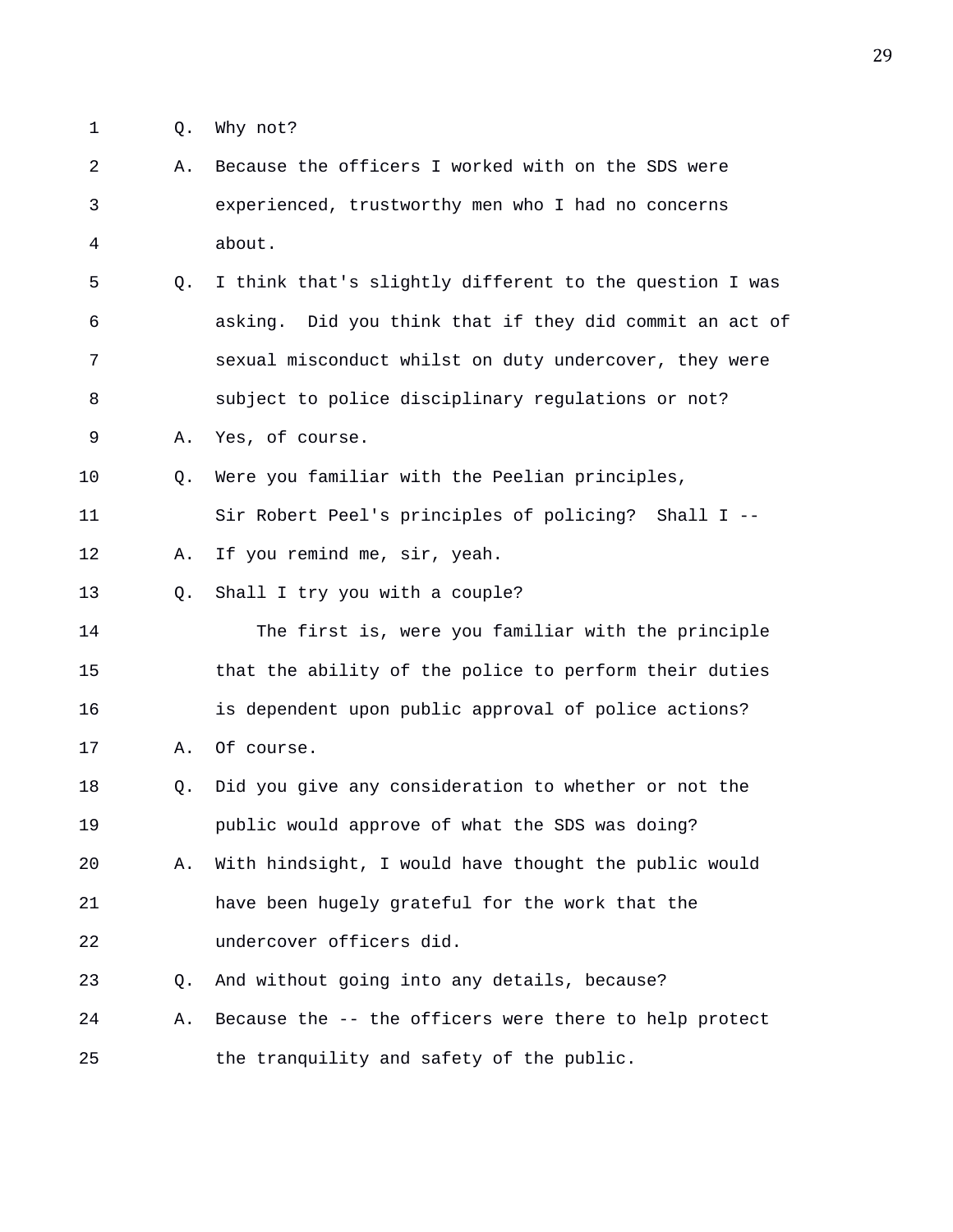1 Q. The next principle I want to put to you is: police must 2 secure the willing cooperation of the public in 3 voluntary observance of the law to be able to secure and 4 maintain the respect of the public. 5 A. Yes. 6 Q. Did you give maintaining the respect of the public any 7 consideration in relation to the way in which the SDS 8 was operating? 9 A. I didn't give it particular consideration, but overall, 10 it was the standard by which we -- we served in the 11 Metropolitan Police; that we are a force that police by 12 consent, which is a shorthand form of the Peel 13 objectives. 14 Q. And were you familiar with the principle that a police 15 officer is essentially a member of the public devoting 16 his or her full working time to upholding law and order? 17 A. Certainly. 18 Q. And that, unless a statute provided so, you have no 19 special legal rights or powers? 20 A. Only those granted to a constable. 21 Q. Can I ask you now a little bit about the training you 22 got when you joined Special Branch. I realise that you 23 joined Special Branch a long time before 1979, but the 24 only syllabus that we have been able to find for 25 Special Branch training is dated 1979. So what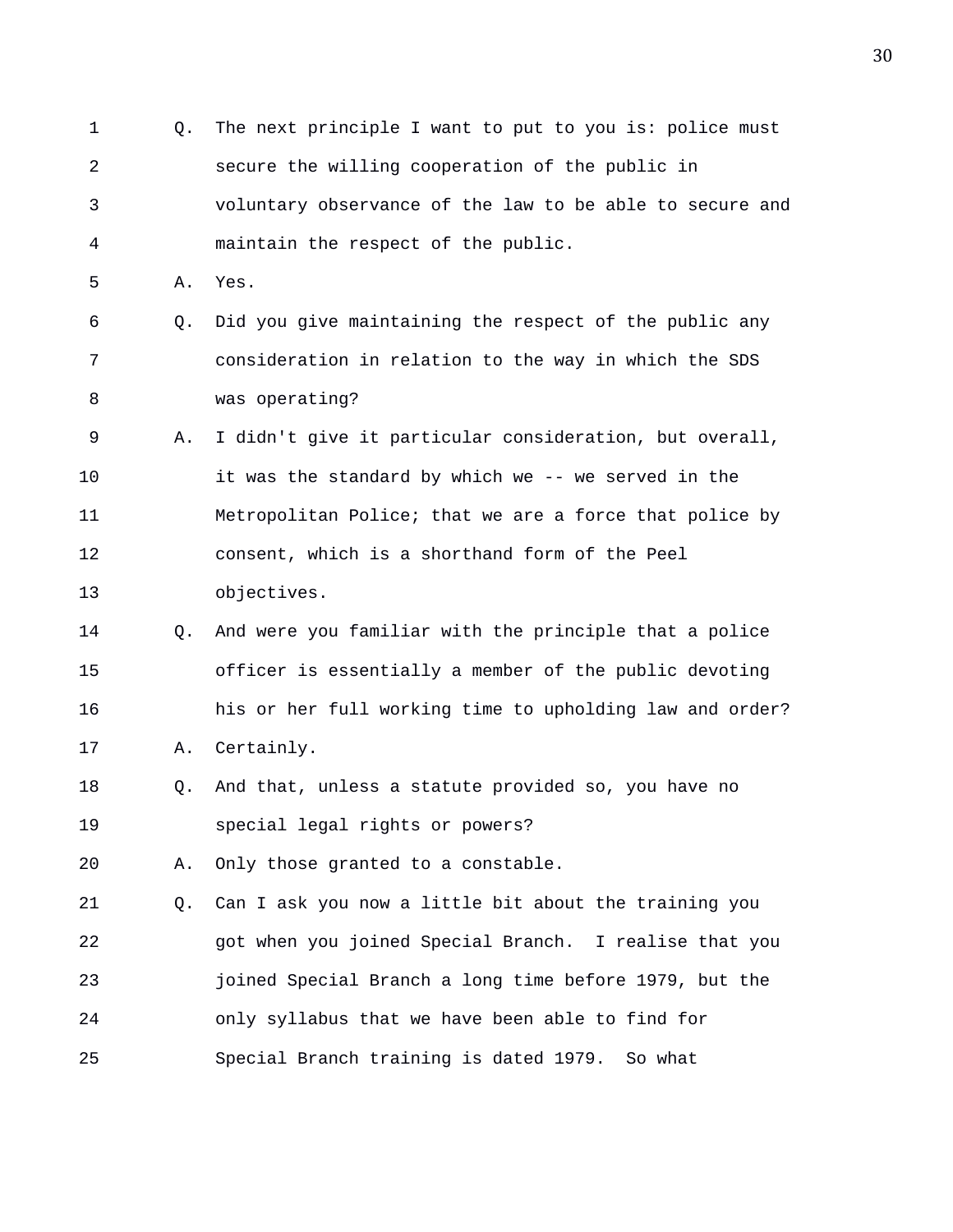1 I'm going to do is have some of it called up for you to 2 look at and then the question I'm going to ask you is 3 whether that was broadly similar to the training that 4 you had.

5 So if we could have up, please, {UCPI/34702/1} and 6 if we could go to the next page, please  $\{UCPI/34702/2\}$ .

7 You see in the first week there was a lot of 8 training on the role of Special Branch, Special Branch 9 structure, the role of the Security Service, the 10 police/Security Service liaison and an introduction to 11 the threat of subversion and the role of the desk 12 officer. I am paraphrasing.

13 Were those the sorts of things that you were trained 14 on?

## 15 A. As far as I can recall, there was no formal training 16 similar to that which is being displayed. It was very 17 much learning on the job.

18 Q. I see. Well, if I -- that may cut short the need to go 19 through the rest of the document, but can I ask you this 20 then. Where did you get your understanding of what 21 subversion was from?

22 A. I can't say that I ever did gain that understanding, 23 other than from my own experience and common sense. 24 I don't think I was ever trained as to exactly what 25 subversion is or was.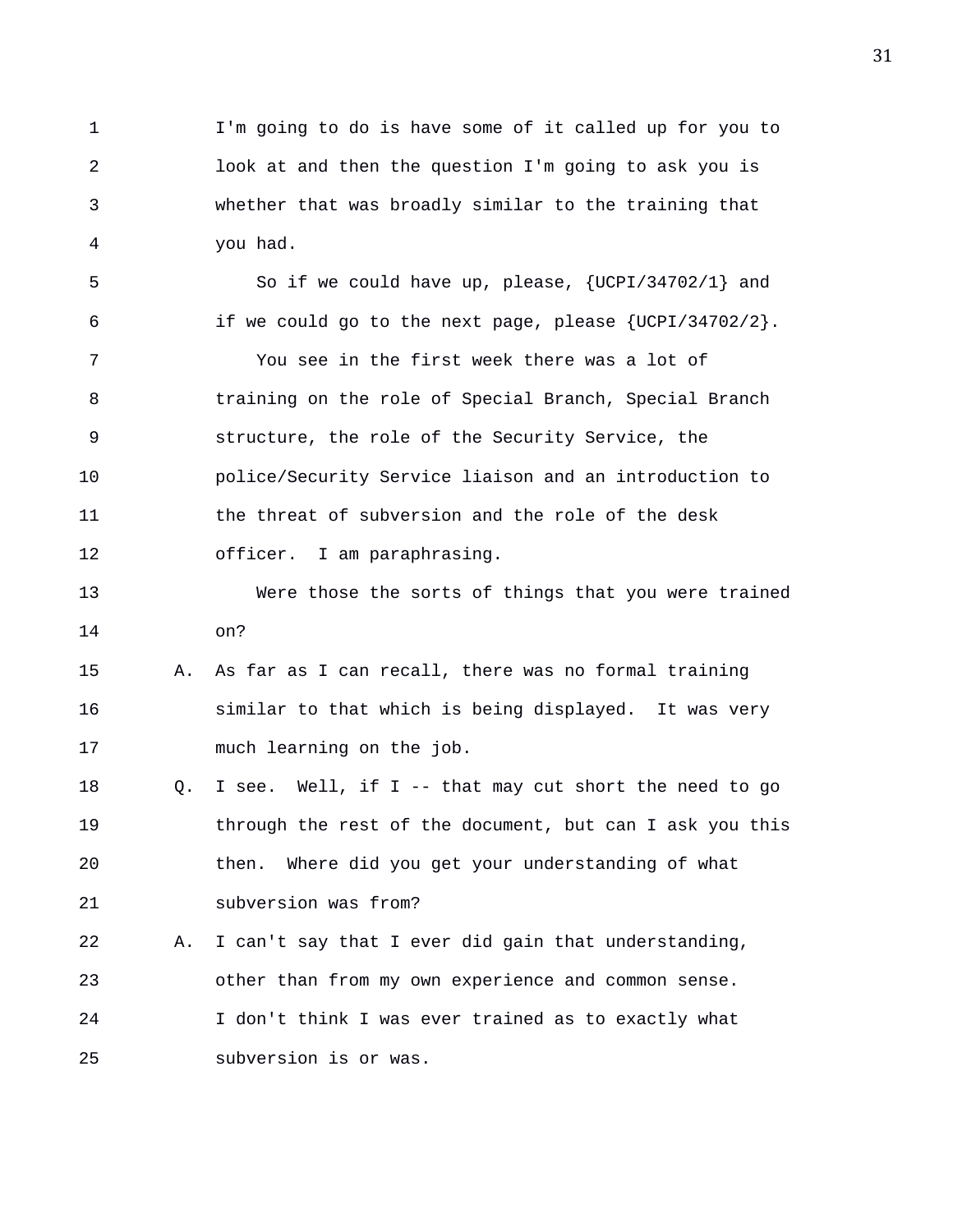| 1          | О. | Was there a received understanding, a received wisdom    |
|------------|----|----------------------------------------------------------|
| $\sqrt{2}$ |    | within Special Branch about which groups were subversive |
| 3          |    | and which groups were not subversive?                    |
| 4          | Α. | I believe so.                                            |
| 5          | О. | And was there any influence from the Security Service    |
| 6          |    | about what was and what was not subversive?              |
| 7          | Α. | Not at a junior level, no.                               |
| 8          | Q. | Can I move -- we can take that document down now.        |
| 9          |    | Can I move to C Squad. You spent ten months on           |
| 10         |    | C Squad in around September 1971 and then some more time |
| 11         |    | as a detective inspector on C Squad between              |
| 12         |    | approximately July 1978 and September 1979; is that      |
| 13         |    | right?                                                   |
| 14         | Α. | Yes.                                                     |
| 15         | Q. | When you were working for C Squad, what roles did you    |
| 16         |    | have on C Squad?                                         |
| 17         | Α. | When I first joined C Squad, it would have been dealing  |
| 18         |    | with enquiries which were issued to officers,            |
| 19         |    | occasionally attending meetings and doing general        |
| 20         |    | Special Branch work.                                     |
| 21         | Q. | Did you do any work on the industrial desk at any point? |
| 22         | Α. | I did not.                                               |
| 23         | Q. | Did you ever prepare threat assessments for A8?          |
| 24         | Α. | I did not.                                               |
| 25         | Q. | Did you do any work which involved you using any         |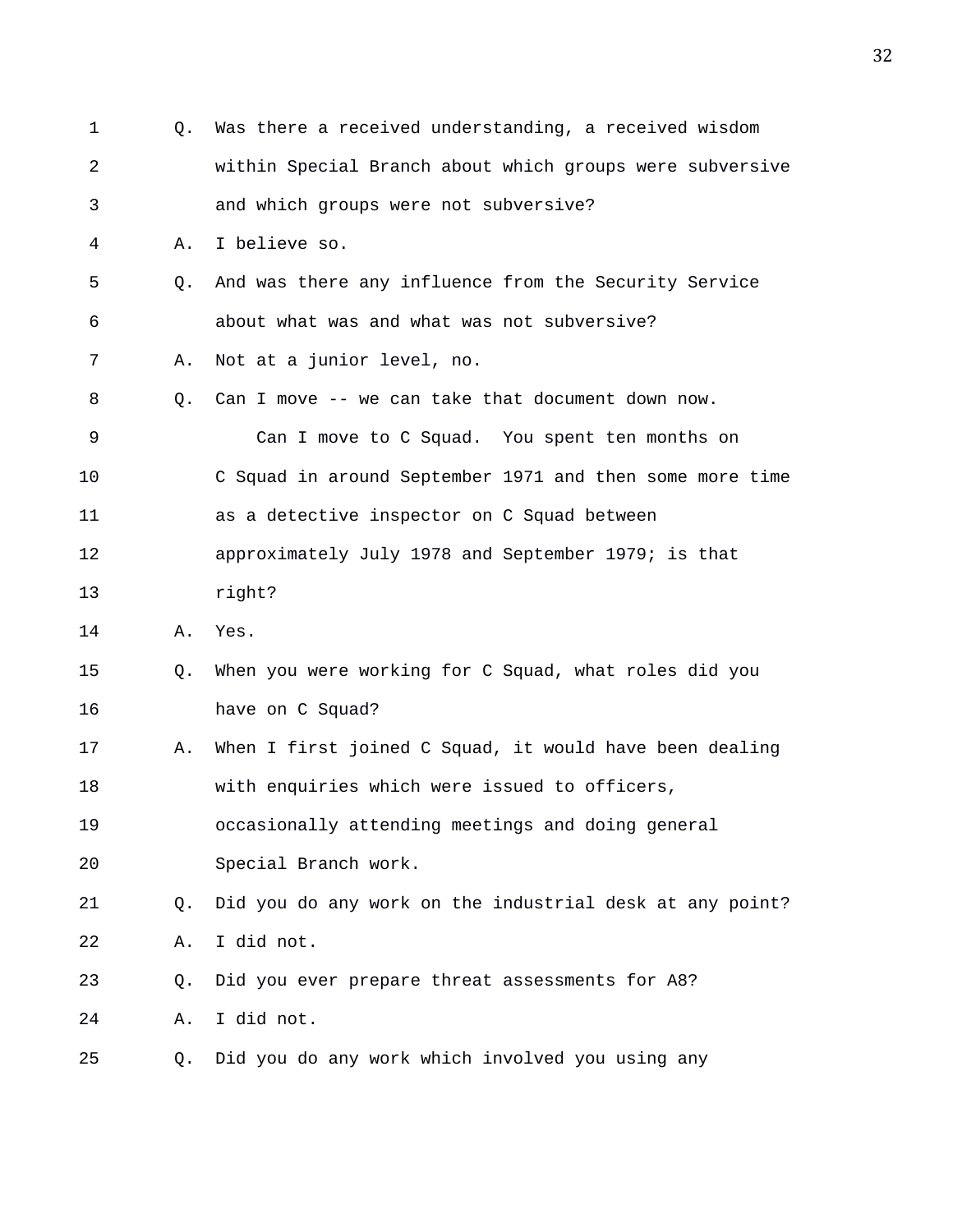1 intelligence that had come from the SDS? 2 A. Not that I was aware of, no. 3 Q. Did you make any requests for intelligence from the SDS? 4 A. No. 5 Q. What was your level of awareness of the existence of the 6 SDS before you joined the unit? 7 A. Quite slight. I knew of its existence, but very little 8 more than that. 9 Q. In 1971 when you were working for C Squad, running into 10 1972, is it right that the main concerns from a public 11 order point of view were those that followed from the 12 imposition of internment and from events on 13 Bloody Sunday? 14 A. I can't recall. 15 Q. Moving to when you were in C Squad in early 1979, can 16 you recall the demonstration at which Blair Peach was 17 fatally injured? 18 A. No, I can't. 19 Q. Can you recall whether there was any interest expressed 20 within C Squad, or asked of C Squad, relating to the 21 Friends of Blair Peach Campaign? 22 A. No, I can't recall that. 23 Q. You spent some time on B Squad in the mid-1970s, 24 between, we think, June 1975 and June 1977; is that 25 right?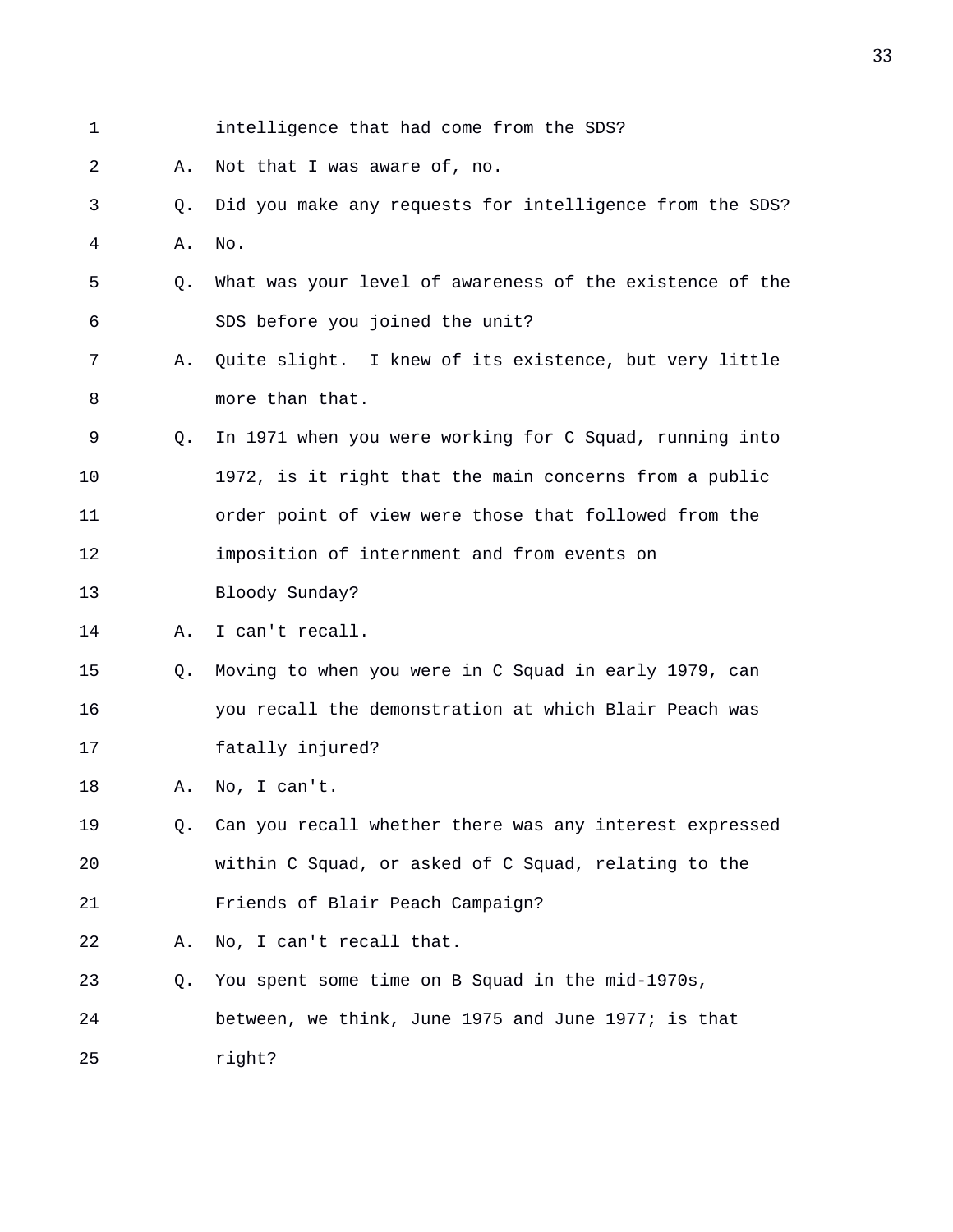- 1 A. Yes.
- 2 Q. And that was in the aftermath of the terrorist outrages 3 at Birmingham and Guildford, wasn't it?
- 4 A. Yes.
- 5 Q. How significant were Irish-related matters to 6 Special Branch at this time?
- 7 A. I believe at that time Special Branch still had the main 8 responsibility for tackling Republican terrorism before 9 the Security Service took that role, and so it would 10 have been quite significant.
- 11 Q. Can you answer the next question with a "yes" or a "no", 12 please. Did you knowingly work with any intelligence 13 which emanated from the SDS?
- 14 A. No.
- 15 Q. This you don't have to answer with a "yes" or "no". Are 16 you able to help us with whether or not the infiltration 17 by the SDS of the Troops Out Movement was of any 18 assistance to B Squad?
- 19 A. My knowledge of the activities of the SDS at that stage 20 were almost non-existent, so I wouldn't have been aware 21 of their dealings with the Troops Out Movement.
- 22 Q. I'm going to move now to your time in the SDS. We 23 understand from your witness statement that you joined 24 around September 1979.

25 A. Yes, sir.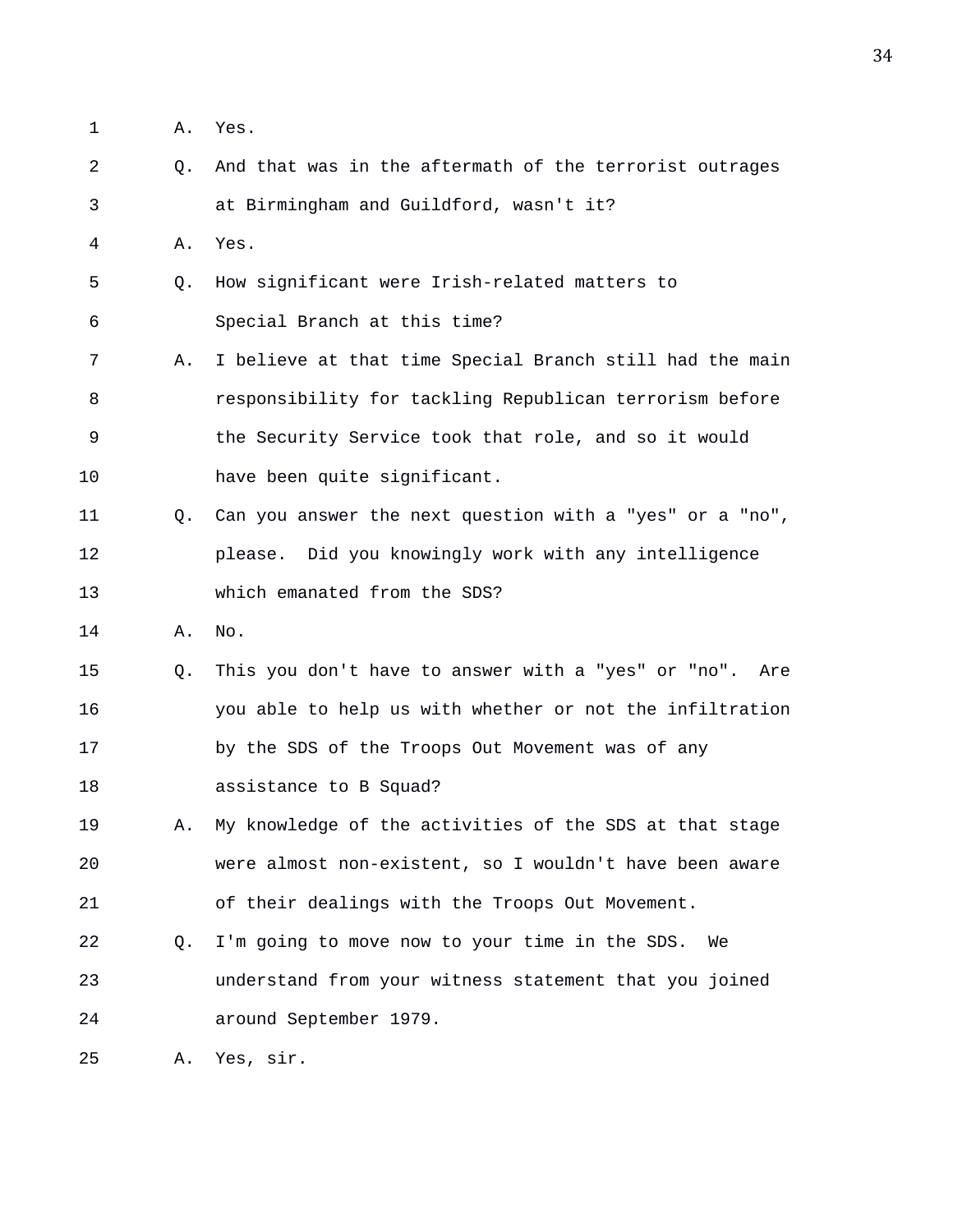| $\mathbf 1$ | Q. | And that you took command when Barry Moss was promoted.  |
|-------------|----|----------------------------------------------------------|
| 2           | Α. | Yes.                                                     |
| 3           | О. | We think that Barry Moss was promoted on or around       |
| 4           |    | 5 January 1981. Does that sound about the time you took  |
| 5           |    | over command?                                            |
| 6           | Α. | Probably. I can't remember.                              |
| 7           | Q. | You held that role in an acting rank until you were      |
| 8           |    | substantively promoted in July 1981; is that right?      |
| 9           | Α. | Yes.                                                     |
| 10          | O. | And then you were replaced by Detective Chief            |
| 11          |    | Inspector Short in around January 1982.                  |
| 12          | Α. | Yes.                                                     |
| 13          | Q. | Can I ask you first about your arrival at the unit. Did  |
| 14          |    | you receive a handover?                                  |
| 15          | Α. | I don't remember exactly, but I'm fairly certain that    |
| 16          |    | I spent a certain amount of time with Angus McIntosh.    |
| 17          | Q. | And would your time with Angus McIntosh have been        |
| 18          |    | sufficient to cover who the undercover officers were who |
| 19          |    | were serving with the unit at that time?                 |
| 20          | Α. | Yes.                                                     |
| 21          | Q. | Did it cover what was expected of you in terms of your   |
| 22          |    | duties?                                                  |
| 23          | Α. | Yes.                                                     |
|             |    |                                                          |

24 Q. Were you told anything of past problems with an officer 25 being presented with his death certificate?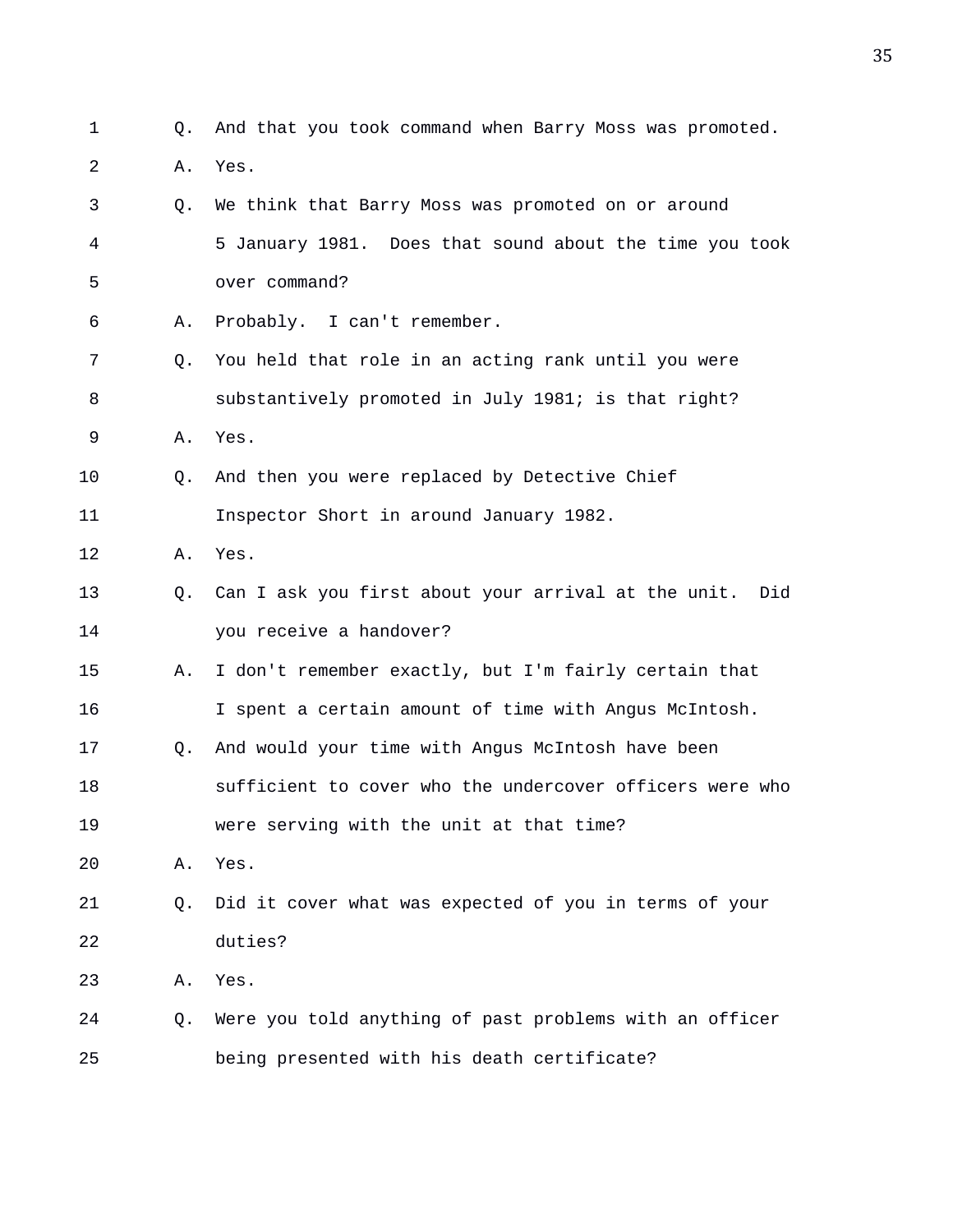| 1  | Α. | No.                                                      |
|----|----|----------------------------------------------------------|
| 2  | Q. | At that stage or at any other time?                      |
| 3  | Α. | No.                                                      |
| 4  | Q. | Did Mr McIntosh, when you joined the unit, tell you      |
| 5  |    | anything about one of the officers marrying an activist? |
| 6  | Α. | No.                                                      |
| 7  | Q. | Did you hear any rumours that an officer's cover had     |
| 8  |    | been compromised because he'd got involved with members  |
| 9  |    | of the opposite sex?                                     |
| 10 | Α. | No.                                                      |
| 11 | Q. | Were you given any briefing about the legality of what   |
| 12 |    | the SDS did?                                             |
| 13 | Α. | No.                                                      |
| 14 | Q. | Were you given any guidance about the SDS's ethics?      |
| 15 | Α. | No.                                                      |
| 16 | Q. | Were you told in broad terms what intelligence was being |
| 17 |    | gathered, why and for whom?                              |
| 18 | Α. | In broad terms, yes.                                     |
| 19 | Q. | And in broad terms, what was the answer?                 |
| 20 | Α. | That their primary purpose was to obtain intelligence    |
| 21 |    | concerning forthcoming demonstrations. This would be     |
| 22 |    | passed to the office at Scotland Yard and disseminated   |
| 23 |    | to A8 and others who needed the information.             |
| 24 | Q. | Did the handover cover the relationship between the SDS  |
| 25 |    | and the Security Service?                                |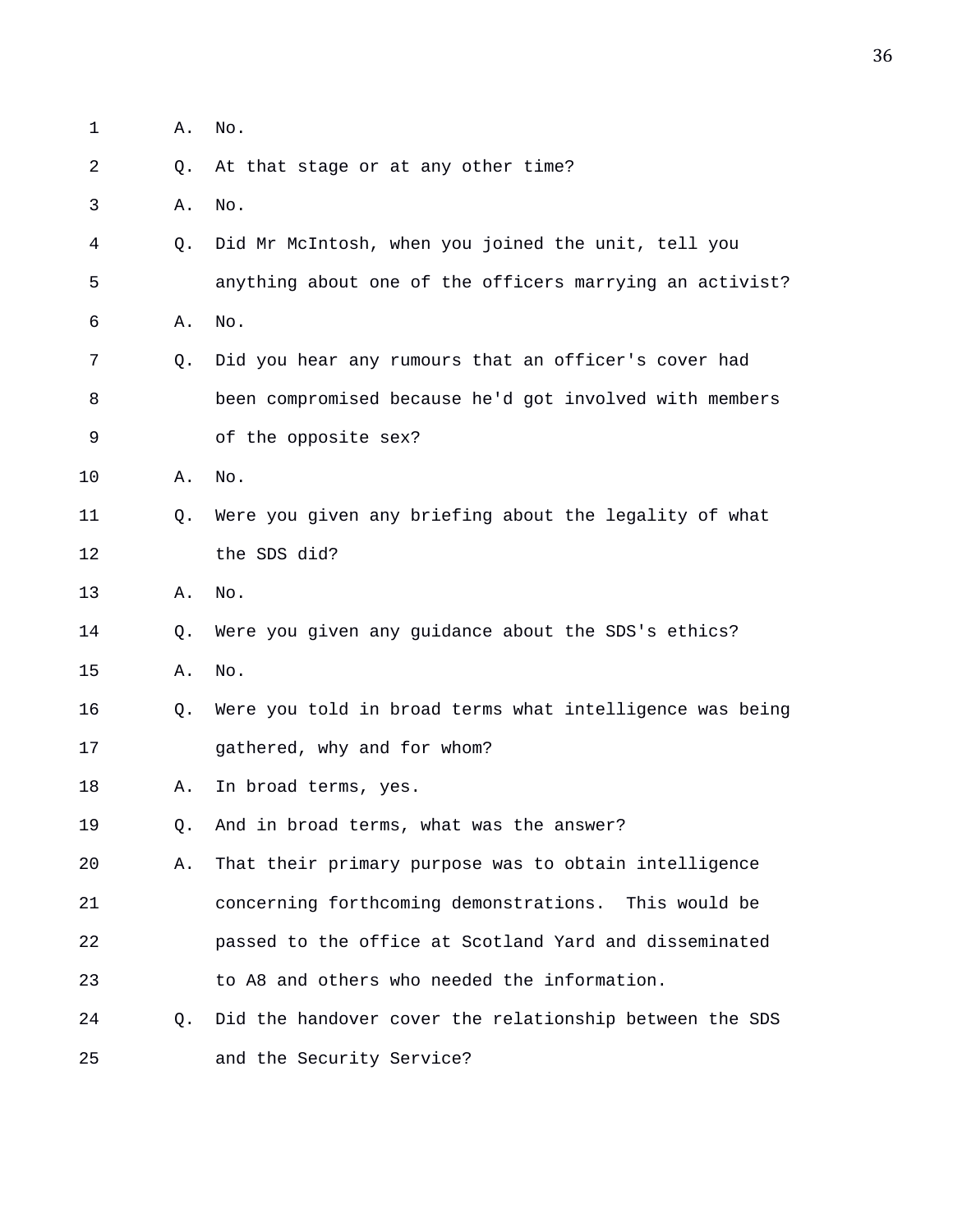- 1 A. Not that I recall.
- 2 Q. Did it cover the relationship with C Squad in any more 3 detail than you've just mentioned?
- 4 A. No.
- 5 Q. B Squad?
- 6 A. No.
- 7 Q. Was it explained to you that the undercover police 8 officers used deceased children's identities in part, at
- 9 least, to found their cover identities?
- 10 A. Not at that stage, no.
- 11 0. Did it cover target selection?
- 12 A. Target selection, as far as I was aware at that stage, 13 was very much to try to offer complete coverage and was 14 usually done on a geographic basis.
- 15 Q. Is that because at the time there were a lot of people 16 infiltrating the Socialist Workers Party in different 17 parts of London?
- 18 A. That was the main reason, yes.
- 19 Q. Were you given any instruction or guidance to review 20 existing deployments?
- 21 A. No.
- 22 Q. The 1979 annual report contains a passage which says 23 that covert policing was "being subjected to 24 increasingly close and critical scrutiny". Can you 25 recall what that increasingly close and critical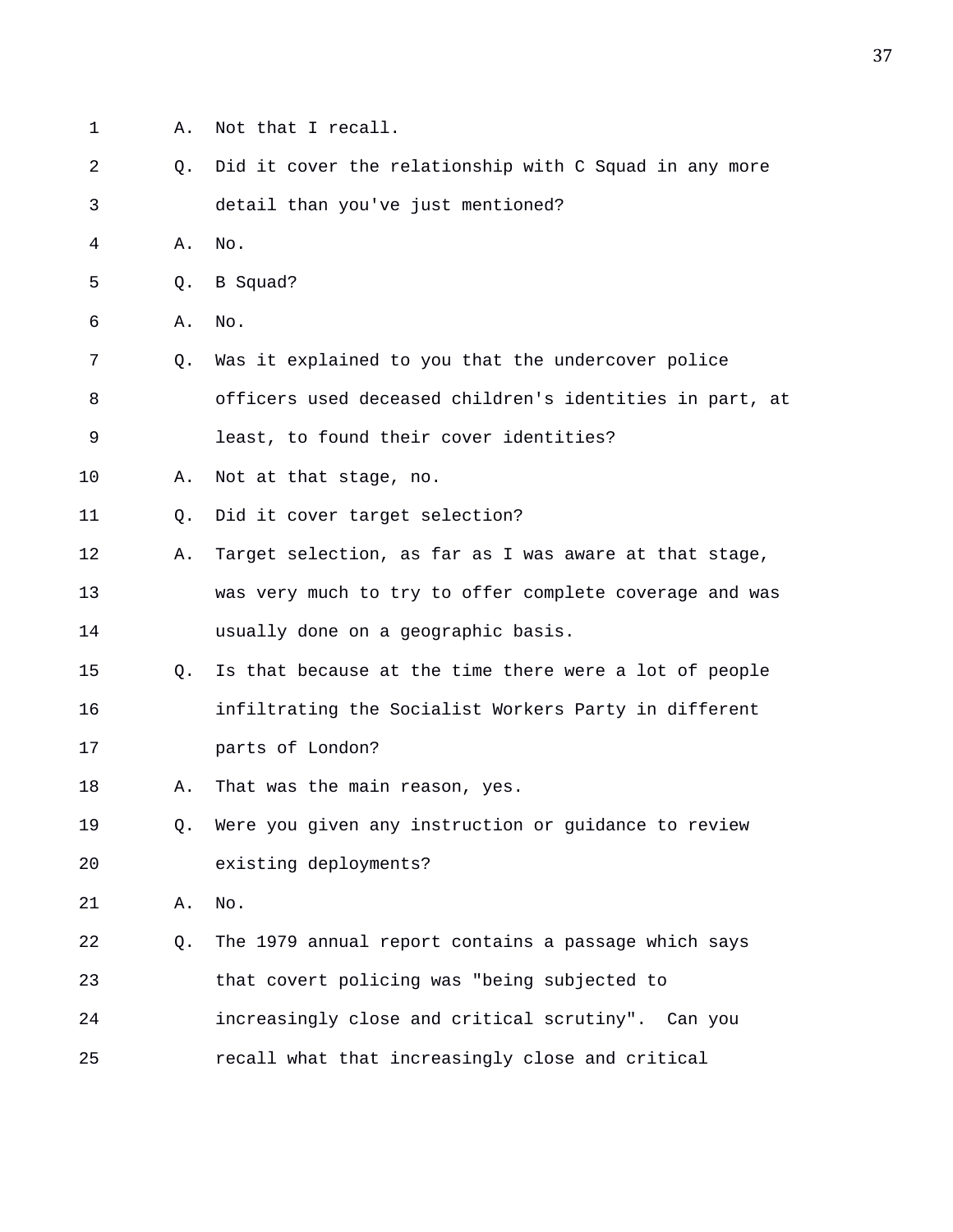1 scrutiny was?

2 A. No, I can't.

| 3  | Q. | At around the time you joined the SDS and were serving   |
|----|----|----------------------------------------------------------|
| 4  |    | in it, the Inquiry has seen documents which show that    |
| 5  |    | the Home Office was expressing some concerns about the   |
| 6  |    | relationship between Special Branch and the              |
| 7  |    | Security Service. Were you aware of any such concerns?   |
| 8  | Α. | No, I wasn't.                                            |
| 9  | Q. | Were you aware of any debate about the role of           |
| 10 |    | Special Branch vis-á-vis the Security Service?           |
| 11 | Α. | No.                                                      |
| 12 | Q. | Can I move now to how undercover officers were recruited |
| 13 |    | into the SDS.                                            |
| 14 |    | It's right, isn't it, that almost all of the             |
| 15 |    | undercover officers were married, weren't they?          |
| 16 | Α. | They were.                                               |
| 17 | Q. | And was one advantage of selecting officers who were     |
| 18 |    | married that it reduced the risk of them becoming        |
| 19 |    | involved sexually with activists --                      |
| 20 | Α. | Yes.                                                     |
| 21 | О. | -- or other members of the public?                       |
| 22 |    | And another reason was it helped to anchor them in       |
| 23 |    | reality when they weren't operating undercover.          |
| 24 | Α. | I believe so.                                            |
| 25 | Q. | Can you recall whether you recruited the officer we know |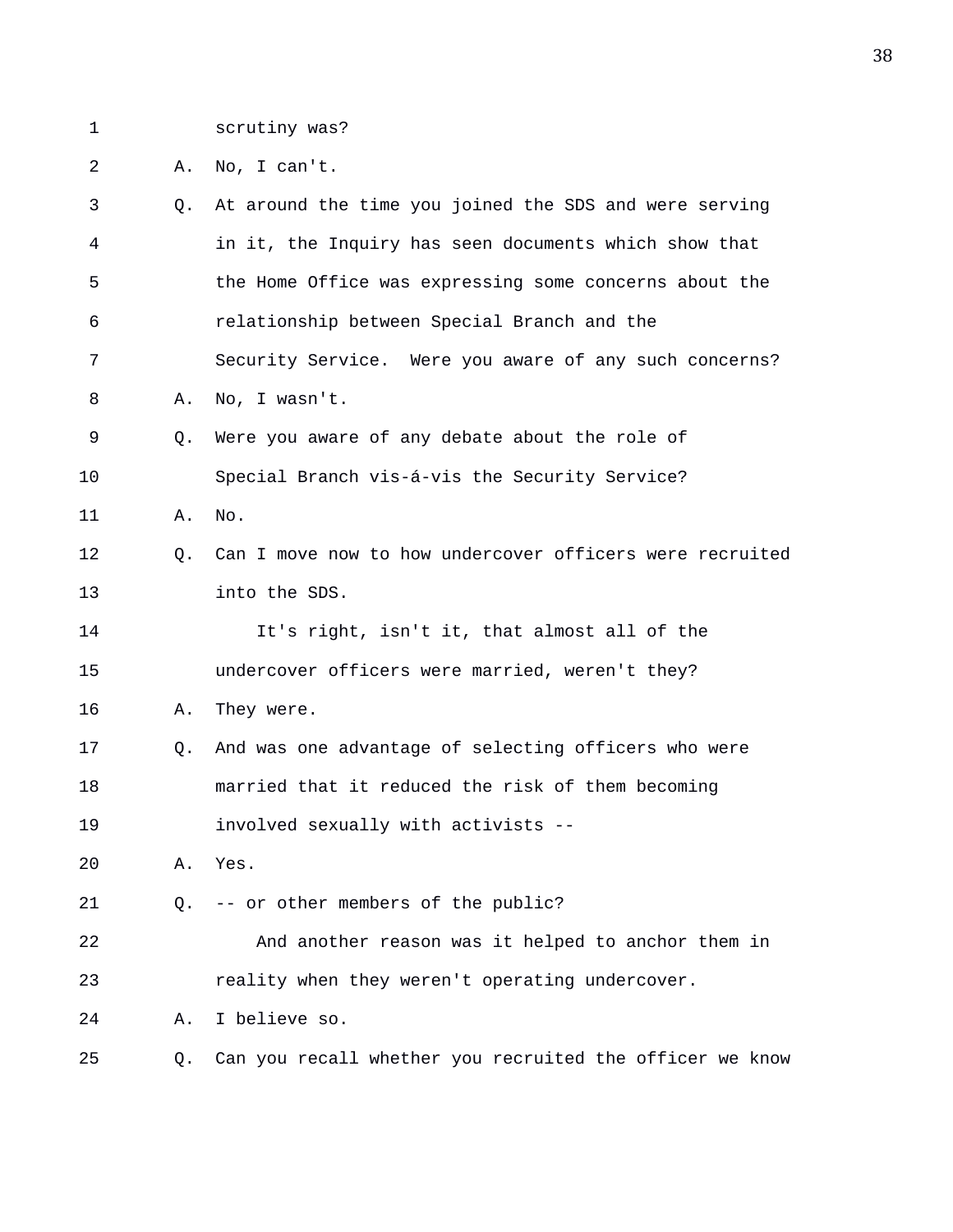1 as HN155?

2 (Pause)

3 A. No.

4 Q. Can I move now to the question of cover identities. 5 Could you answer this question "yes" or "no". Were you 6 aware of any previous compromise of an SDS undercover 7 police officer?

8 A. No.

- 9 Q. Can you help us with whether officers identified 10 a suitable deceased child alone or with assistance?
- 11 A. I believe it was alone.
- 12 Q. Were they given any guidance about how to do it?
- 13 A. Not by me.
- 14 Q. Where would they have got instruction as to what to do? 15 A. A recruit to the SDS would spend some time, possibly 16 months, in the back office preparing himself for 17 eventual work undercover. He would talk to staff there. 18 He would also meet serving undercover officers and speak 19 to them, and that was where he -- where he would gain 20 this information.
- 21 Q. Did you take any steps to check or test how robust cover 22 identities were before your officers deployed?
- 23 A. I didn't, no.
- 24 Q. Do you know whether anybody else did?

25 A. Not to my knowledge.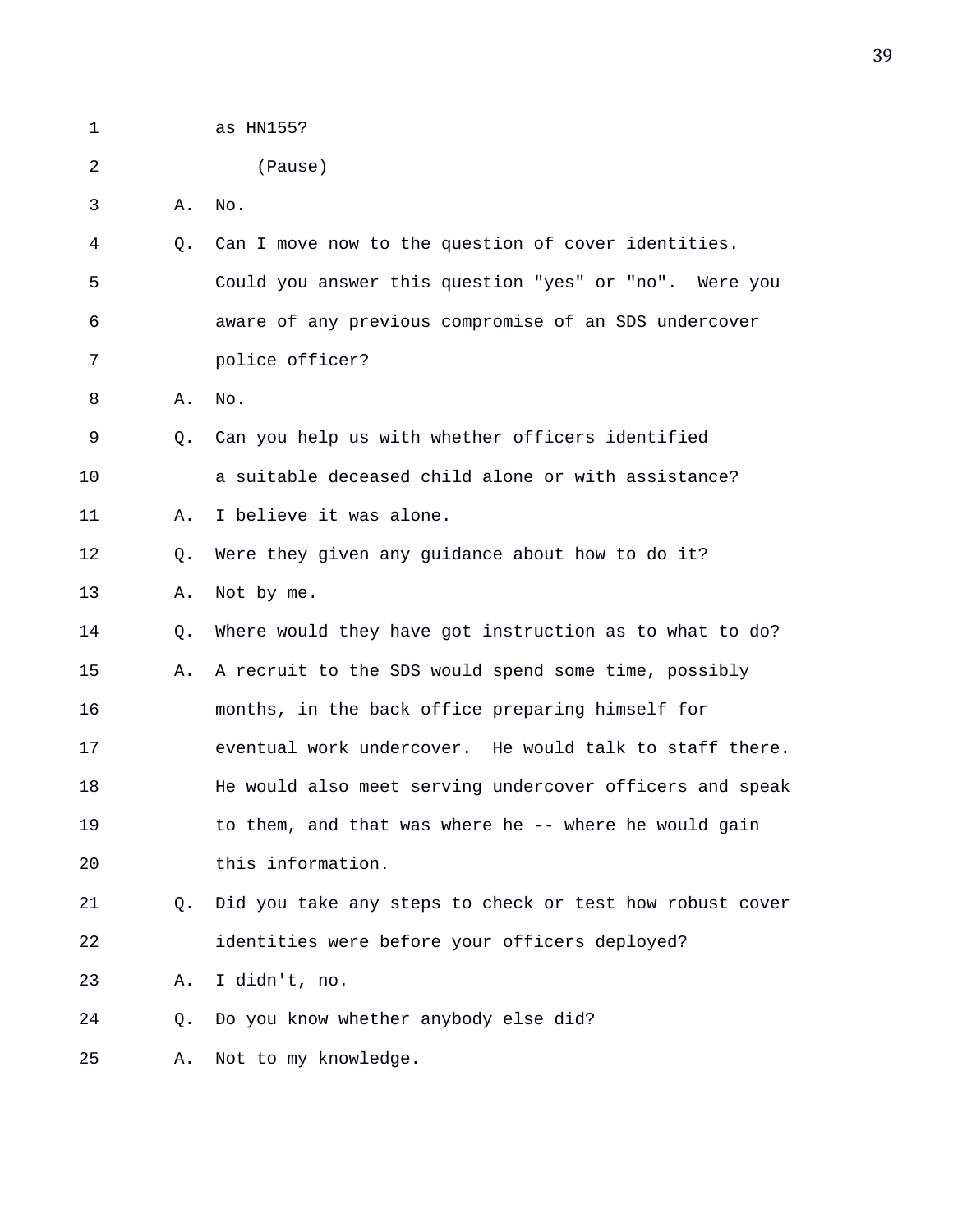1 Q. I'm going to quote from the 1980 SDS annual report, 2 which includes a passage:

3 "Supervisory staff place great emphasis on the need 4 to ensure that an officer's cover is as secure as 5 possible before he enters the 'field'." 6 How was that great emphasis placed if you didn't

7 check their cover identities before they deployed? 8 A. I repeat that I didn't check them. I can't recall 9 whether other members of the office did, or perhaps they 10 were checked by using one of the undercover officers or 11 somebody who had previously served as an undercover 12 officer.

13 Q. Is it right that great emphasis was placed on ensuring 14 that the cover identity was as secure as possible?

15 A. Well, in light of my answer just now, I can't agree that 16 that was the case.

17 Q. Did you have a view as to how important using a deceased 18 child's identity was?

19 A. When I became aware of the fact that this system was in 20 operation, I thought that it was acceptable and

21 an efficient way of establishing the new identity.

22 Q. Did you think it was important?

23 A. If there was no other way to achieve that end, then it 24 was important.

25 Q. Did you consider whether there was another way?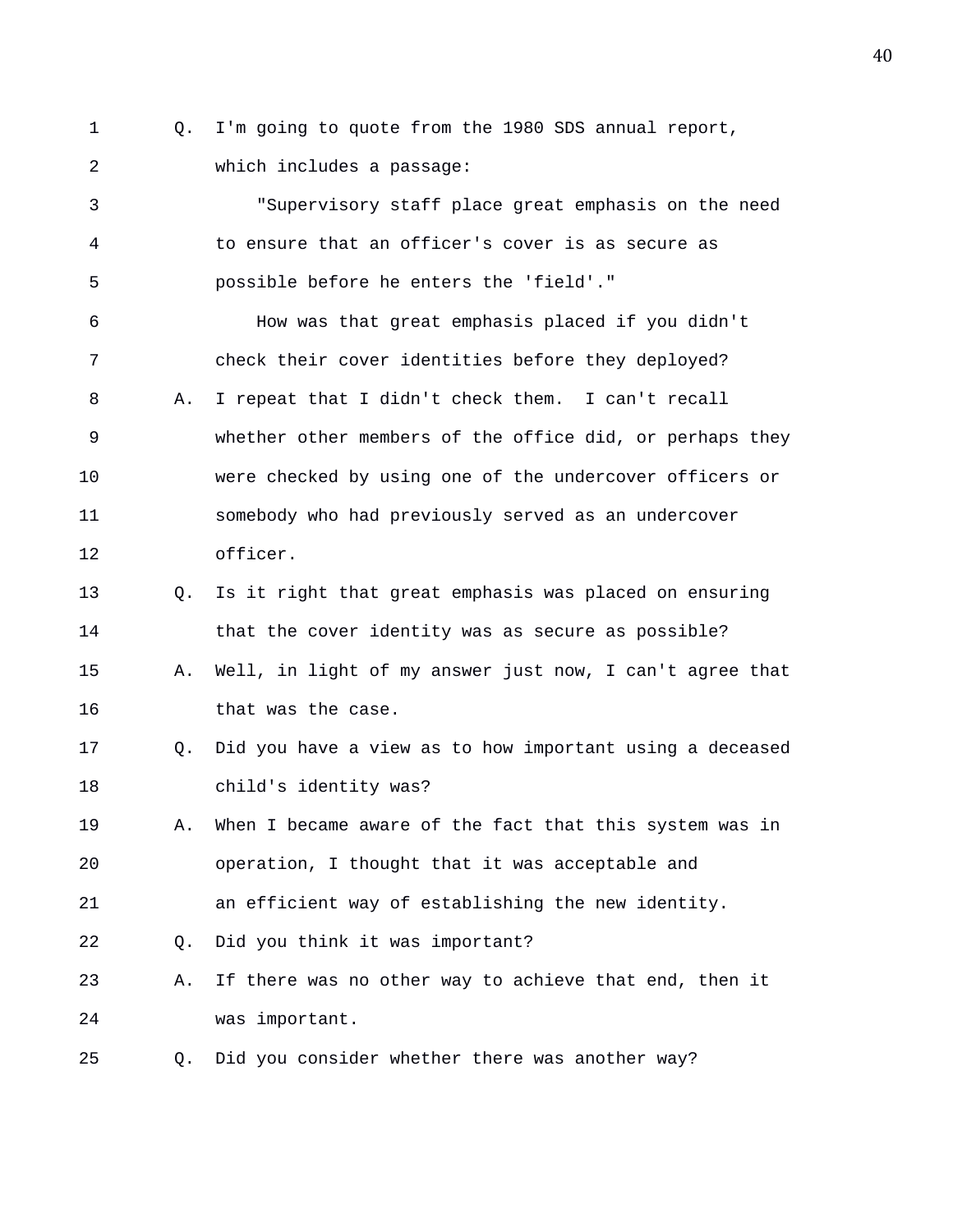1 A. No.

| 2  | Q. | I'm getting the impression you simply picked up the      |
|----|----|----------------------------------------------------------|
| 3  |    | existing practice and ran with it; is that fair?         |
| 4  | Α. | It is fair, but at that time, I wasn't critical of the   |
| 5  |    | process.                                                 |
| 6  | O. | Do you know whether or not the Regional Crime Squad used |
| 7  |    | this method?                                             |
| 8  | Α. | I've no idea.                                            |
| 9  | Q. | Did you give any consideration to the utility of using   |
| 10 |    | the tactic, by which I mean what additional protection   |
| 11 |    | it brought?                                              |
| 12 | Α. | It was an accepted practice which seemed to work<br>No.  |
| 13 |    | well and I, at the time, found no fault with.            |
| 14 | Q. | Did you consider the risks that a family might find out  |
| 15 |    | that a police officer was using the name of their        |
| 16 |    | deceased child?                                          |
| 17 | Α. | At that time, no, I didn't consider that.                |
| 18 | Q. | Looking back now, do you think it was a necessary        |
| 19 |    | practice?                                                |
| 20 | Α. | I think it probably was a necessary practice. I didn't   |
| 21 |    | realise at the time that families of the deceased        |
| 22 |    | children would learn of the system and be distressed by  |
| 23 |    | it.                                                      |
| 24 | Q. | And why do you think it was necessary?                   |
| 25 | Α. | I didn't have any alternative suggestions for obtaining  |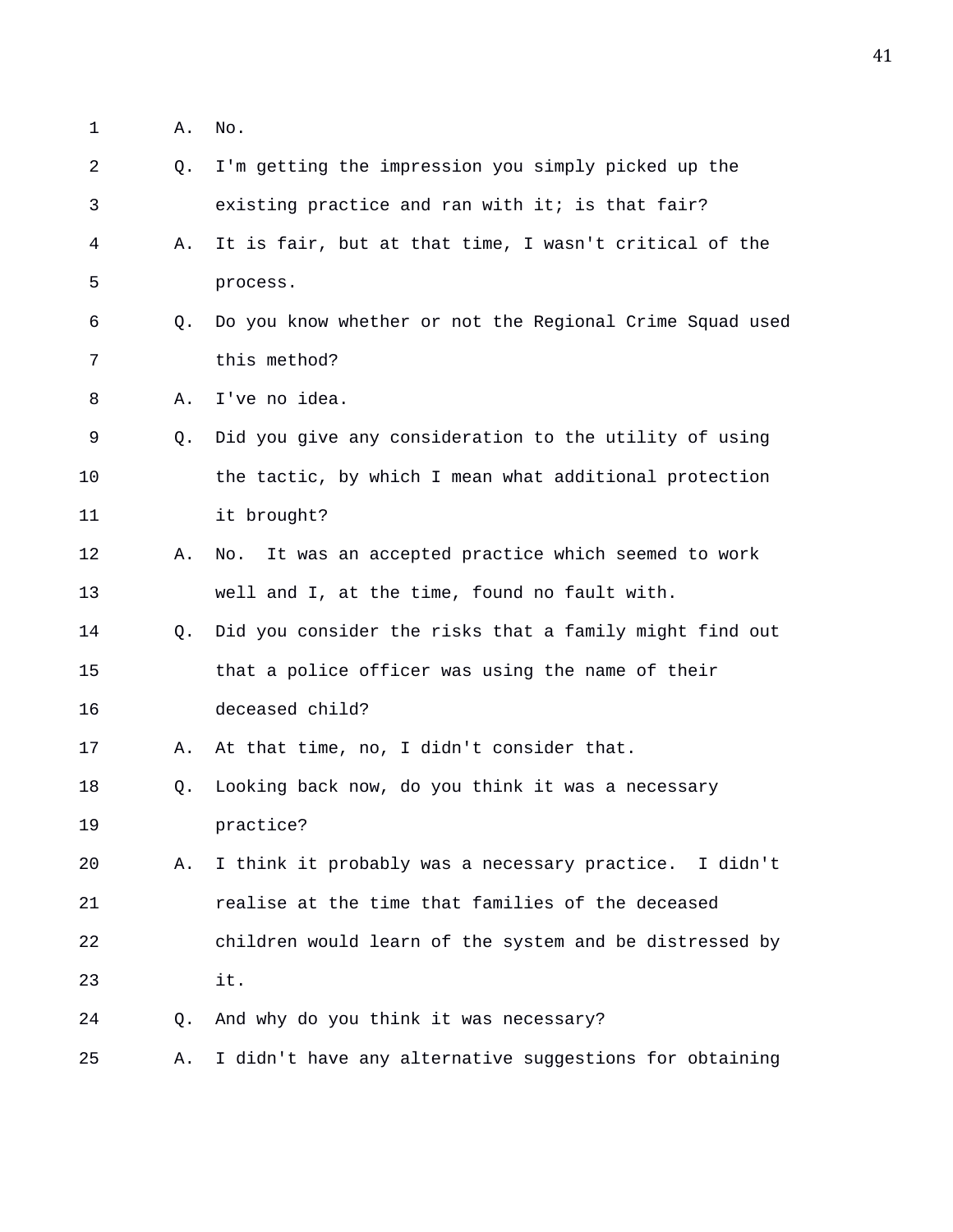1 their identity, their birth certificate, passport, 2 whatever. 3 Q. Do you think now that it was an appropriate tactic to 4 use? 5 A. I do. 6 Q. Notwithstanding the distress of some of the families who 7 have found out? 8 A. That is now with hindsight. At the time, I thought it 9 was the correct process. 10 Q. I'm asking you now, about your position, your 11 reflections. 12 A. My reflection now is that a lot could have been improved 13 to provide their identity cover. I think they were put 14 in a very difficult position to establish that cover, 15 and they should have had far greater support from the 16 Home Office and senior police officers to make the whole 17 process more secure and easier for them to adopt. 18 Q. We've had some evidence from the very, very early days 19 of the SDS of two officers being issued with British 20 visitor's passports in the days before deceased 21 children's identities were used. Was it really 22 necessary to use this practice? 23 A. I wasn't aware of the BVPs, and if somebody had 24 suggested an alternative system, then I perhaps would 25 have agreed and implemented it, but nothing was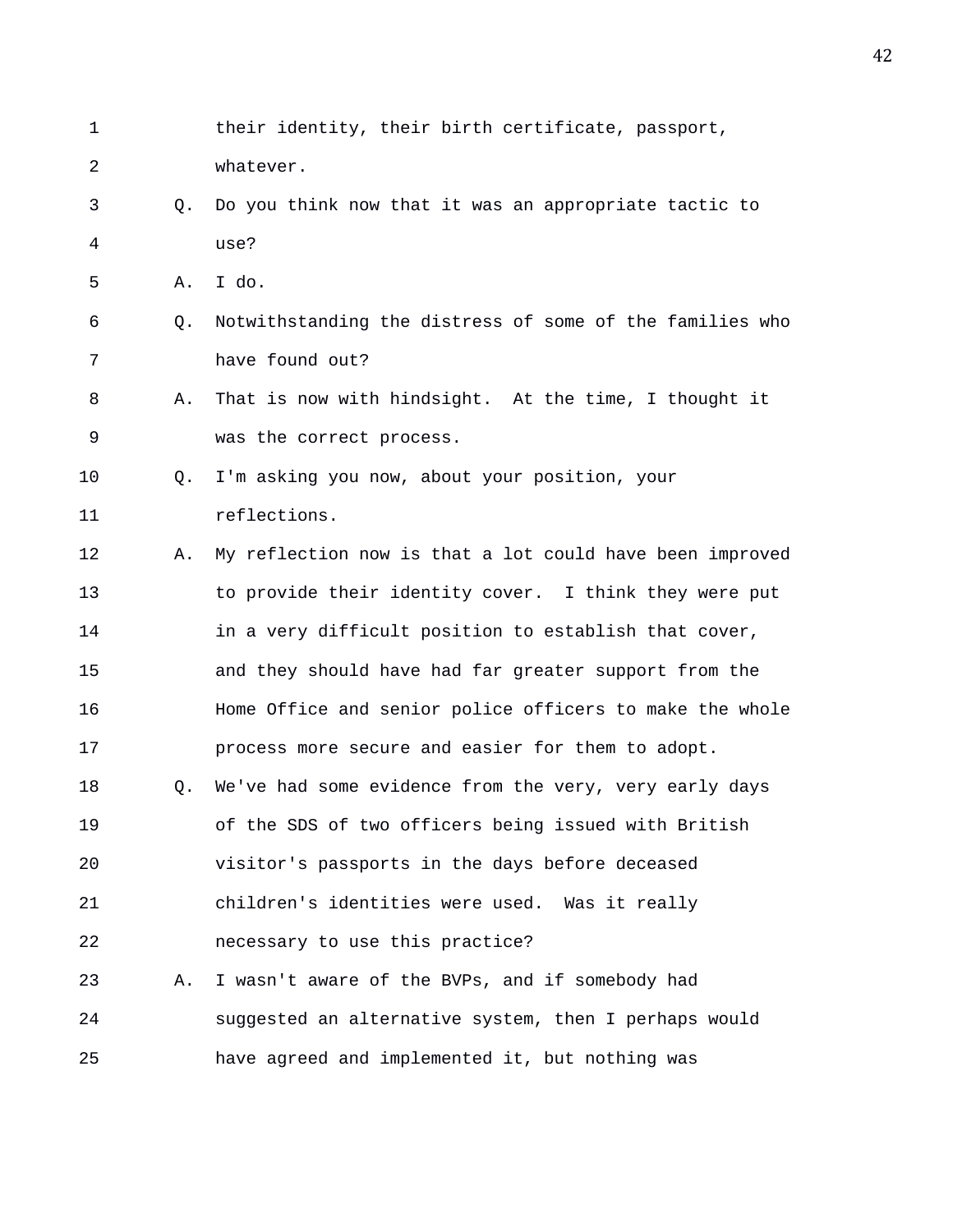1 suggested and, as I was saying, it worked well at the 2 time.

| 3  | Q. | On the subject of the training of undercover police      |
|----|----|----------------------------------------------------------|
| 4  |    | officers, was there a black folder in the office         |
| 5  |    | containing advice and guidance for undercover officers?  |
| 6  | Α. | I wasn't aware of it. I've become aware since, but       |
| 7  |    | I never saw it and wasn't aware at the time.             |
| 8  | Q. | Well, we've had, to be fair to you, Mr Butler, mixed     |
| 9  |    | evidence about whether there was such a folder. Do you   |
| 10 |    | have any independent recollection as to whether or not   |
| 11 |    | there was such a folder?                                 |
| 12 | Α. | I don't, no.                                             |
| 13 | Q. | Targeting, in other words which groups or which          |
| 14 |    | geographical areas officers were allocated to. Can       |
| 15 |    | I start at a high level.                                 |
| 16 |    | There were some places that SDS officers seem simply     |
| 17 |    | not to have gone. One example of that is the Irish       |
| 18 |    | Republican Army. I understand from your witness          |
| 19 |    | statement that there was never any question of the SDS   |
| 20 |    | deploying into the IRA; is that right?                   |
| 21 | Α. | That's right.                                            |
| 22 | Q. | And was that a decision that you had to take, or one     |
| 23 |    | that had already been taken?                             |
| 24 | Α. | One that had been taken.                                 |
| 25 | Q. | Are you able to help us with who had taken that decision |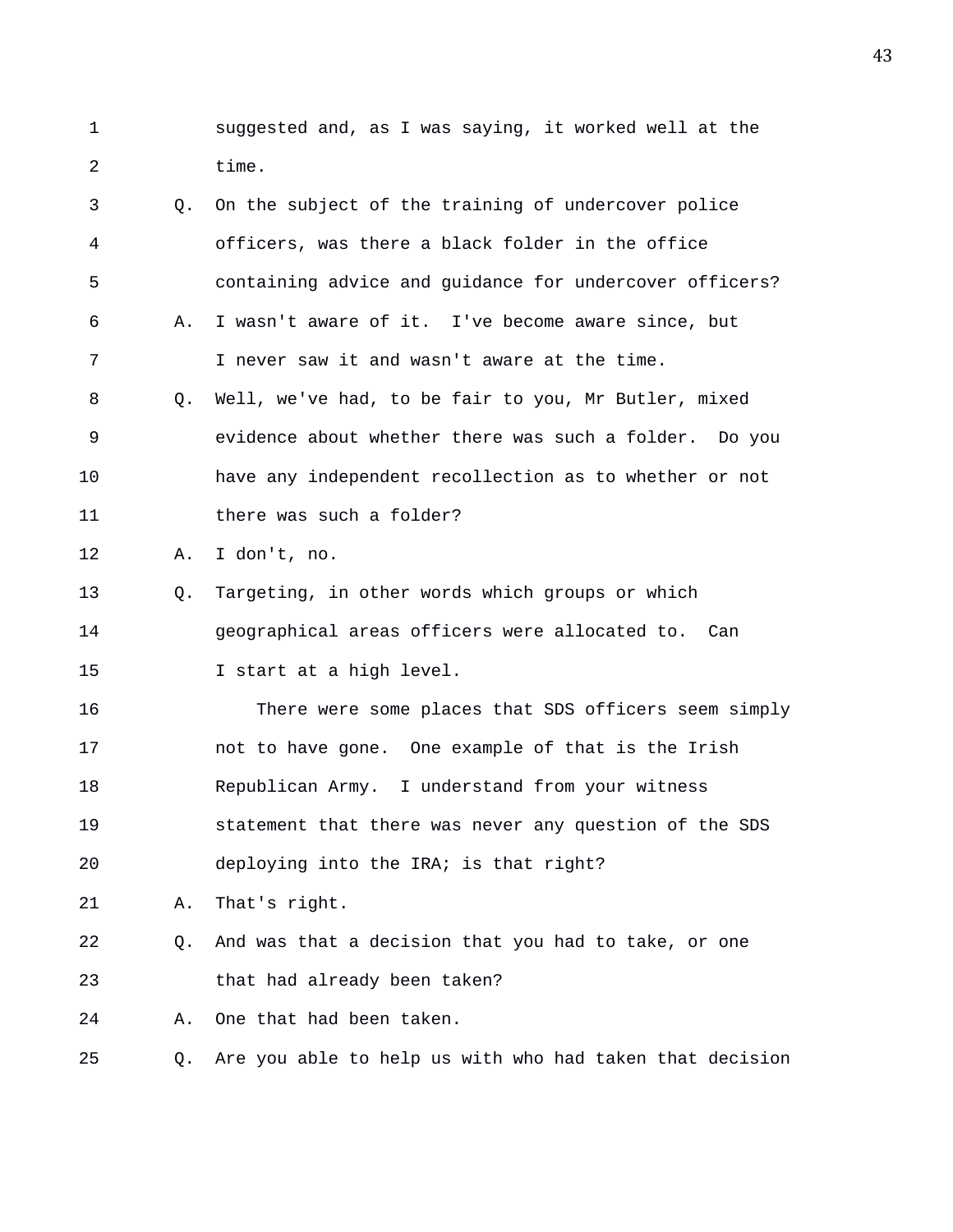- 1 and when?
- 2 A. No. I imagine it had been taken some time beforehand, 3 because there was no talk of any officers having been 4 involved recently in Irish matters. 5 Q. We also know that in this era, no SDS officers were 6 deliberately infiltrated into the far right. Did you 7 give any consideration to any officers who joined whilst 8 you were managing the SDS deploying into the far right? 9 A. No. 10 Q. Why was that? 11 A. That consideration would have been made by officers 12 senior to me. They would have indicated to me that was 13 what was being considered and asked for me to implement 14 the action. I certainly didn't give it any 15 consideration. 16 Q. I'm getting the sense that you might have had 17 an understanding that this was just a field into which 18 the SDS did not go at that time. 19 A. Correct. 20 Q. Is that fair? 21 A. That's fair. 22 Q. Where had you got that understanding from? 23 A. From day-to-day practice, that matters of the far right 24 were very rarely even discussed other than in terms of 25 the confrontation between the left and the right.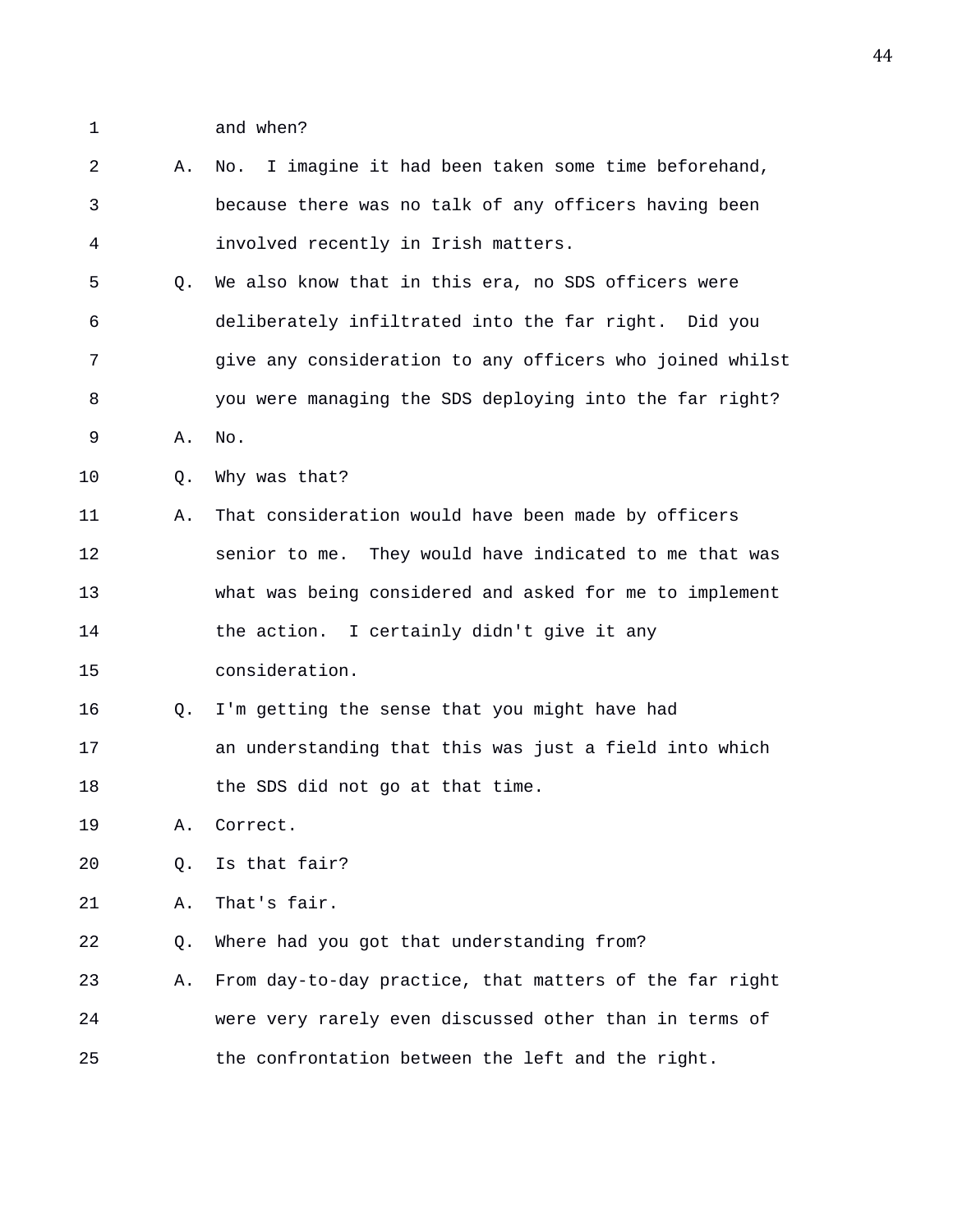1 Q. Since, as we have heard, confrontations between the left 2 and the right were a significant source of public 3 disorder in the time that we're talking about, why was 4 it -- are you able to help as to why it was that only 5 the far left was infiltrated by the SDS? 6 A. I can't help you, I'm afraid. 7 Q. There were some officers who seem to have been given 8 a very considerable discretion as to which groups to 9 target and simply given a geographical area into which 10 to go; is that right? 11 A. Yes. 12 Q. And there were other officers who seem to have been 13 given some clear guidance to go into a specific field. 14 I'm thinking here, for example, of HN65, who infiltrated 15 the Campaign for Nuclear Disarmament. 16 Can you assist us as to how the decision to direct 17 HN65 to do that came about? 18 A. No, I can't recall. I -- I believe that officer joined 19 at about the time I was leaving. It may even have been 20 that his -- his target was asked of him after I'd left. 21 I don't recall. 22 Q. It was a time at which CND was getting bigger and there 23 were more demonstrations than there had been for some 24 time in that field, isn't it? 25 A. Yes.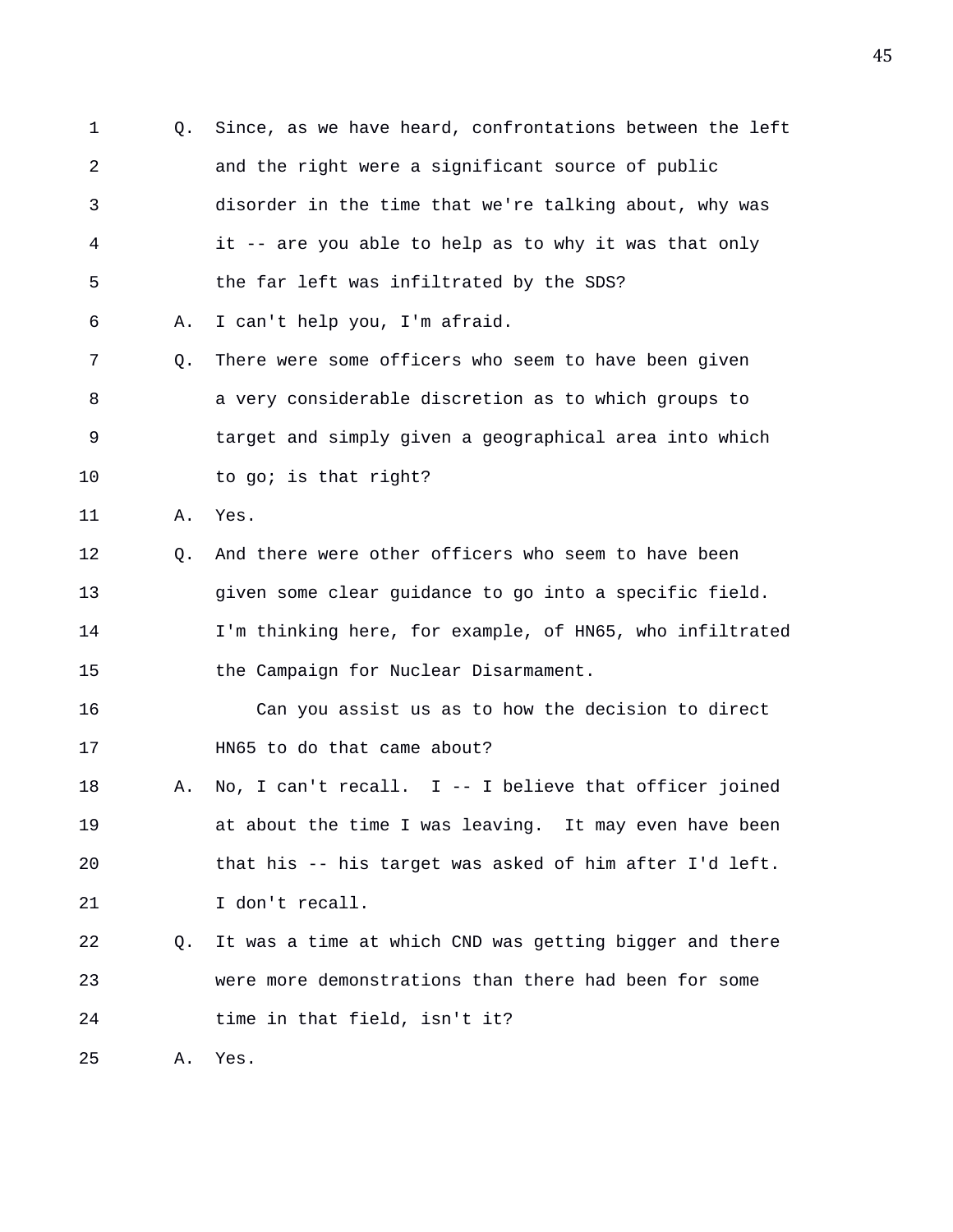1 Q. Can you recall whether there was any sense within 2 Special Branch that this was an area of growing 3 significance to Special Branch? 4 A. If I recall, the concern was that extremist groups on 5 the left would infiltrate and use the CND, rather than 6 the problem arising from core members of the CND. 7 Q. Can you recall whether there was any interest emanating 8 from the Home Office about --9 A. I don't recall. 10 Q. -- CND? 11 A. Sorry. 12 Q. Can you recall whether there was any interest emanating 13 from any other part of government? 14 A. No, I can't. 15 Q. We were, of course, still in the midst of the Cold War 16 in those days, and you've mentioned in your witness 17 statement the impact and influence that had. Would it 18 be fair to say that the concerns about the Warsaw Pact 19 and the USSR in particular were primarily in relation to 20 those groups who shared their particular form of 21 far left ideology? 22 A. Yes. 23 Q. CPGB? 24 A. Mm. 25 Q. And that -- would it be right to say that, for example,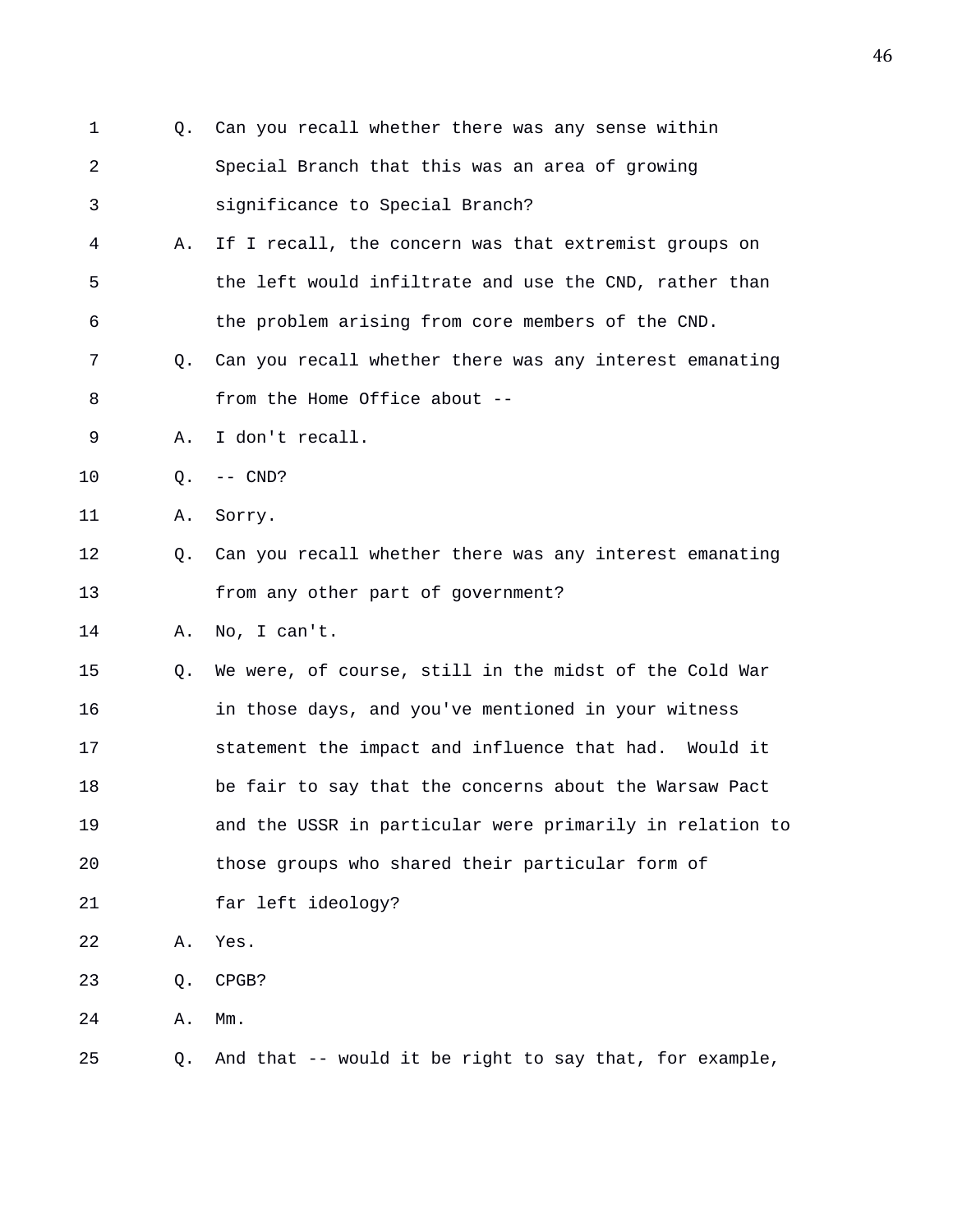1 the Trotskyist groups were getting no support from the 2 USSR?

3 A. I don't know.

4 Q. Do you know whether or not Maoist groups were getting 5 assistance from China in the late 1970s?

6 A. I don't know.

7 Q. It may be testing your memory too much, say so if it is, 8 but Mao died in 1976 and the Chinese form of communism 9 moved on. Were you informed about that, or instructed 10 or told what difference that might make?

11 A. No.

12 Q. Can I move now to anti-racist groups. One of the 13 officers who was deployed whilst you were managing 14 the SDS was the officer we know as HN106.

15 (Pause)

16 A. Yes.

17 Q. And he ended up spending quite a lot of his time with 18 the East London Workers Against Racism group, didn't he? 19 A. Yes.

- 20 Q. Could we just have a look at -- well, before I do that, 21 perhaps I should ask you: were you involved in HN106's 22 tasking or not?
- 23 A. I must have been, due to the -- the time that he served, 24 but I -- I don't actually recall tasking him with that 25 group.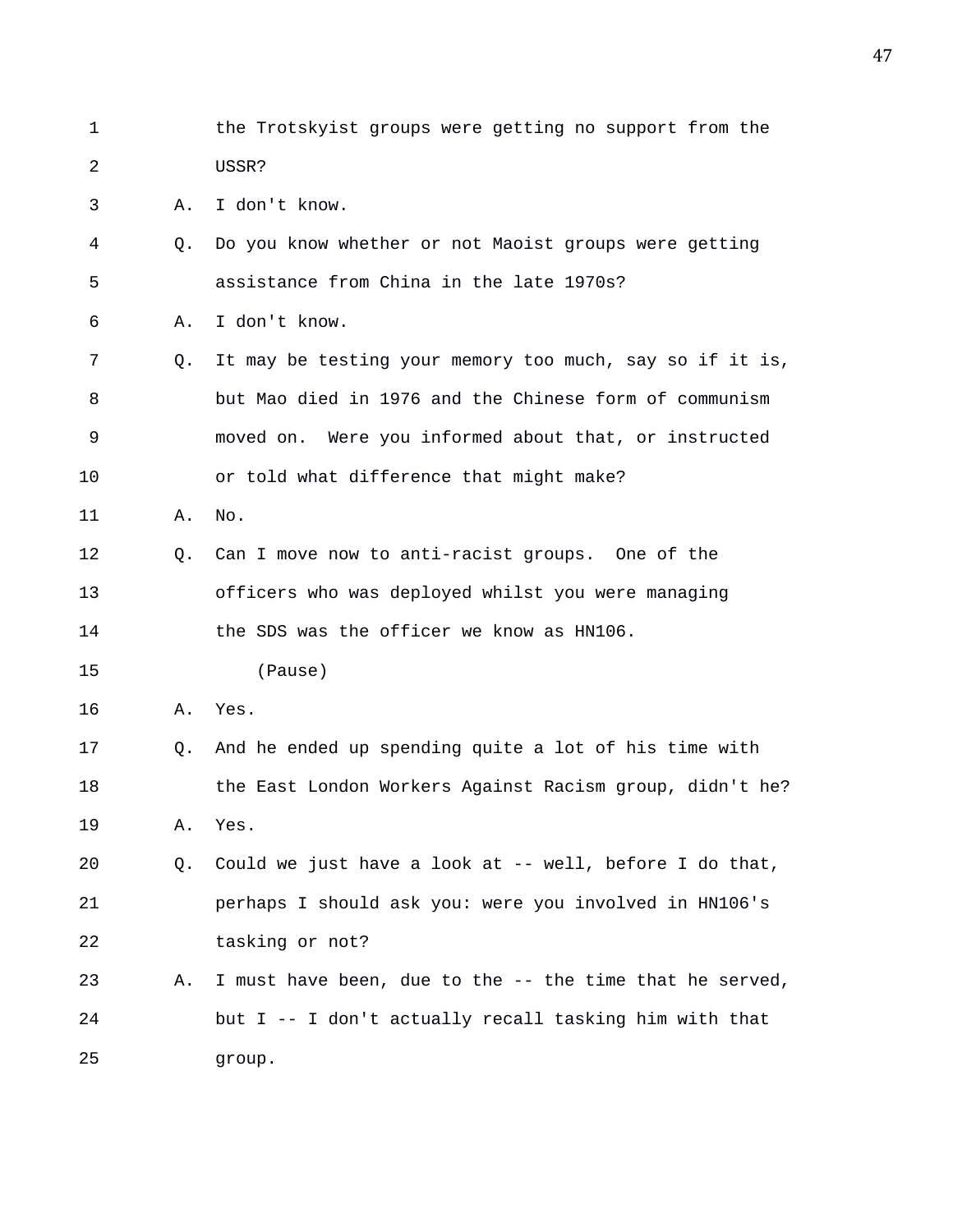1 Q. But you were certainly aware that he was doing that, 2 weren't you? 3 A. Yes. 4 Q. Can you help us with why he was doing that? 5 A. I can't recall whether that group was his target or 6 whether, geographically, he was in that area and became 7 involved with them. I can't recall. 8 Q. But either way, you were content for him to report on 9 that group? 10 A. Yes. 11 0. Why was that? 12 A. I can't remember. I can only think that they offered 13 a public order threat. 14 Q. Righto. 15 Well, let's have a look at some of the documents. 16 Could we go first of all to the document which is at 17 {UCPI/15540/1}. 18 Sir, this is at tab 26 of your bundle. 19 I'm afraid this isn't very easy to read. If it 20 could be blown up a little bit, please. We're going to 21 start at paragraph 2. This is a report dated 22 18 August 1981, which we understand came from HN106. 23 Paragraph 2 reads: 24 "On Monday 10th August 1981 between 7.30pm and 10pm 25 at Ross-Wyld Hall, Church Hill, London E17 a public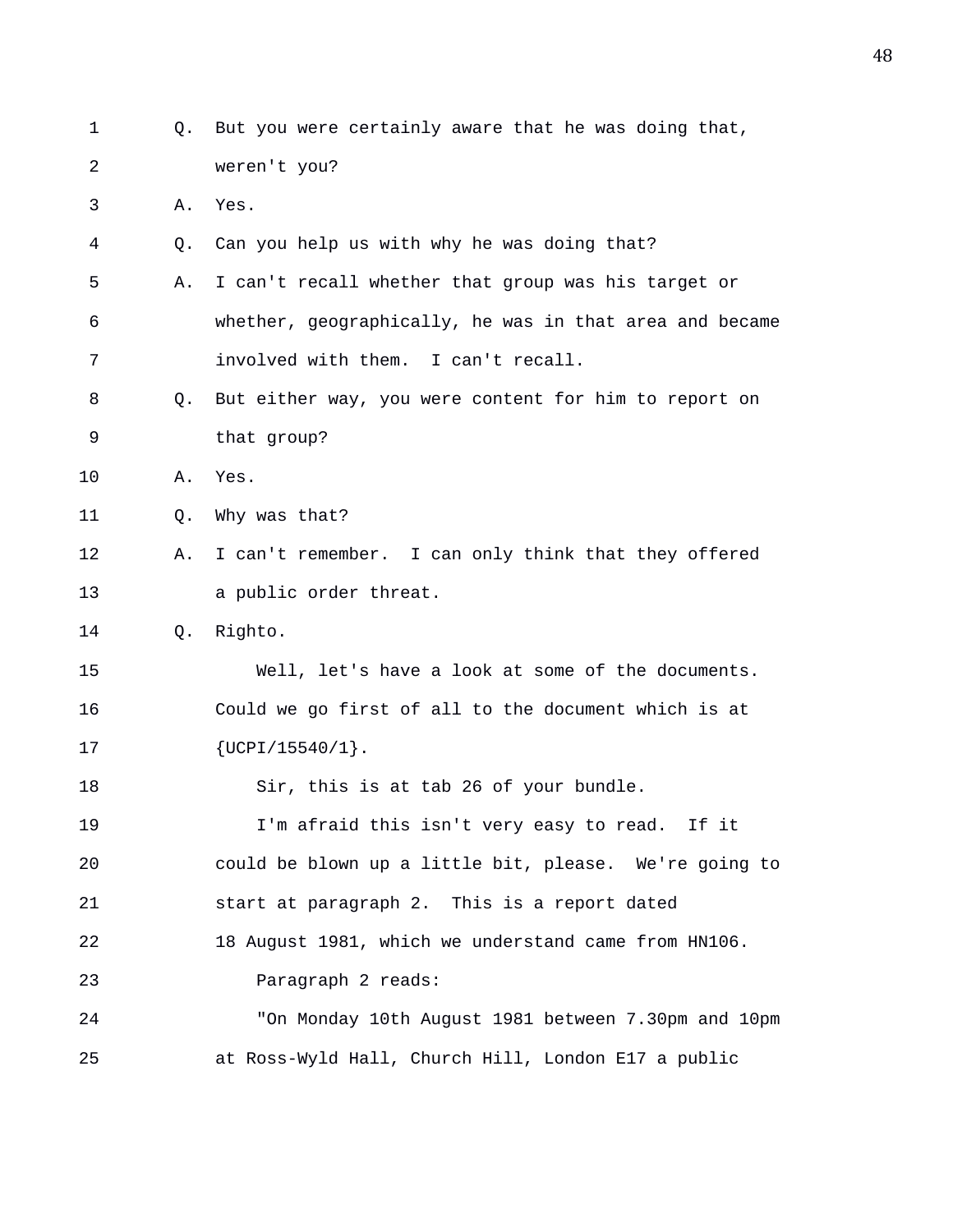1 meeting was held by the Winston Rose Action Campaign to 2 discuss the death of Winston Rose in police custody and 3 the action required to force the authorities to hold 4 a public inquiry into the circumstances. Approximately 5 100 persons attended, slightly more than half of whom 6 were black."

7 If we could go down now to paragraph 4, please. 8 I'm going to read from the middle of the page: 9 "Gitzmore, an extremely articulate speaker, 10 concentrated much of his speech on a Marxist view of 11 social and capital relations in Britain, concluding that 12 the only way for racism to be eliminated was to 13 overthrow capitalism itself. He intimated throughout 14 his speech that he considered it the responsibility of 15 the black section of the population to carry out the 16 attack on capitalism, not mentioning the role that white 17 workers should play in this activity at any time."

18 If we could go over the page to paragraph 8 19 {UCPI/15540/2}. It says:

20 "Fran Eden, of East London Workers Against Racism, 21 when she spoke, launched into a tirade against the 22 police and their racist attitudes, and the 'racist scum' 23 in the Labour Party. Elwar, she stated, did not call 24 for the reform of the police but for their destruction. 25 This speech was very well received by the audience.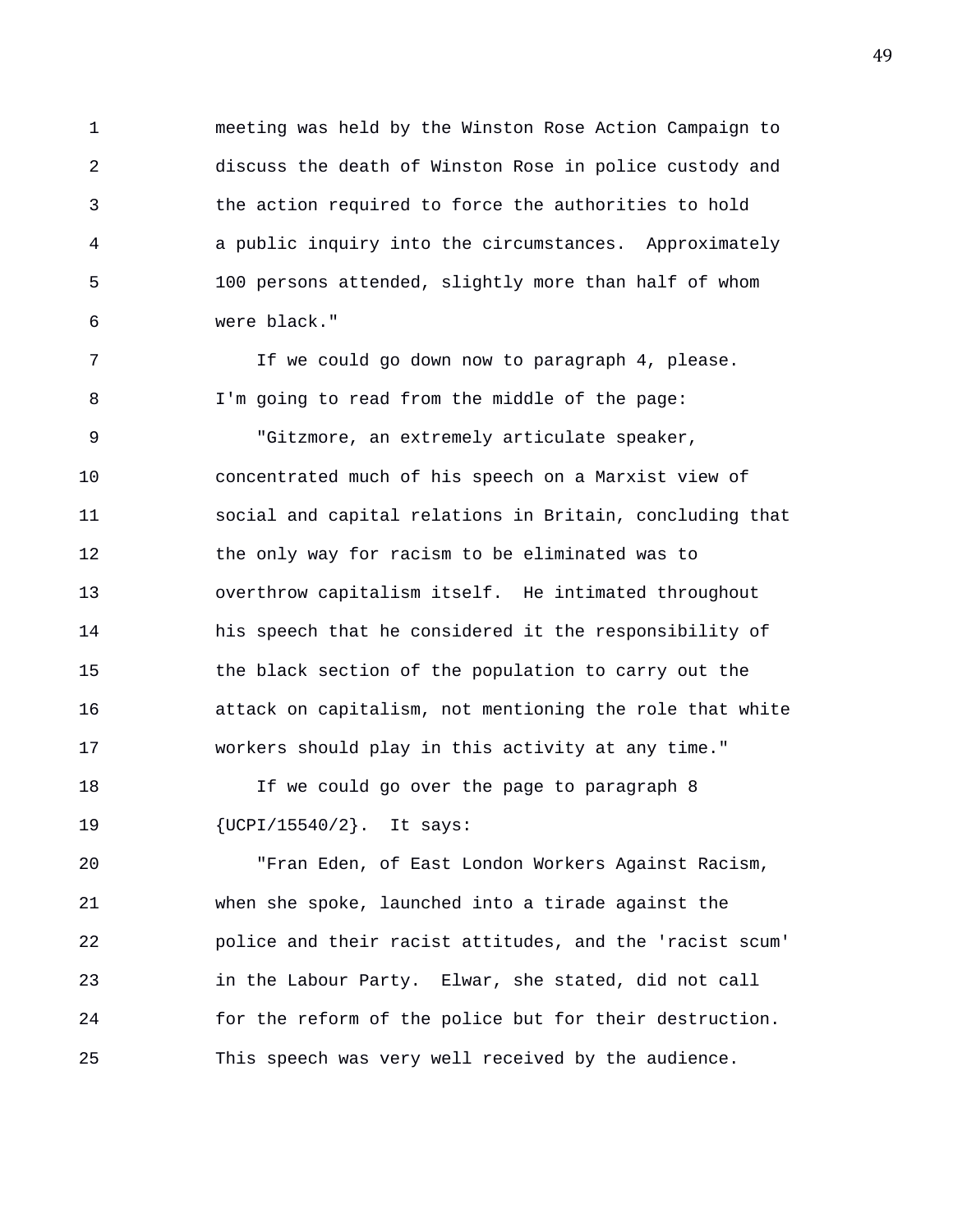1 Eden also expressed the support of Elwar for rioters who 2 had attacked the police during recent disturbances." 3 If we could go down to the next paragraph: 4 "The mood of the meeting could be described as 5 angry. Black separatists present who advocated revenge 6 attacks upon the police, while not gaining outright 7 support, did provoke an amount of quiet sympathy from 8 some of the audience." 9 Could we go now to page 5 of this file 10 {UCPI/15540/5}. That is the front page of the flyer 11 that was attached to this report, illustrating that it 12 was a meeting about calling for a public inquiry. 13 I'm going to ask you two broad lines of questions 14 about this. First of all, from your point of view, was 15 there any policing value in reporting on a meeting such 16 as this? 17 A. I think there were elements in that report of the 18 speeches made which were of great interest to police. 19 The call for the destruction of the police force sounds 20 to me a call for violence and public disorder, which is 21 the reason the SDS was established. 22 Q. Second matter is this. This document is dated not very 23 long after the Brixton riots, isn't it? 24 A. Yes.

25 Q. The atmosphere was febrile to say the least, wasn't it?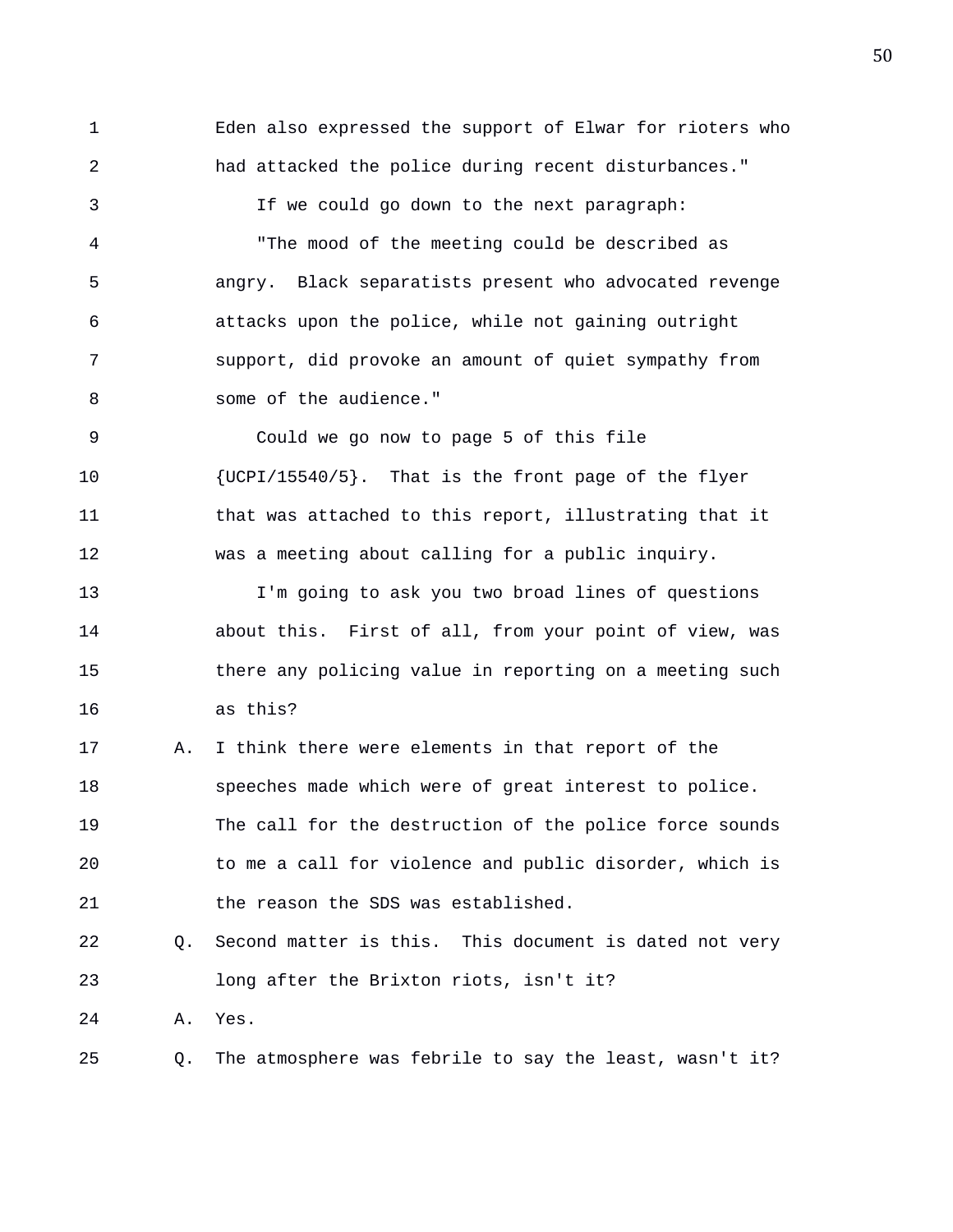- 1 A. Yes.
- 2 Q. There was a great deal of anger, wasn't there, amongst 3 the black community?

4 A. Yes.

5 Q. Do you think that in that atmosphere, having 6 an undercover police officer report upon a meeting such 7 as this risked doing more harm than good?

- 8 A. I think that really depends on what happened to the 9 report when it was received, how it was disseminated and 10 whether any action ensued. The reporting itself I can't 11 think was anything but helpful.
- 12 Q. Wasn't the risk that if an undercover officer was 13 discovered doing this, that would be just the type of 14 catalyst that might put people back on the streets? 15 A. But I think that could probably be said of every report
- 16 that an undercover officer submitted.
- 17 Q. Do you think that this sort of reporting in these 18 circumstances would secure, as Sir Robert Peel wanted, 19 public approval?
- 20 A. Yes.
- 21 Q. Why?

22 A. The group of people at the meeting quite rightly, as you 23 said, were annoyed and contributed to this febrile 24 atmosphere, but there'd be many members of the public 25 who would be very concerned that such a meeting was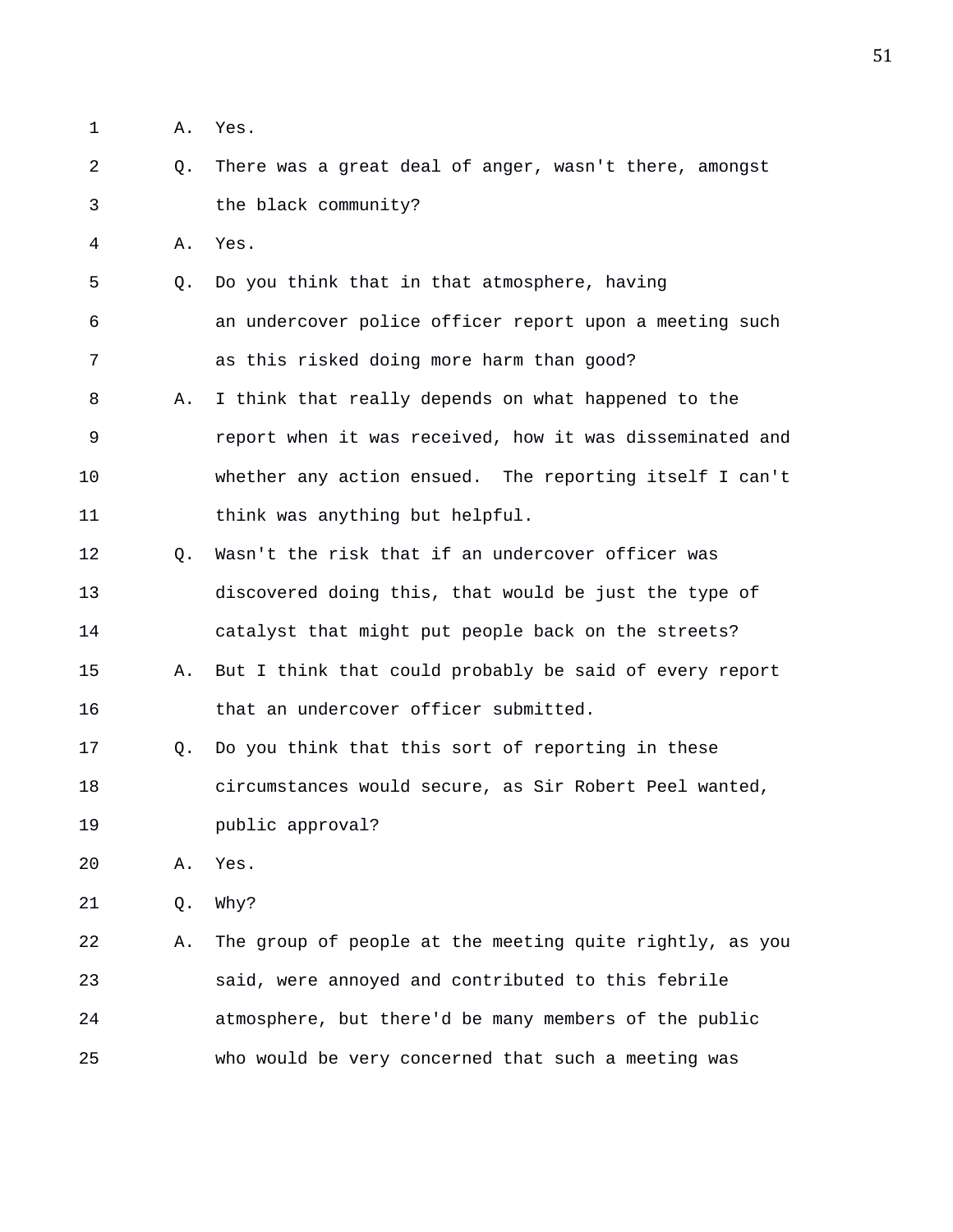1 going on and such sentiments were being expressed. So 2 I think it was wholly justified and a fine report. 3 Q. We've seen a certain amount of evidence to the effect 4 that the SDS was trying to monitor how far-left groups 5 were interacting with the black community; is that fair? 6 A. No, I wasn't aware of that. 7 Q. Is that what HN106 was doing, infiltrating the 8 East London Workers Against Racism to see how they were 9 interacting with the black community? 10 A. That may have been a spin off. I'm sure he was there to 11 establish the risk they posed in terms of violence and 12 demonstrations. 13 Q. "They" being? 14 A. The members of the group he infiltrated. 15 Q. Thank you. 16 Could we take that document down, please. Could we 17 have up now {UCPI/16611/1}. 18 Now, this is from 16 April 1981, so this is in the 19 immediate aftermath of the Brixton riots. We again 20 think that this came from HN106. This one is signed at 21 the bottom by you. It says: 22 "The following information has been received from 23 a reliable source:- 24 "As a result of the violent disturbances in Brixton 25 over the weekend 11/12th April 1981, the RCT has brought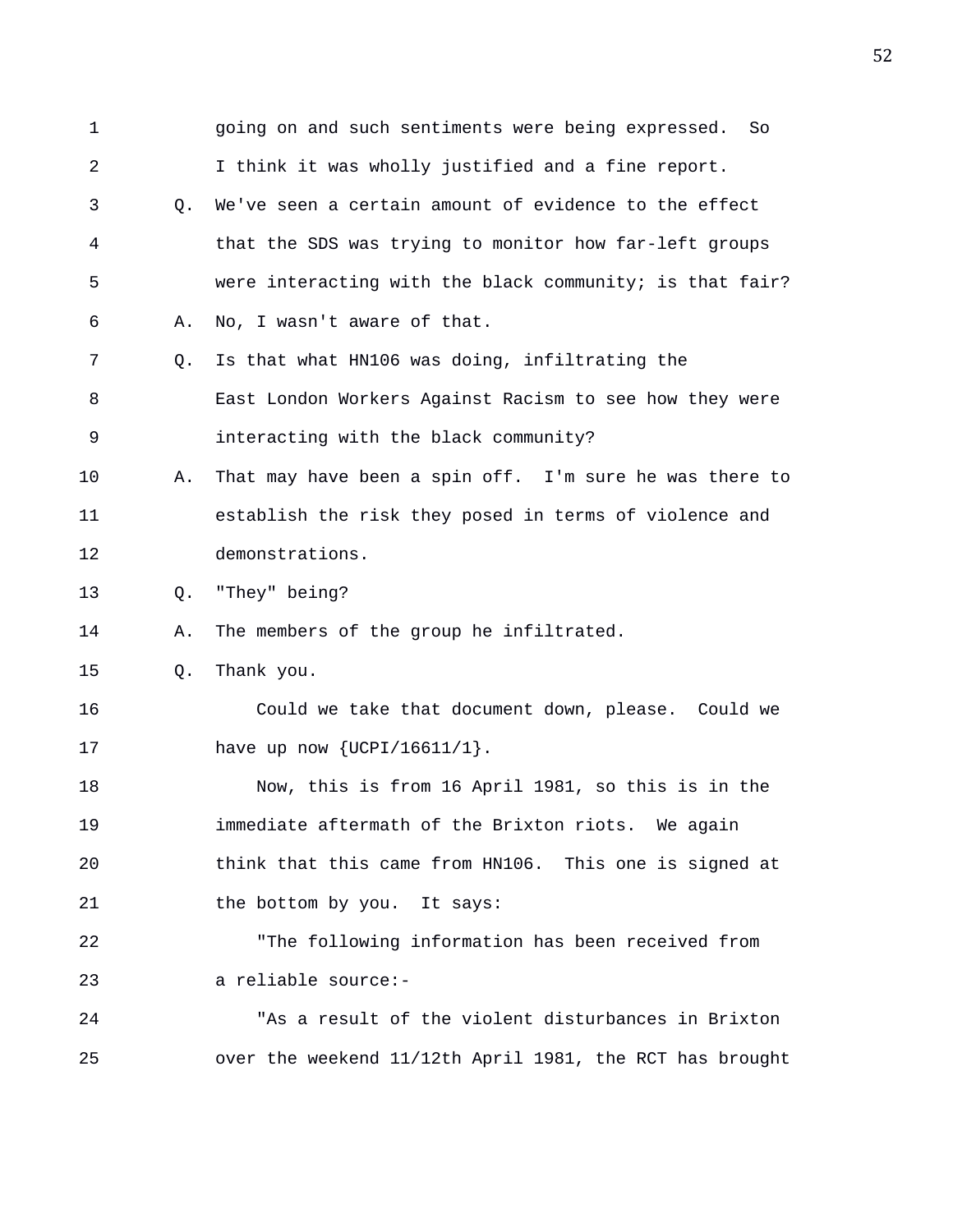1 forward plans to form a South London Workers Against 2 Racism branch.

3 "At present the level of activity is apparently 4 restricted to attempting to arrange defence facilities 5 for those arrested, and to encourage defendants to 6 employ the RCT's legal representatives. RCT influence 7 amongst the Brixton black population is acknowledged to 8 be minimal and it is thought that an attempt to increase 9 influence will be made through contact with local 10 community leaders.

11 "The events in South London are unlikely to affect 12 the commitment of East London Workers Against Racism in 13 East London and, in particular, Brick Lane, although 14 support for particular occasions is always available."

15 Now, the aspect of this report I want to ask you 16 about, Mr Butler, is the reporting about legal 17 assistance and encouragement to use particular legal 18 representatives. Did you have any concerns about 19 reporting that sort of information?

20 A. No.

21 Q. Did you have any instructions about reporting that sort 22 of information?

23 A. I didn't, no.

24 Q. And that sort of information in particular isn't 25 relevant to public order, is it, specifically?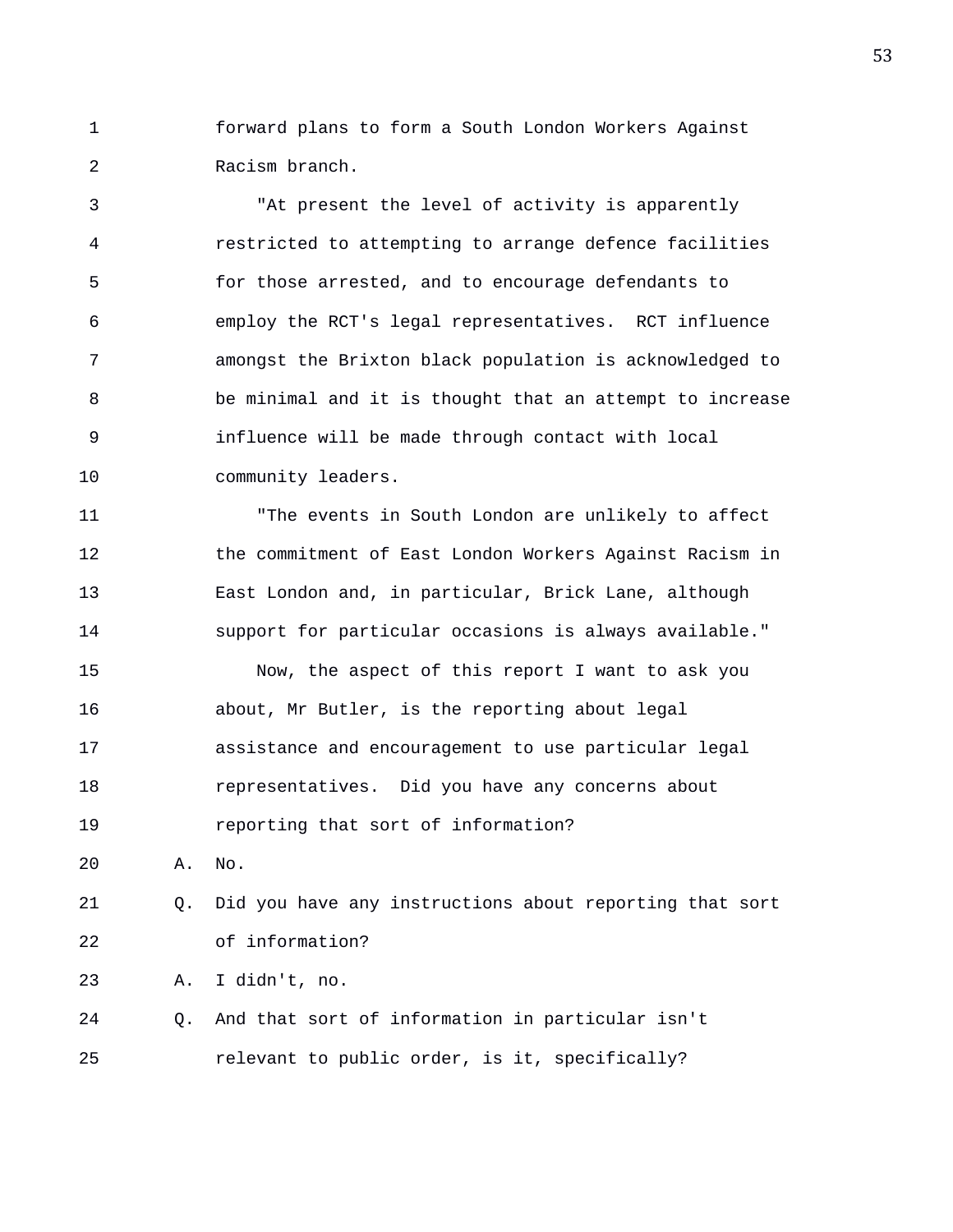1 A. It isn't specifically, but it does indicate: 2 "At present the level of activity is apparent 3 restricted ..." 4 It gives -- it gives an insight to the fact that the 5 RC -- the RCT were not calling for direct street action. 6 They were more concerned with the subject of that 7 paragraph. 8 Q. If we could take that down now and have up 9 {UCPI/15302/1}, the third and final document I want to 10 take you to from the aftermath of the Brixton riots. 11 This is a report dated 30 April. Again, it's our 12 understanding that it comes from HN106 and you sign it. 13 We can go to the signature, if you want to see it. It's 14 at page 3 at the bottom {UCPI/15302/3}. 15 If we go back to the top, please, to page 1 16 {UCPI/15302/1}, at paragraph 2, we see it reads: 17 "On Friday 24th April 1981 between 7.30pm and 9.30pm 18 at Stoke Newington Town Hall, Stoke Newington 19 Church Street, N16 the East London Workers Against 20 Racism held a public election meeting. With the events 21 at Brixton two weeks before still a major talking point, 22 the opportunity was taken to use the meeting to 23 illustrate the similarities between events in 24 Northern Ireland and those at Brixton. Approximately 25 fifty people attended."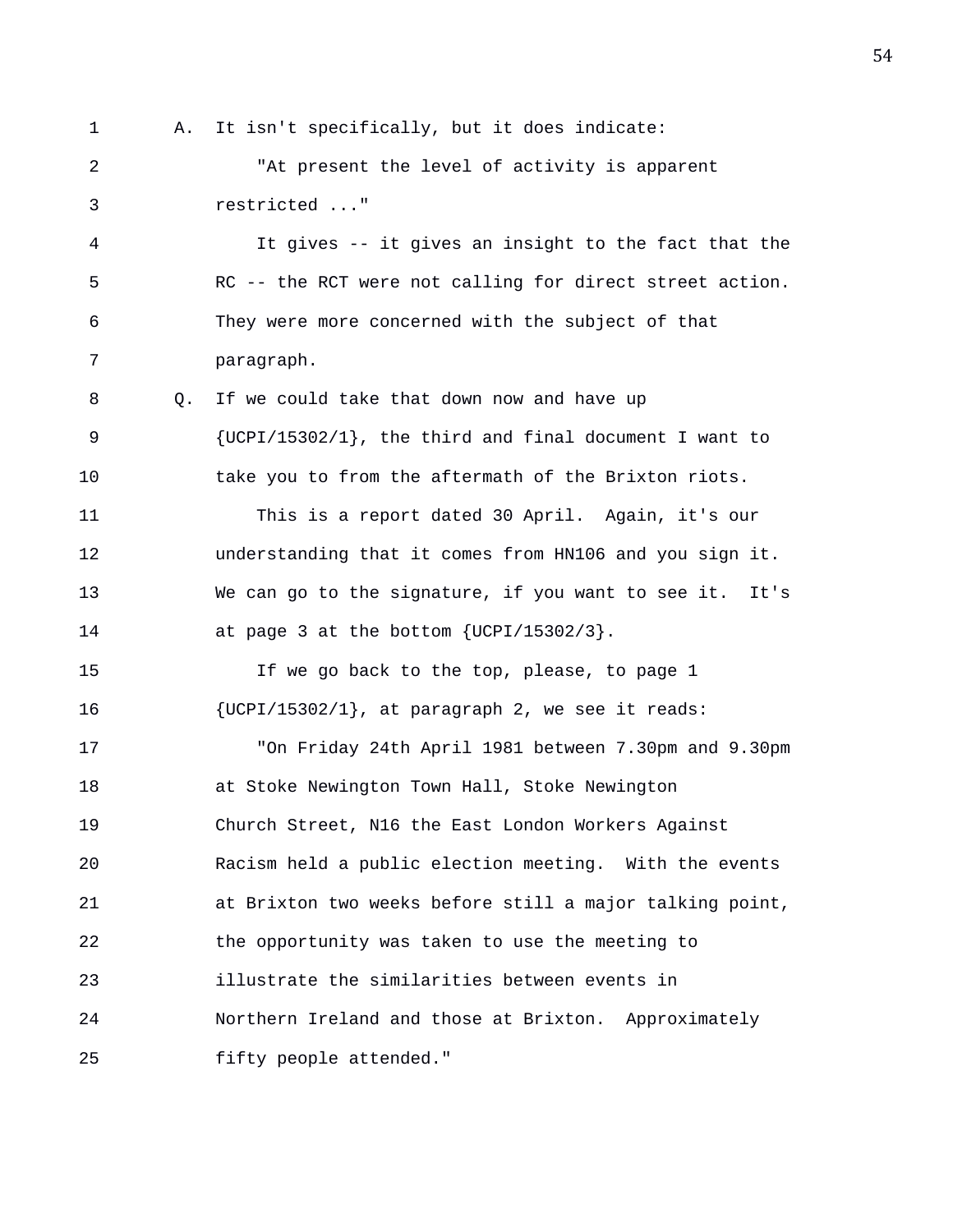1 Then the rest of the report is about the meeting. 2 Was there any concern on your part about having 3 an undercover police officer reporting upon the 4 electoral activity of an anti-racist group weeks after 5 the Brixton riots?

6 A. I think the undercover officers who infiltrated groups 7 thought it was their responsibility to report as fully 8 as they could on those groups. Some of the activity 9 might suggest forthcoming demonstrations, others might 10 be just general background. And the officers, of 11 course, having submitted this report, left it for others 12 to analyse and disseminate as they felt fit. 13 Q. We may come to that later. I mean, you've made very 14 clear in your witness statement your officers weren't

15 inhibited in any way as to what to report, were they? 16 A. Correct.

17 Q. Were you given any guidance as to whether there may be 18 sensitive areas that ought to be avoided?

19 A. No.

20 Q. At the time, you plainly didn't think this needed 21 avoiding; is that fair?

22 A. Yes.

23 Q. What's your view now?

24 A. Now, today?

25 Q. Please.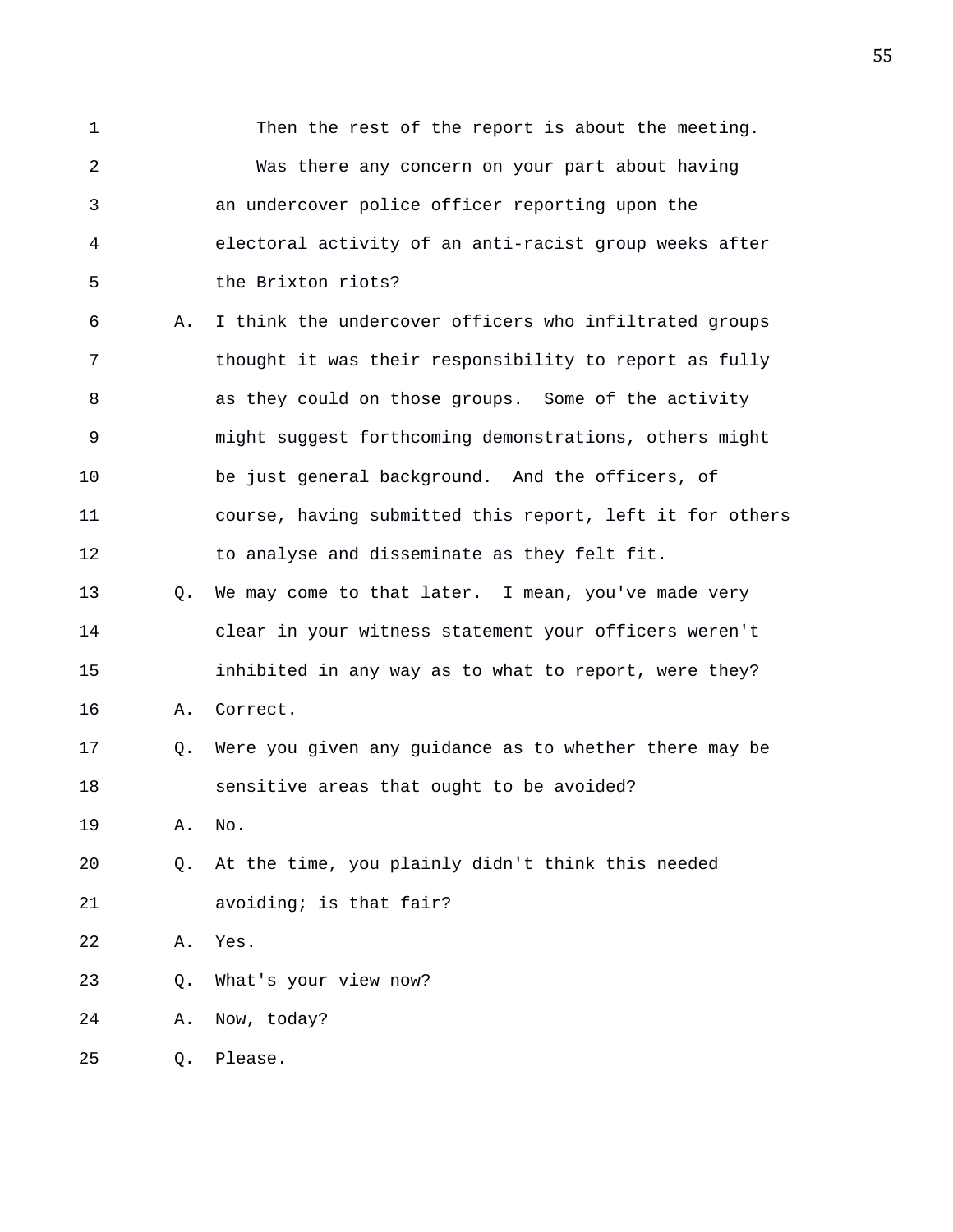1 A. I think I hold the same view, that if a group has been 2 assessed as being of interest, then as much as possible 3 should be reported on that group. Some of it might 4 appear to be irrelevant, but the officer is not able to 5 make that judgment at the time, and my attitude was 6 always it's far better to report too much than too 7 little. 8 Q. Can we take that down. Having said this was the last 9 document, it's the last document from 106. There is 10 another document from HN356 that I'd like to show you, 11 please. 12 (Pause) 13 A. Yes. 14 Q. Could we have up {UCPI/15441/1}, please. If that could 15 be just blown up a little bit. 16 We think this is a report from HN396. It's dated 17 30 June 1981. HN356, it is our understanding, was 18 deployed in South East London initially and for much of 19 his time, but we see in this report, paragraph 2: 20 "On Thursday 25th June 1981, at 8.15pm at the 21 Tate Library, Effra Road, SW2 the new Brixton Branch of 22 the Socialist Workers Party held its inaugural meeting. 23 Nine persons were present." 24 Then at 3: 25 "The meeting was chaired by [Privacy] who commenced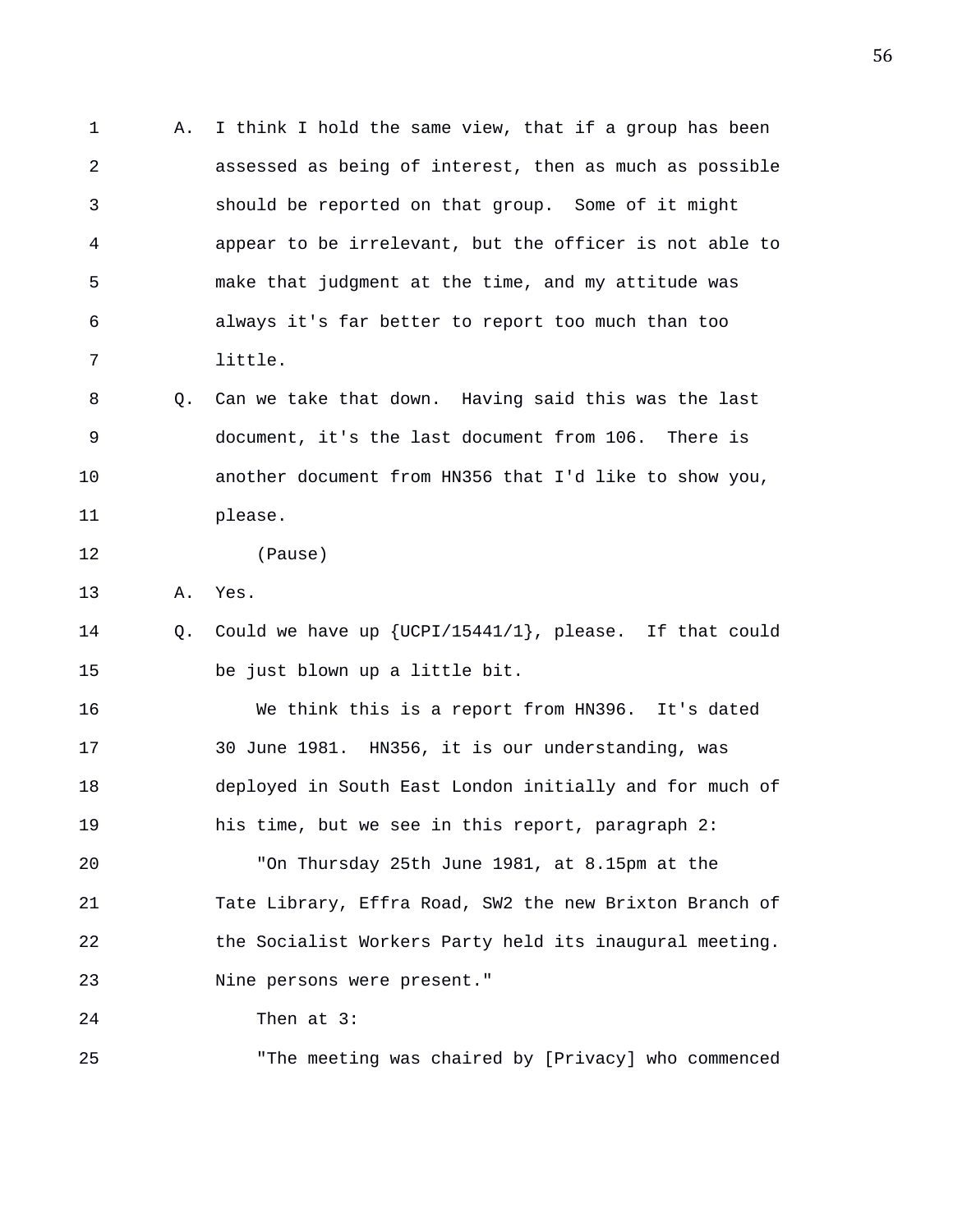1 the proceedings by calling for the election of Branch 2 officers. After much argument the undermentioned were 3 elected to the following posts ..." 4 And of relevance to us is branch treasurer, 5 William Biggs, and that was HN356's cover name. 6 So it appears that in the wake of the Brixton riots, 7 the SWP are setting up a new branch in Brixton and HN356 8 is moving from South East London to South West London to 9 follow that development; is that right? 10 A. I don't recall. It appears so from the document in 11 front of me. 12 Q. And would it have been because there was interest in 13 monitoring what the SWP were doing in a flashpoint? 14 A. I can't remember. Presumably. 15 MR BARR: Sir, would that be a convenient moment to take 16 the break? 17 THE CHAIRMAN: Certainly. We'll have a quarter of an hour 18 break now and you will be able, I hope, to resume your 19 evidence then. 20 (11.46 am) 21 (A short break) 22 (12.01 pm) 23 MR BARR: Mr Butler -- 24 A. Sir. 25 Q. -- you have explained in your witness statement that you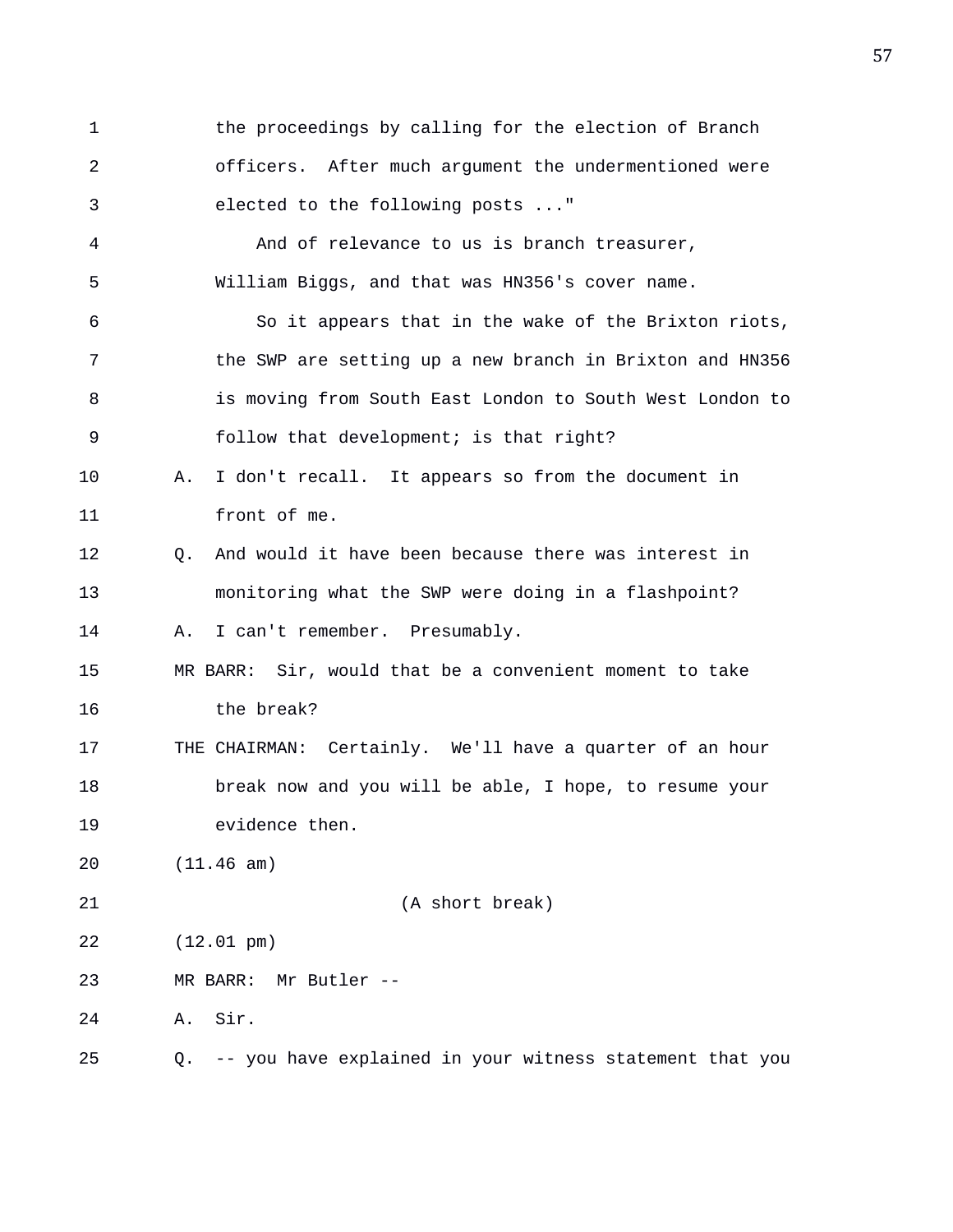1 got the occasional request from senior managers for 2 specific information about events, but otherwise you say 3 the SDS was left to get on with things, and you also say 4 that you were left very much alone. Did that apply not 5 just generally but also to the question of where you 6 targeted your officers?

- 7 A. I can't recall exactly how they were targeted. I think 8 it was guidance from senior officers, and as I say, it 9 was generally to ensure as complete coverage 10 geographically as possible.
- 11 Q. Did you consider it any part of your duty to consider 12 whether there were alternative ways of obtaining the 13 same intelligence or weighing the degree of intrusion 14 into the lives of the activists with the benefit to be 15 gained for policing purposes?

16 A. I never gave that any consideration, no.

- 17 Q. Did you review any of the deployments, formally or 18 otherwise?
- 19 A. I don't recall. I think they seemed to satisfy the 20 criteria that was required.

21 Q. Can I ask you now to answer the next question with 22 a "yes" or a "no". Did you terminate any deployments on 23 the grounds that you didn't think they were worthwhile? 24 A. No.

25 Q. Again, "yes/no". Did you alter the course of the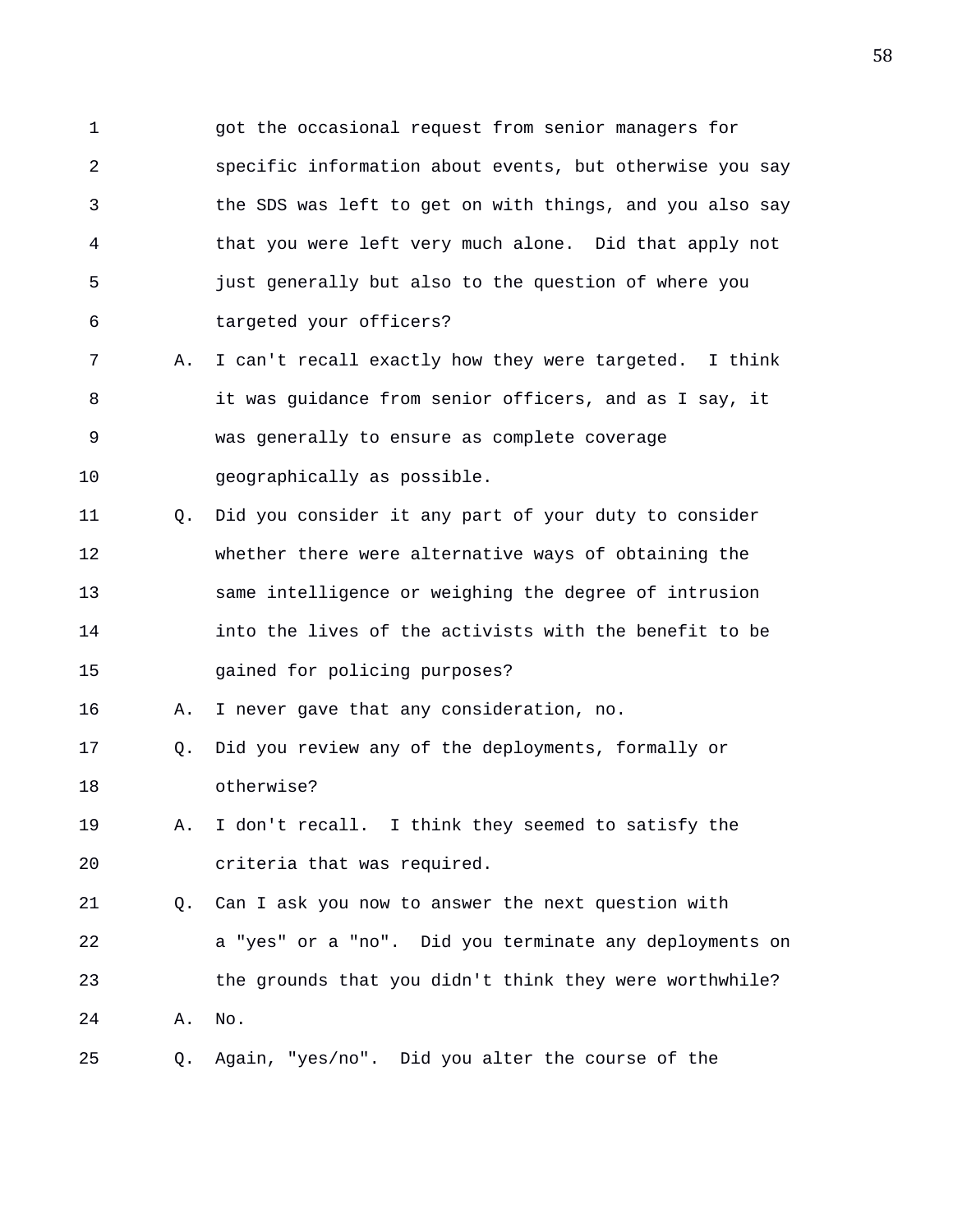1 deployments of any of your officers because you thought 2 what they were doing was not worthwhile? 3 A. No. 4 Q. Coming back to those specific requests from intelligence 5 from senior managers, was your intelligence going from 6 the SDS to S Squad or from the SDS to C Squad? 7 A. To S Squad. 8 Q. Now, are you sure about that, because we've had 9 conflicting evidence on that issue? 10 A. My understanding, that it all went to S Squad and it was 11 for them to decide its onward path. 12 Q. And were the specific requests coming from S Squad or 13 from other squads or both? 14 A. I think from S Squad. 15 Q. You say you think. How sure are you? 16 A. Fairly sure. I can't recall any other way of receiving 17 requests. 18 Q. Was there any change in the nature of the requests you 19 were getting after the 1979 general election? 20 A. I can't recall that. 21 Q. Was there any change in the nature of the requests that 22 you were getting after the 1981 election as leader of 23 the GLC of Ken Livingstone? 24 A. Again, I can't recall any change. 25 Q. I'd like to move now to a completely different topic,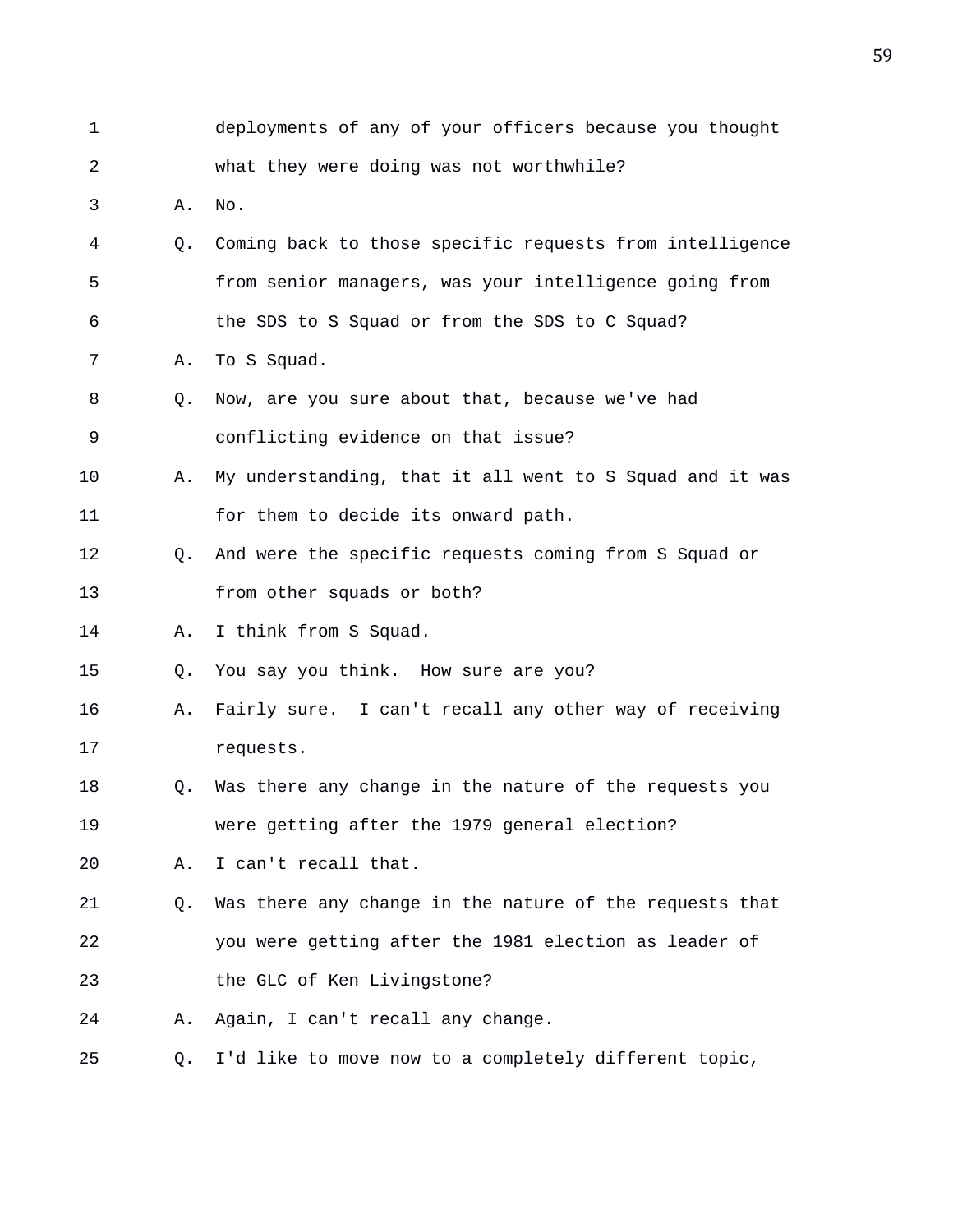1 and that is your relationship with the Security Service, 2 and it's right to say, isn't it, that you met them on 3 a number of occasions whilst working for the SDS? 4 A. I've looked at some reports from the Security Service 5 and I accept that I did, but I'm afraid my memory is -- 6 is failing me on those meetings. 7 Q. Righto. We'll look at a few documents. The first one 8 I want to show you in fact predates your time in 9 the SDS. 10 Could we have {UCPI/30049/1}, please. 11 This is a 1973 document. It's from 12 13 November 1973. At paragraph 2, it says: 13 "[The Security Service] defined their primary 14 targets for agent operations as the [Socialist Labour 15 League] ..." 16 Which of course became the Workers' Revolutionary 17 Party: 18 "... [International Socialists] ..." 19 Which, as I'm sure you know, became the 20 Socialist Workers' Party: 21 "... and IMG. The ideal would be a permanent 22 well-placed employee in each headquarters, not 23 necessarily too high up in the organisation. Secondary 24 targets were ..." 25 We've had to redact those: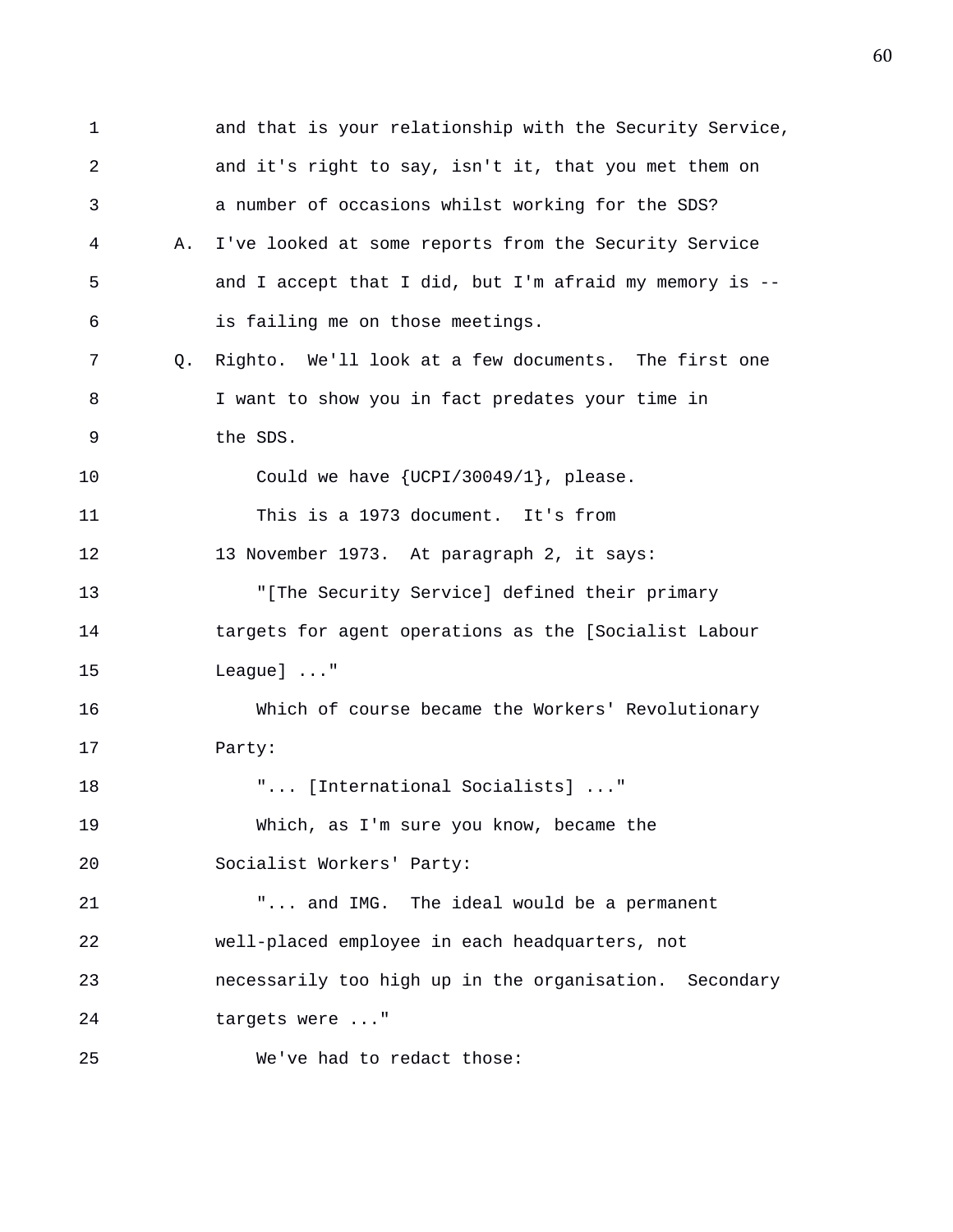1 "... but the [Security Service] requirement in these 2 two cases was virtually only for membership details." 3 Was it your understanding in the late 1970s that the 4 Security Service were still very keen for the SDS to 5 have someone at headquarters level in the 6 Socialist Workers Party? 7 A. I don't recall that group, no. 8 Q. Okay. If we could take that down, please. 9 Can we look at some of the documents in your era. 10 First of all, the document, sir, which is at tab 3 of 11 your bundle, {UCPI/28810/1}. 12 This is about a meeting which occurred on 13 2 October 1979. It starts by saying: 14 "[The head of the SDS] paid a routine visit to 15 CSH ..." 16 Which we understand to be the Security Service's 17 premises: 18 "... on 2 October 1979. This was an opportunity to 19 say farewell to DI Angus MacIntosh and to meet his 20 successor Trevor Butler. After lunch at the Waterloo 21 Despatch in Adams Row we returned to CSH for 22 discussions." 23 So it appears that you were introduced to the SDS 24 almost straight away, doesn't it? 25 A. It does appear so.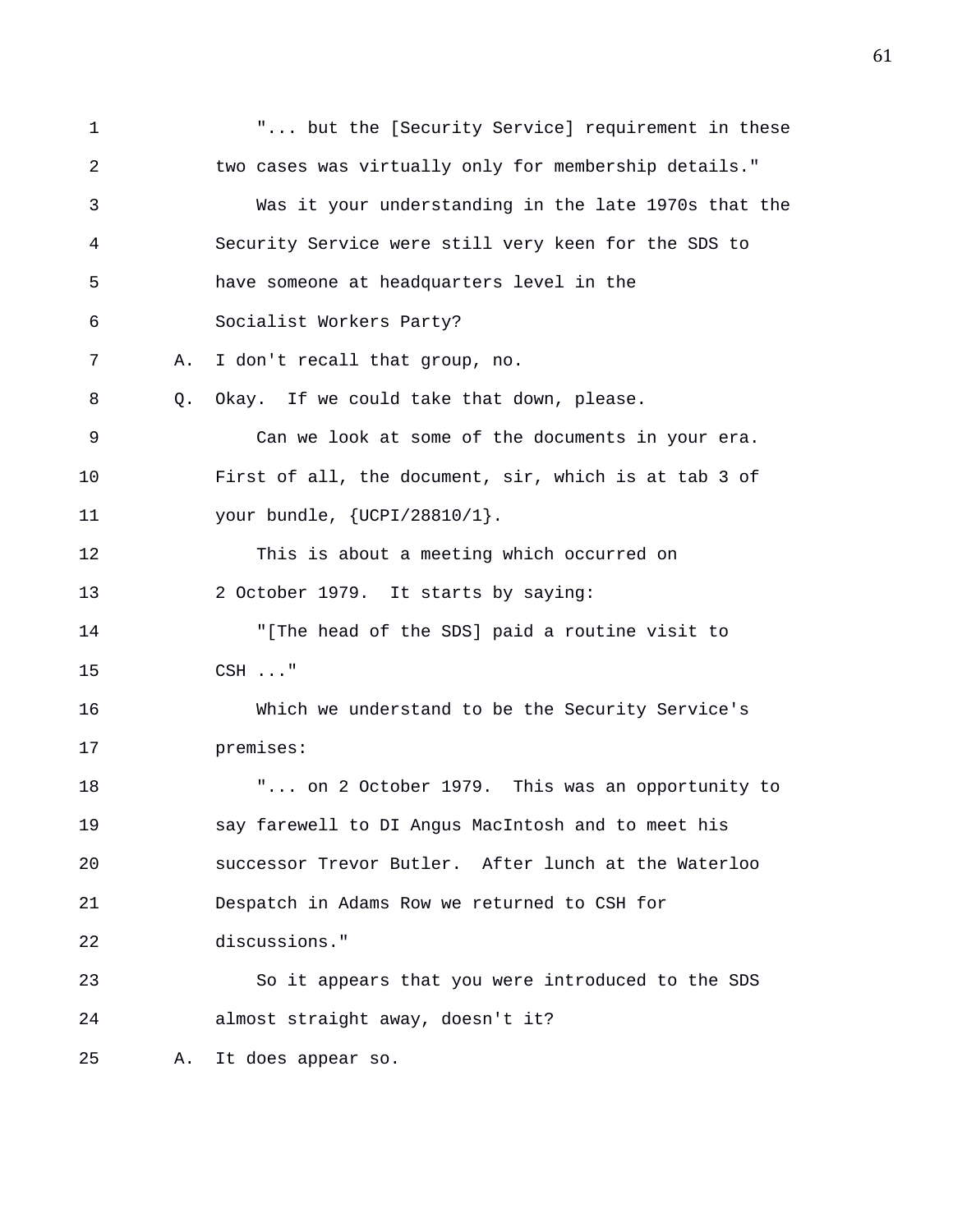1 Q. A feature of the documents we're going to look at is 2 there was very often an opportunity for a bite to eat 3 and a drink either before or after the meeting with the 4 Security Service. Do you remember that? 5 A. No, I don't. 6 Q. Can you recall what sort of things you discussed with 7 them in the margins of your meetings? 8 A. No, I'm afraid I can't. 9 Q. This document goes on to include a specific request at 10 2(a) about training. And then if we go over to page 2, 11 please {UCPI/28810/2}, there's some discussion of 12 photographs, and then future coverage, and at (e), 13 picking up from near the bottom: 14 "I said that if possible we would be interested in 15 reports on one or two specific resolutions such as those 16 dealing with Flame, Womens Voice and the organisation of 17 the Party." 18 This is in connection with the forthcoming SWP 19 national conference: 20 "I asked if reports provided on the New Communist 21 Party and the Workers Party indicated that the Squad had 22 sources close to the group. Ferguson confirmed that 23 these reports were unlikely to continue." 24 Now, coming back to those specific requests about

25 Flame, Women's Voice and the organisation of the SWP,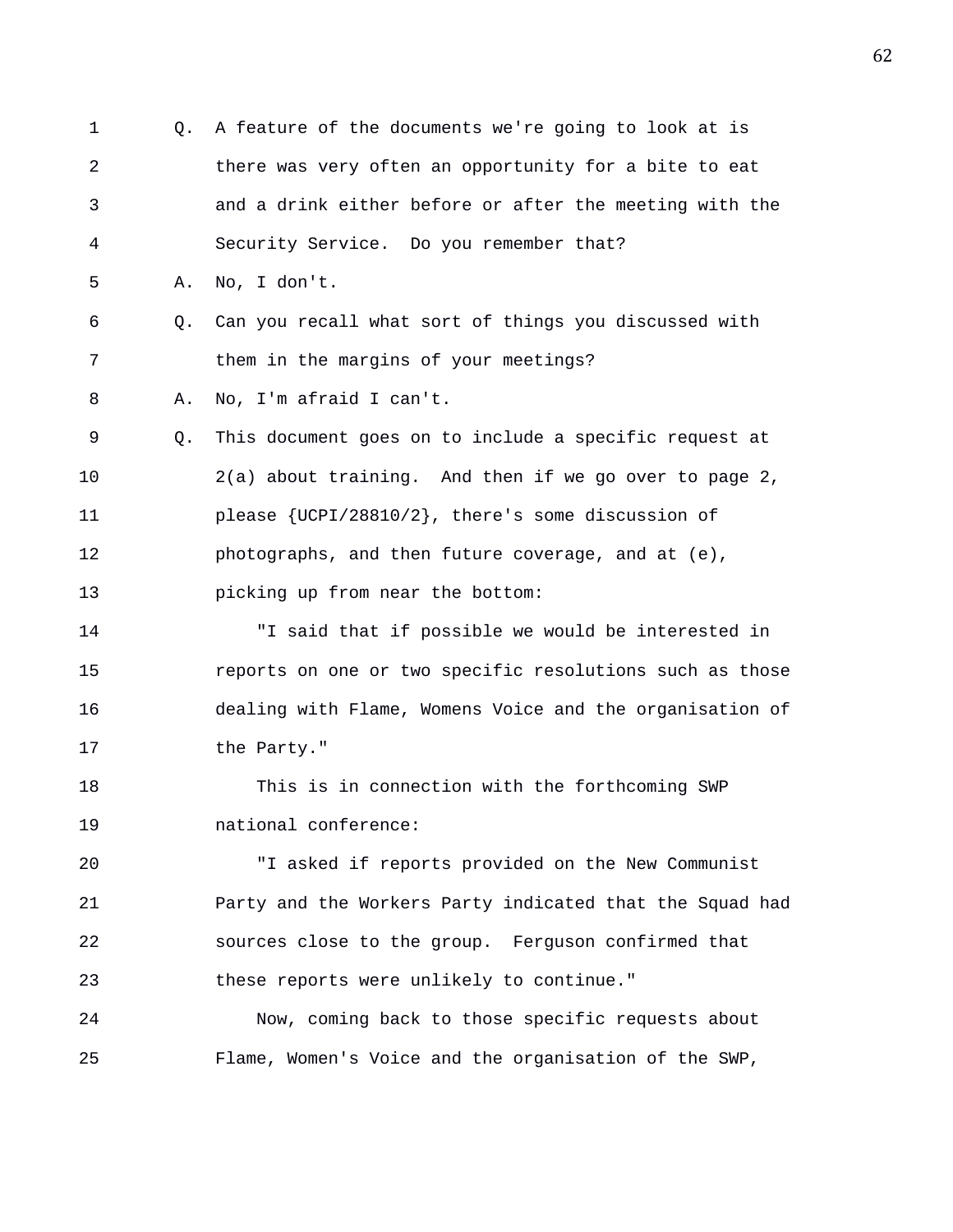| $\mathbf 1$ |    | was it typical of the Security Service to make specific   |
|-------------|----|-----------------------------------------------------------|
| 2           |    | requests like this?                                       |
| 3           | Α. | I'm afraid I can't recall.                                |
| 4           | Q. | If we go to $(g)$ , this was about the officer we know as |
| 5           |    | HN354. I can tell you his real name. It's                 |
| 6           |    | Vince Harvey:                                             |
| 7           |    | "It was confirmed that [Vince Harvey] is being            |
| 8           |    | withdrawn. A replacement will eventually be provided      |
| 9           |    | albeit in a different geographical area."                 |
| 10          |    | Was it the norm to keep the Security Service              |
| 11          |    | informed about when officers started and ended their      |
| 12          |    | deployments?                                              |
| 13          | Α. | I don't think so.                                         |
| 14          | Q. | What's the basis for saying that?                         |
| 15          | Α. | I just can't recall it.                                   |
| 16          | Q. | I see.                                                    |
| 17          |    | In paragraph 3, it says:                                  |
| 18          |    | "In general conversation we touched on the problems       |
| 19          |    | of agents being involved in actions of varying degrees    |
| 20          |    | of illegality. Ferguson remarked that certainly for the   |
| 21          |    | more trivial offences this was no real hindrance to       |
| 22          |    | their operation since they were often able to insulate    |
| 23          |    | their sources even though this sometimes meant not        |
| 24          |    | prosecuting other offenders."                             |
| 25          |    | Can you recall whether you had any discussions with       |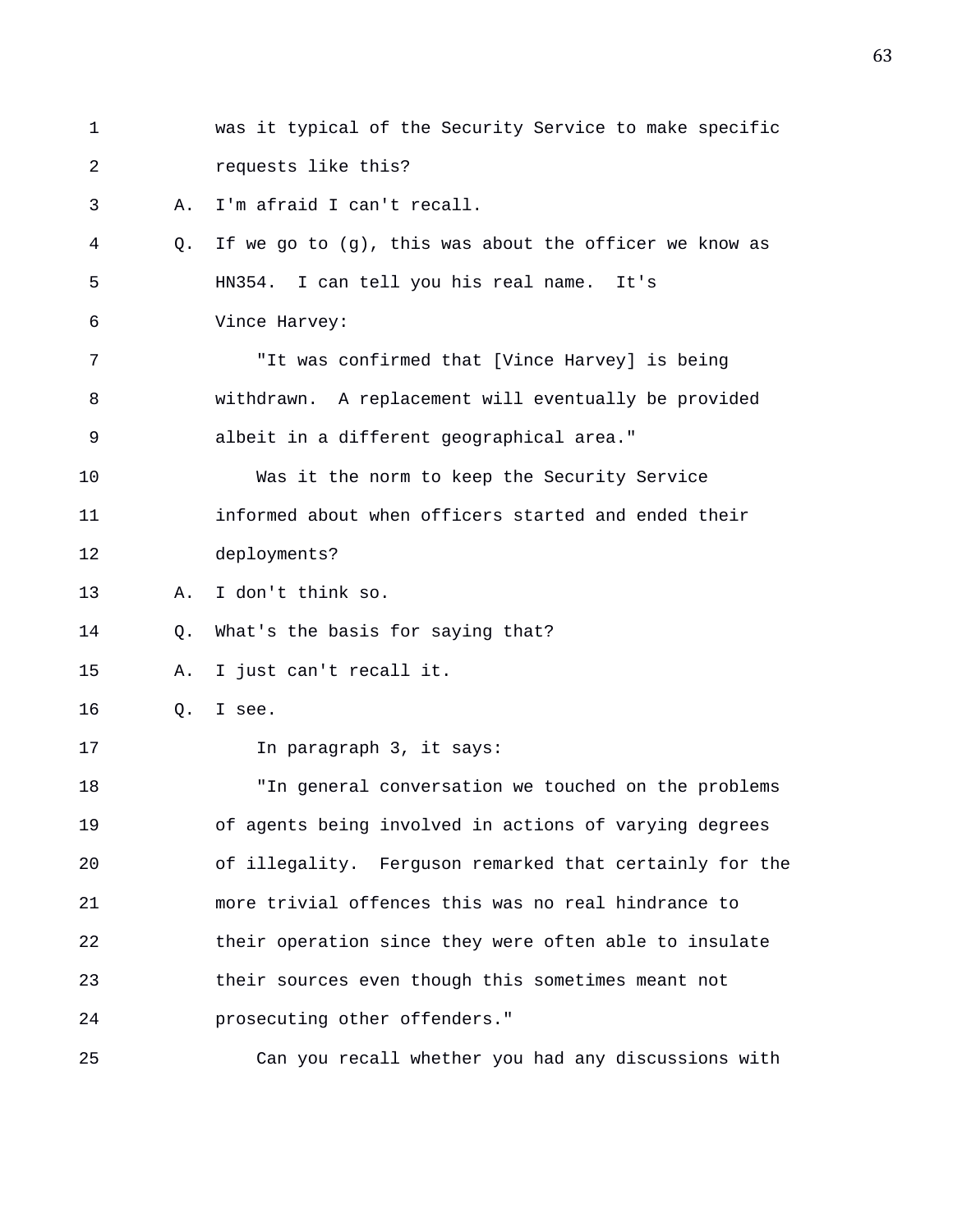1 Ferguson about this sort of matter?

2 A. I don't recall.

3 Q. "Yes/no", please. Can you recall any instance in which 4 a prosecution was dropped in order to protect

5 an undercover police officer?

6 A. No.

7 Q. Over the page {UCPI/28810/3}, paragraph 4:

8 "[Head]/SDS reemphasised the value of these regular 9 meetings and we agreed to get together again in the 10 second week of November."

11 Can you give us an impression about how grateful the 12 Security Service was for the relationship you had with 13 them?

14 A. No, I can't.

15 Q. Can we take that down and go now, please, to tab 5, 16 {UCPI/29198/1}.

17 Now, this is a document which records that someone 18 from the Security Service called on DCI Ferguson on 19 6 November 1979 and gave him briefs prepared by 20 Security Service's F7 branch in relation to a number of 21 things, including the SWP national conference and the 22 debrief of the SDS source in Walthamstow. We know that 23 that source was Vince Harvey.

24 So if we go over the page now and have a look at 25 those {UCPI/29198/2}, this loose minute contained very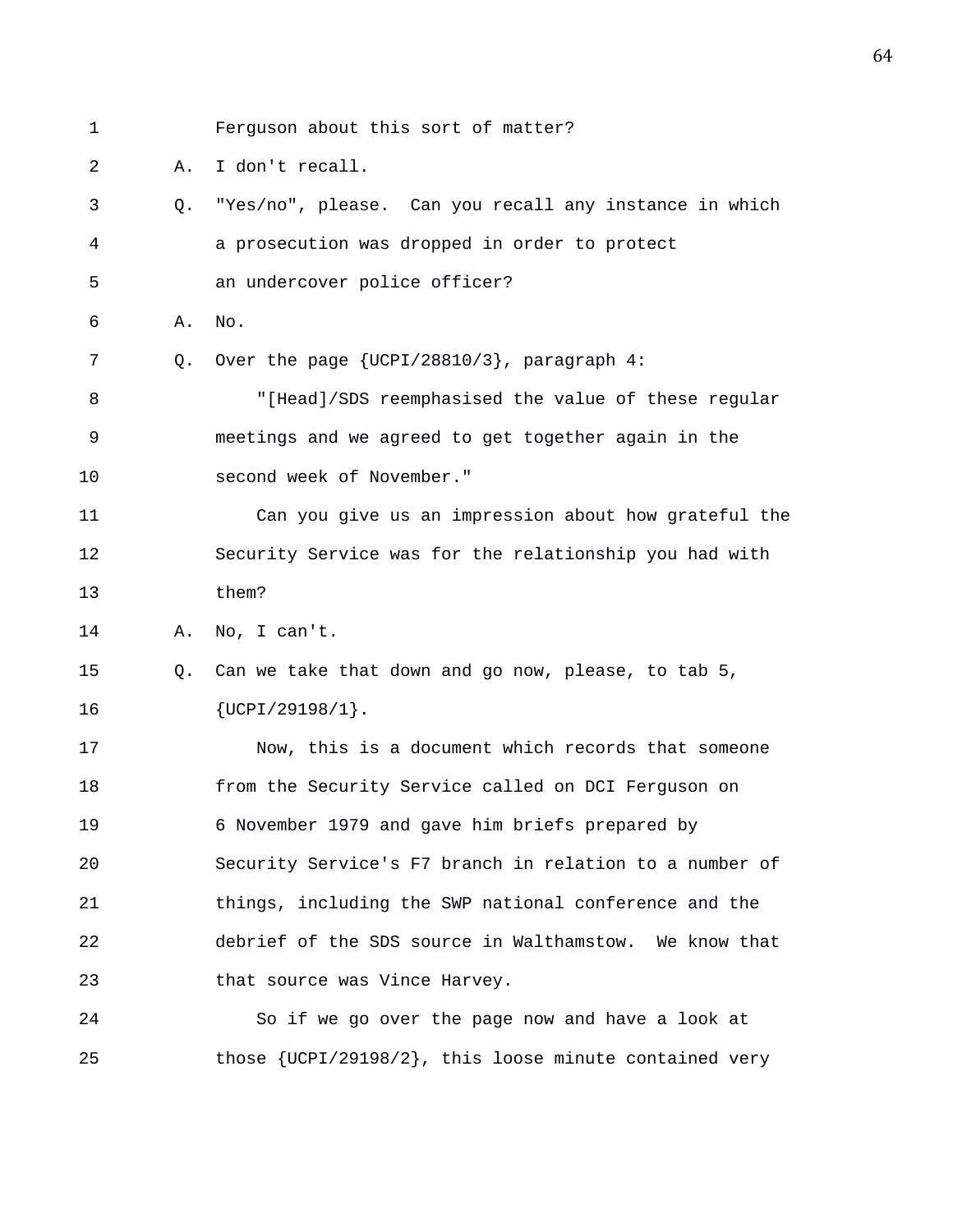1 detailed questions about the SWP. So, for example, if 2 you look at 1a, under "General Points", it says: 3 "Delegates: it is understood that local branches 4 will send one delegate per 30 members. We are learning 5 the names of a number of these, but a full list, if 6 available, would be welcome." 7 And if we go down to 2a, it says: 8 "We would be particularly glad of early comments on 9 the following topics:- 10 "a. Industrial situation and policies; what is 11 the SWP's assessment of their intervention in [recent 12 strikes]." 13 And then we've had to summarise the next passage as 14 a "broad range of forthcoming strikes". 15 And the questions go on. If we go over the page 16 {UCPI/29198/3}, at f(i) we see questions about the 17 Anti-Nazi League, about the Women's Voice and about 18 Flame. 19 Is it your recollection that the Security Service 20 were interested in really pretty granular details? 21 A. I've no recollection. 22 Q. Do you have any recollection of meeting with them, 23 discussing matters at this sort of level of detail and 24 trying to service their requests? 25 A. I do not.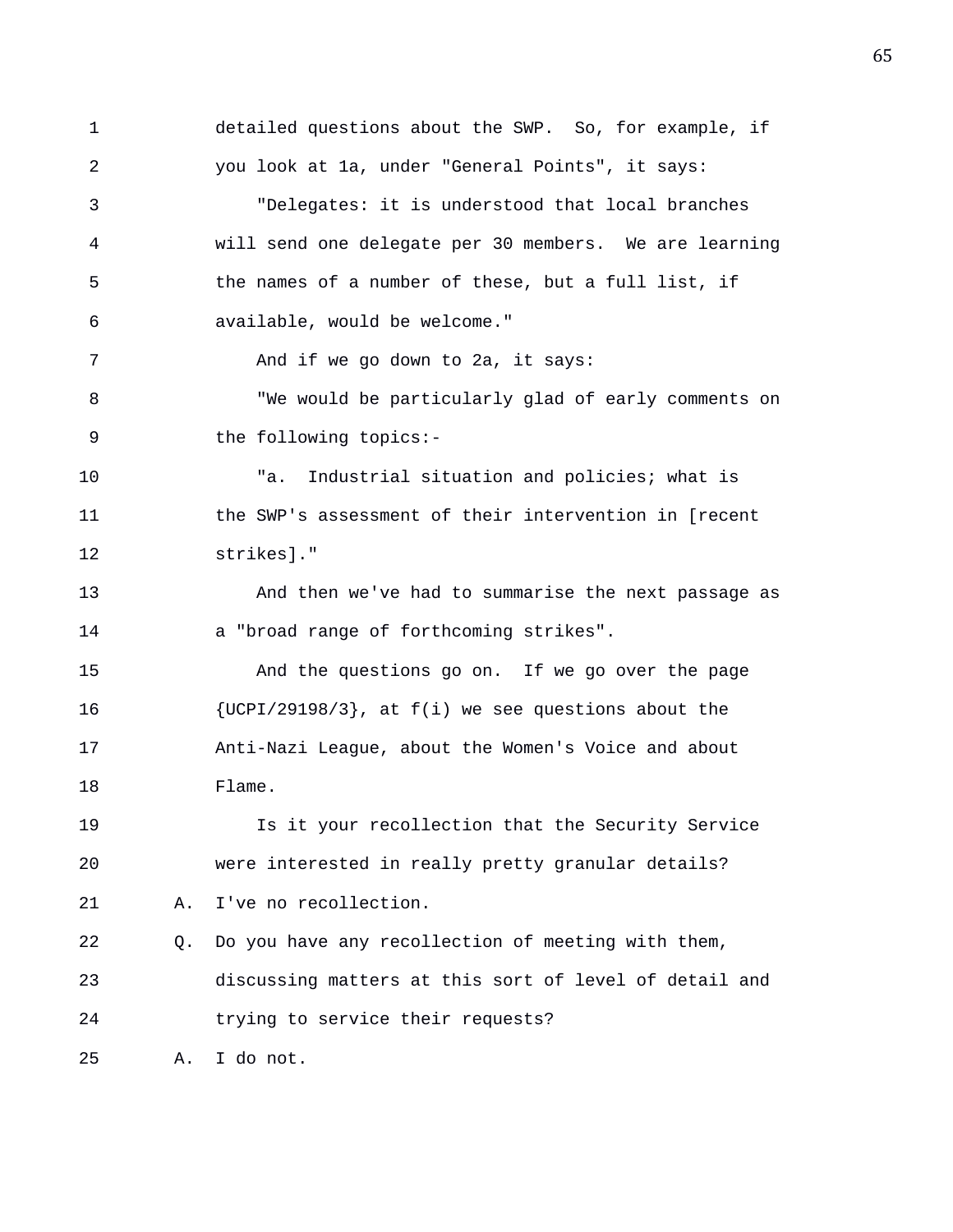1 Q. Can you recall whether or not the SDS provided 2 intelligence to the Security Service trying to fulfil 3 their requests? 4 A. If that was the case, I assume it would have been done 5 through S Squad office. 6 Q. We've got a lot of meeting notes, and if you don't 7 remember, there may not be much point in me putting them 8 all to you, but there are quite a lot of them at which 9 you are recorded as having been present. Are you 10 telling me that you simply can't remember any of these 11 now? 12 A. That is the fact. 13 Q. I see. 14 Can I now move to the question of subversion. 15 You've told us already that you can't recall any tuition 16 on this subject. Can I just put a couple of documents 17 to you in case they jog your memory. 18 Can we have up  $\{UCPI/4459/1\}$ . 19 Now, this is a covering letter to a circular dated 20 1970 to all chief constables, which covers the terms of 21 reference for Special Branch's relationship with the 22 Security Service. 23 And if we go over the page {UCPI/4459/2}, you'll see 24 it deals with the responsibility of Special Branch and 25 the function of Special Branch vis-á-vis the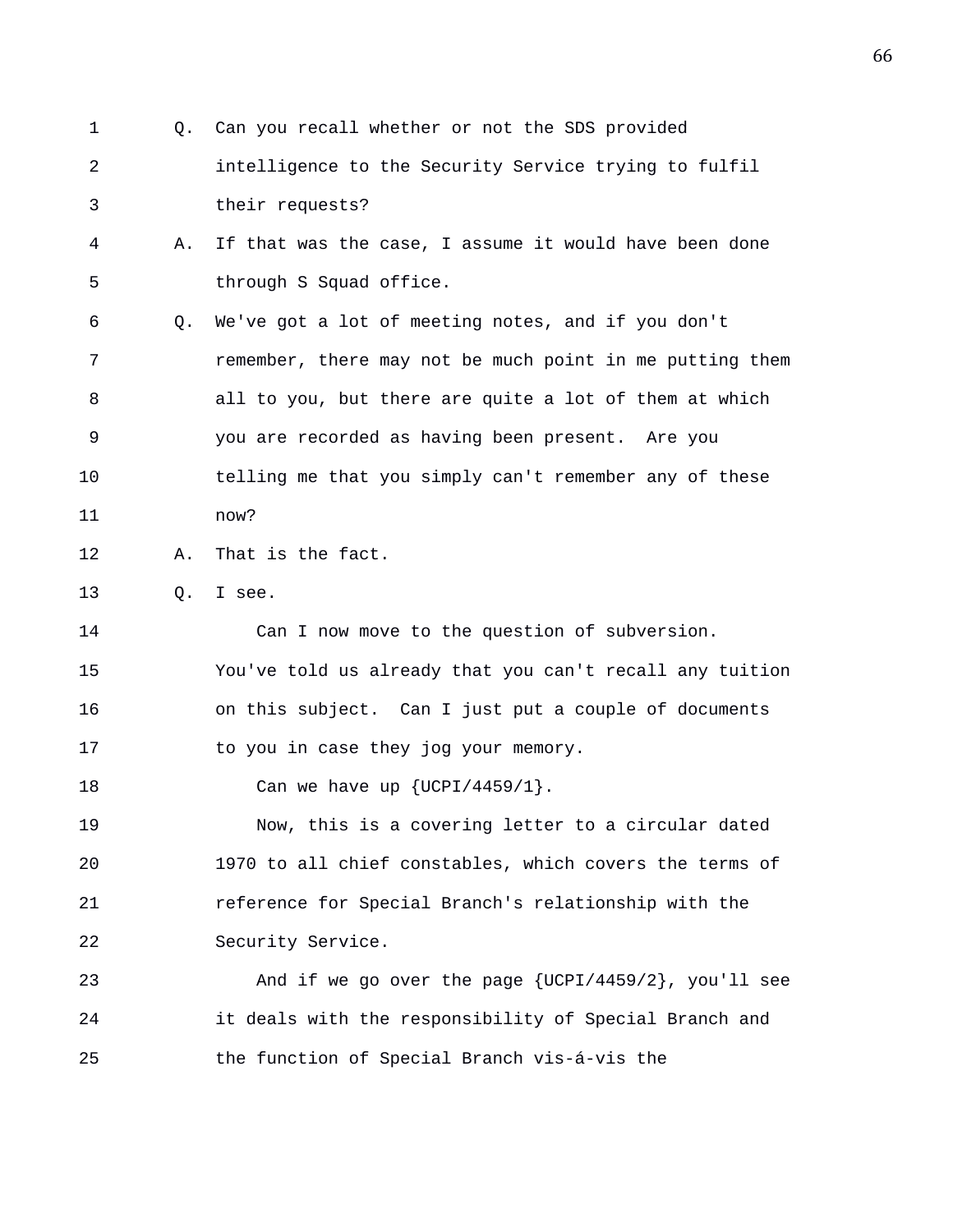1 Security Service. And if we look on page 2 at 2 paragraph 3(d), do you see it says: 3 "In consultation with the Security Service to 4 collect, process and record information about subversive 5 or potentially subversive organisations and 6 individuals." 7 Do you recall seeing these terms of reference? 8 A. I don't, no. 9 Q. Do you recall being familiar with the task of 10 collecting, processing and recording information about 11 subversive or potentially subversive organisations for 12 the Security Service? 13 A. No. 14 Q. If we go to page 4, paragraph 3 {UCPI/4459/4}, there is 15 a definition of "subversion". It says: 16 "It is important that Special Branches should have 17 a clear idea of what constitutes 'persons and 18 organisations which may be judged to be subversive of 19 the security of the State'. Broadly speaking these are 20 any organisation or individual whose purpose is the 21 undermining or overthrow of the established democratic 22 order." 23 Can you now recall being presented with this 24 definition? 25 A. No, I can't recall.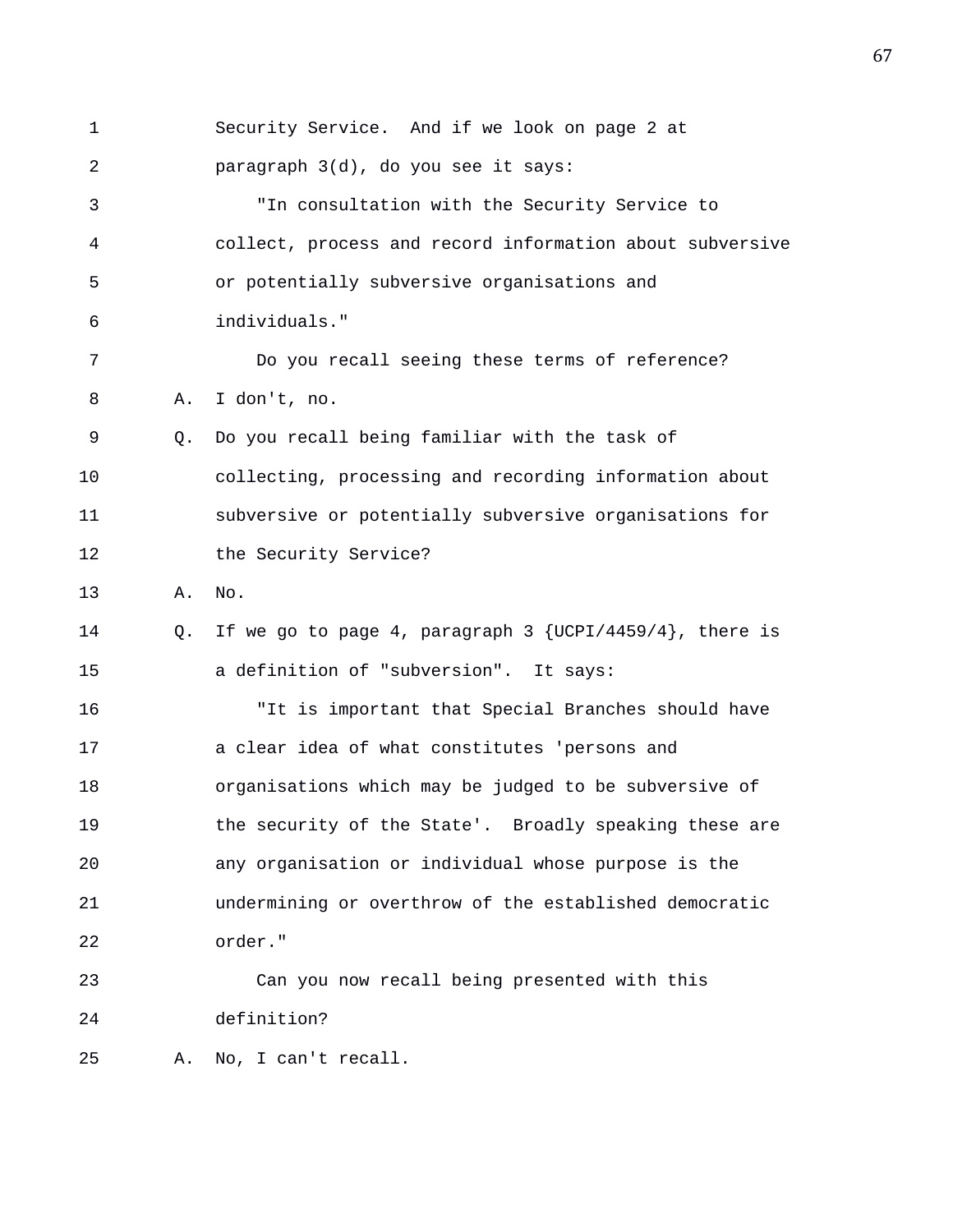| 1  | 0. | Does it accord with your understanding of what           |
|----|----|----------------------------------------------------------|
| 2  |    | a subversive group was?                                  |
| 3  | Α. | Yes, I think so.                                         |
| 4  | Q. | Can you recall that definition ever changing?            |
| 5  | Α. | No.                                                      |
| 6  | Q. | Could we have up $-$ if we take that down. Could we have |
| 7  |    | up {UCPI/4545/1}.                                        |
| 8  |    | Now, this is another circular from the                   |
| 9  |    | Security Service to chief constables about "Subversive   |
| 10 |    | activities in industrial disputes". It essentially       |
| 11 |    | makes the point that there is a distinction between      |
| 12 |    | militant industrial action and action designed to use    |
| 13 |    | industry to overthrow the state.                         |
| 14 |    | Can you recall being made aware of that distinction?     |
| 15 | Α. | No.                                                      |
| 16 | Q. | Do you think that you may have been and simply can't     |
| 17 |    | remember it, or are you saying that it didn't happen?    |
| 18 | Α. | I can't remember it. It may not have happened.           |
| 19 | Q. | If we go to the bottom of page {UCPI/4545/2} at          |
| 20 |    | paragraph 7, please. This has a slightly different       |
| 21 |    | definition of "subversion". It says:                     |
| 22 |    | "Subversion is defined as activities threatening         |
| 23 |    | the safety or well-being of the State and intended to    |
| 24 |    | undermine or overthrow Parliamentary democracy by        |
| 25 |    | political, industrial or violent means."                 |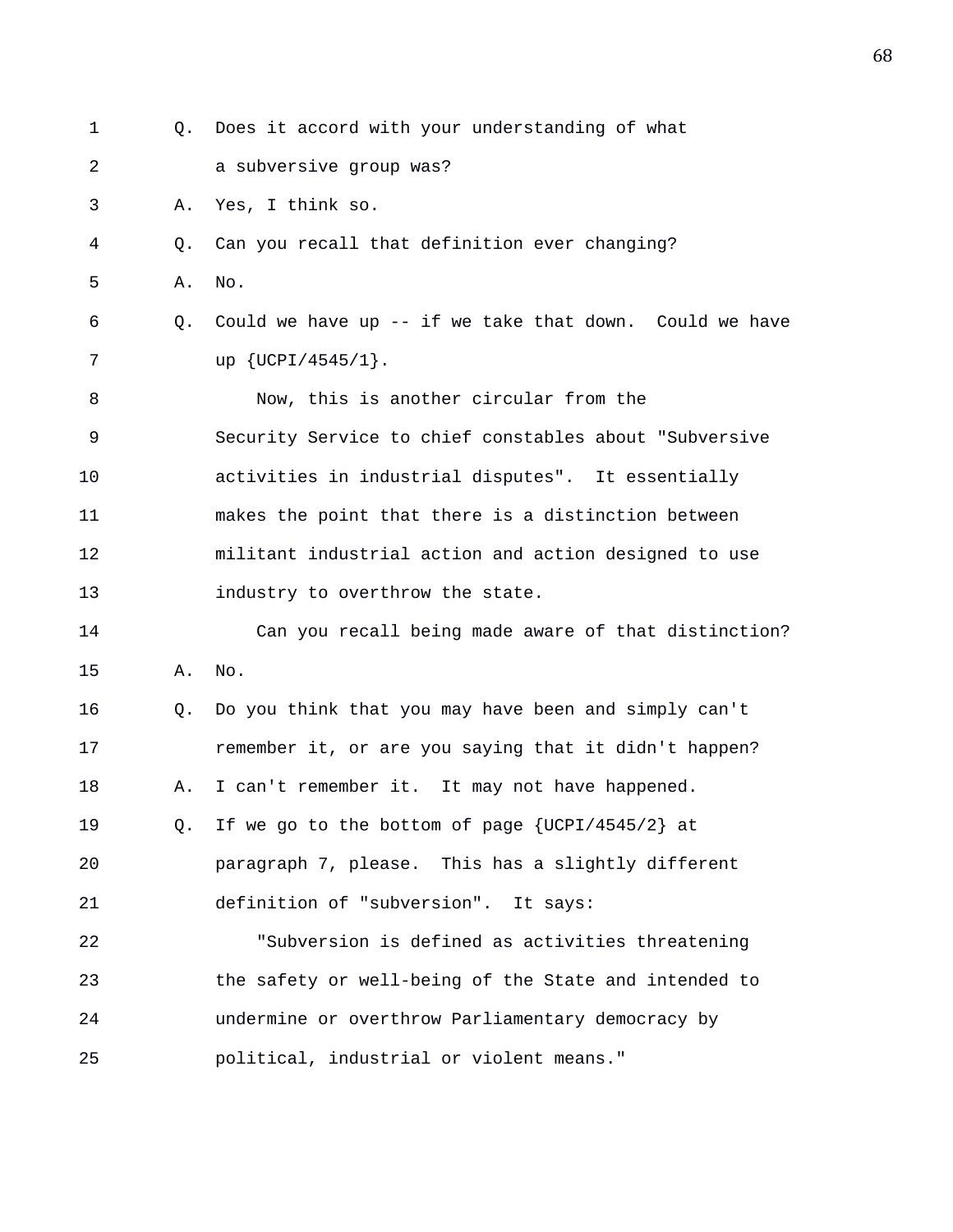1 Slightly different to the last definition I read out 2 to you. Can you recall being instructed about this 3 definition? 4 A. No. 5 Q. Again, is it something that might have happened? 6 A. It might have happened. 7 Q. Could we take that down, please. Could we have up 8 {UCPI/34698/1}. 9 Now, this is a document entitled "Subversive 10 Activities in Schools", dated 16 September 1975, and if 11 we go over the page {UCPI/34698/2} to paragraph 2, again 12 it's a circular to chief constables. Paragraph 2 says: 13 "We do not ask you to make enquiries in schools on 14 our behalf, but we would welcome any help you could give 15 us on the basis of information which comes your way from 16 the local papers or from members of the public, or by 17 recourse to other sources outside schools which you can 18 use without risk of embarrassment." 19 Can you recall being given any guidance at all about 20 subversion in schools? 21 A. I wasn't, no. 22 Q. Can you recall feeling any sensitivity about that issue? 23 A. I don't think the position arose. 24 Q. We know that some SDS officers, notably HN126, did make

25 reports which referred to children, particularly in the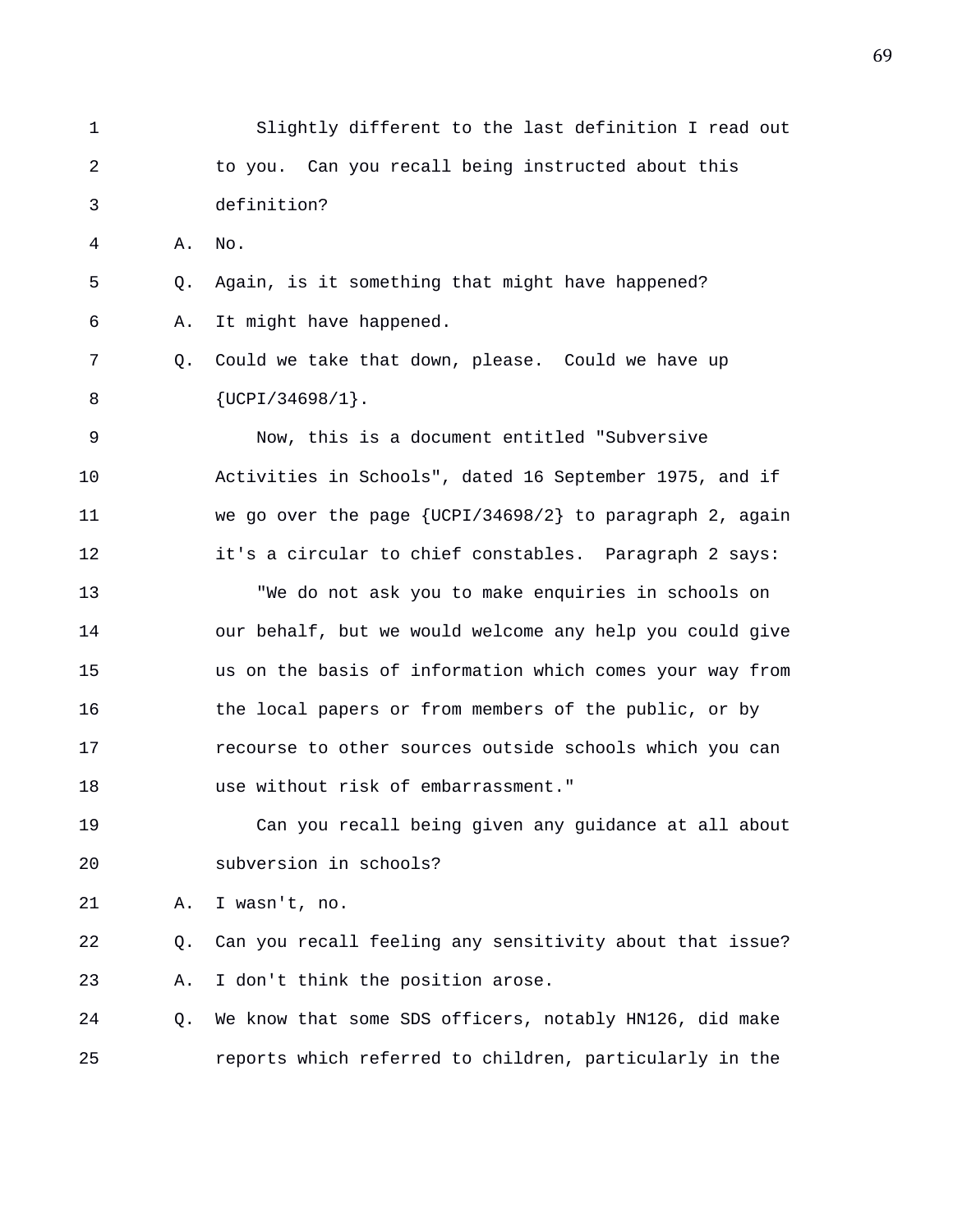1 context of the group School Kids Against the Nazis. Can 2 you recall that group?

3 A. I don't recall the group, no.

4 Q. Can you recall whether there was any concern that 5 extremist groups on both left and right were seeking to 6 influence schoolchildren?

7 A. I don't recall there was any particular concern, no.

8 Q. Can we take that down, please.

9 In your witness statement, you deal at one point 10 with what you thought the most important things that 11 the SDS did were. At the top of your list was public 12 order, and you then went on to say the second most 13 important contribution was "the provision of information 14 to update MPSB files".

15 Can you help us with what SDS intelligence on MPSB 16 files was used for?

17 A. The files -- MPSB files were just a collection of 18 reports. Each one would have been dealt with 19 individually, and the file would be maintained either 20 about a group or association or an individual. Any new 21 report coming into the branch would be placed on the 22 appropriate file. Sometimes a general file, sometimes 23 a personal file.

24 Q. That doesn't quite answer my question. What I'm driving 25 at is, if you think that this was the second most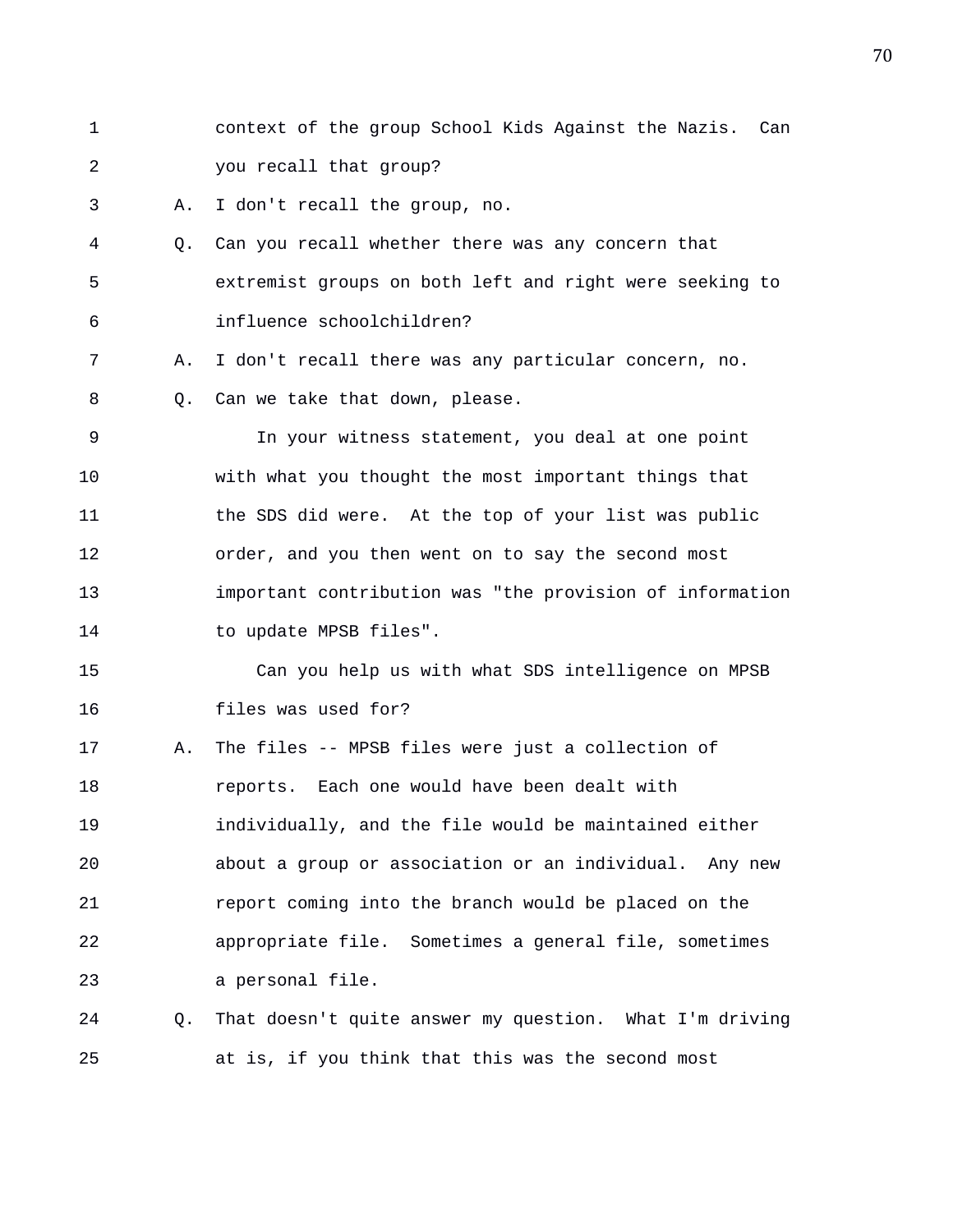1 important thing that the SDS did, what I'm trying to 2 find out is why it was so important. What was it that 3 this information could be used for that made it 4 an important contribution? 5 A. Well, the importance might have been immediate. If the 6 report referred to an individual or a group which was 7 under active review, it would have been immediate 8 importance. If not, it could have relevance and 9 importance in the future. 10 Q. And is that an importance perhaps for informing reports 11 about public order? 12 A. Presumably. 13 Q. Do you know? 14 A. I don't know. I can't recall all the different reports 15 that were submitted and filed. 16 Q. Well, I'm asking in general terms. Do you think SDS 17 reporting, for example, contributed to the ability to 18 vet people? 19 A. Quite possibly. 20 Q. Do you think that SDS reporting contributed to 21 Special Branch's understanding of activist groups? 22 A. Yes. 23 Q. You use the phrase "latent value of information" more 24 than once in your witness statement. What did you mean 25 by that?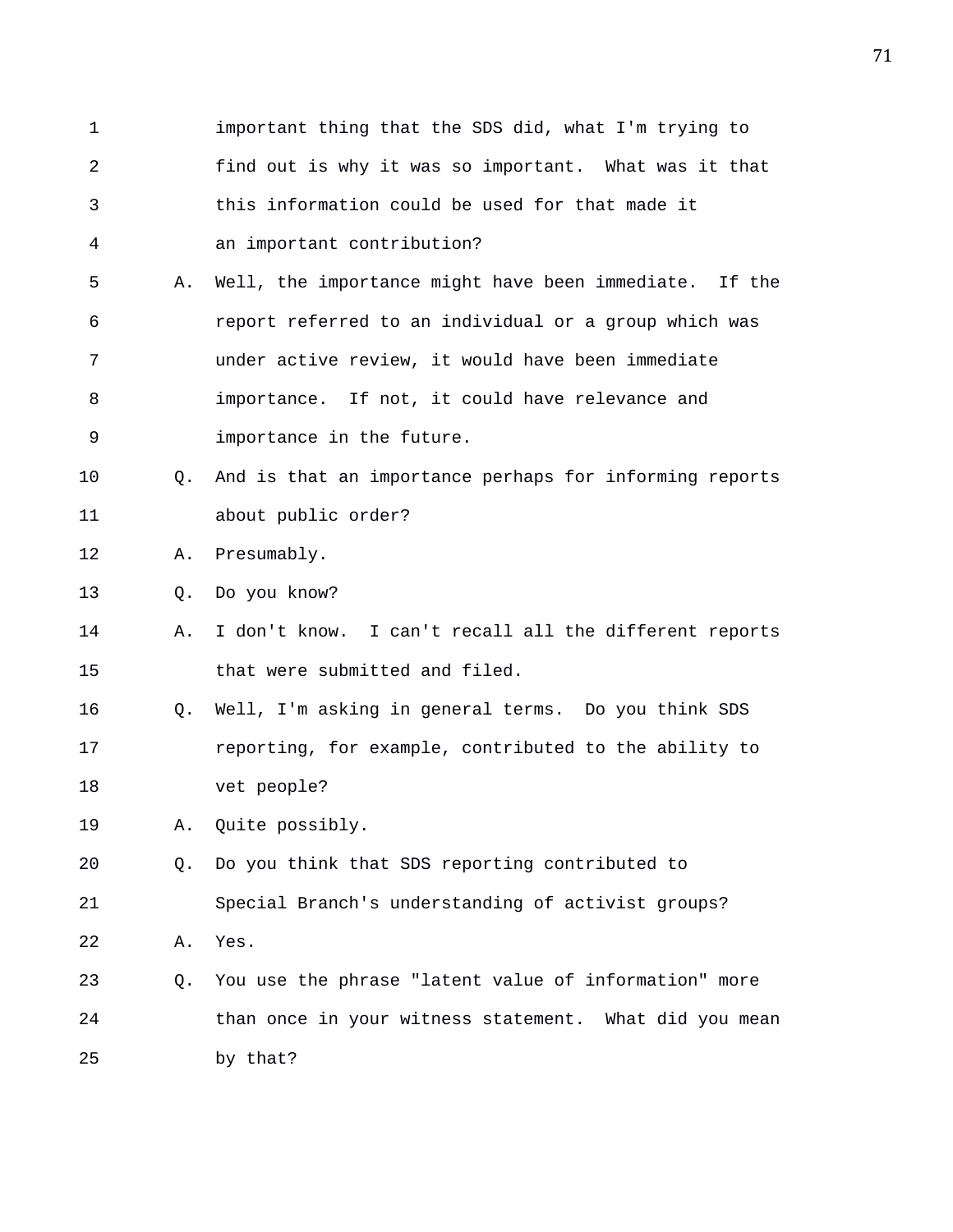- 1 A. Information which might appear to have no immediate 2 interest but which could possibly be relevant at 3 a future date.
- 4 Q. Now, at a point in your witness statement when you're 5 explaining why you thought it was important to have 6 comprehensive intelligence coverage, you say "providing 7 that those individuals were not unlawfully discriminated 8 against because of this". What were you meaning by 9 that?
- 10 A. I don't know. I'd have to look at the whole paragraph. 11 Q. Yes, sure. We can get that up. It's {MPS/747658/1}, 12 page 37 {MPS/747658/37}. If we -- it's paragraph 129 13 I want. So if you want to see the context, if we go 14 back one page {MPS/747658/36}, it reads:

15 "Having considered the reports above, a close 16 reading shows that each of them contains relevant and 17 useful information, even though parts may seem 18 unacceptable in today's context. The difficulty is that 19 you either have state-controlled organisations that keep 20 a record of potential extremists and activists, or you 21 do not. When something untoward happens, there will be 22 some who will most likely criticise the state if it does 23 not react quickly enough, and in a targeted fashion, to 24 investigate the perpetrators and bring them to justice. 25 That is much more difficult to do from a standing start.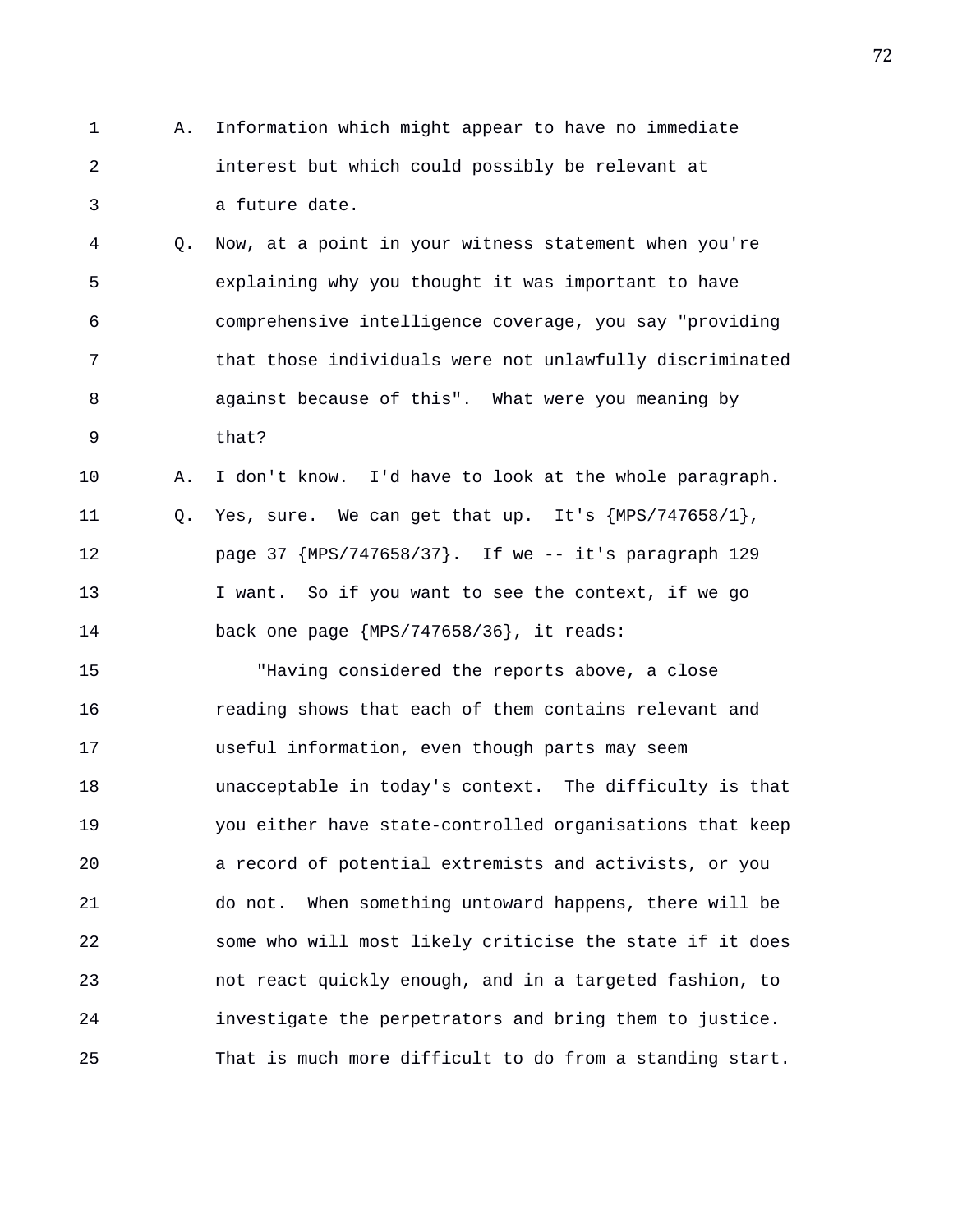1 I do not believe that individuals finding their names on 2 a Special Branch or Security Service file is too high 3 a price to pay for comprehensive intelligence coverage, 4 providing that those individuals were not unlawfully 5 discriminated against because of this." 6 A. I'm not quite sure what I meant by it. (Pause) 7 Q. Were you perhaps referring to the risk that information 8 might improperly have been leaked to employers who would 9 blacklist employees? 10 A. I can't really think of any other unlawful 11 discrimination arising from retaining this intelligence, 12 so I think that's probably what I was thinking about. 13 Q. And why was that on your mind? 14 A. I think when I made this statement I was probably 15 justifying the reporting on and maintaining records 16 about members of the public, which I thought was 17 acceptable, as I said there, providing, as a result, 18 they don't lose their job or are blacklisted, which 19 then, unless there are exceptional circumstances, 20 becomes unacceptable. 21 Q. Was it a known risk at the time you were serving in 22 Special Branch that information might get out and lead 23 to people losing their jobs? 24 A. Not at all. 25 Q. Can I take it then, so far as you are aware, nothing was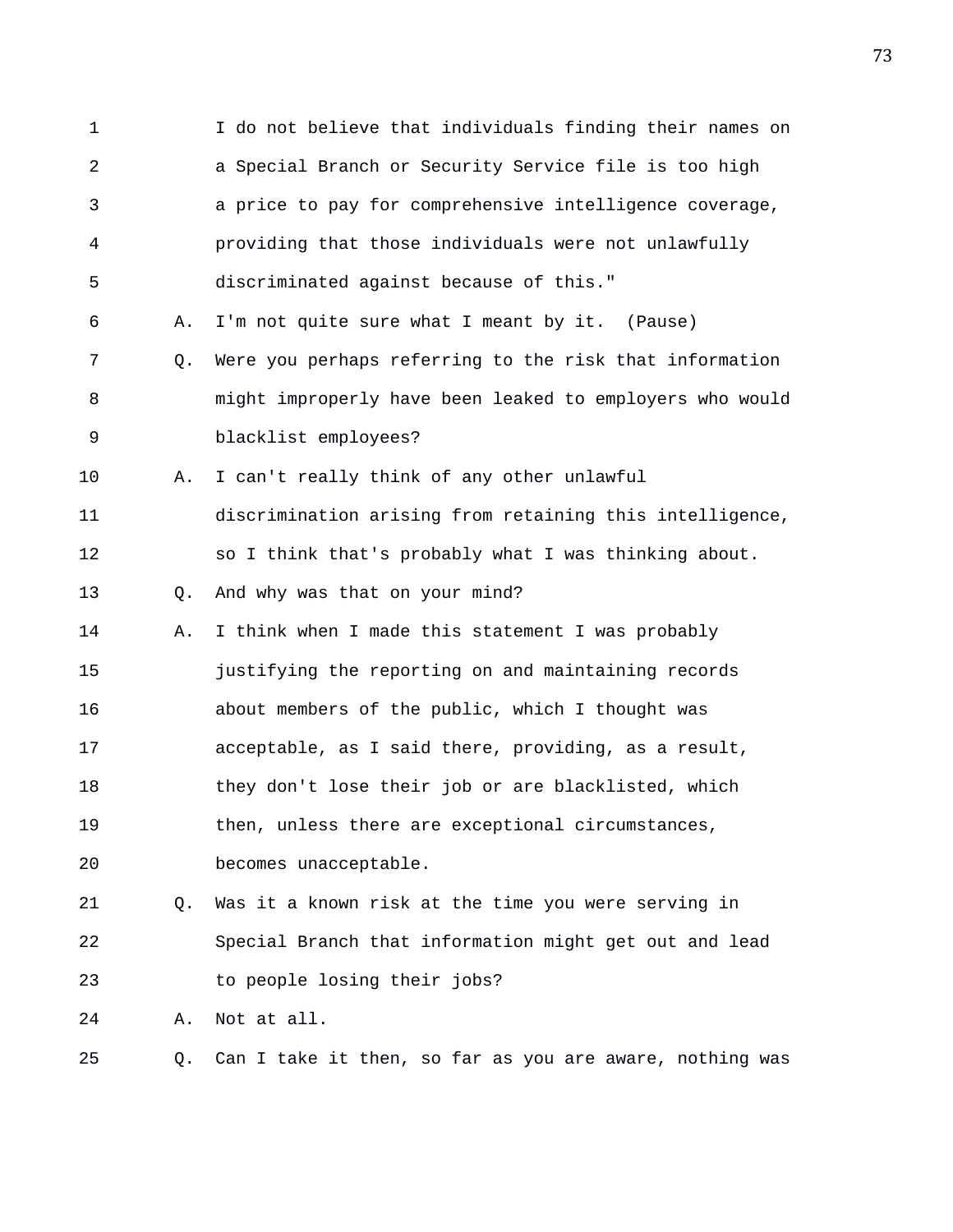1 done to stop it?

2 A. To stop what?

- 3 Q. The unlawful disclosure of information leading to people 4 losing their jobs.
- 5 A. Well, I'm convinced that Special Branch records were 6 properly maintained and there was no leakage. I added 7 that at the end of that paragraph as a caveat, that's 8 all.

9 Q. Thank you.

10 Could we take that down, please, and could we look 11 at the document at tab 23 of your bundle, sir, 12  ${UCPI/15469/1}.$ 

13 This is a report dated 10 July 1981. It says: 14 "Submitted herewith are the contents of the address 15 book of Steve Sorba, a leading member of Freedom 16 Editorial Collective, which have been received from 17 a reliable source ..."

18 And then we have redacted, to protect people's 19 privacy, all the names. But if we just look down 20 the right-hand column, you can see in relation to some 21 of them is the annotation "N/T". Is that 22 for "no trace"? 23 A. It is.

24 Q. And so we can take it that some of the names that have 25 ended up on file are people from this address book who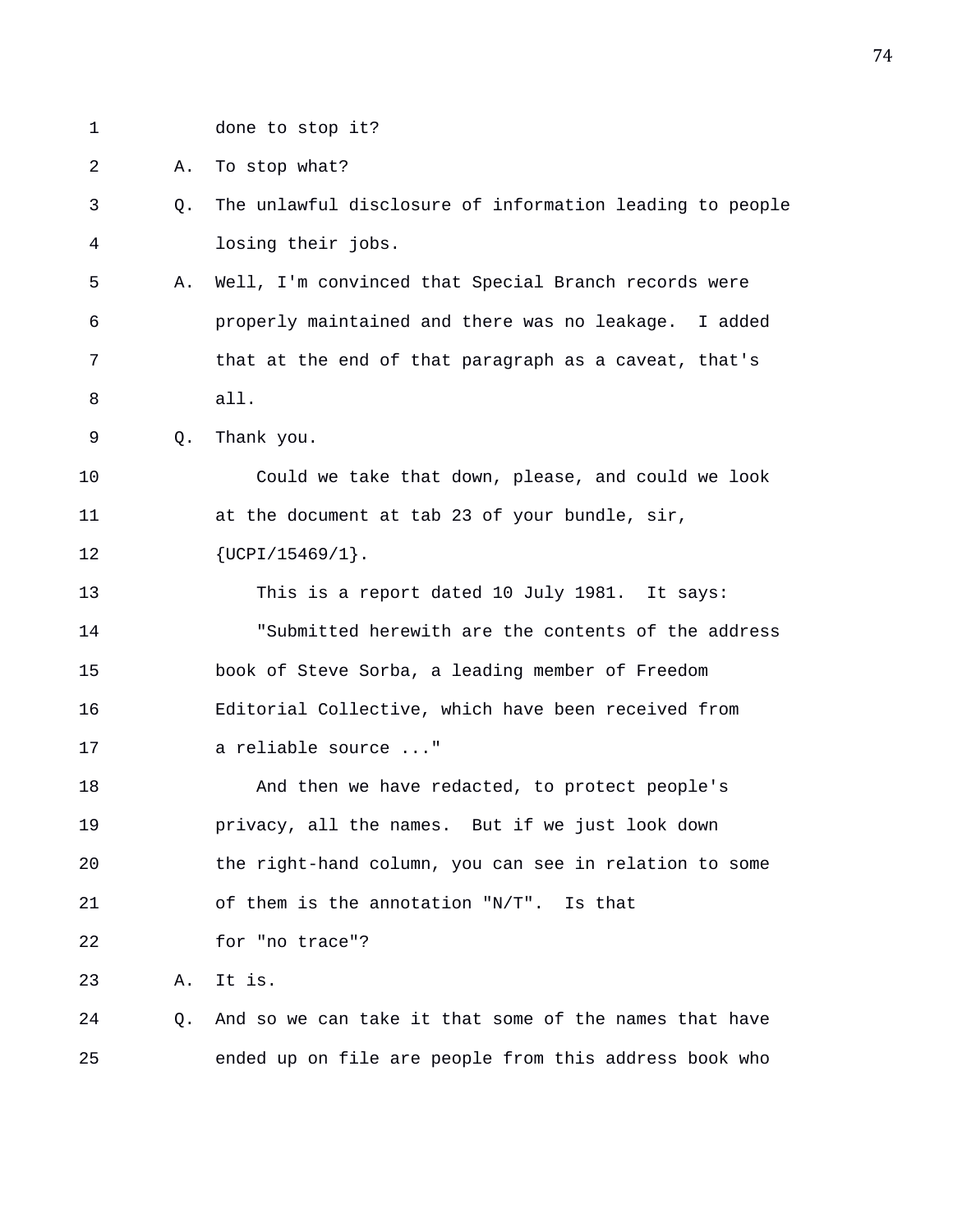1 were unknown to Special Branch at the time?

2 A. It depends how the report was handled by S Squad, or if 3 it was C Squad as the recipient. Quite often, no traces 4 would not be recorded, and in fact U/Is, unidentified, 5 would also fail to be recorded. 6 Q. Yes. I mean, this one -- we can go over the page. 7 There are more "N/Ts" there {UCPI/15469/2}, and then 8 over to the last page {UCPI/15469/3}, we see your 9 signature and another "N/T". 10 It appears on this occasion that the document was 11 filed -- we've got it from a Security Service file. It 12 was filed with the "no trace" names all left included. 13 Was that normal? 14 A. I'm not sure. I -- I think it probably was. The fact

15 that they were "no trace" at that stage didn't preclude 16 them from becoming people of interest, so it may well 17 have been retained on a general file, yes.

18 Q. Thank you.

19 Could we take that down.

20 I want to ask you now about how well you got to know 21 the undercover officers under your command. You've 22 explained in your witness statement that you met them 23 periodically on a one-to-one basis, often playing 24 squash, as I understand it, and for a bite to eat; is 25 that right?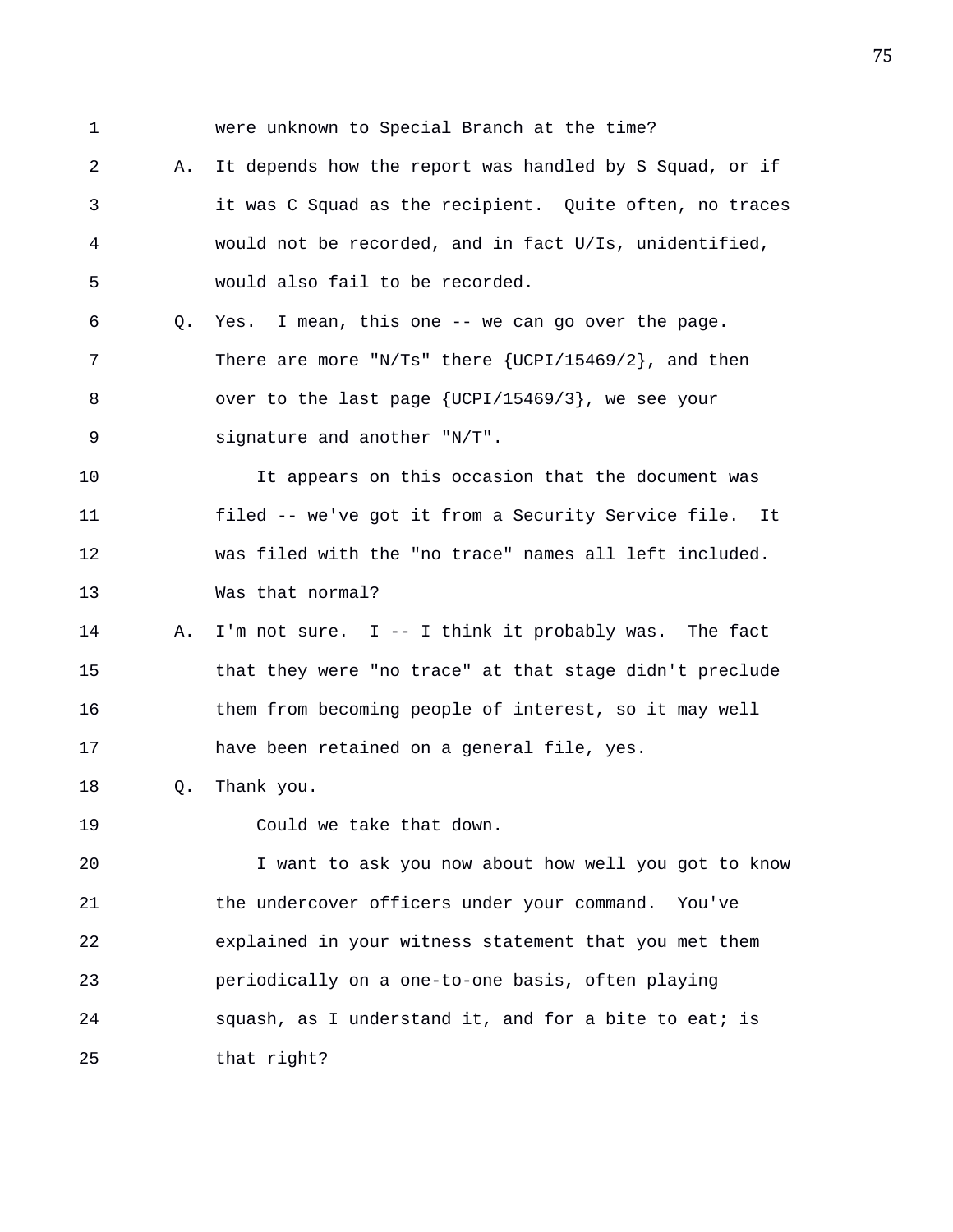- 1 A. Yes.
- 2 Q. And then you met them usually twice weekly in either the 3 south or west safe house.
- 4 A. Yes.
- 5 Q. And you would have talked to them at that stage about 6 their deployments and their wellbeing?
- 7 A. Yes.
- 8 Q. Over time, how well did you get to know these officers?
- 9 A. Some of them very well, others not quite so well, but 10 reasonably well all of them.
- 11 Q. Enough that they were telling you what they were doing 12 in their deployments and you knew a little bit about 13 their wellbeing and their home lives?
- 14 A. Yes.
- 15 Q. Would that be a fair generality?
- 16 A. It would, yes.
- 17 Q. Can I ask you a bit about the environment. The unit was 18 all male, wasn't it, at that time?
- 19 A. Yes.
- 20 Q. And was it -- would you describe it as a male
- 21 environment?
- 22 A. Yes.
- 23 Q. Banter?
- 24 A. Yes.
- 25 Q. Jokes?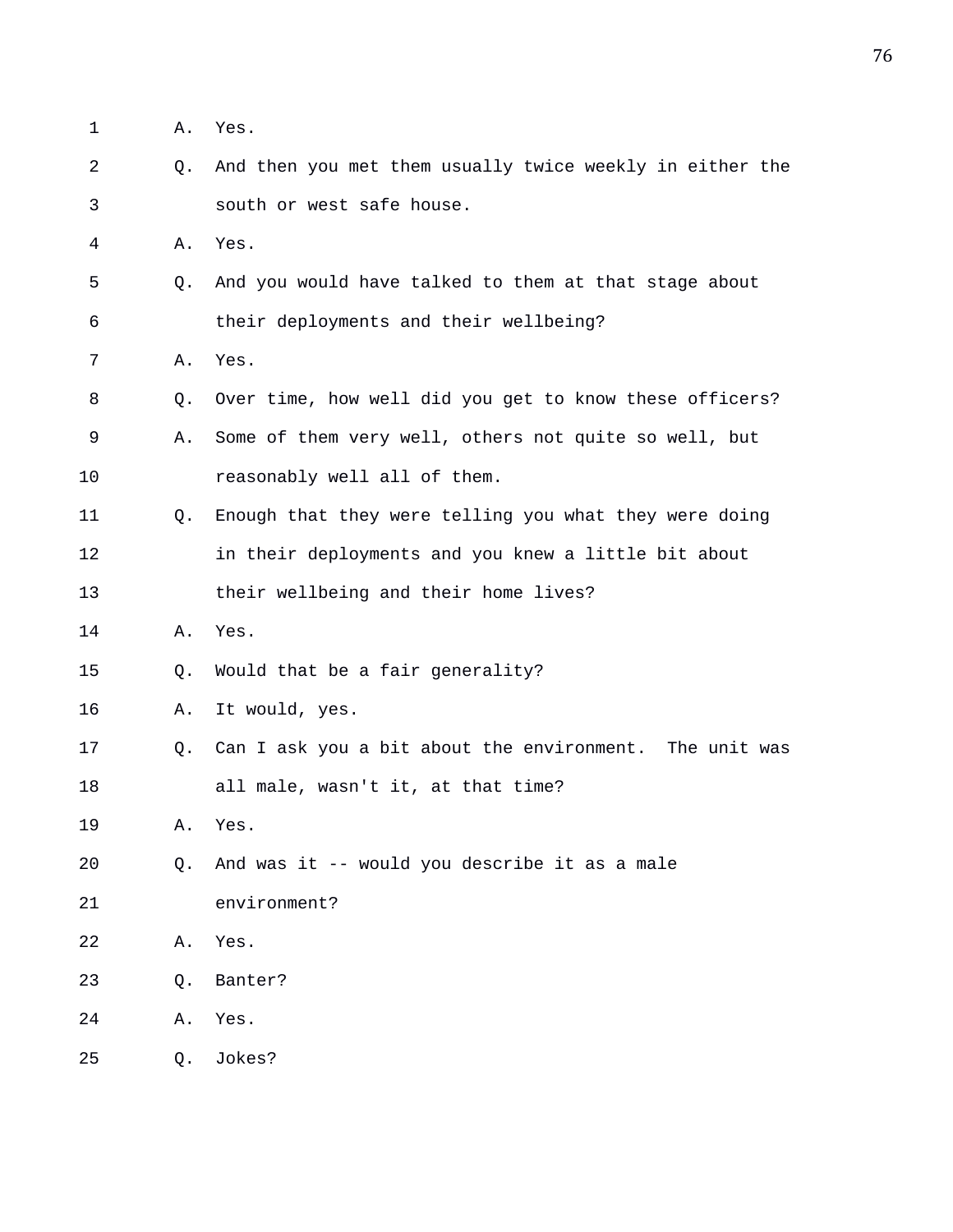1 A. Yes.

2 0. Some of them of a sexual nature?

3 A. I can't remember, but probably.

4 Q. Was there ever any joking to the effect that officers 5 might have been the subject of sexual advances by female 6 activists?

7 A. No.

8 Q. Are you sure about that?

9 A. If it was said as a joke, it was certainly something 10 that I've forgotten by now.

11 Q. Was there ever any joking to the effect that an officer 12 had had some sexual contact with an activist?

13 A. Certainly not, no.

14 Q. Was there any serious discussion about the problem of 15 what to do if a female member of a group or a female 16 member of the public became amorous with an undercover

17 police officer?

18 A. That wasn't discussed, no.

19 Q. Are you sure?

20 A. Not by me.

21 Q. Did you consider whether there was a risk that there may 22 be sexual activity?

23 A. No.

24 Q. Did you consider that they may be tempted to participate 25 in sexual activity?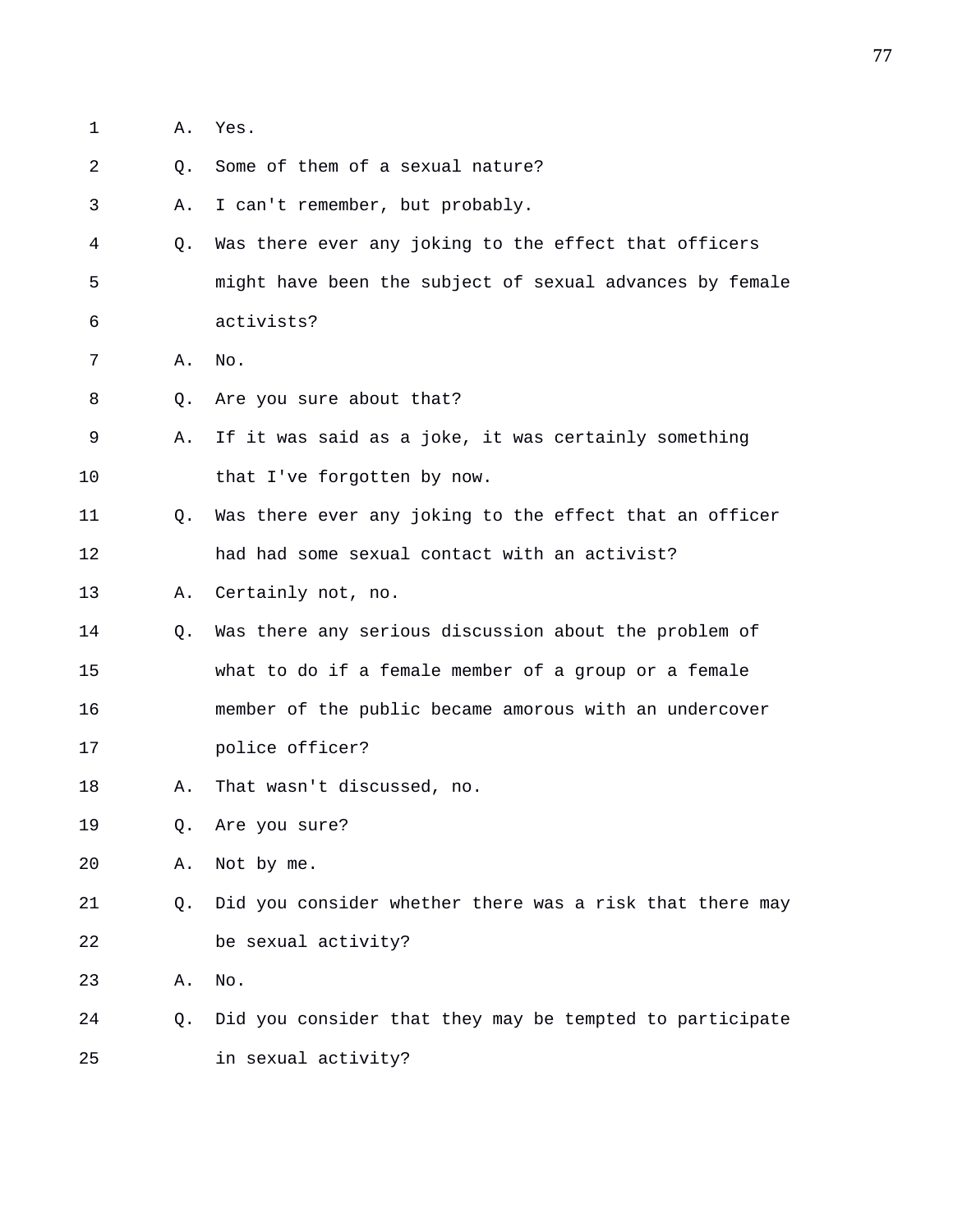| 1  | Α. | I might have considered that that was a possibility, but |
|----|----|----------------------------------------------------------|
| 2  |    | I trusted all of them, who I knew quite well, not to be  |
| 3  |    | so involved.                                             |
| 4  | Q. | I mean, they were pretending to be single men,           |
| 5  |    | weren't they?                                            |
| 6  | Α. | Yes.                                                     |
| 7  | Q. | And they were infiltrating groups many of which were     |
| 8  |    | sexually quite liberal?                                  |
| 9  | Α. | Yes.                                                     |
| 10 | O. | And they might have thought, mightn't they, that getting |
| 11 |    | together with an activist might keep them safer and      |
| 12 |    | enhance their cover?                                     |
| 13 | Α. | I don't think so.                                        |
| 14 | Q. | Why not?                                                 |
| 15 | Α. | Because the selection process, as you alluded to much    |
| 16 |    | earlier, ensured that they were married men with         |
| 17 |    | a stable background who I trusted not to get involved    |
| 18 |    | sexually outside of their marriage.                      |
| 19 | Q. | If it was based on trust, can you help us, did you ever  |
| 20 |    | give them a reminder?                                    |
| 21 | Α. | No.                                                      |
| 22 | Q. | Did you ever suggest to them ways that they might reduce |
| 23 |    | the risk of a sexual contact?                            |
| 24 | Α. | No.                                                      |
| 25 | Q. | Do you think, looking back, that it would have been      |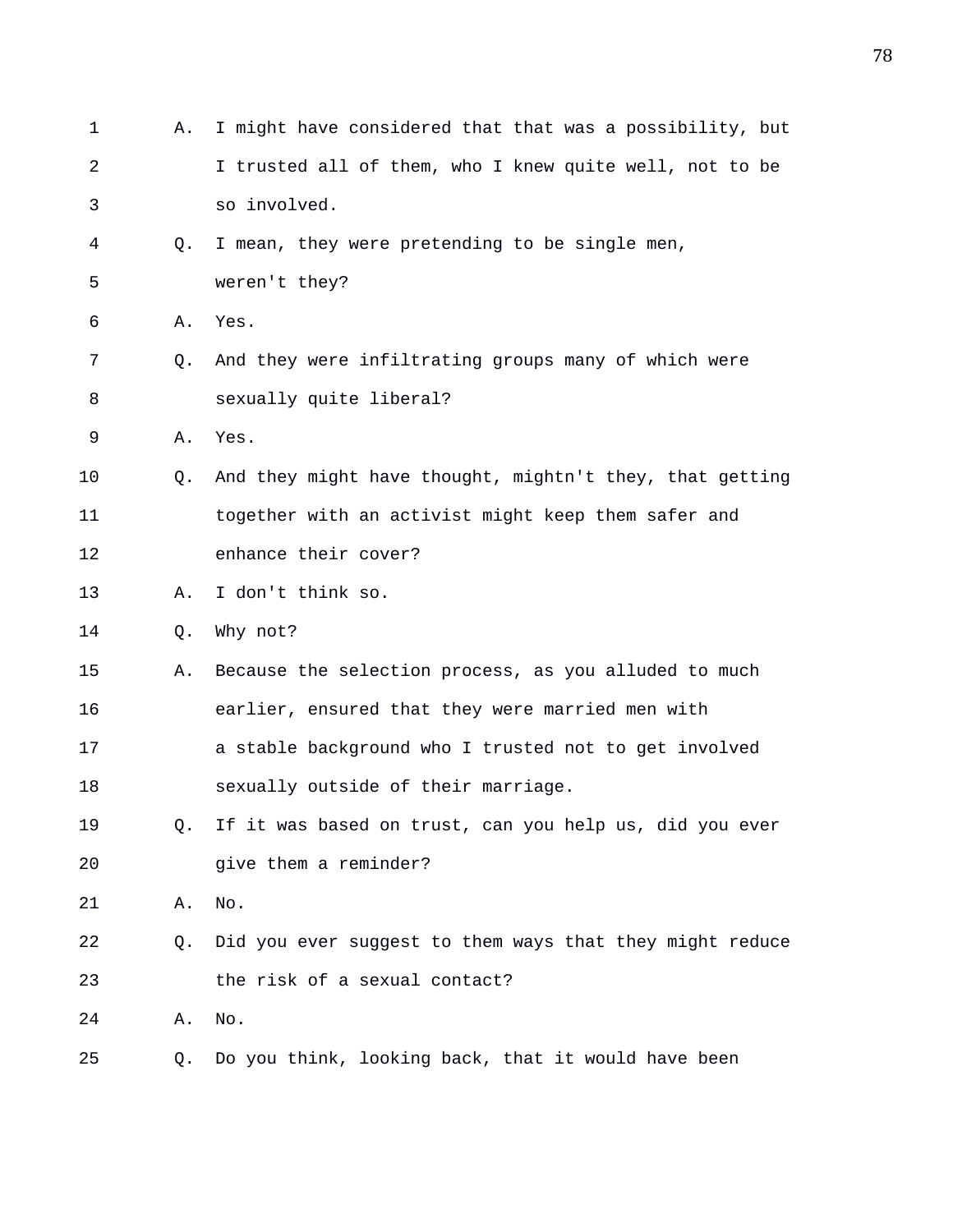1 a good idea to do that?

2 A. I'm sure it would.

| 3  | Q. | Can I ask you now about some specific officers. First   |
|----|----|---------------------------------------------------------|
| 4  |    | of all, some officers who served before your time and   |
| 5  |    | I want to know whether you heard anything about them.   |
| 6  |    | Did you hear anything at all about Richard Clark --     |
| 7  | Α. | No.                                                     |
| 8  | Q. | -- in a sexual connection?                              |
| 9  |    | Did you hear anything at all in terms of a sexual,      |
| 10 |    | including a romantic, connection about the officer we   |
| 11 |    | know as HN300?                                          |
| 12 |    | (Pause)                                                 |
| 13 | Α. | No.                                                     |
| 14 | Q. | We have evidence that HN300 formed a lasting            |
| 15 |    | relationship with an activist and in fact went on to    |
| 16 |    | marry her. Was there any talk in the office, any gossip |
| 17 |    | about who HN300 was marrying?                           |
| 18 | Α. | No.                                                     |
| 19 | Q. | Can I now ask you to look at a section of somebody      |
| 20 |    | else's witness statement. This is the witness statement |
| 21 |    | of HN106, and it's at {MPS/745735/1} and if we could go |
| 22 |    | to {MPS/745735/43}, please, and start at paragraph 132: |
| 23 |    | "The only reason I can think of for the                 |
| 24 |    | Security Service file note relates to another incident  |
| 25 |    | connected with a woman called [Privacy]. I knew         |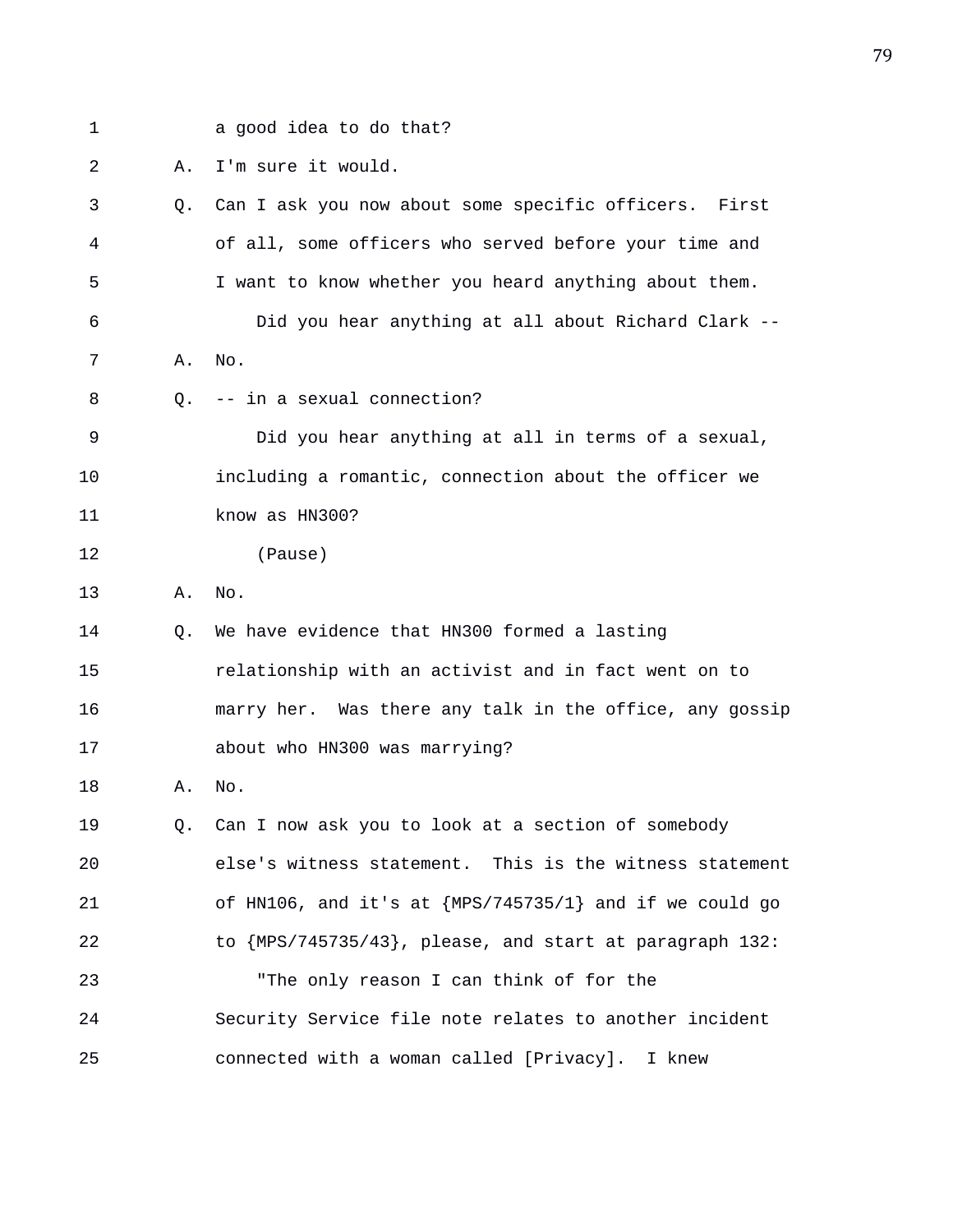1 [Privacy] as she was [Privacy]'s wife or partner 2 (I cannot remember if they were married or what her 3 surname was). She was not an activist herself. During 4 my deployment, [Privacy] and [Privacy] split up. A few 5 months after this, I bumped into [Privacy] while I was 6 selling papers on Brick Lane. She invited me to come 7 around for a drink and I met up with her. Neither of us 8 were interested in a romantic relationship; I was 9 happily married with two small children and [Privacy] 10 was very much still in love with [Privacy] who had left 11 her for another woman. In fact, I think the reason she 12 wanted to spend time with me was to hear what [Privacy] 13 had been up to.

14 "I went for a drink with [Privacy] on a couple of 15 occasions and also went around to her house. If I had 16 had something to drink and could not drive home, I would 17 sometimes stay over at [Privacy]'s home. I would sleep 18 in one of her children's rooms and they would share with 19 her. I remember there was a hamster in the child's room 20 which would keep me awake at night running around in its 21 wheel! I do not think that I stayed over more than five 22 or so times."

24 "I became quite close with [Privacy] and even though 25 it was an entirely platonic relationship, some activists

23 If we could scroll down, please: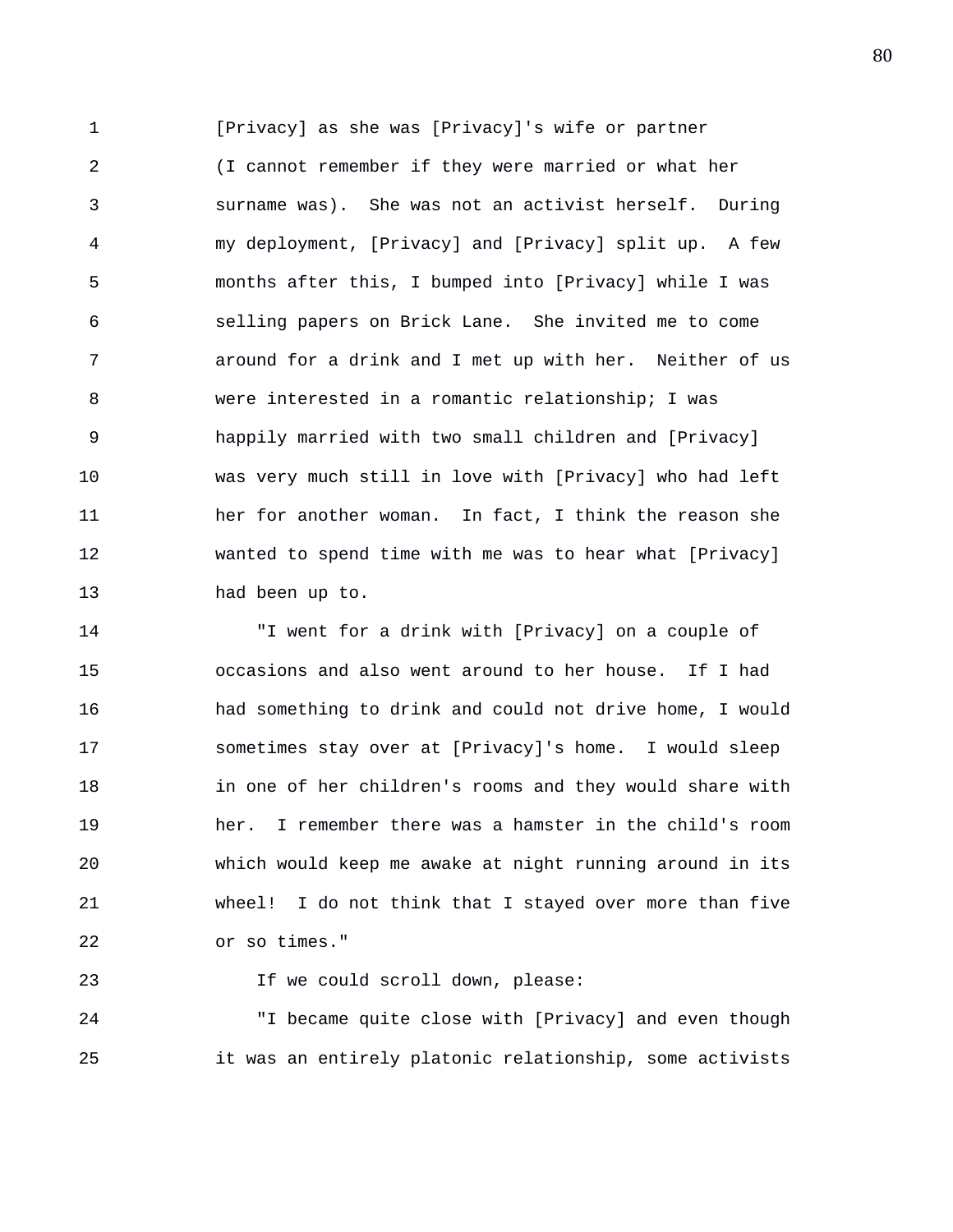1 started to refer to [Privacy] as 'Barry's girlfriend'." 2 "Barry Tompkins" was this officer's cover name: 3 "I do not think that they said this in front of 4 [Privacy]. I did not correct them as it was actually 5 helpful for my cover for people to think I had 6 a girlfriend as I otherwise faced questions about why 7 a young man seemingly had no interest in women." 8 Then if we could go over the page, please 9 {MPS/745735/44}:

10 "One day Trevor Butler asked to speak with me. He 11 told me that a telephone call had been intercepted 12 during which there had been discussion of where items 13 from Ireland could safely be stored. It was discussed 14 that the only place deemed not to be under surveillance 15 was 'Barry's girlfriend's place'. I think Trevor said 16 something along the lines of 'you're not going to get us 17 into trouble are you?' and I simply said 'no, it's 18 nothing like that'. I did not feel the need to say much 19 more as there was not anything untoward to explain. 20 Trevor never actually mentioned [Privacy]'s name but 21 I have always assumed that this must have referred to 22 [Privacy].

23 "My relationship with [Privacy] was never anything 24 more than friends but I was sad when I had to disappear 25 from her life."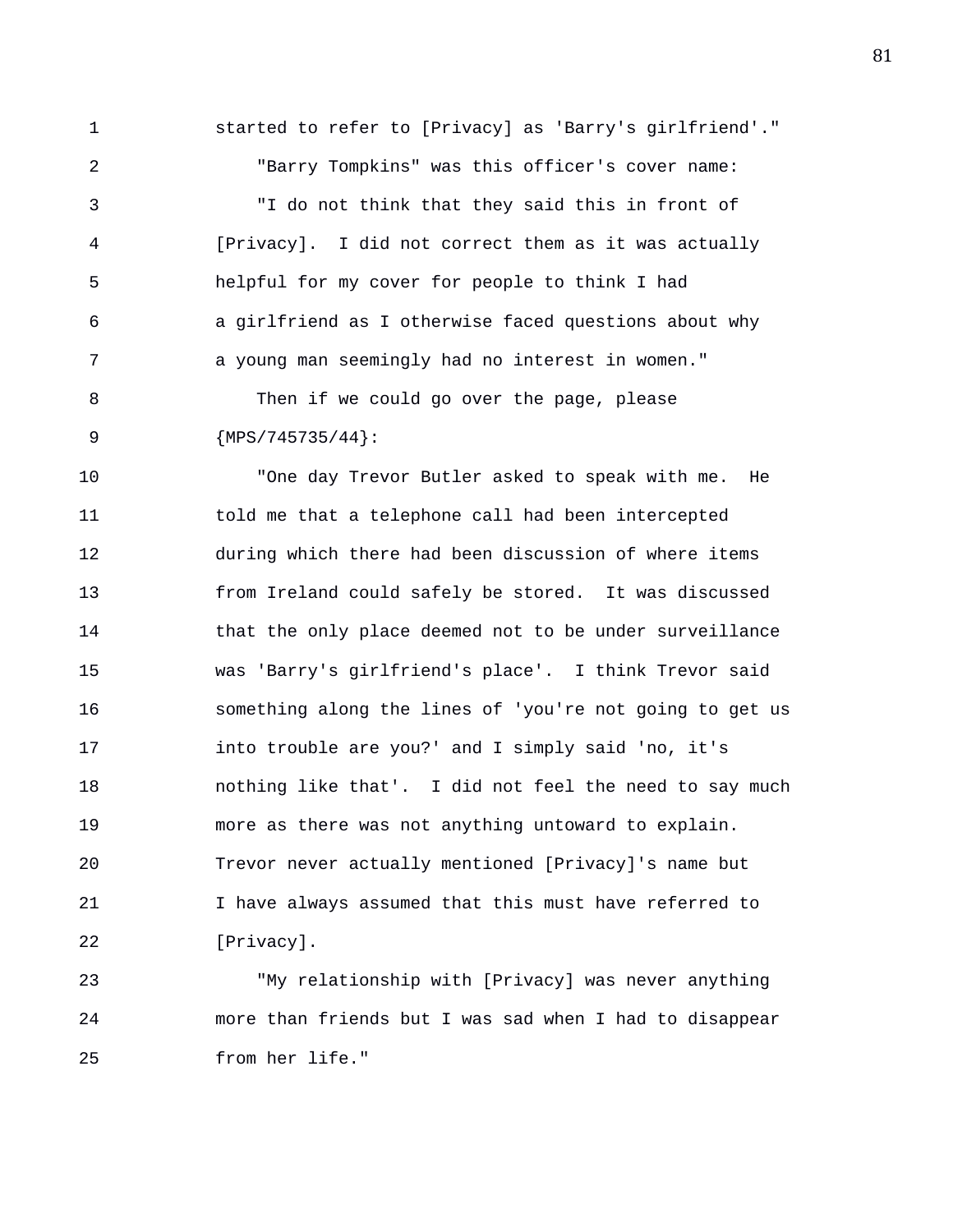| 1  |    | First question: can you recall HN106 ever speaking      |
|----|----|---------------------------------------------------------|
| 2  |    | of the woman concerned?                                 |
| 3  | Α. | No.                                                     |
| 4  | О. | Can you recall speaking with HN106 as described by him  |
| 5  |    | in his witness statement?                               |
| 6  | Α. | No.                                                     |
| 7  | Q. | Do you accept that his recollection is likely to be     |
| 8  |    | correct?                                                |
| 9  | Α. | No.                                                     |
| 10 | Q. | Why not?                                                |
| 11 | Α. | It didn't happen.                                       |
| 12 | Q. | Why are you so sure that it didn't happen as opposed to |
| 13 |    | being just something that you cannot now remember       |
| 14 |    | 40 years later?                                         |
| 15 | Α. | I can't answer that question. I just know that didn't   |
| 16 |    | happen.                                                 |
| 17 | Q. | Why are you being so categoric? He wasn't explaining -- |
| 18 |    | he wasn't confessing any wrongdoing on his account.     |
| 19 | Α. | I just cannot recall any knowledge that I had of        |
| 20 |    | an intercepted phone call, and I wasn't aware that he   |
| 21 |    | had this girlfriend. So I'm fairly satisfied that he's  |
| 22 |    | either confused me with another officer from the office |
| 23 |    | or I don't know the answer.                             |
| 24 | Q. | If HN106 had explained to you what he sets out in his   |
| 25 |    | witness statement, what would you have done?            |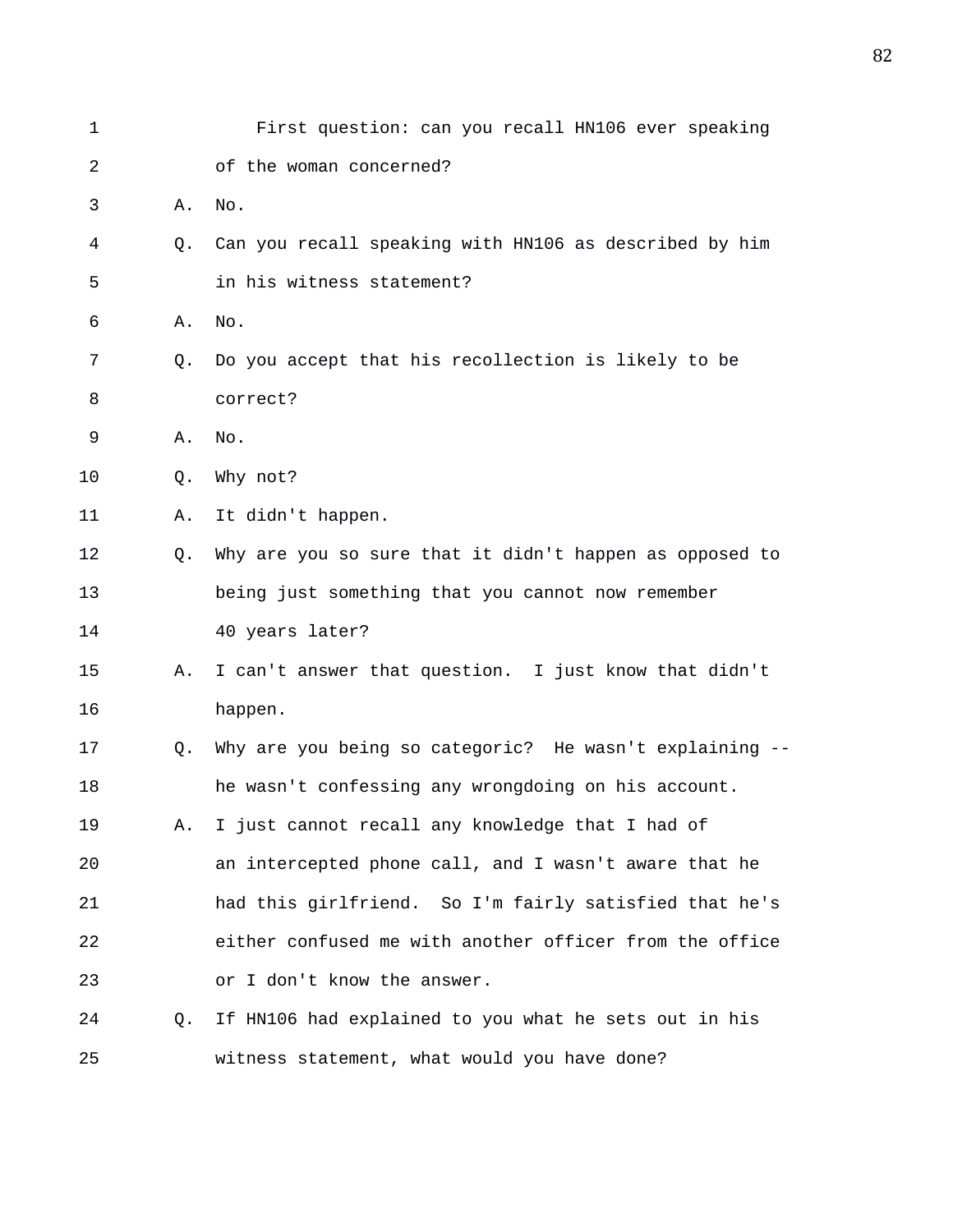1 A. I don't know. It's -- my outlook was probably different 2 then than it is now. I think we'd have had to have 3 a fairly long discussion about whether or not the 4 position was sustainable. 5 Q. Could you help us with what your outlook was then? 6 A. No. I can't remember. 7 Q. Well, you've just said that your outlook was different. 8 I was -- 9 A. No, I said it may have been different. I can't recall. 10 Now, I think I would have insisted that he ended such 11 a relationship. Then, I might have been more tolerant. 12 Q. And why would you have been more tolerant back in the 13 day? 14 A. Well, purely because I've become older and more 15 disagreeable. 16 Q. Were attitudes different in those days? 17 A. I'm sure mine was, yes. 18 Q. How big a deal, in those days, would you have regarded 19 an undercover police officer forming a platonic 20 friendship with a woman? 21 A. I wouldn't have been concerned, providing it didn't look 22 as if it could become a problem for the officer or 23 the SDS. 24 Q. Is one of the things that leaps from the page of this 25 statement that there might in fact have been more going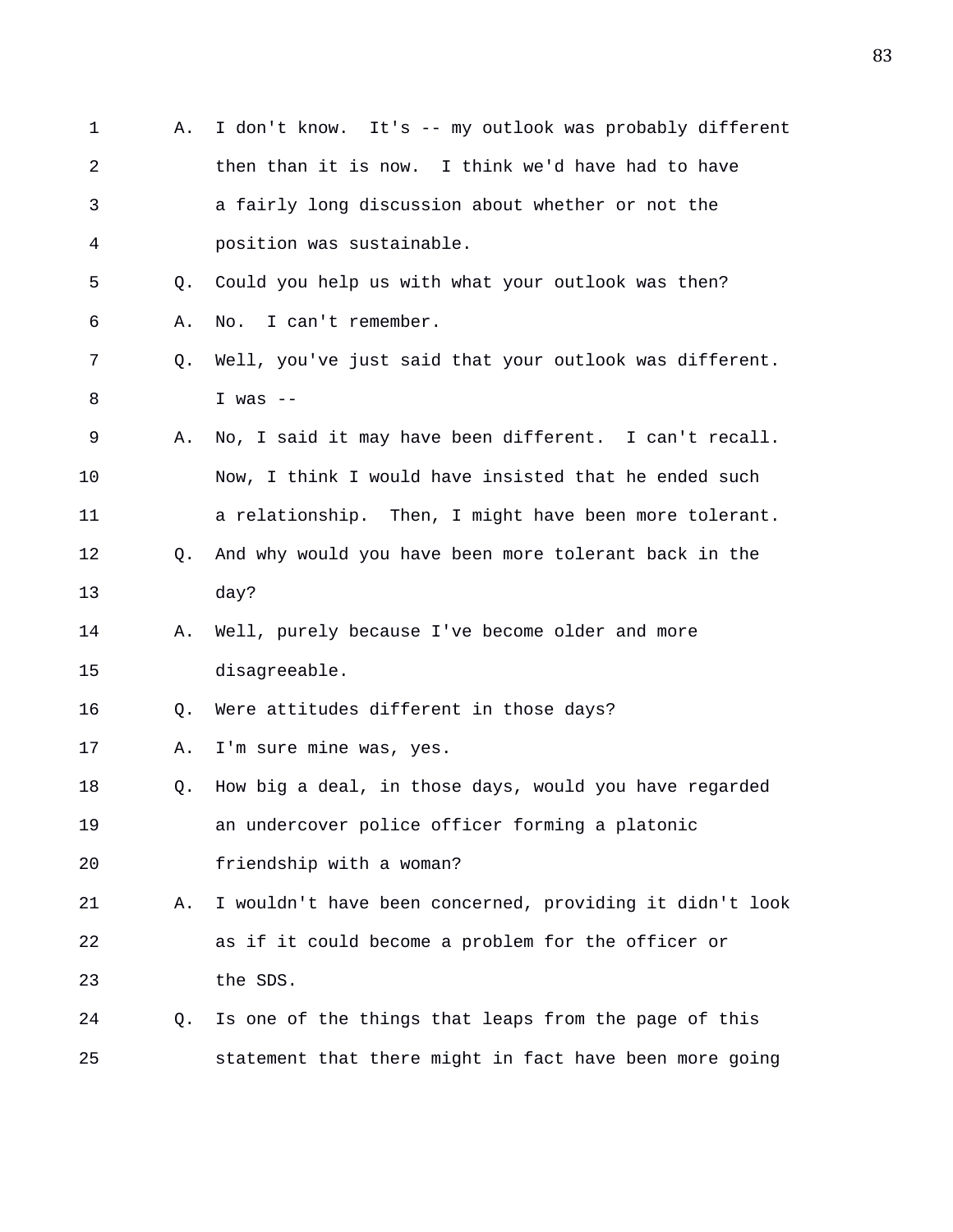1 on?

2 A. Certainly.

3 Q. And back in the day, would you have investigated to 4 establish whether or not you were being told the whole 5 story? 6 A. That's a hypothetical question. It didn't happen. 7 I would have investigated very thoroughly. 8 Q. Would you have put out a warning to other officers to be 9 careful about the friendships that they were forming? 10 A. In the event that this had happened, yes, I probably 11 would. 12 Q. In the event that you had discovered an officer having 13 a sexual relationship with a woman, do you think it 14 would have led to disciplinary proceedings or not? 15 A. I don't think that would be a question for me. I think 16 I would have ensured the officer's removal from the SDS, 17 but as to any disciplinary action thereafter, I don't 18 know. 19 Q. Are you telling me it was above your pay grade? 20 A. Indeed. 21 Q. Might there have been difficulties with formally 22 disciplining a police officer who had been undercover 23 because of the rights that that officer would have under 24 the police disciplinary procedures? 25 A. I'm sure it would have been a very difficult decision to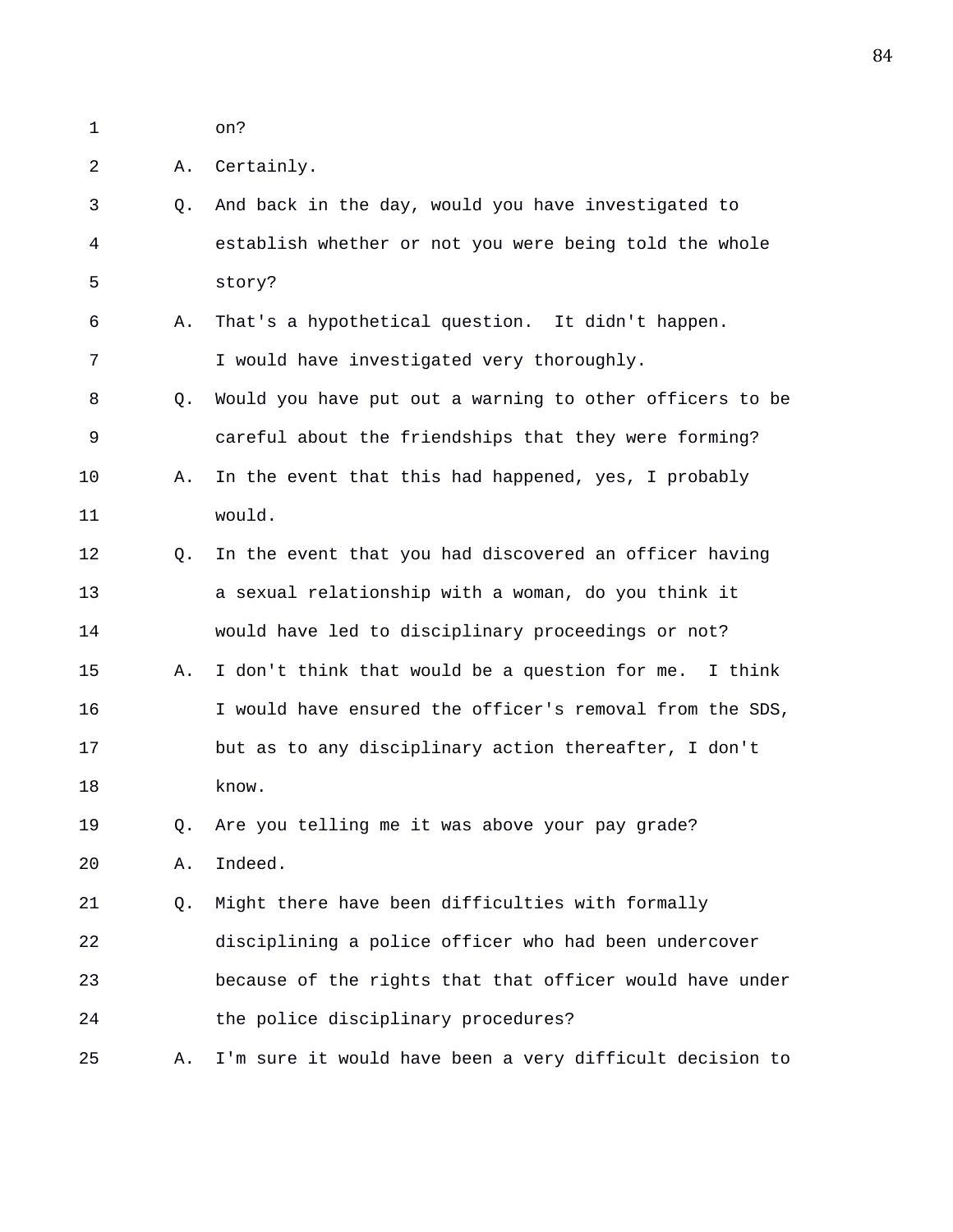1 take, yes.

## 2 Q. Can we take that document down, please, and can we have 3 up {UCPI/27446/1}.

4 Now, this is another note made by the 5 Security Service. It comes from their liaison file with 6 the SDS. It's dated just after your time. It relates 7 to a visit to the SDS on 29 June 1982. I'm showing you 8 it because of what it says at paragraph 5. It says: 9 "I stressed to David Short our continued interest in 10 [blank] and asked that HN106 should pass on anything 11 that suggested a continuing contact between ..." 12 We've had to redact it: 13 "Information on this subject may be bedevilled by 14 the fact that HN106 has probably bedded [blank] and been 15 warned off by his bosses." 16 Can you help us with whether you know anything at 17 all about the circumstances in which HN106 appears to 18 have been warned off by bosses who thought he had 19 "probably bedded" a person? 20 A. No. 21 Q. Might you have been concerned and passed this on to 22 Mr Short? Is there any possibility that that happened?

23 A. No.

24 Q. Can we take that down, please.

25 Can we have your witness statement back up again.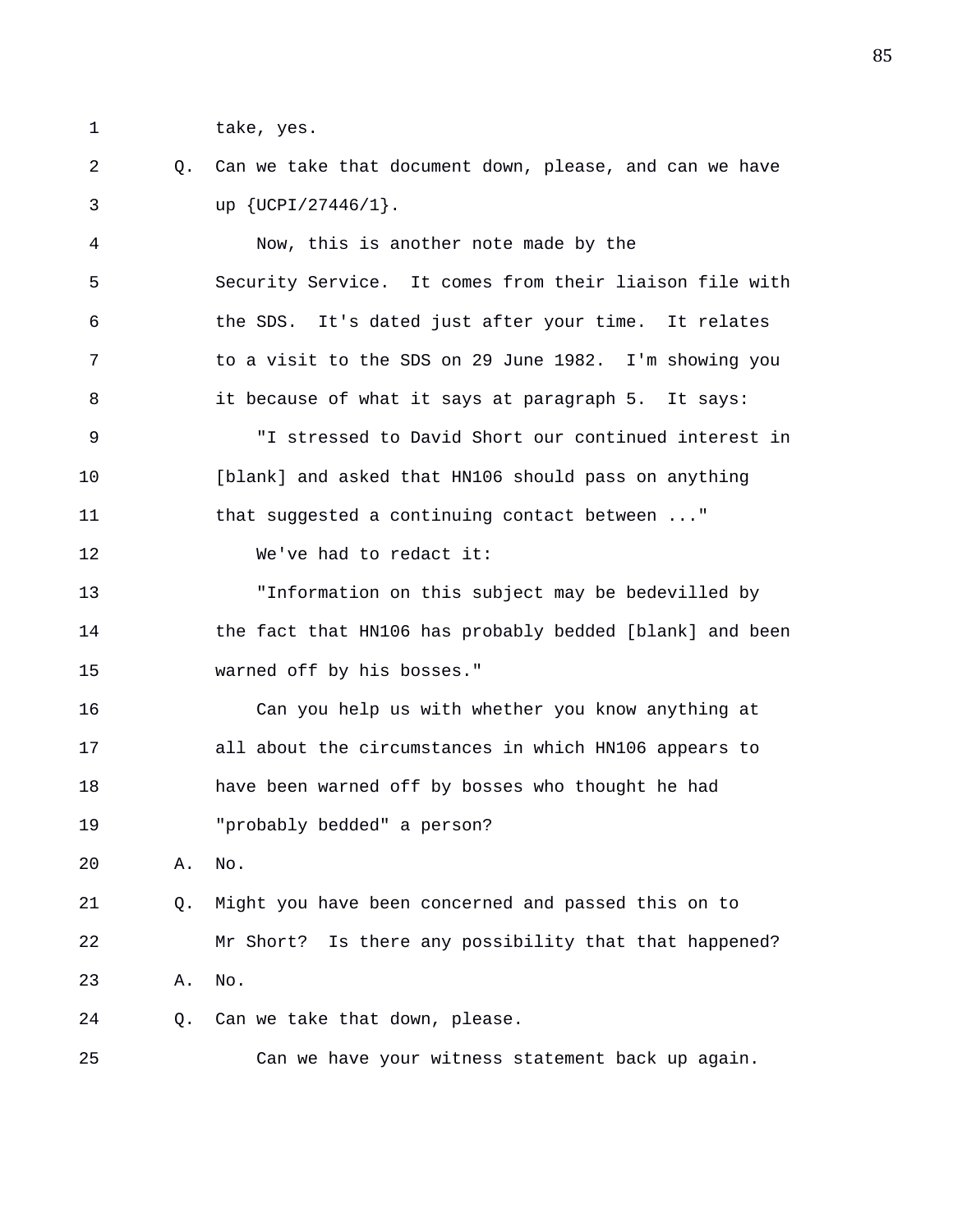1 That's {MPS/747658/1}. Can we have page 26, please 2 {MPS/747658/26}, paragraph 98.

3 Now, this reads:

4 "From the passage provided to me, it seems as though 5 he was quite close to the lady."

6 This is referring to 106:

7 "I know that he was married with young children at 8 the time and I believe I would have reminded him about 9 his obligations to them and to the job in fairly strong 10 terms if I had even the slightest suspicion that he had 11 or was tempted to stray. I would certainly have checked 12 with him that his wife knew where he was on the evenings 13 when he stayed over. It is possible that HN106 has 14 mixed me up with one of the other managers."

15 Now, what I want to ask you about this passage is 16 that you are clearly thinking about HN106's marriage and 17 his wife and children; that's correct, isn't it?

18 A. Yes.

19 Q. And you are plainly thinking about the risk which such 20 conduct might present to the SDS and the 21 Metropolitan Police --

22 A. Yes.

23 Q. -- is that right?

24 But what you don't mention is the woman with whom 25 HN106 had formed this, on his account, entirely platonic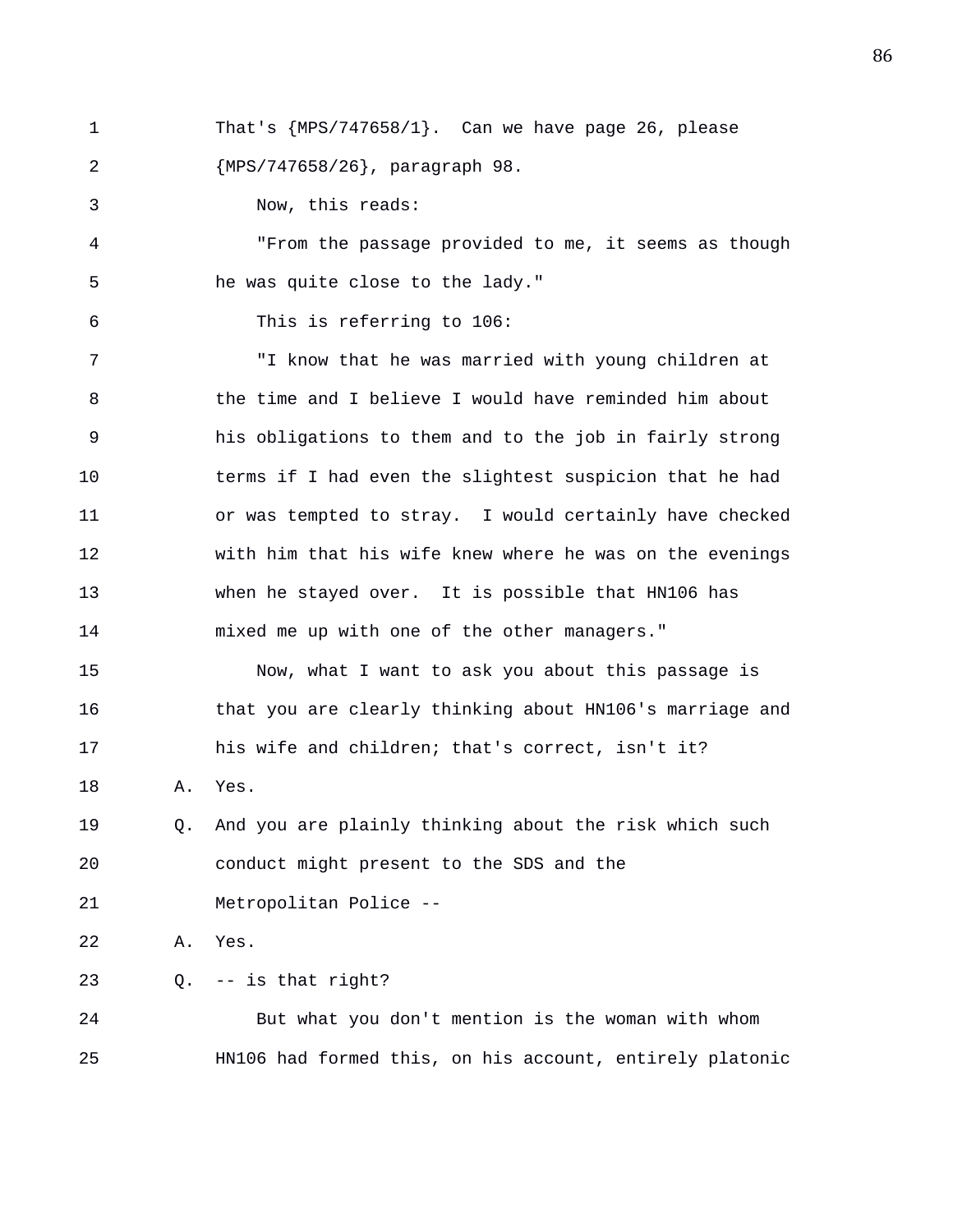- 1 but plainly quite close friendship. Was that 2 deliberate? 3 A. As I was unaware that this officer had formed this 4 platonic or otherwise relationship, it's a hypothetical 5 question and so, no, I gave the -- the other party no 6 consideration at all. 7 Q. If this had happened, would you have given the other 8 party any consideration? 9 A. I don't know. Possibly I might have tried to establish 10 a reasonable way for the officer to disentangle himself. 11 I don't know. I can't really comment. 12 Q. What was the attitude in the day? Was it that the 13 activists were just "wearies"? 14 A. And what are they? 15 Q. So you don't recognise the term. Just activists. Was 16 that the attitude, that they were the other side? 17 A. To a certain extent. They -- they were individuals and 18 some were potentially more of a threat than others, but 19 yes, they were basically the people we were trying to 20 gain information about. 21 Q. Did you give any consideration that -- the harm that 22 might be done to a woman who was deceived sexually by 23 an undercover police officer? 24 A. No.
- 25 Q. Can we take that down now, please.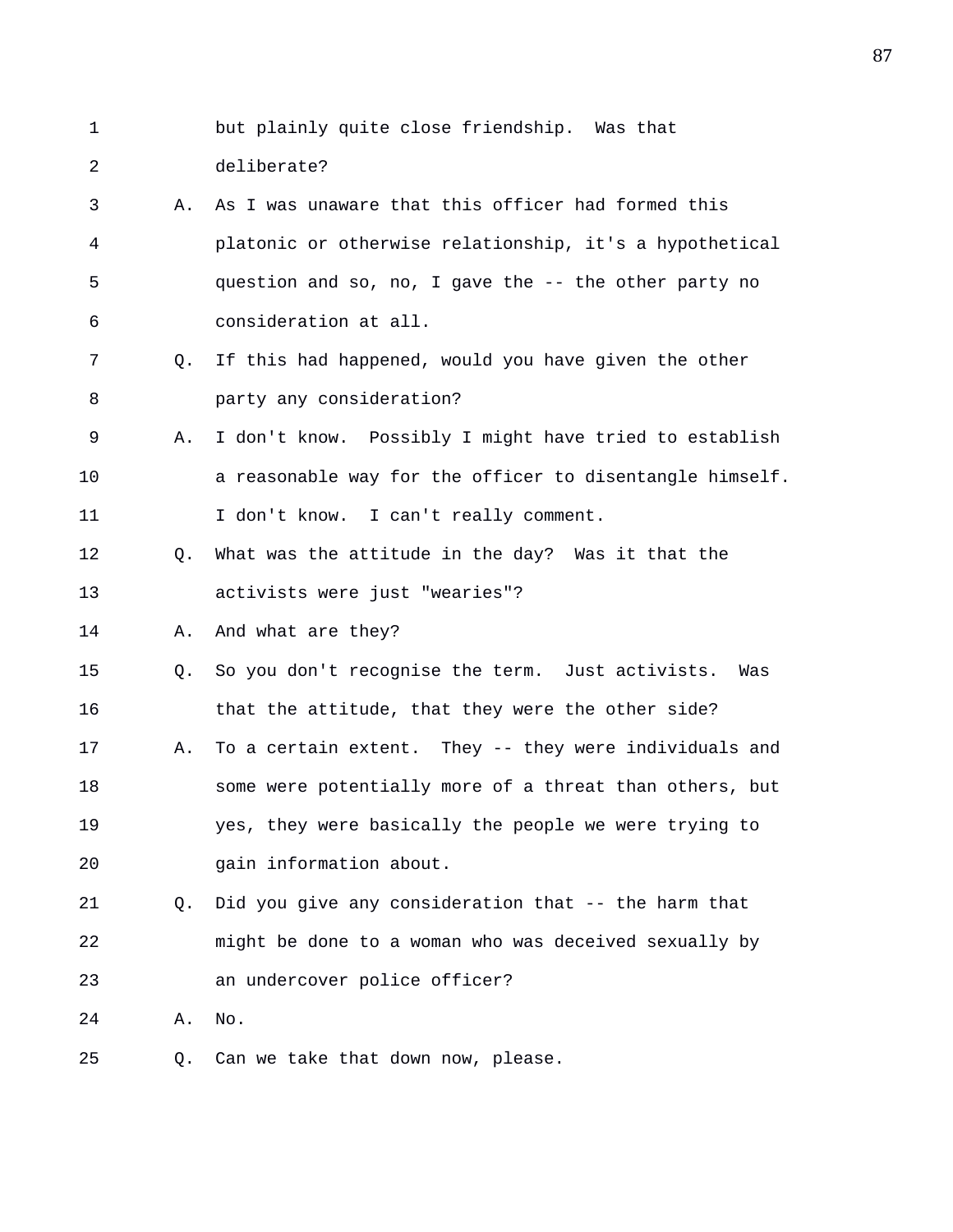| 1  |    | Can I ask you now about Vince Harvey. Can you            |
|----|----|----------------------------------------------------------|
| 2  |    | recall whether you ever met Vince Harvey as he was about |
| 3  |    | to leave the SDS?                                        |
| 4  | Α. | I don't think so.                                        |
| 5  | Q. | Can you ever recall whether you met him for one of your  |
| 6  |    | one-to-ones over a game of squash and a bite to eat?     |
| 7  | Α. | I don't recall working with Vince Harvey. I'm not sure   |
| 8  |    | whether our times did overlap.                           |
| 9  | Q. | As far as we can tell, it's $-$ he's coming out of the   |
| 10 |    | field about the time you're starting. What               |
| 11 |    | I'm interested in is -- I'm going to show you            |
| 12 |    | a postcard. It's $\{UCPI/34819/1\}$ .                    |
| 13 |    | Now, this is a postcard which Vince Harvey sent to       |
| 14 |    | his group after he had withdrawn as part of covering his |
| 15 |    | exfiltration.                                            |
| 16 |    | Can you recall this tactic being used?                   |
| 17 | Α. | No, I can't.                                             |
| 18 | Q. | Do you know who decided to use this tactic?              |
| 19 | Α. | I've no idea.                                            |
| 20 | Q. | Thank you. If we could take that down, please.           |
| 21 |    | The officer we know as HN21, how well did you know       |
| 22 |    | HN21?                                                    |
| 23 | Α. | Reasonably well.                                         |
| 24 | Q. | HN21 has told us that he did have sex with a woman twice |
| 25 |    | in his undercover identity and that it happened after    |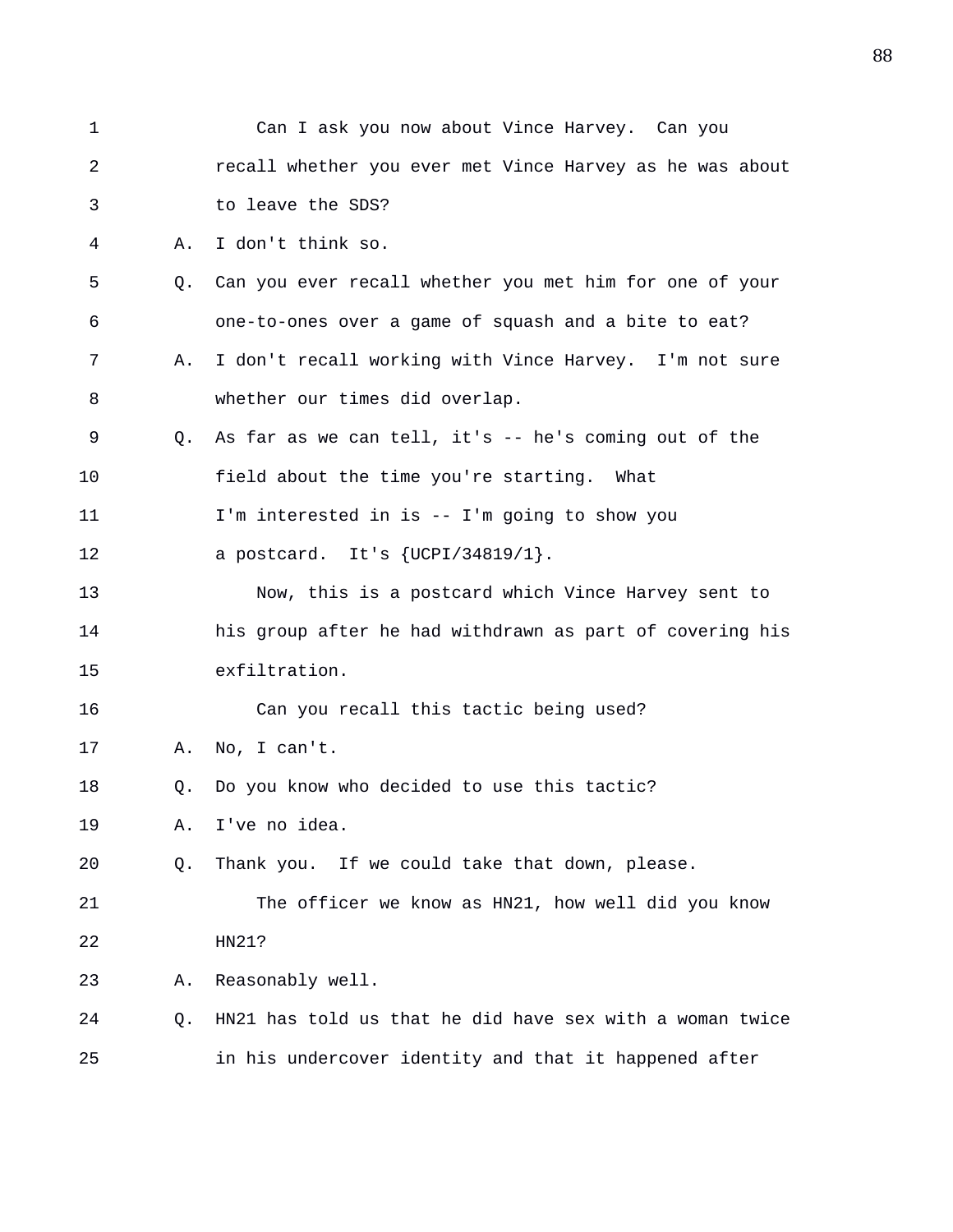1 a friendship had developed between them over a period of 2 time.

| 3  |    | Did HN21, in any of his conversations with you, give          |
|----|----|---------------------------------------------------------------|
| 4  |    | you the impression he was getting close to anybody?           |
| 5  | Α. | No, he didn't.                                                |
| 6  | Q. | How surprised are you by HN21's evidence that he did          |
| 7  |    | have sex with a woman twice when he was undercover?           |
| 8  | Α. | I'm surprised.                                                |
| 9  | Q. | Do you think, with hindsight, that you might have been        |
| 10 |    | able to put him off doing so if you had asked more            |
| 11 |    | questions or put across the line more strongly that this      |
| 12 |    | sort of thing was off limits?                                 |
| 13 | Α. | Possibly.                                                     |
| 14 | Q. | HN126, please. Did he tell you at any stage that he was       |
| 15 |    | getting on very well with a member of the opposite sex?       |
| 16 | Α. | No.                                                           |
| 17 | Q. | Or express any concerns that he might be coming close to      |
| 18 |    | somebody?                                                     |
| 19 | Α. | No.                                                           |
| 20 |    | Sir, would now be a good time to break for lunch?<br>MR BARR: |
| 21 |    | Certainly. We'll resume at 2.00.<br>THE CHAIRMAN:             |
| 22 |    | $(1.00 \text{ pm})$                                           |
| 23 |    | (The short adjournment)                                       |
| 24 |    | $(2.00 \text{ pm})$                                           |
| 25 |    | THE CHAIRMAN:<br>Yes.                                         |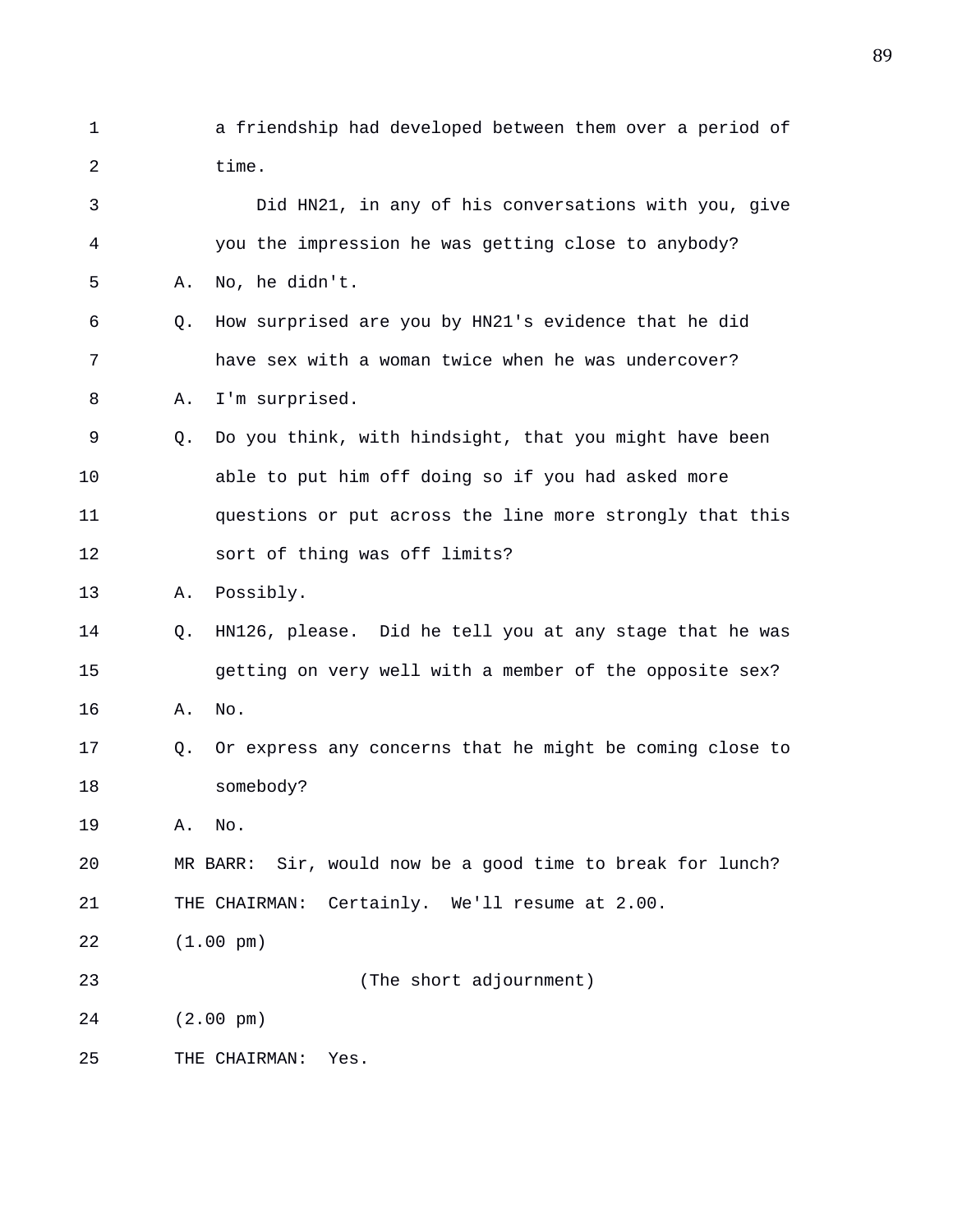1 MR BARR: Thank you, sir.

| $\overline{2}$ |                | Mr Butler, can we turn now to the officer who we         |
|----------------|----------------|----------------------------------------------------------|
| 3              |                | know as HN155. We have had evidence that he was living   |
| 4              |                | a full alternative lifestyle undercover. Did he tell     |
| 5              |                | you that?                                                |
| 6              | Α.             | What do you mean by "full", sir?                         |
| 7              | Q.             | Well, getting stoned. Did you ever mention that to you?  |
| 8              | Α.             | He didn't.                                               |
| 9              | Q <sub>z</sub> | We have heard evidence from his risk assessors that he   |
| 10             |                | told them that he had had sexual contact with activists. |
| 11             |                | Did he tell you that?                                    |
| 12             | Α.             | No.                                                      |
| 13             | Q.             | What impression did he give you about how he was         |
| 14             |                | conducting himself undercover?                           |
| 15             | Α.             | I got to know this officer quite well. I realised he     |
| 16             |                | was quite well in with his group, but he didn't give me  |
| 17             |                | any reason to suspect that his behaviour was anything to |
| 18             |                | cause concern.                                           |
| 19             | O.             | Do you think that if he had been doing those things, sex |
| 20             |                | and drugs, he would have told you?                       |
| 21             | Α.             | $\rm No$ .                                               |
| 22             | Q.             | Because it would have led to trouble for him?            |
| 23             | Α.             | Certainly.                                               |
| 24             | Q.             | Can we turn to HN67.                                     |
| 25             | Α.             | Which, sir?                                              |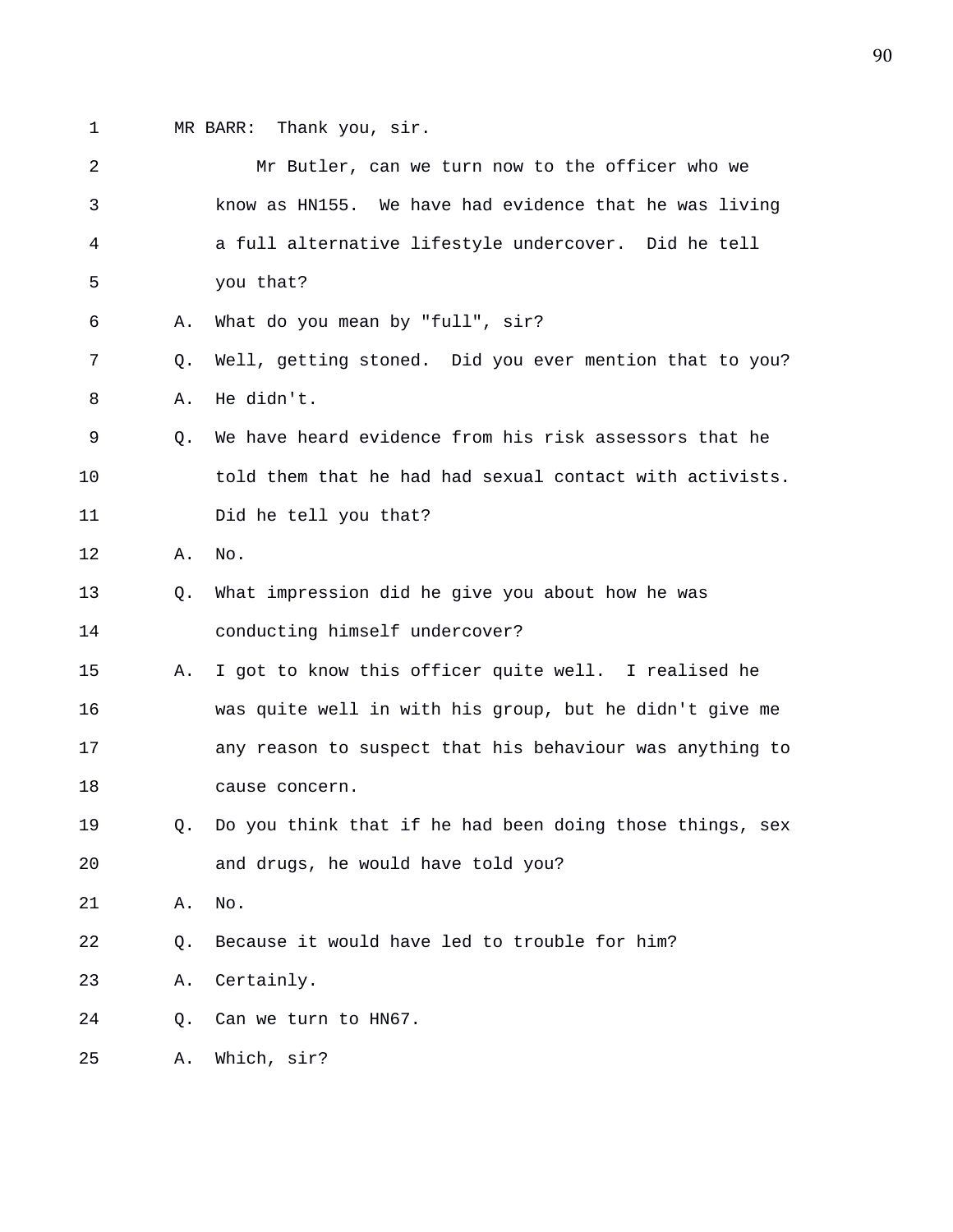1 Q. 67. I think it may be one of the names that's been 2 added at the end. 3 (Pause) 4 A. Can't find 67, I'm afraid. 5 Q. Righto. We'll come back to that after the break then. 6 In your witness statement, you say: 7 "As far as I was concerned then and now, the SDS 8 provided a terrific service, trouble free ..." 9 In the light of the evidence from officers such as 10 Vince Harvey, who has accepted he slept with four women, 11 and HN21, who's accepted he slept with one woman, does 12 that remain your view? 13 A. Vince Harvey I can't comment on, because I'm fairly 14 certain I had very little to do with him at all. 15 I can't remember him being on the squad at the same 16 time. Possibly he did. 17 No, my view would have changed. I considered I was 18 extremely lucky. I had a couple of years working with 19 a very successful team who presented no problems and 20 I suspected were -- were doing nothing untoward. 21 Q. And now that you do know not only about the two officers 22 that I have just identified but about the problems with 23 the SDS more generally which led to this Inquiry being 24 set up, what is your view? 25 A. Well, I'd probably want to wait for the final report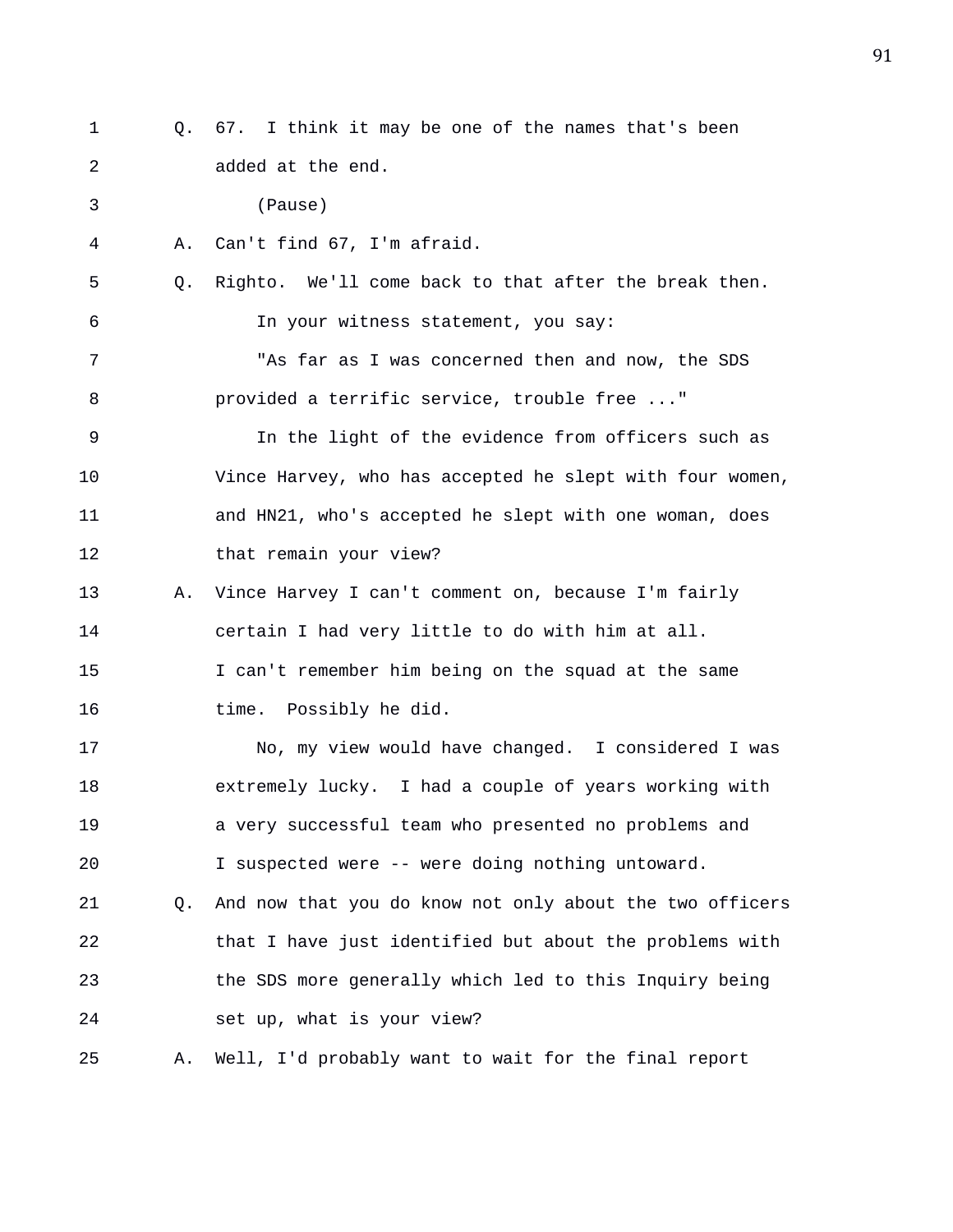1 before I comment, but it would seem that if those 2 positions are correct that officers were having affairs, 3 then I'm disappointed, and had I known, I would have -- 4 I would have dealt with it differently.

5 Q. Can I move now to the assumption of positions of 6 responsibility where, in your witness statement, you say 7 that there was definitely a balance to be struck, and 8 you talk about crossing the line between acceptable 9 recording roles and unacceptable direction setting and 10 incitement. I'd like to explore that by reference to 11 some examples.

12 Can we start with HN96, please. He was, we know, 13 the district book organiser for a branch of the SWP and 14 said that he was advised not to become too prominent. 15 Can you recall whether it was you who gave him that 16 advice or not?

17 A. I can't recall.

18 Q. What is your view of assuming the role of district book 19 organiser for the Socialist Workers Party?

20 A. I am not quite sure what that would entail, but it would 21 seem that that would be within the parameters of 22 acceptable UCO operations.

23 Q. Because?

24 A. Because he didn't seem to be formulating their policy or 25 directing them towards unlawful acts.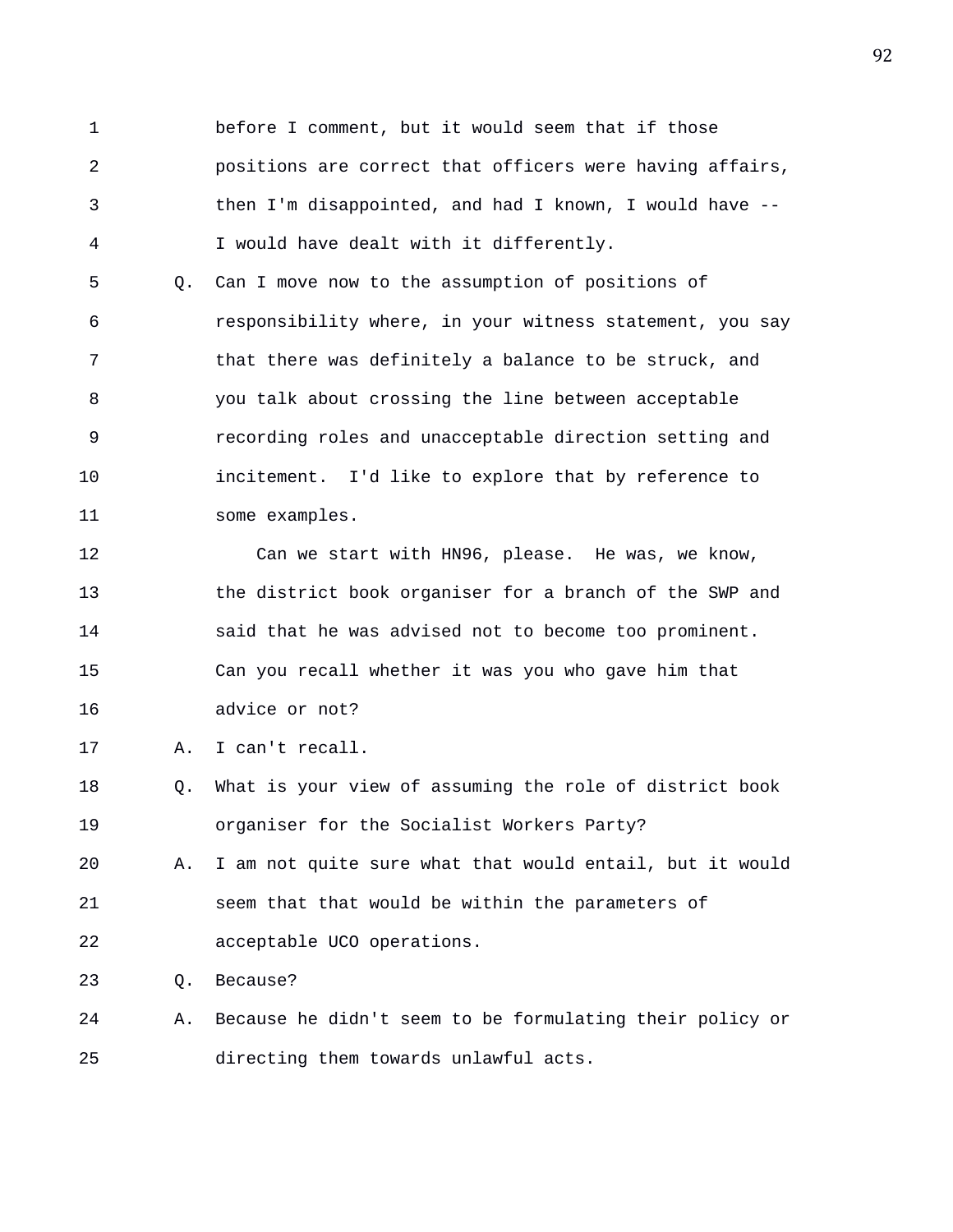1 Q. If we could have up, please, on the screen 2 {MPS/745772/1} at page 41 {MPS/745772/41}. This is 3 HN96's witness statement, and I want to read to you 4 a passage about what he did within TOM. It starts at 5 paragraph 199:

6 "Hackney was a particularly 'active' branch of 7 the TOM, in the sense that there were a lot of active 8 and enthusiastic members. A number of its members were 9 on the National Steering Committee. At some point 10 during my time on the TOM there was a vacancy to join 11 the National Steering Committee. The post that was 12 available was that of Membership and Affiliation 13 Secretary and I believe it was decided that post had to 14 be filled by a member of the Hackney branch of the TOM.

15 "At paragraph 16 of my impact statement dated 16 19 September 2017, I stated that I was National 17 Secretary of the TOM. That is incorrect. Having 18 reviewed the contents of my witness pack I can see that 19 the correct title for the role that I undertook in 20 the TOM was Membership and Affiliation Secretary.

21 "I was put forward for the post at a meeting of 22 Hackney TOM and I accepted. I came into possession of 23 meeting minutes in that way.

24 "Normally I would have shied away from a position 25 like that out of concern that it would draw too much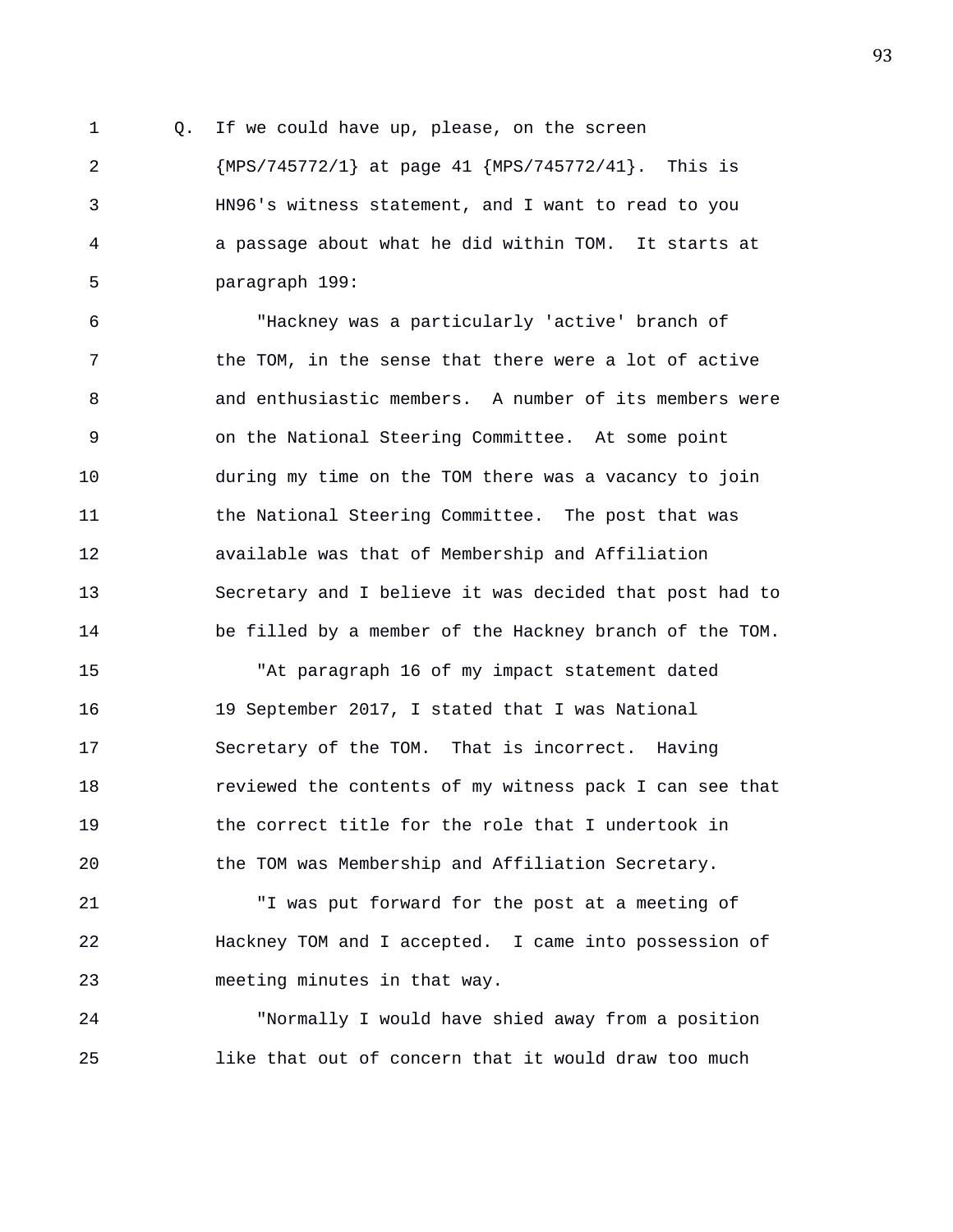1 attention to me, but I decided that undertaking the role 2 would give me a closer insight into the things that 3 the TOM were doing.

4 "The nomination came out of the blue so I did not 5 have the opportunity to discuss it with my managers 6 beforehand. I spoke to them about it as soon as I could 7 after my nomination had happened. I remember them being 8 pleased."

9 Can you recall whether you were pleased with HN96's 10 deployment into TOM?

11 A. I can't remember.

12 Q. If you can't remember, can I ask you in the abstract. 13 Would becoming the membership and affiliation secretary 14 of TOM be something that the SDS would regard as a good 15 thing?

16 A. Yes.

17 Q. And why?

- 18 A. Because it would give greater access to membership and 19 administrative things like that without putting him into 20 a -- a position which would be against SDS policy. 21 Q. This was a position that gave him a seat on the national 22 steering committee, and if the name is anything to go 23 by, wouldn't that be dangerous territory for your 24 policy?
- 25 A. It depends what you did on that committee. If you were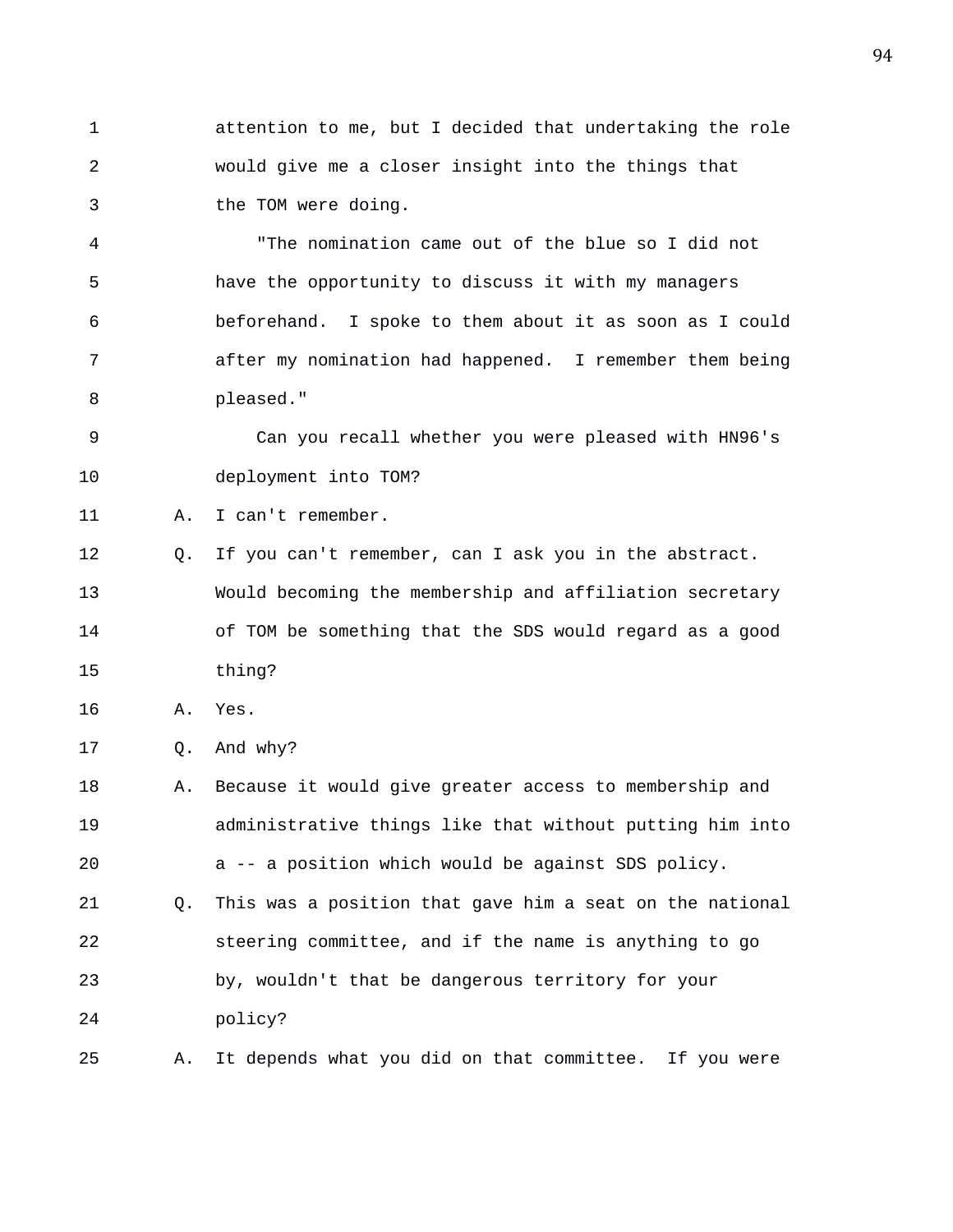| 1  |    | the membership and affiliation secretary, I don't see    |
|----|----|----------------------------------------------------------|
| 2  |    | how that could compromise him.                           |
| 3  | O. | Do you recall speaking to HN96 about this at all?        |
| 4  | Α. | No, I don't.                                             |
| 5  | Q. | Do you think that you would have done?                   |
| 6  | Α. | Possibly. I don't recall.                                |
| 7  | Q. | And if you had known, what do you think you would have   |
| 8  |    | said to him?                                             |
| 9  | Α. | I would have ensured that he was comfortable with that   |
| 10 |    | position, that he didn't think that it would draw too    |
| 11 |    | much attention to him and make his position too          |
| 12 |    | difficult.                                               |
| 13 | Q. | Would there be circumstances in which you'd tell him to  |
| 14 |    | resign from that position?                               |
| 15 | Α. | If, after our discussions, he indicated to me that it    |
| 16 |    | could be difficult for him, then I'd urge him to resign, |
| 17 |    | yes.                                                     |
| 18 | Q. | But if he didn't speak up, you would have been quite     |
| 19 |    | happy for him to remain on the national steering         |
| 20 |    | committee of TOM?                                        |
| 21 | Α. | I would have assumed that he was comfortable in that     |
| 22 |    | position and wasn't going against any of our principles, |
| 23 |    | so I would have been happy, yes.                         |
| 24 | Q. | Can we go back to HN155, please. He obtained a position  |
| 25 |    | in the headquarters of the Socialist Workers Party. Can  |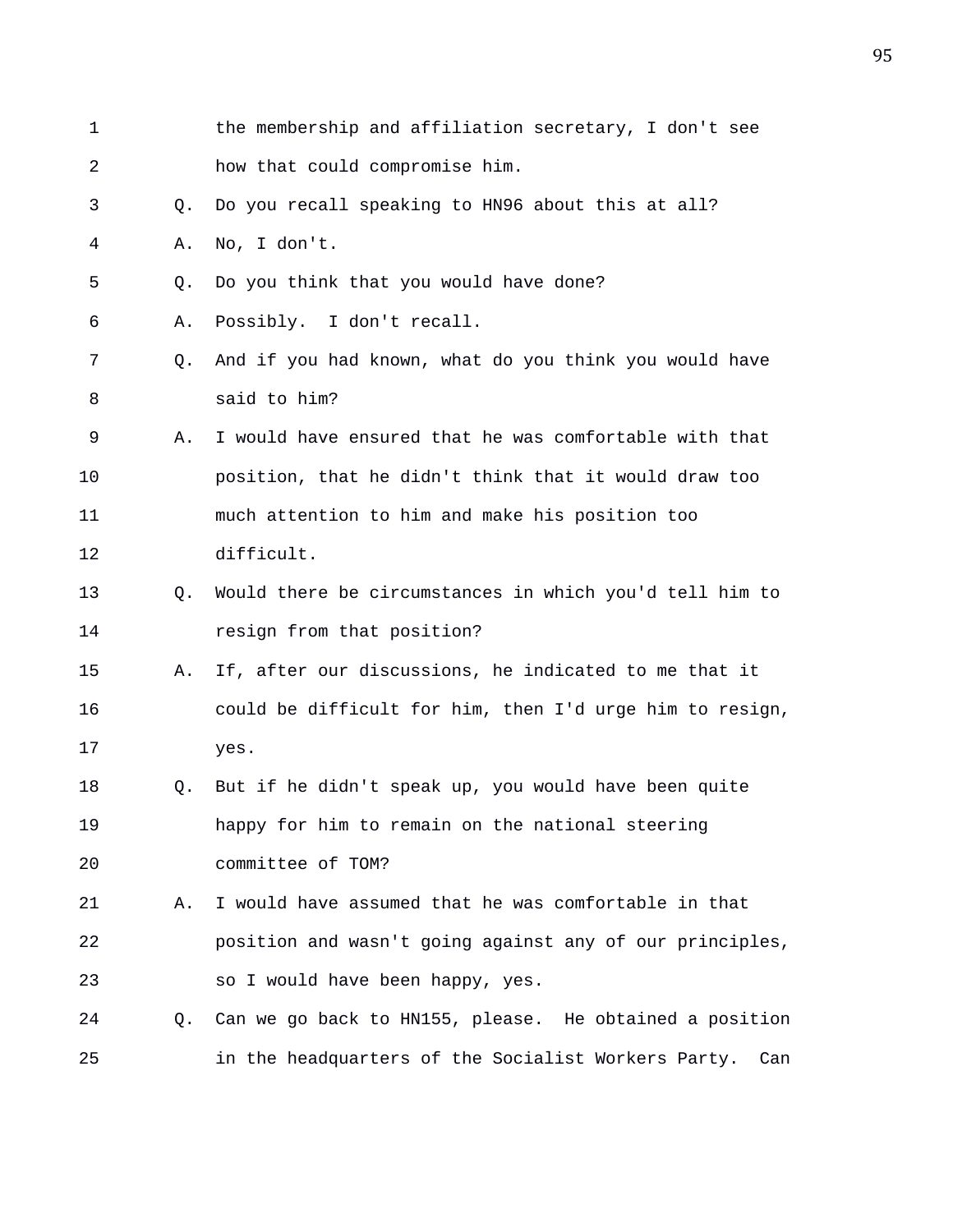1 you recall that?

2 A. I do.

| 3  | Q. | And what was your view of him working in the SWP HQ?     |
|----|----|----------------------------------------------------------|
| 4  | Α. | Having spoken to him, he felt comfortable in that        |
| 5  |    | position and he assured me that there were no problems   |
| 6  |    | and I supported him.                                     |
| 7  | Q. | And was the product of him being in that position well   |
| 8  |    | received?                                                |
| 9  | Α. | It was.                                                  |
| 10 | Q. | Can you recall anything in particular?                   |
| 11 | Α. | No.                                                      |
| 12 | Q. | And can you recall whether it was well received not just |
| 13 |    | by you but by others?                                    |
| 14 | Α. | I can't say.                                             |
| 15 | Q. | HN126, please.                                           |
| 16 |    | (Pause)                                                  |
| 17 | Α. | Yes.                                                     |
| 18 | Q. | We've got evidence that he obtained a seat on the        |
| 19 |    | North West London district committee of the SWP.<br>Can  |
| 20 |    | you recall that?                                         |
| 21 | Α. | No.                                                      |
| 22 | Q. | Was that the sort of position that was considered a good |
| 23 |    | thing?                                                   |
| 24 | Α. | Yes.                                                     |
| 25 | Q. | Why?                                                     |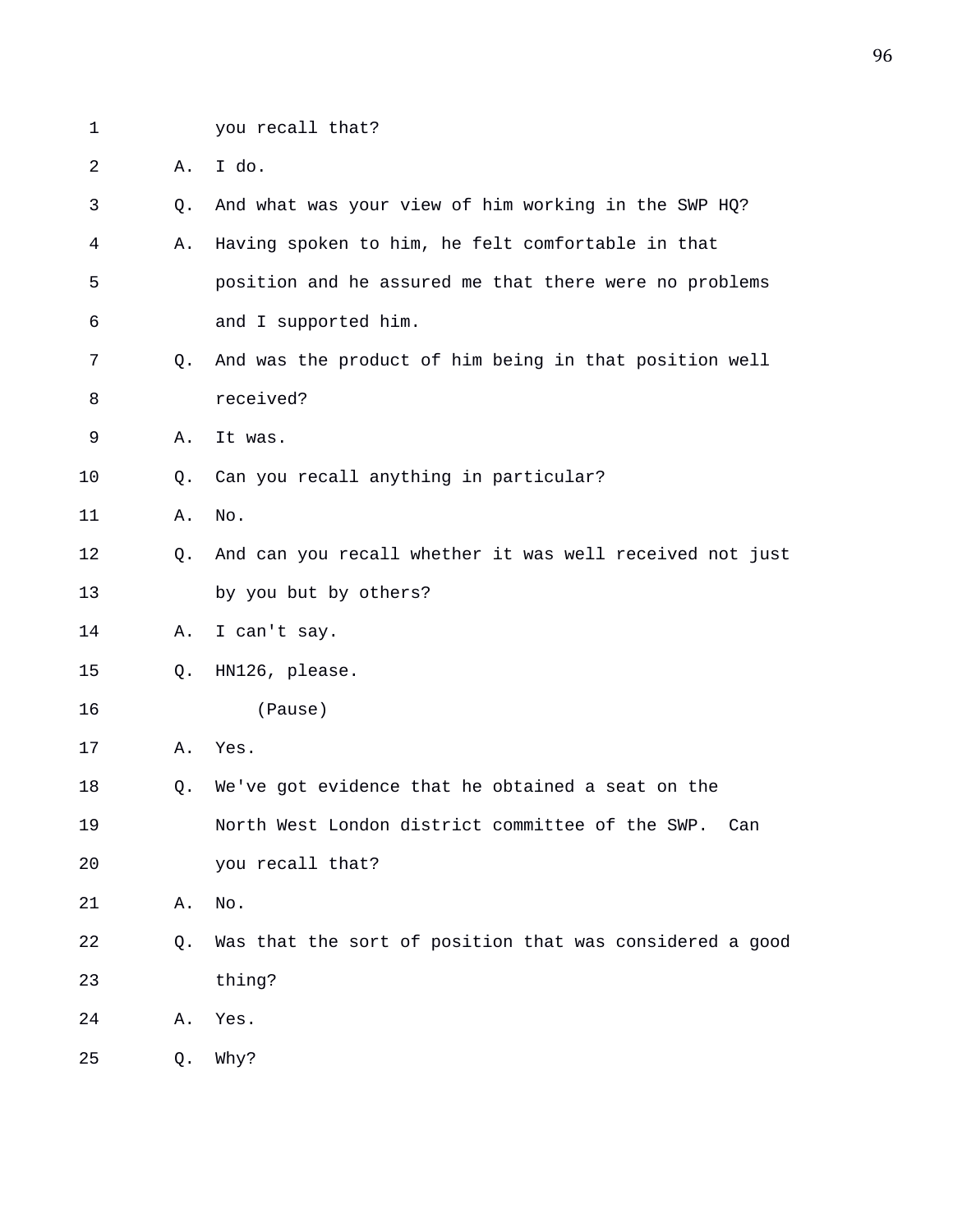| 1  | Α. | Again, because he would be in a position to identify the |
|----|----|----------------------------------------------------------|
| 2  |    | membership and also probably be privy to information     |
| 3  |    | earlier than others.                                     |
| 4  | Q. | But on the district committee, he would be participating |
| 5  |    | and voting on decisions about the operation of the       |
| 6  |    | group, wouldn't he?                                      |
| 7  | Α. | I don't know what they did.                              |
| 8  | Q. | Did you try and find out?                                |
| 9  | Α. | No.                                                      |
| 10 | Q. | Can I move to a completely separate topic now: the wives |
| 11 |    | of your undercover police officers.                      |
| 12 |    | You visited wives at the recruitment stage?              |
| 13 | Α. | Yes.                                                     |
| 14 | Q. | And that was to ensure that they understood the role,    |
| 15 |    | the long hours and the weekend duties that were going to |
| 16 |    | follow?                                                  |
| 17 | Α. | Yes.                                                     |
| 18 | Q. | Can you help us with the extent to which the wives were  |
| 19 |    | informed about what the job would entail?                |
| 20 | Α. | I can't recall the precise details. They wouldn't have   |
| 21 |    | been told very much about the political activity that    |
| 22 |    | would be investigated. They would be told in more        |
| 23 |    | general terms of the -- as you've described it, the long |
| 24 |    | hours, the disruption of family life, the fact that      |
| 25 |    | their husbands would no longer be going to work 10.00 to |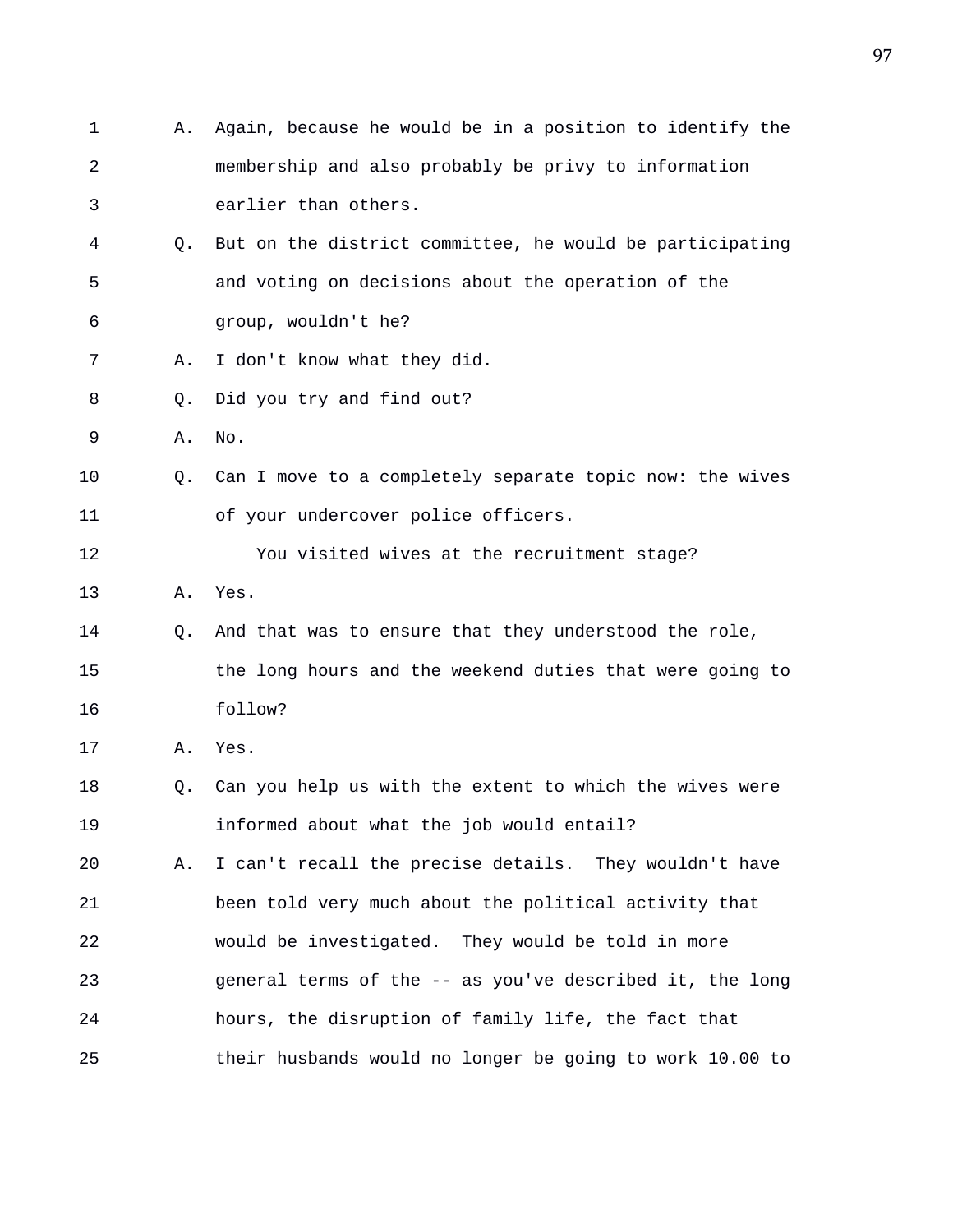| $\mathbf 1$ |    | 6.00 in a smart suit but doing irregular hours, very    |
|-------------|----|---------------------------------------------------------|
| 2           |    | untidily dressed, and to ensure that the wives          |
| 3           |    | understood those difficulties and were happy to support |
| 4           |    | their husband in the role.                              |
| 5           | 0. | So far as the actual job was concerned, would they be   |
| 6           |    | told no more than that it was important work?           |
| 7           | Α. | Exactly.                                                |
| 8           | O. | Can you recall going to the 1980 and 1981 Christmas     |
| 9           |    | lunches?                                                |
| 10          | Α. | Yeah -- lunches?                                        |
| 11          | Q. | Yes. Were they lunches or dinners?                      |
| 12          | Α. | Dinners.                                                |
| 13          | Q. | Dinners.                                                |
| 14          |    | Did you have any other contact with undercover          |
| 15          |    | officers' wives other than seeing them at the start of  |
| 16          |    | the deployment and at those two social occasions?       |
| 17          | Α. | No.                                                     |
| 18          | O. | Do you think that the SDS asked a great deal of the     |
| 19          |    | wives of undercover police officers?                    |
| 20          | Α. | Yes.                                                    |
| 21          | Q. | With hindsight, would more contact have been a good     |
| 22          |    | thing?                                                  |
| 23          | Α. | I can't tell. Possibly.                                 |
| 24          | Q. | Can I turn now to your chain of command. You've named   |
| 25          |    | Derek Kneale, Ken Pryde and Geoffrey Craft as           |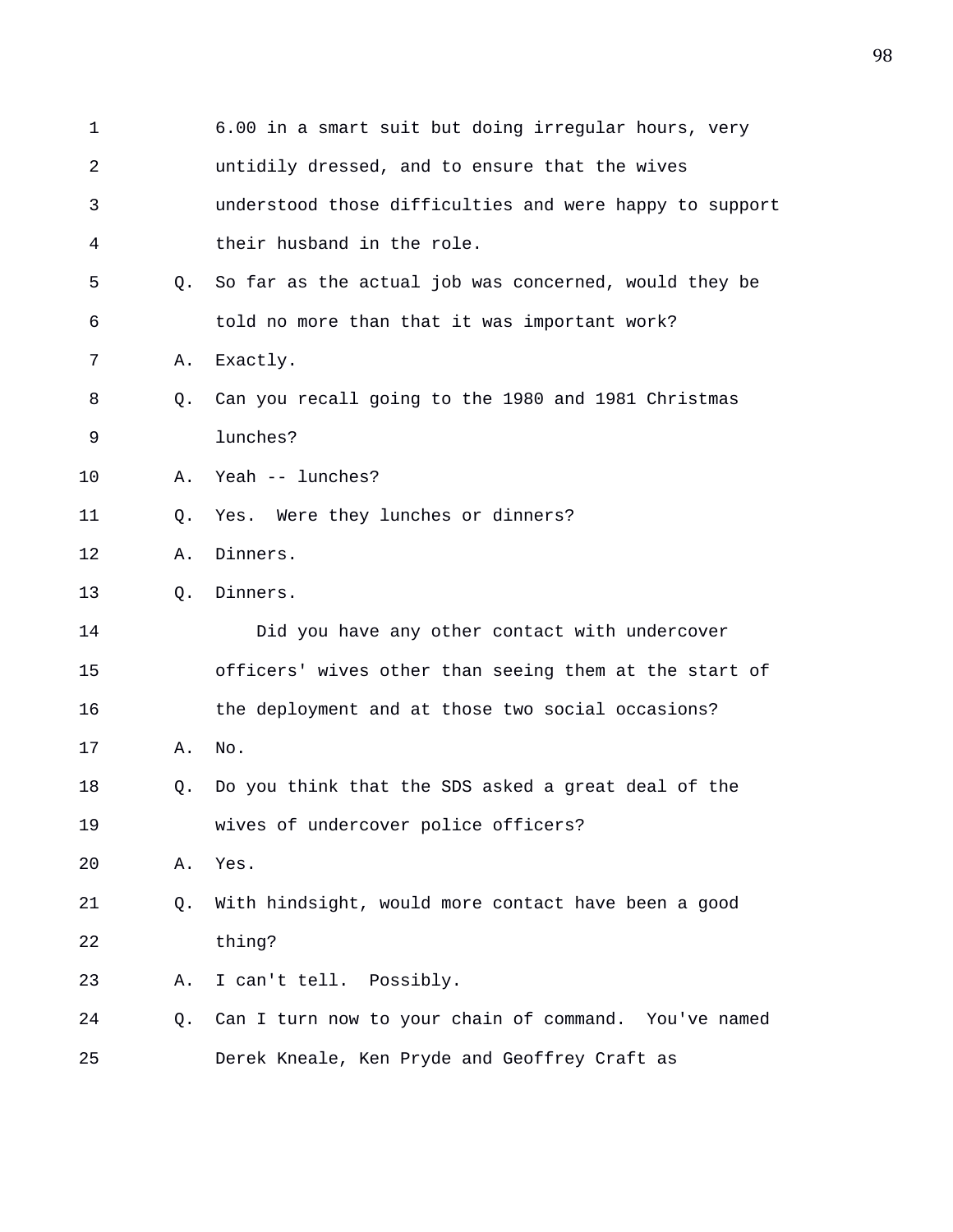1 chief superintendents in S Squad at various times -- 2 A. Yes. 3 Q. -- that you were in the SDS and in various roles. 4 Did it help having former SDS managers as your 5 superiors? 6 A. I wasn't aware that they were. 7 Q. Did they never say so? 8 A. They didn't. 9 Q. Did you ever get the sense that they knew about the unit 10 and what was going on? 11 A. Probably Geoff Craft did. The others I didn't see very 12 much of. 13 Q. How much contact did you have with your superiors? 14 A. Not very much. There was -- we were left to our own 15 devices mainly. I reported to Geoff Craft on a fairly 16 regular basis, but there wasn't an awful lot of 17 face-to-face; more telephone contact. 18 Q. This is because you'd moved to Vincent Square? 19 A. Indeed. 20 Q. Did you feel a bit remote? 21 A. I don't think "remote" is the word. I think it was -- 22 it was good to be away from the Yard for the sort of 23 duties we were performing. 24 Q. Was there any criticism of the SDS from your superiors 25 whilst you were serving in the SDS?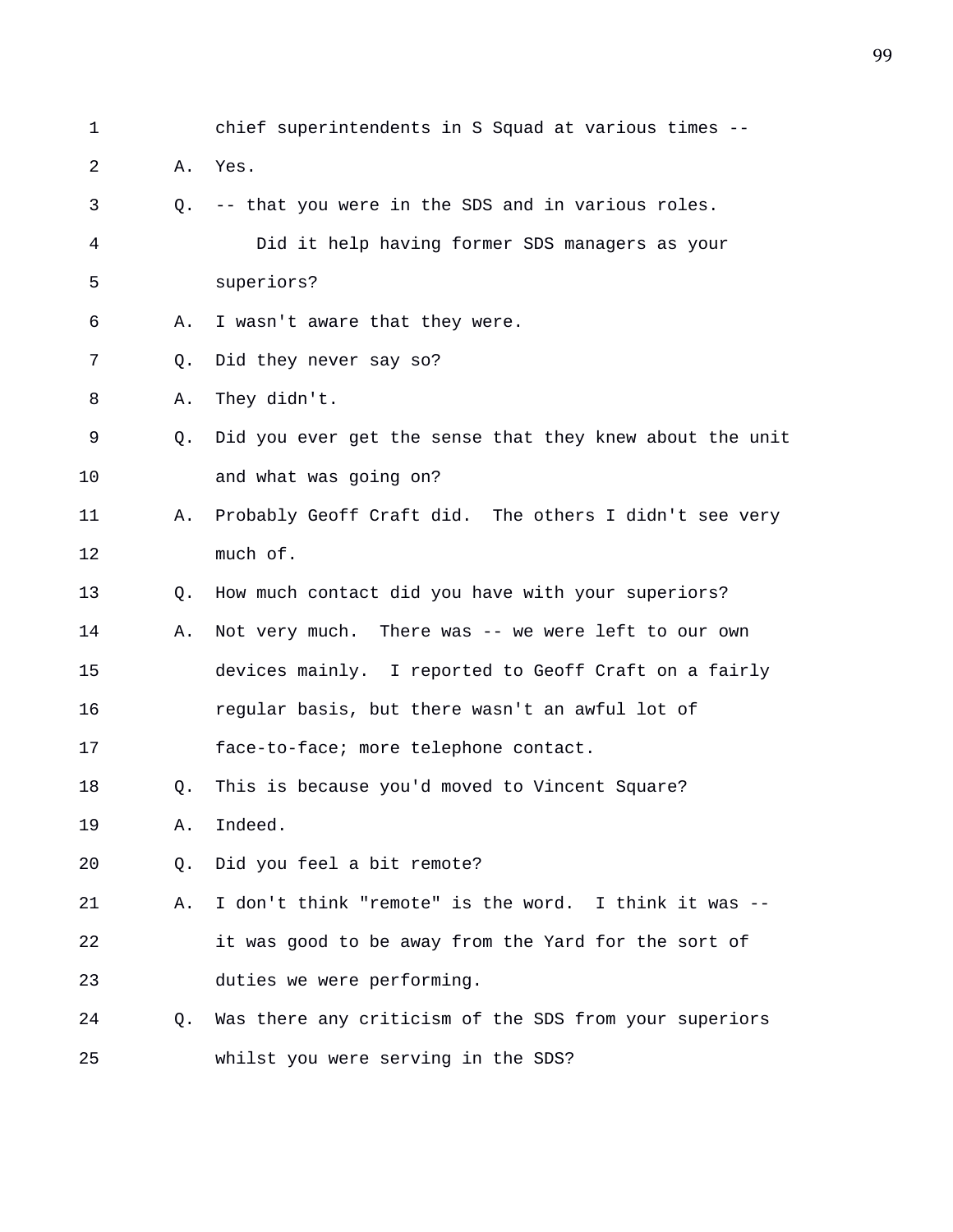1 A. The only criticism I can recall is by Geoff Craft on the 2 subject of overtime. 3 Q. Okay, on that. If there's anything specific, please 4 don't mention the names of any anonymous officers. 5 A. Yes. 6 Q. Anything other than the criticism of overtime? 7 A. I can't recall anything, no. 8 Q. Can we move now to some of the annual reports from your 9 stint in the SDS. 10 We'll start with 1979, please. It's tab 11, sir, 11  ${MPS}/728963/1$ , and once we've got that up -- that's 12 **just the covering letter -- can we go to {MPS/728963/7}**, 13 please, in the file. 14 Now, at the bottom of paragraph 1, it says that: 15 "Information obtained from this delicate source has 16 allowed a realistic assessment to be made of numbers 17 likely to be involved in extreme left-wing and anarchist 18 demonstrations and the probable intentions of the 19 participants, enabling uniformed police officers to be 20 appropriately deployed to frustrate planned disorder and 21 safeguard property. Intelligence gained on individual 22 members of extremist organisations is always invaluable 23 to Special Branch officers in both the Metropolitan 24 Police District and the Provinces and to the 25 Security Service."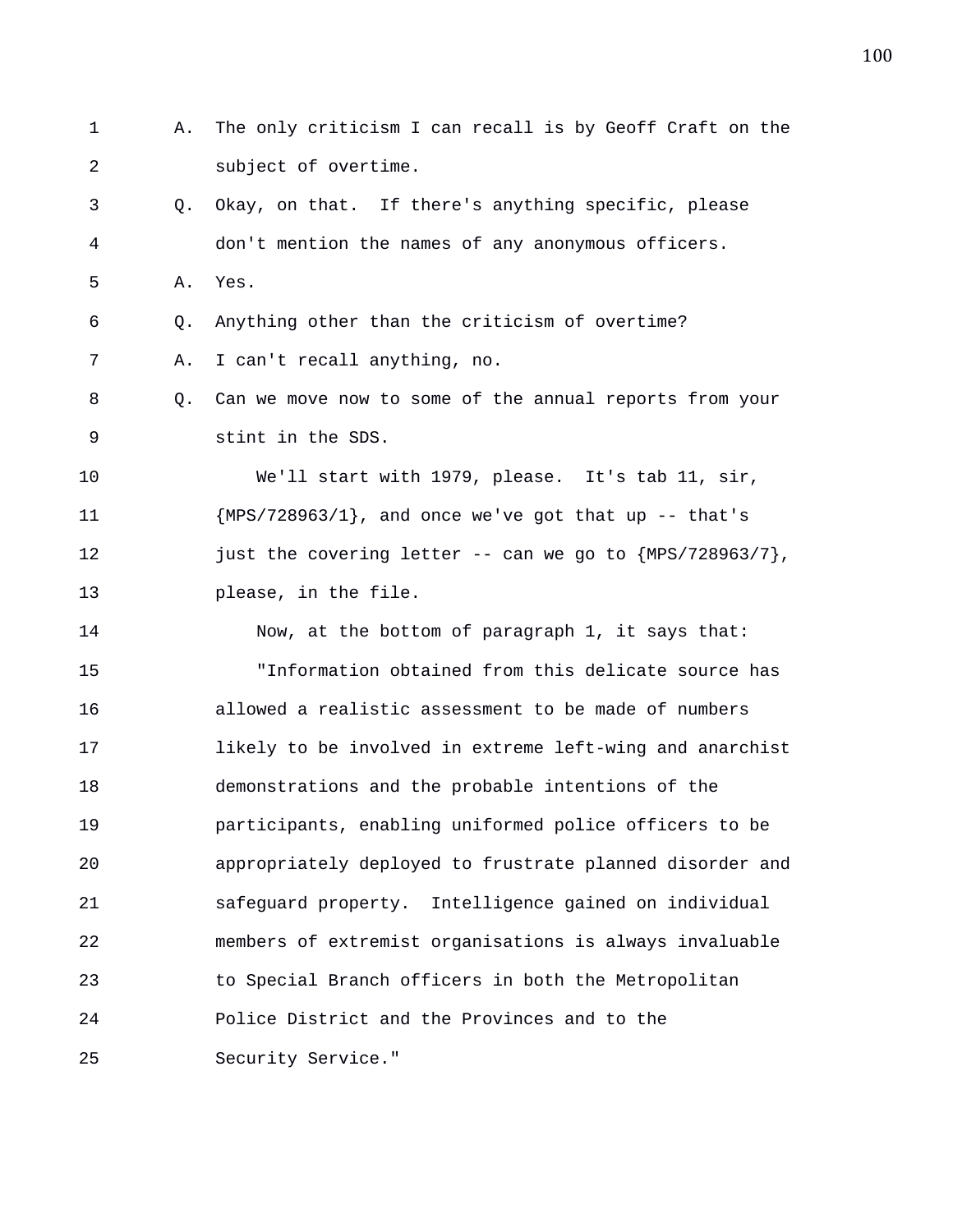1 In what ways was individual intelligence valuable to 2 Special Branch? 3 A. Individuals make up the group, and if you're reporting 4 that a group is about to cause public disorder, then 5 it's important that you know who the individuals in that 6 group are. 7 Q. What does that tell you over and above the fact that 8 there's going to be disorder? 9 A. Well, you'll know, for example, who some of the people 10 involved will be. 11 0. And how does that help? 12 A. It may well be that arrests need to be made if disorder 13 is serious enough, and you may need to identify some of 14 those creating -- causing those disorder and offences. 15 Q. Presumably, in a public disorder situation, police 16 arrest those who are being disorderly. 17 A. Well, very often arrests are made subsequent to the 18 event. 19 Q. Can we move to page 10, please {MPS/728963/10}, and 20 paragraph 9, and that reads: 21 "The General Election held in May was the focal 22 point of intensive activity by several extremist 23 parties. The Socialist Workers Party eschewed 24 contesting any constituency in favour of a policy of 25 confronting the National Front during the latter party's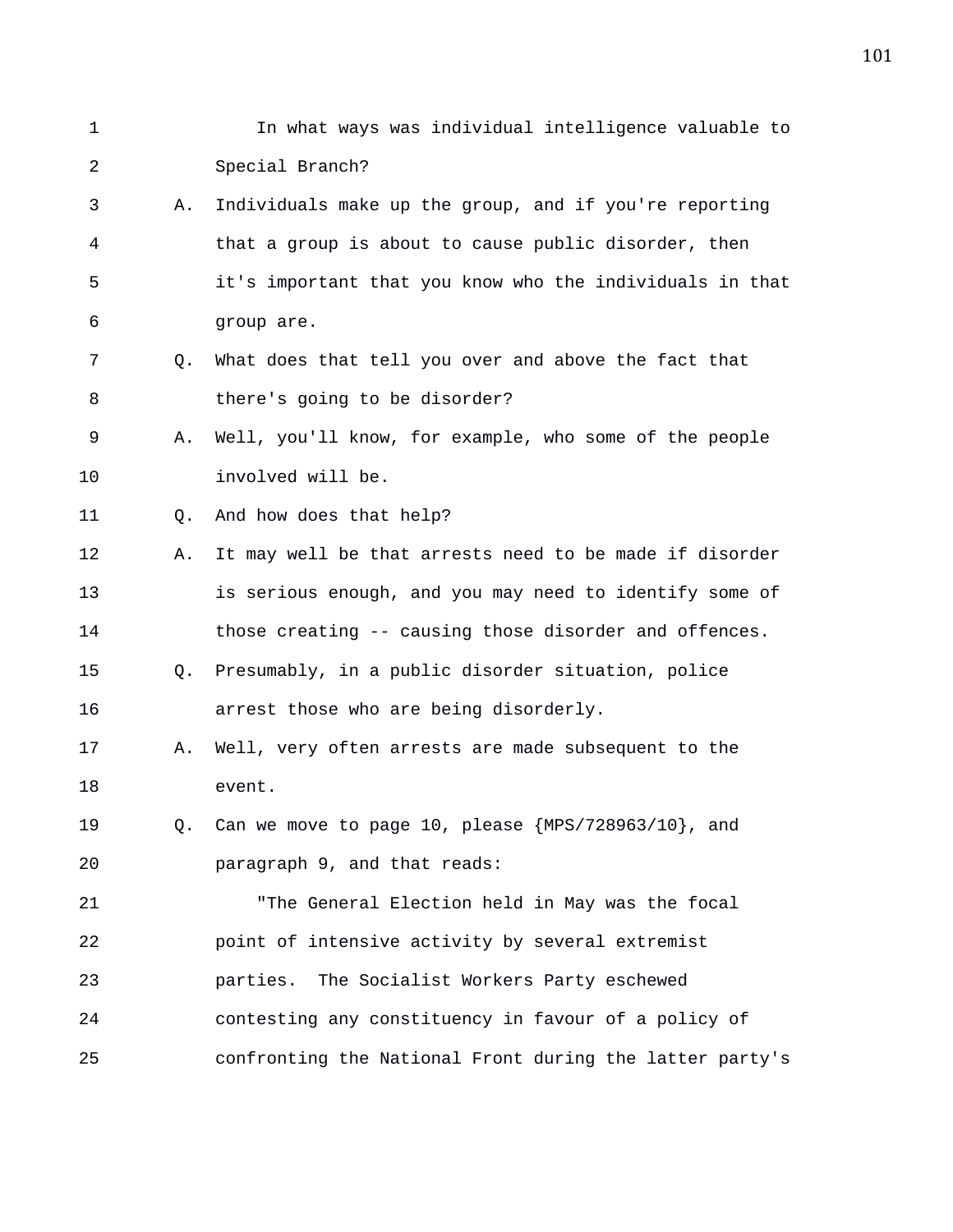1 election campaign. The SWP contrived to make use of all 2 public meetings arranged by the [National Front] to 3 arouse anti-fascist feeling; the death of Blair Peach, 4 an active supporter of the Anti-Nazi League, which was 5 a consequence of a violent anti-fascist demonstration in 6 Southall, provided the extreme left wing with 7 an opportunity to mount a sustained campaign to 8 discredit and criticise the Police. Information 9 supplied by SDS staff was of great value in enabling 10 uniformed officers to deal effectively with the public 11 order problems which arose both during the period before 12 the election and on subsequent demonstrations held in 13 connection with the death of Peach." 14 Can I start, first of all, with the phrase 15 "a sustained campaign to discredit and criticise 16 the Police". Was that the way that you viewed what was 17 happening? 18 A. I can't remember now. If I wrote it, then presumably 19 it's what I thought at the time. 20 Q. Do you now think that what happened in the light of 21 Blair Peach's death was a sustained campaign to 22 discredit and criticise the police? 23 A. I haven't really given it any thought. 24 Q. Were the Metropolitan Police interested in obtaining 25 intelligence on campaigns to discredit and criticise the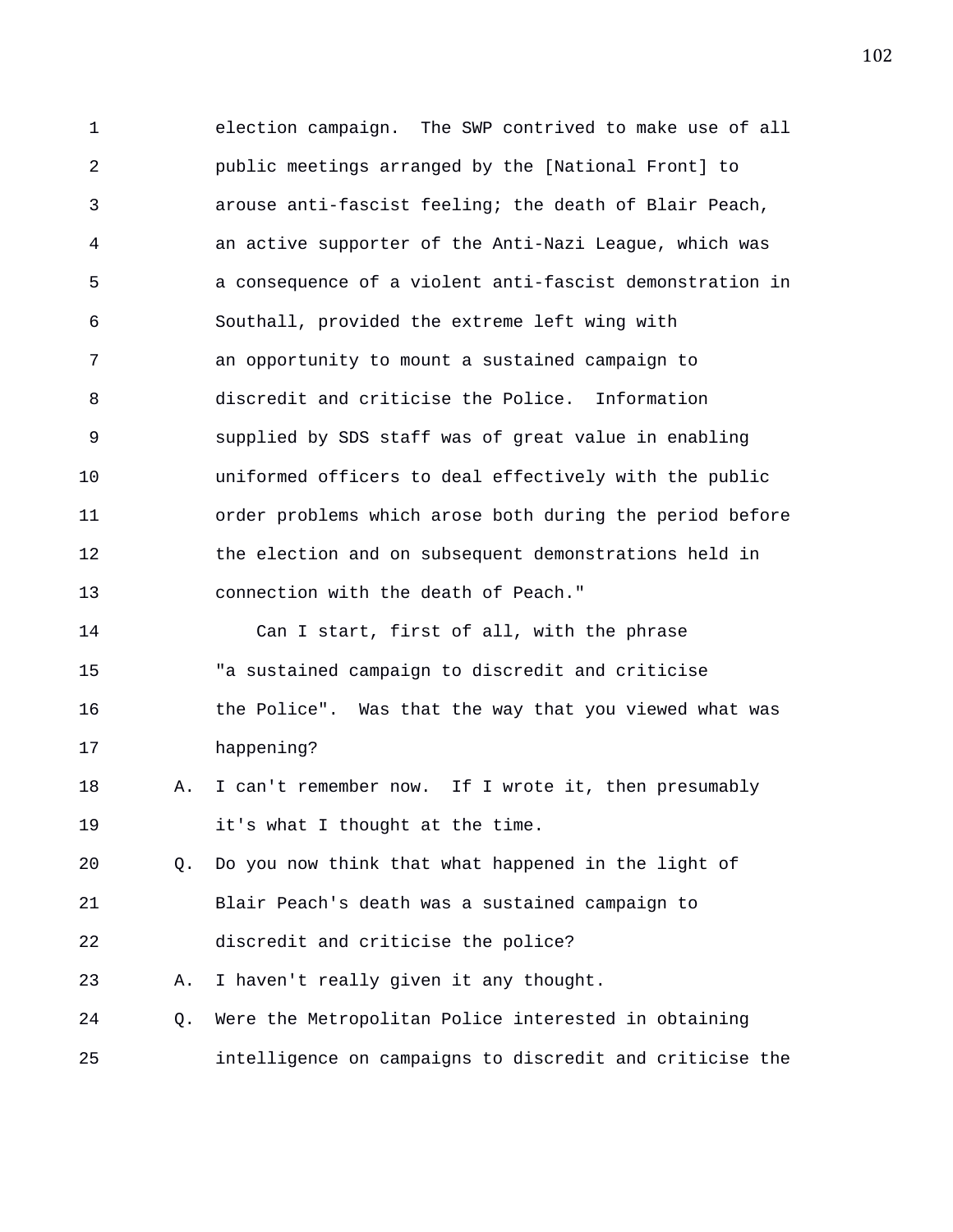- 1 police?
- 2 A. Not as such, I don't think, no.
- 3 Q. Why were they interested then in the Blair Peach 4 campaign?
- 5 A. I can only suppose the interest was to obtain 6 intelligence about possible demonstrations and 7 disorderly conduct.
- 8 Q. If the police weren't interested in campaigns to 9 discredit and criticise them, why is that referred to in 10 the report?
- 11 A. I can't remember.
- 12 Q. Can you recall whether or not there was any public 13 disorder following the death of Blair Peach?
- 14 A. No, I can't remember.
- 15 Q. Did you consider that the Blair Peach campaign was 16 something that your bosses would be interested in 17 intelligence about?
- 18 A. Only if it involved potential disorder, not a campaign 19 per se.
- 20 Q. Did you know that these reports were going to go to the 21 senior chain of command and to inform decisions on 22 future funding of the SDS?
- 23 A. No, I had no idea about the funding issue.
- 24 Q. Did you think the Home Office would be interested in 25 intelligence about the Blair Peach campaign?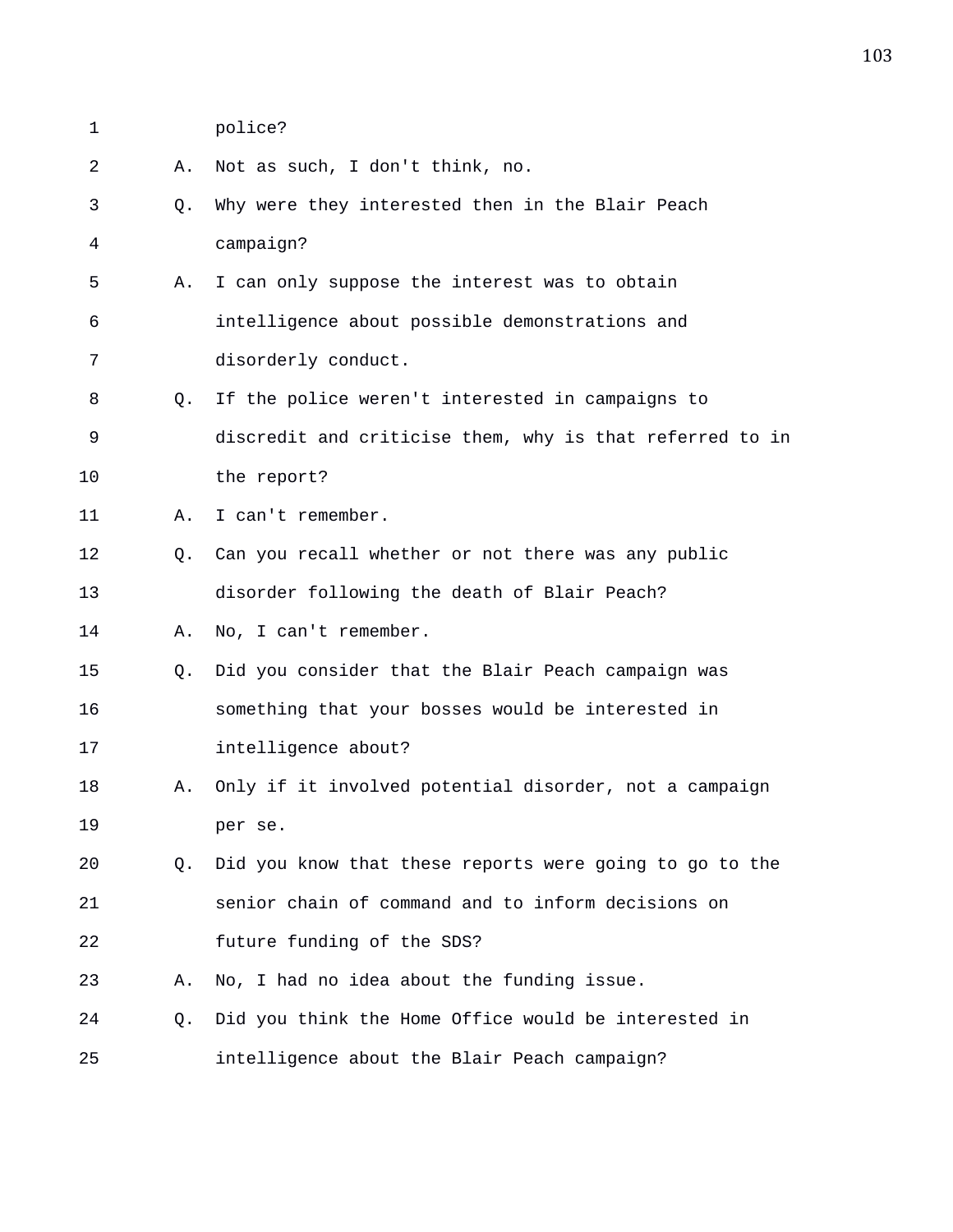1 A. I don't know that I considered it.

| 2  | Q. | We have had evidence of very little trouble indeed       |
|----|----|----------------------------------------------------------|
| 3  |    | arising from the Friends of Blair Peach Campaign. Is it  |
| 4  |    | possible that this report was written in the way it was  |
| 5  |    | because the Blair Peach issue was thought to be a big    |
| 6  |    | deal and it would be a good thing to make the SDS appear |
| 7  |    | to be an important part of policing the campaign?        |
| 8  | Α. | I can't recall why that was included in the report.      |
| 9  | Q. | Can we take that down, please, and can we have up        |
| 10 |    | $\{UCPI/13539/1\}$ , and if we could have that expanded, |
| 11 |    | please.                                                  |
| 12 |    | 5 November 1979:                                         |
| 13 |    | "The following information has been received from        |
| 14 |    | a reliable source:-                                      |
| 15 |    | "[Privacy] has resigned from the Socialist Workers       |
| 16 |    | Party but is to maintain her interest in Women's Voice   |
| 17 |    | and the Anti-Nazi League.                                |
| 18 |    | "Submitted herewith is a photograph of her taken         |
| 19 |    | during the funeral of Blair Peach in London on           |
| 20 |    | 13th June 1979. It shows a good likeness of the          |
| 21 |    | subject."                                                |
| 22 |    | Do you know whether or not SDS officers took             |
| 23 |    | photographs at the funeral?                              |
| 24 | Α. | I wasn't aware of that, no.                              |
| 25 | Q. | This report crosses the SDS desks at a time when you are |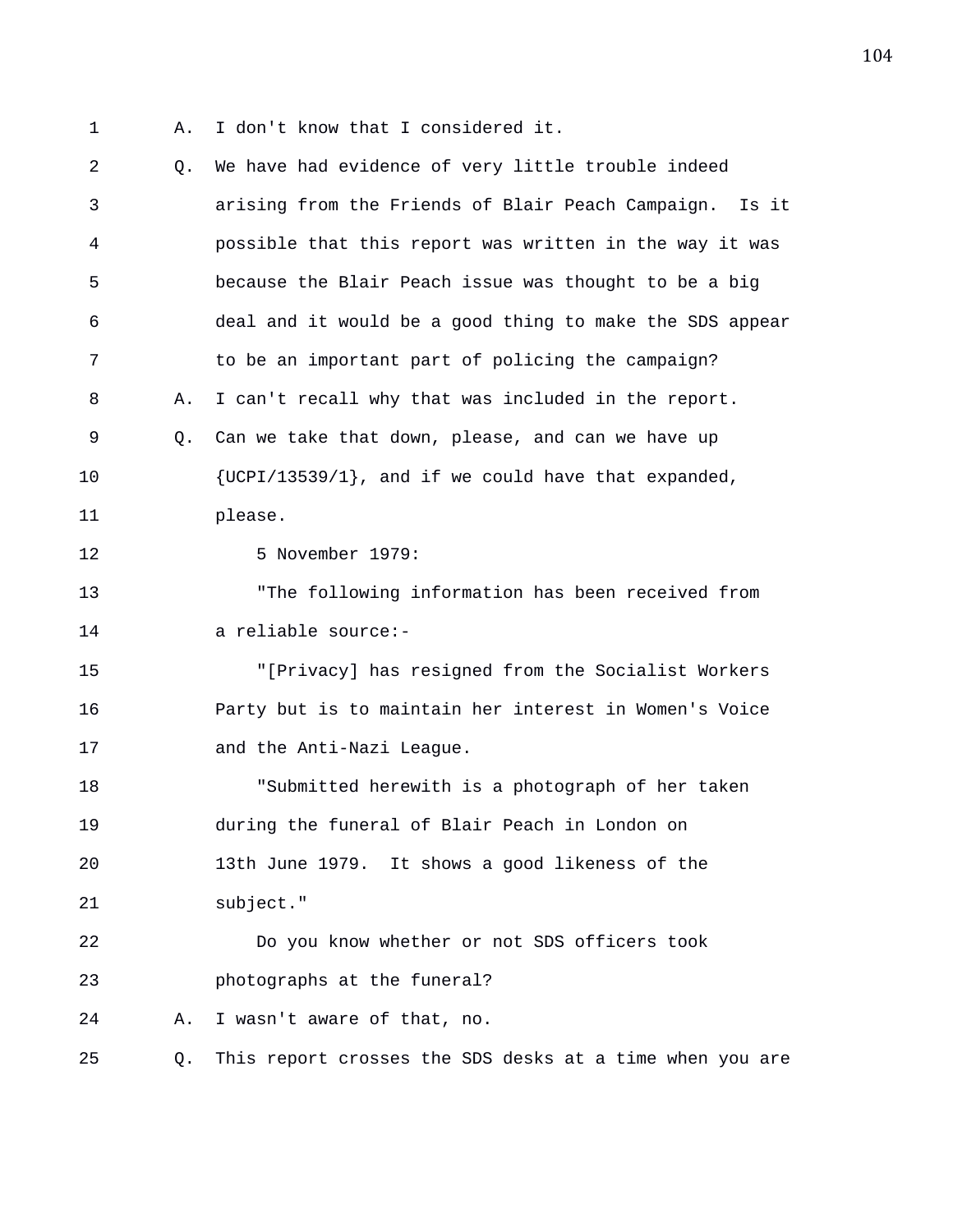1 in the SDS. Did the fact that a photograph taken at 2 the funeral was being used to identify an activist cause 3 you any concern? 4 A. I'm not even sure if I saw this report. 5 Q. If we scroll down, please. 6 Is that Ferguson's signature at the bottom? 7 A. I don't know. It's not mine. 8 Q. Does it cause you any concern now that a photograph was 9 taken at the funeral and then used by the SDS to 10 identify an activist? 11 A. Yes, I think it would be inappropriate at a funeral to 12 do that. 13 Q. Do you know anything about the anonymous officer we call 14 HN41 giving a witness statement to police about his 15 presence at the demonstration in Southall? 16 A. No. 17 Q. Would you accept that this was a justice campaign which 18 actually in the end did secure some justice for 19 Blair Peach? 20 A. I can't remember. 21 Q. If we could take that down now, please. 22 If we could go to the 1980 report. It's tab 18, sir 23  ${MPS}/728962/1$ , and if we could go to page 8, please 24 {MPS/728962/8} and look at paragraphs 16 and 17. 16 25 reads: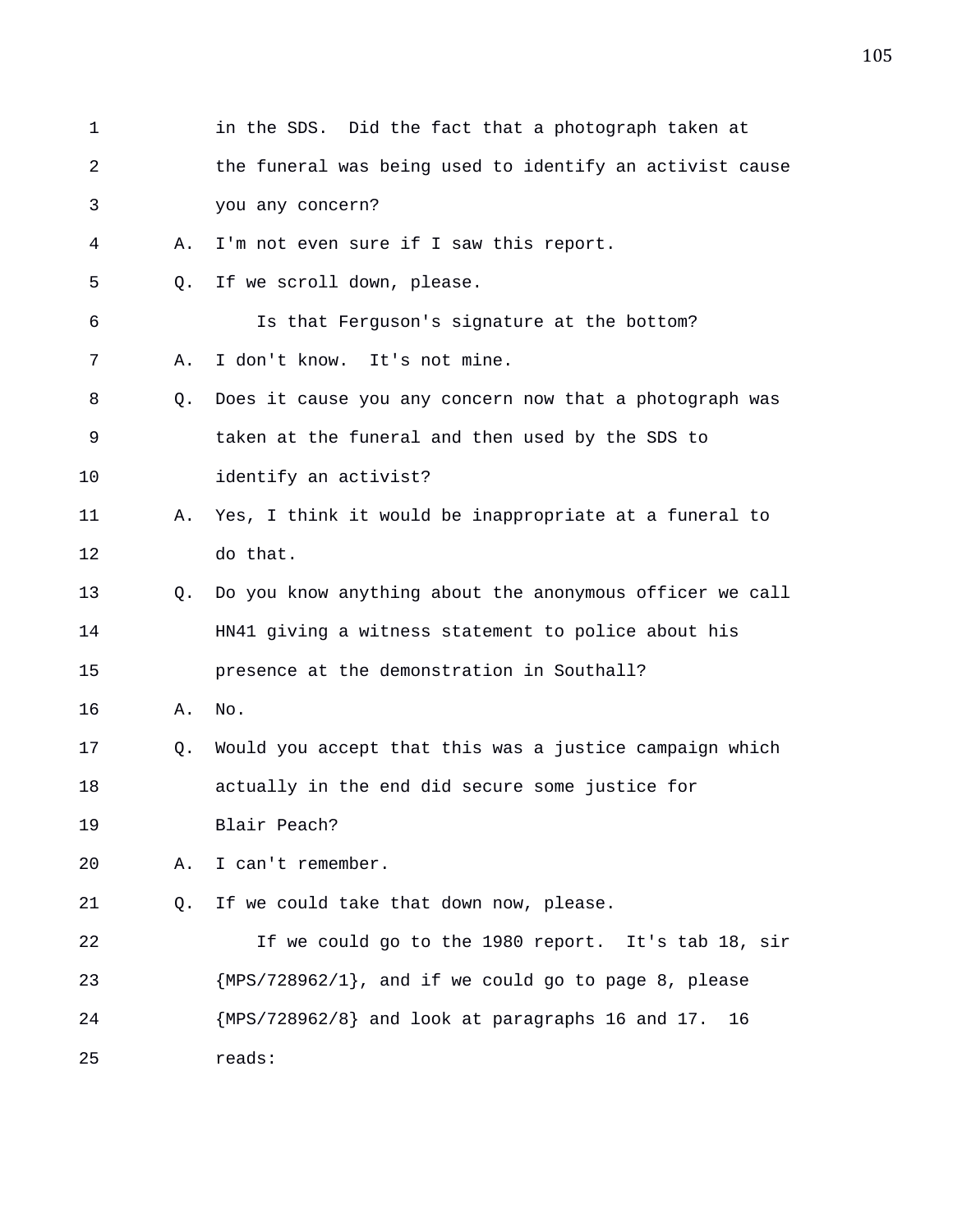1 "Predictably, the anti-nuclear movement was active 2 throughout the year with various nuclear-related 3 policies coming under attack. The transportation of 4 nuclear waste and the siting of Cruise missiles in the 5 United Kingdom provided focal points for demonstrations 6 mounted in London. In East Lothian, the protests 7 continued against the building of a nuclear power 8 station at Torness Point, and demonstrations were held 9 in May, and on a smaller scale in August. SDS officers 10 were present on both occasions and the information 11 passed to the Lothian and Borders Police was useful in 12 preventing serious disorder and damage to property." 13 Was the SDS activity in relation to Torness one of 14 its major achievements of 1980? 15 A. Possibly, yes. 16 Q. And if we go to 17: 17 "Anti-fascist activity continued to tax the 18 resources of the Metropolitan Police and in February, 19 March, April and June there were right wing marches 20 which attracted counter demonstrations from many 21 sections of the revolutionary left; the Trotskyist,

22 Socialist Workers Party playing a principal role. 23 The mid-summer period was quiet and the last sizeable 24 opposed demonstration occurred in November when about 25 700 members of the British Movement marched in the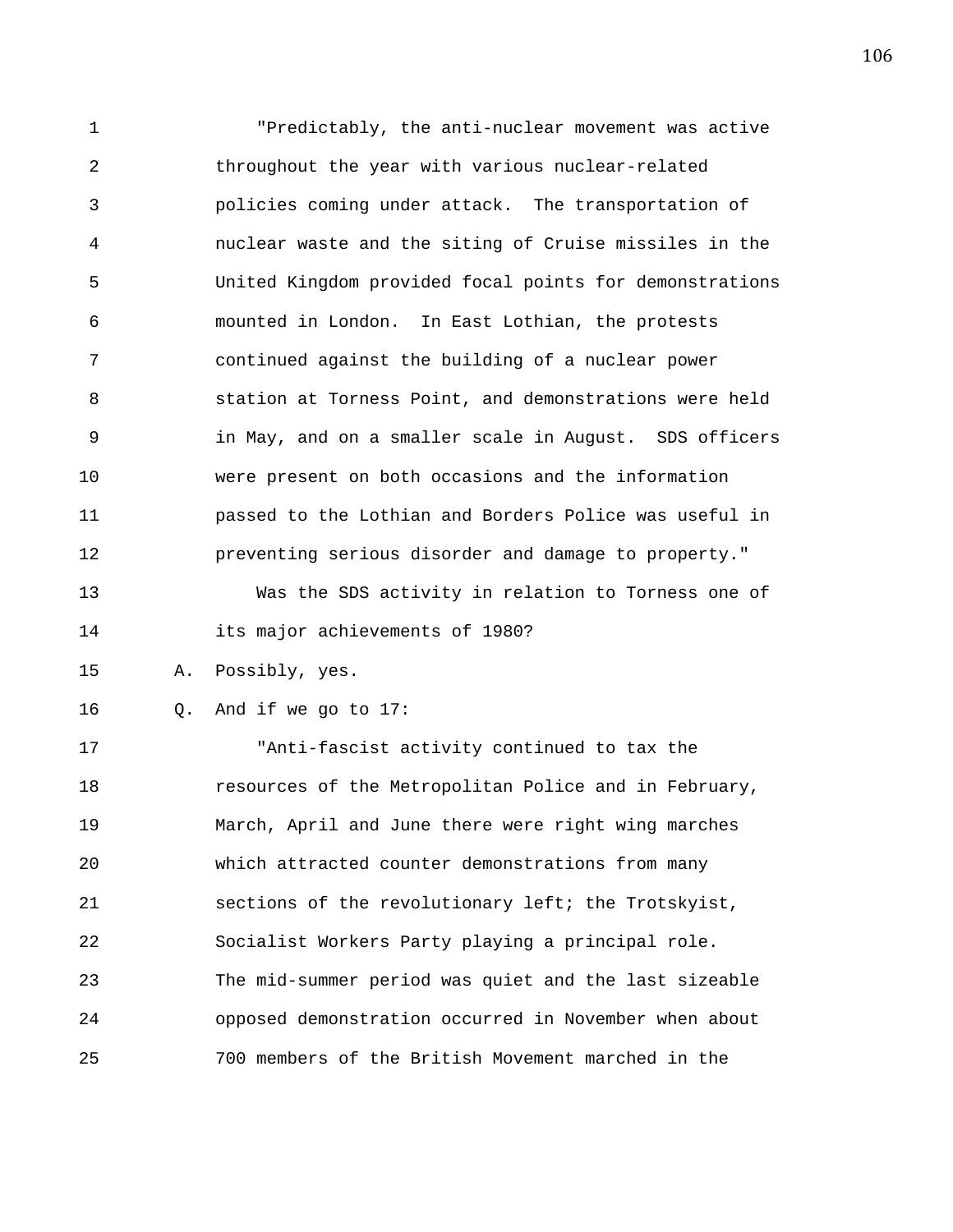1 Paddington area and were confronted by some 2 1,900 counter-demonstrators. SDS information was 3 supplied in respect of all these marches ..." 4 Is it right to say that confrontations between the 5 far left and the far right were the biggest single 6 public order problem the SDS had to report upon in 1980? 7 A. Probably. I can't remember. 8 Q. This paragraph starts, "Anti-fascist activity continued 9 to tax the resources of the Metropolitan Police". Why 10 is it phrased so as to put the emphasis on the 11 anti-fascists rather than the confrontations between the 12 far left and the far right? 13 A. I've no idea. 14 Q. Was there a feeling that it was the far left who were 15 more to blame than the far right? 16 A. It depends what you mean by "blame". The ones most 17 likely to cause serious disorder, it was felt, were the 18 far left. 19 Q. And what do you mean by "cause"? 20 A. Create. 21 Q. How? 22 A. By attacking those they opposed and also the police, who 23 were generally a good target for -- for all 24 demonstrators. 25 Q. Presumably you were well aware at the time that there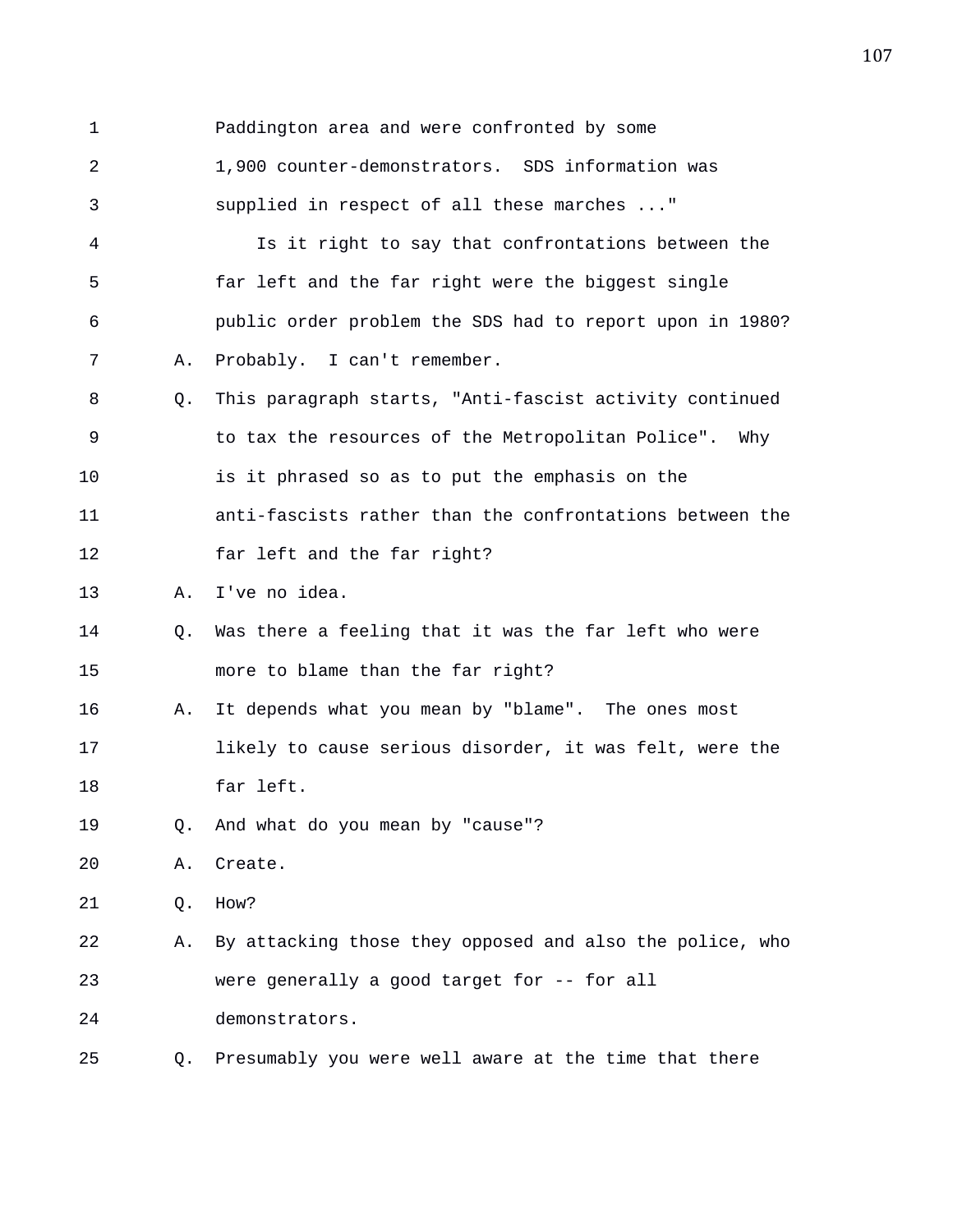1 were a lot of racist attacks on the streets mounted by 2 the far right? 3 A. Probably. 4 Q. And that so far as public order is concerned, it takes 5 two to tango? 6 A. Yes, I don't think the job of the SDS was to try and 7 predict individual racist attacks. That's a -- a crime 8 dealt with by police -- by uniform or CID. The SDS was 9 more interested in large scale serious disorder. 10 Q. But was it not outrage at some of these attacks which 11 prompted the demonstrations that led to public order 12 problems? 13 A. I've never tried to view the problems from the viewpoint 14 of the extreme left, but I accept that's probably right. 15 Q. Could we take down this report, please, and move to 16 1981. 17 Sir, that's at tab 44 of your bundle. It's 18 {MPS/728985/1} and, again, we've got the covering letter 19 at the start, so if we could go to page 4, please 20 {MPS/728985/4}. 21 On this first page we see, at paragraph 2, the 22 "Coverage" section of the report which lists, on that 23 page, various Trotskyist groups, insofar as we've been 24 able to publish them. Could you hold in your mind, 25 please, Women's Voice.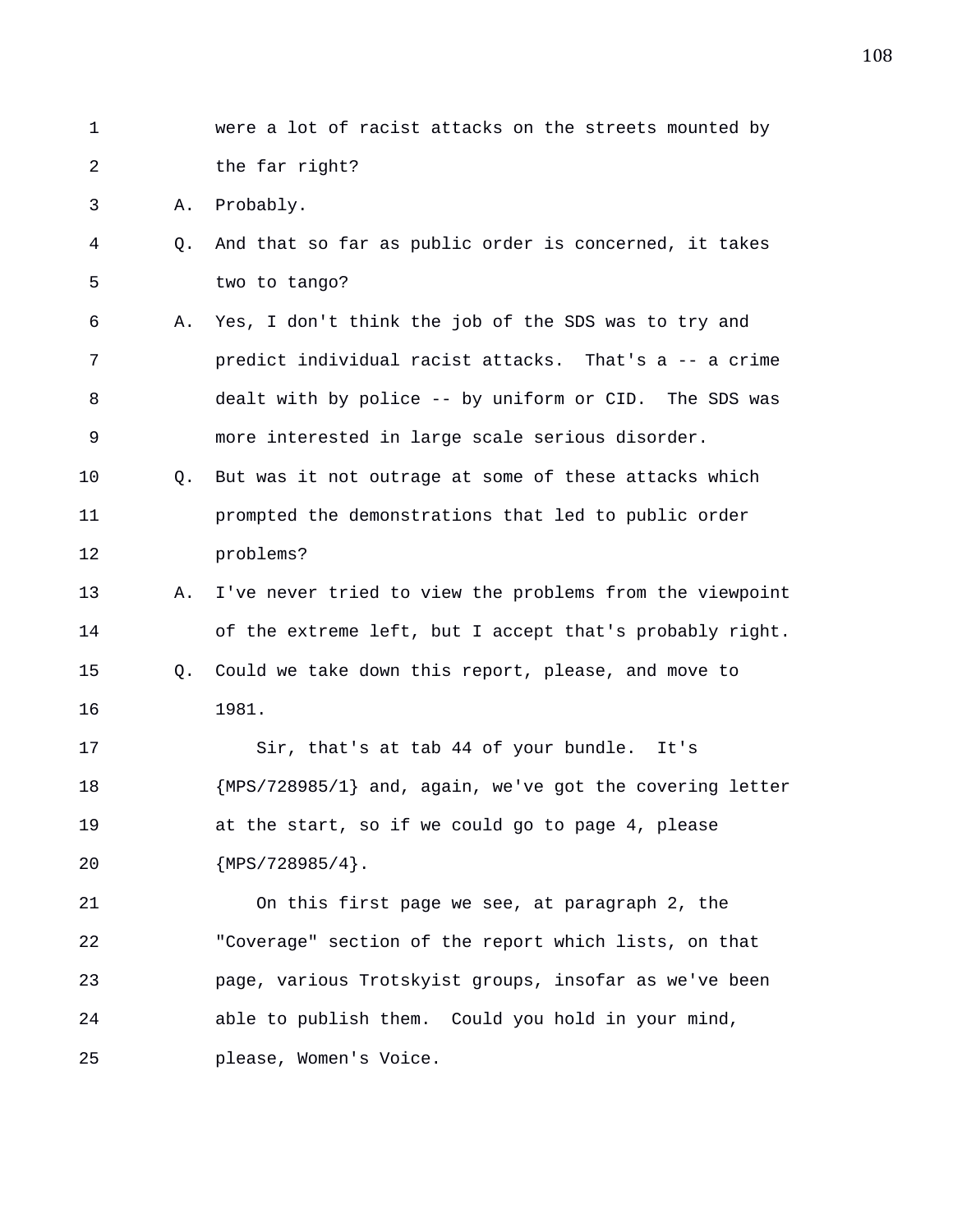1 And if we go over the page to page {MPS/728985/5}, 2 more groups. Under the "Anarchist" could you bear in 3 mind Freedom Collective and the "Pro-Irish" TOM.

4 Then "Anti-Nuclear" on the next page {MPS/728985/6}, 5 we have CND amongst a number of anti-nuclear groups.

6 Could we now go to  ${MPS}/728985/7$ , and if we look at 7 the paragraph at the top of the page, paragraph 7, that 8 reads:

9 "The question of security of the SDS is and always 10 has been of paramount importance for the personal 11 protection of the 'field' officers and to prevent 12 embarrassment to the Commissioner by its existence 13 becoming public knowledge. To this end every possible 14 precaution is taken to ensure the security of the 15 headquarter flats, and the officer's individual 'cover' 16 flats. Careful attention is paid in ensuring that every 17 operational officer's cover is as secure as possible 18 before he enters the 'field'. The political sensitivity 19 of the SDS operation is fully recognised by all officers 20 concerned. The attempted penetration of an organisation 21 is never undertaken unless such action can be fully 22 justified on the basis of the Commissioner's 23 responsibility for the preservation of public order in 24 the Metropolis."

25 First of all, going back to the third line, what was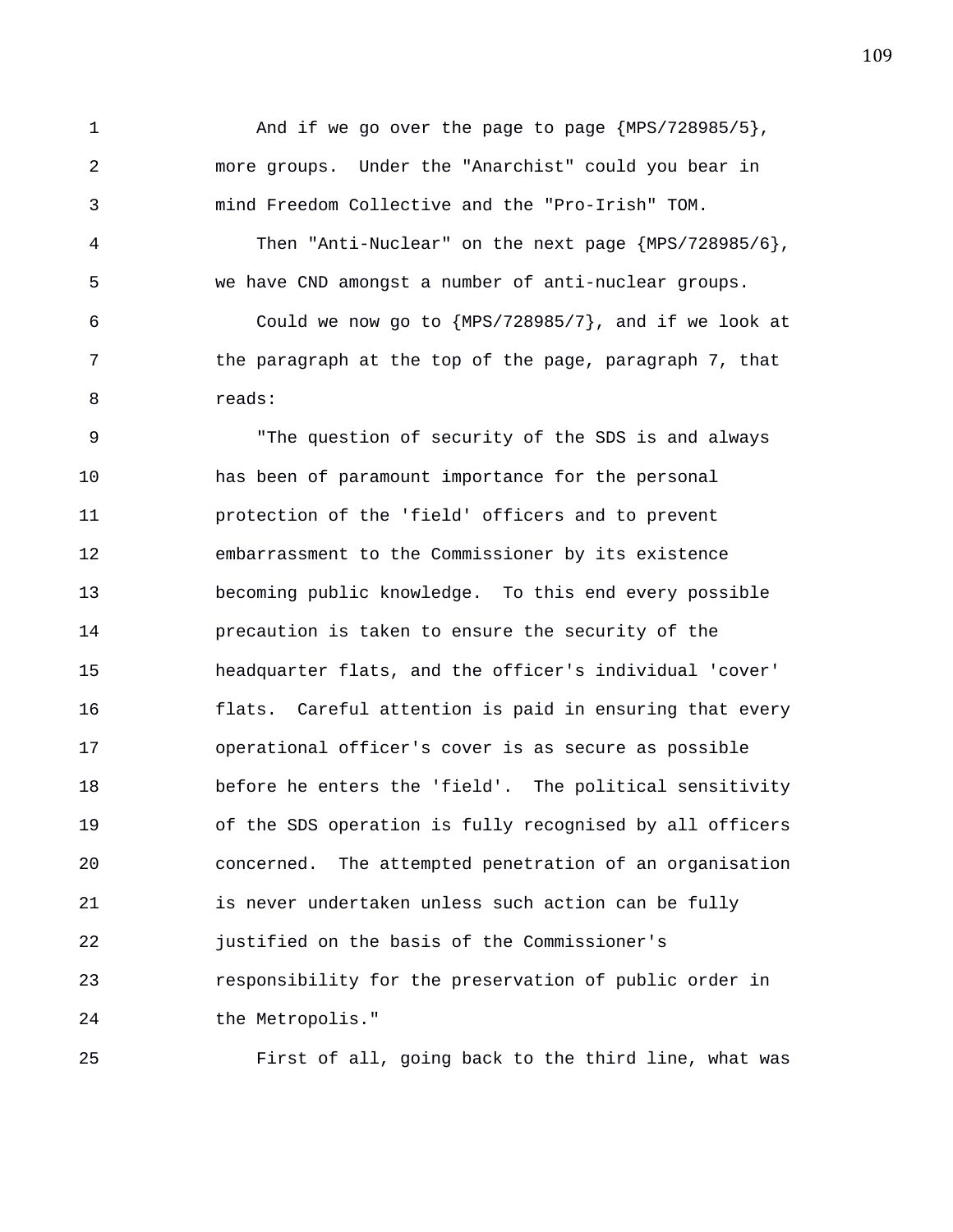1 the "embarrassment to the Commissioner" that was feared? 2 A. Well, I suppose the fact that an undercover unit existed 3 which the police had never openly disclosed might cause 4 the Commissioner embarrassment. 5 Q. Why would using undercover police officers cause 6 embarrassment? 7 A. Perhaps "embarrassment" isn't the word. Perhaps 8 "criticism". It might be that he wouldn't be 9 embarrassed by the criticism and would bat it off, but 10 it's just a word. 11 Q. Was the concern that what was being reported on was 12 political activity and it would be embarrassing for it 13 to emerge that police officers were going undercover to 14 report upon political activists? 15 A. That's not what is meant by that paragraph, no. 16 Q. Can you help me any further as to what is meant by that? 17 A. As I've just explained, the actual existence of the -- 18 this doesn't refer back to those particular groups. 19 This is talking about the security of the SDS 20 generally -- 21 Q. Yes. 22 A. -- and I think the mere fact that something is secret 23 and its existence is not to be known outside a very 24 limited circle, then its disclosure probably would cause 25 embarrassment.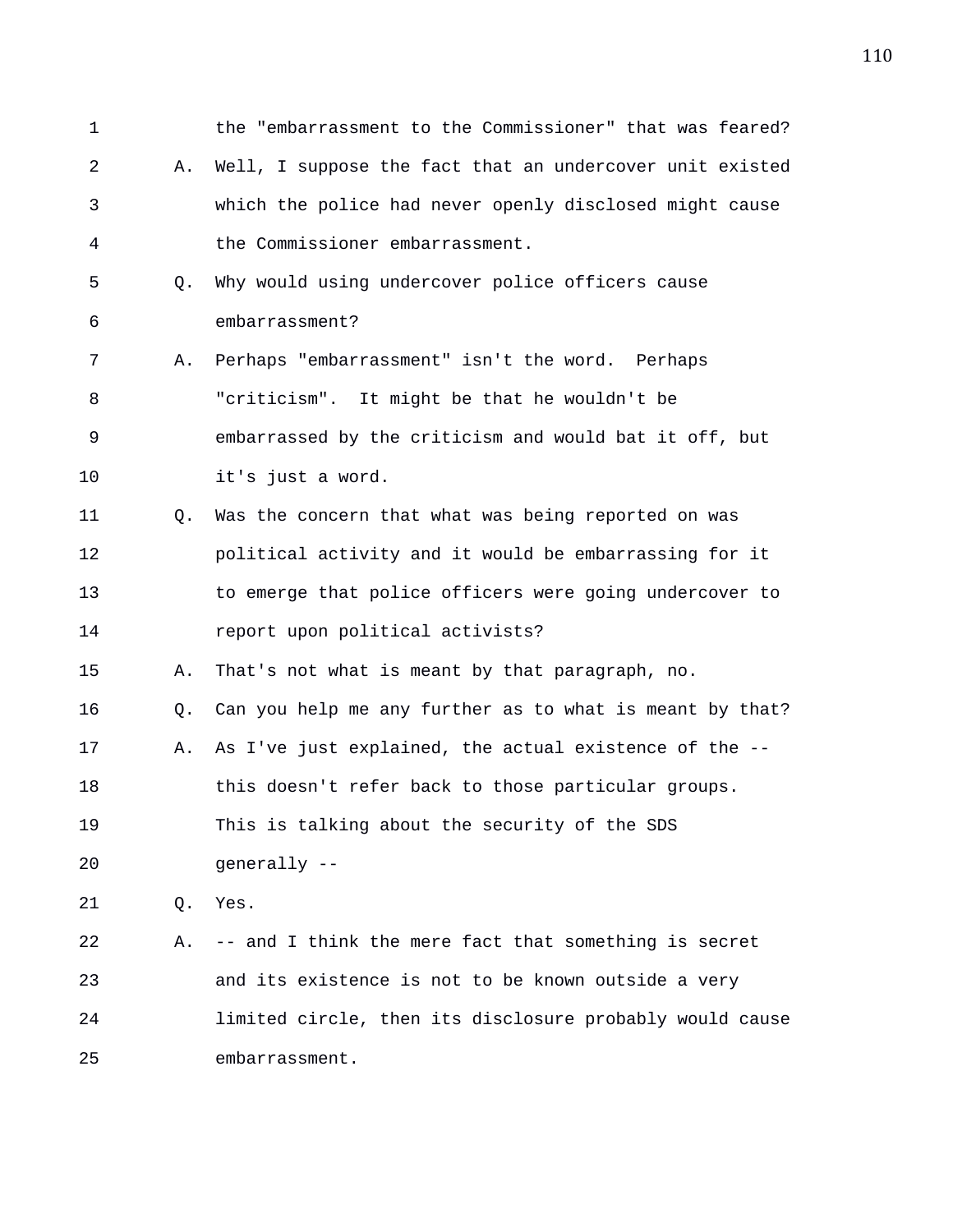1 Q. Well, if we take, for example, undercover police 2 officers who were infiltrating drugs gangs or serious 3 organised criminal groups. There's no embarrassment on 4 the part of the police that it does those things, is 5 there? 6 A. No, but I think it's probably generally accepted by the 7 public that such undercover officers have been employed 8 for many years. What isn't known is that attempts to 9 manage public disorder attracted the same type of 10 policing. 11 Q. And there may be a concern that the public wouldn't 12 accept that? 13 A. I don't think there is, but it could embarrass the 14 Commissioner. 15 Q. Can we move down to the words: 16 "The political sensitivity of the SDS operation is 17 fully recognised ..." 18 Is that a reference to the matters that we've just 19 been discussing? 20 A. Yes, I think so. 21 Q. And then it goes on to say: 22 "The attempted penetration of an organisation is 23 never undertaken unless such action can be fully 24 justified on the basis of the Commissioner's 25 responsibility for the preservation of public order in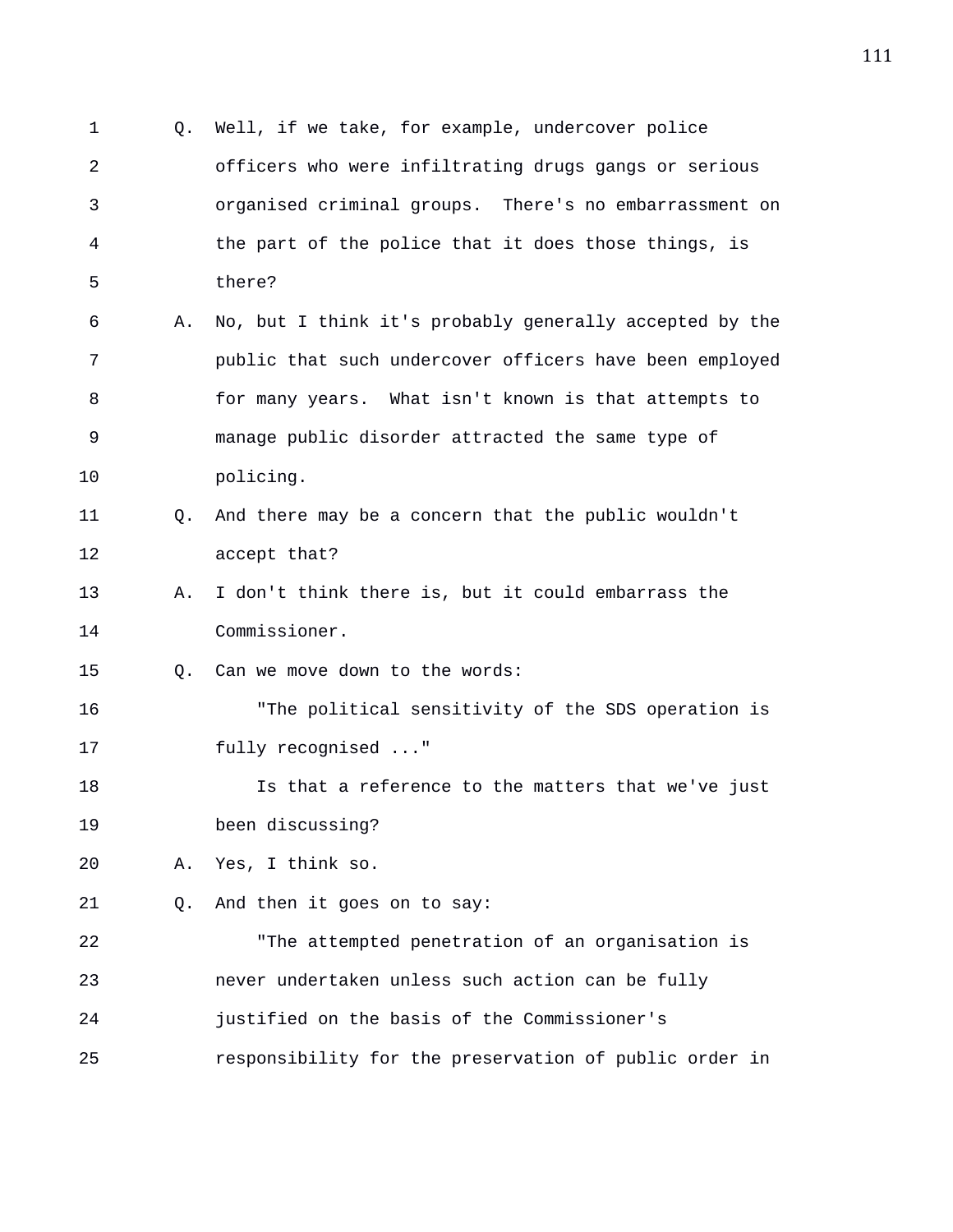1 the Metropolis."

| 2  |                | This is the point at which I want to come back to       |
|----|----------------|---------------------------------------------------------|
| 3  |                | some of the groups that I asked you to keep in mind.    |
| 4  |                | Women's Voice: was that really a public order           |
| 5  |                | threat?                                                 |
| 6  | Α.             | Until I re-read this report, annual report, I must say  |
| 7  |                | I'd never heard of them. I couldn't -- couldn't recall  |
| 8  |                | them at all, so they possibly weren't a $-$ a public    |
| 9  |                | order threat.                                           |
| 10 | O.             | And were members of the Freedom Collective really       |
| 11 |                | a public order threat?                                  |
| 12 | Α.             | Again, I don't know who they are.                       |
| 13 | Q.             | Presumably you will remember the Campaign for Nuclear   |
| 14 |                | Disarmament.                                            |
| 15 | Α.             | Of course.                                              |
| 16 | Q.             | It's right to say they put very large numbers of people |
| 17 |                | on the streets, but isn't it also right to say that     |
| 18 |                | their demonstrations were extremely well stewarded and  |
| 19 |                | entirely peaceful?                                      |
| 20 | Α.             | Yes, as I replied earlier this morning, they were quite |
| 21 |                | often infiltrated by extremists who wanted to use their |
| 22 |                | well organised demonstrations for their own purposes.   |
| 23 | Q <sub>z</sub> | But the public order actuality was that they weren't    |
| 24 |                | causing public disorder, were they?                     |
| 25 | Α.             | The CND core members, no, but splinter groups within    |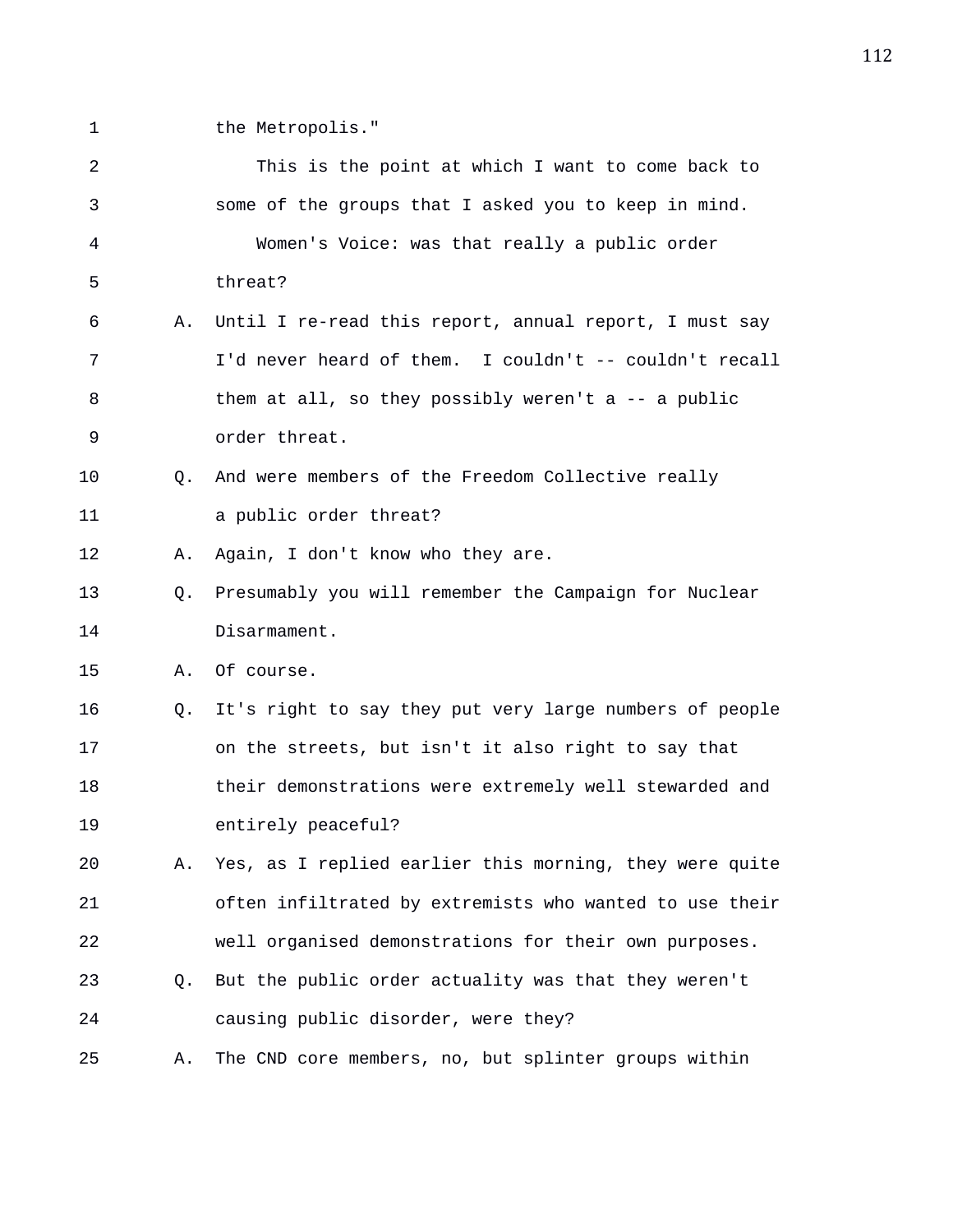1 them could well try and incite them to commit offences. 2 Q. But was the mere possibility that somebody might try and 3 incite a group which was in fact stewarding perfectly 4 orderly demonstrations really sufficient fully to 5 justify infiltration to preserve public order? 6 A. I think a lot of these groups were infiltrated or 7 examined incidentally as part -- because we didn't have 8 enough officers to infiltrate all those groups. They 9 were reported on because they attended the same meetings 10 or demonstrations as the groups the SDS officers were 11 covering. 12 Q. In the case of CND, though, as we discussed earlier, 13 HN65 was deployed into CND, wasn't he? 14 A. I think that's the officer we're talking about as I was 15 leaving. I -- 16 Q. Yes. 17 A. -- I had no dealings with anybody reporting back on the 18 CND. 19 Q. Can we move now to page 9 {MPS/728985/9}, paragraph 18: 20 "The Socialist Workers Party, under the guise of the 21 Right to Work Campaign, continued throughout the year to 22 organise pickets, occupations and marches as protests 23 against unemployment and cuts in public expenditure. 24 Their most note-worthy adventure was a march on 25 8-16th October 1981 from Liverpool to the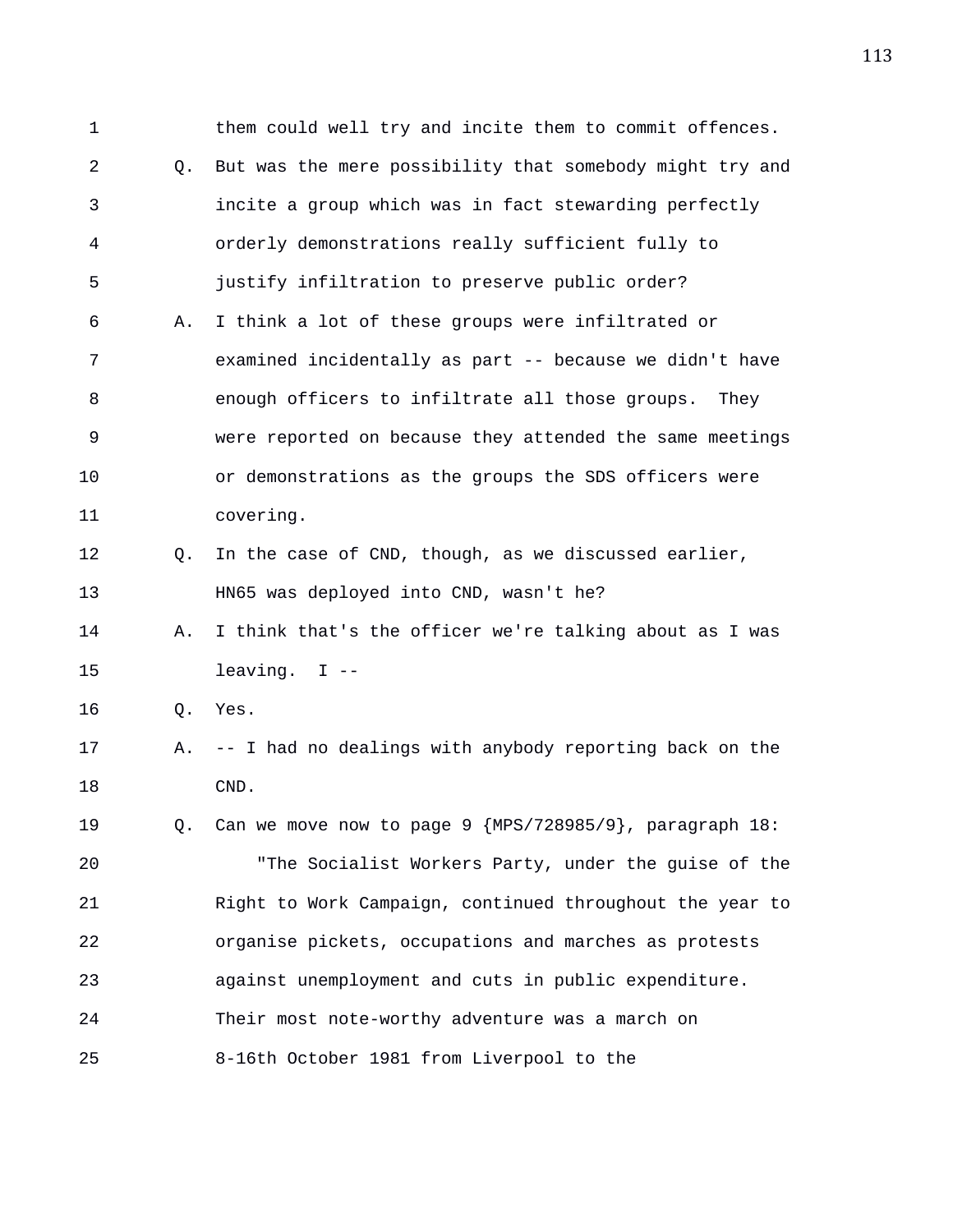1 Conservative Party Conference in Blackpool where some 2 5,000 persons took part in an 'anti-Tory' demonstration. 3 Lancashire police have placed on record their 4 appreciation of the assistance rendered by the SDS in 5 connection with this event." 6 Can you help me, first of all, how much do you 7 recall of the 1981 Right to Work march? 8 A. I remember it, but I can't remember anything about it. 9 Q. Can you recall that HN155 was the treasurer that year 10 for the Right to Work Campaign? 11 A. I can't remember whether he was or not. 12 Q. Can you recall whether or not there was trouble outside 13 the Conservative Party Conference on that occasion? 14 A. No, I can't remember. 15 Q. Thank you. Can that be taken down, please. 16 I want to move now to the Home Office. You have 17 said in your witness statement that you had lunch with 18 an individual from the Home Office about once a month. 19 Can you help us with the rank and position within the 20 Home Office of the person with whom you had lunch? 21 A. No, I can't remember who he was. 22 Q. Do you have any idea whether he was a senior official or 23 a very junior official? 24 A. No, I can only assume, by his age and demeanour, that he 25 was reasonably senior.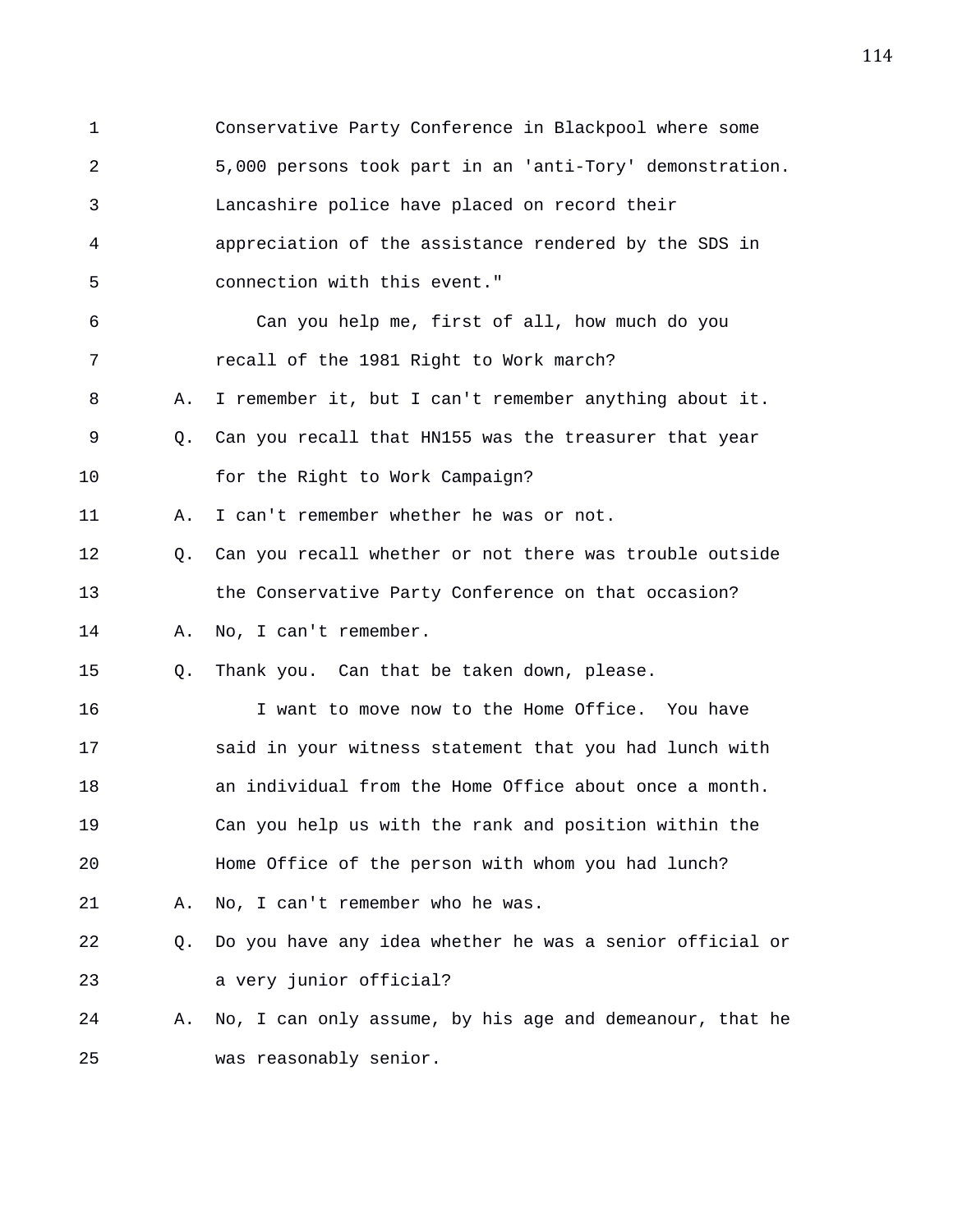1 Q. At whose initiative did these meetings take place? 2 A. I don't know. I don't know whether I continued this 3 practice of meeting him, or whether it was set up while 4 I was a manager. I can't recall. 5 Q. Can you remember whether -- or do you know whether the 6 initiative had come from the SDS -- 7 A. No. 8 0. -- or from the Home Office? 9 A. No, I've no idea. 10 Q. What was the purpose of the meetings? 11 A. They were very much social meetings. I can't remember 12 what else was -- what -- what might have been discussed 13 in business terms, but a colleague and I would meet this 14 chap for a beer and a lunch. I can't really remember 15 what the -- the reason was. 16 Q. Being careful not to mention any anonymous names, who 17 was your colleague who attended the meetings with you? 18 A. It would be a fellow manager. It wouldn't be one of the 19 undercover officers. (Pause) 20 It might ... (Pause) 21 1 1 think it was probably Chris Skey. 22 Q. Can you recall whether the Home Office did anything in 23 or as a result of these meetings to assist or enable 24 the SDS to do its job? 25 A. No.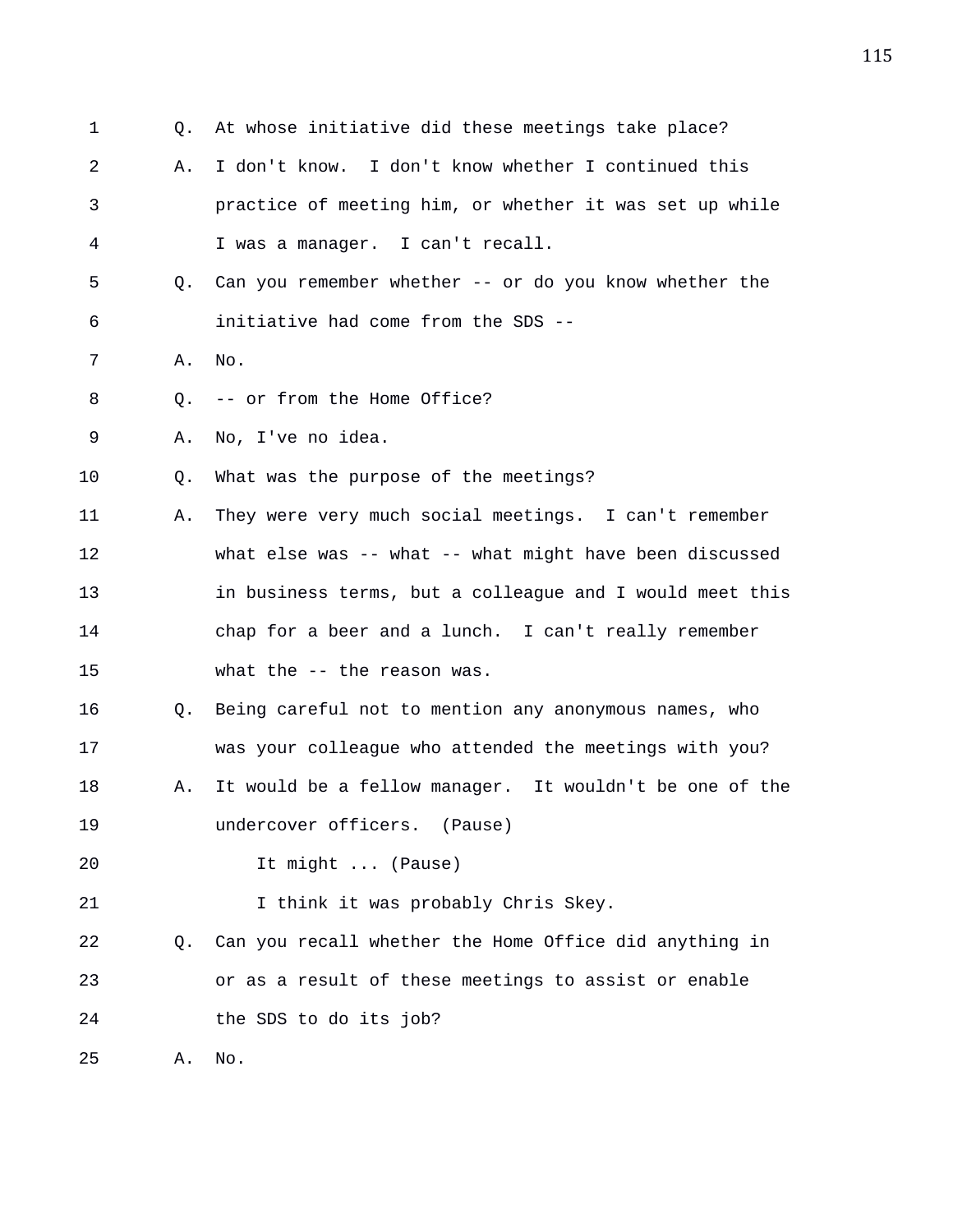- 1 Q. No, you can't remember or no, they didn't?
- 2 A. I can't remember.
- 3 Q. Did they do anything to try and influence one way or 4 another the way in which the SDS operated? 5 A. Not in my meetings with this chap. 6 Q. Were they seeking information from you about how the SDS 7 operated? 8 A. Possibly. I can't remember. 9 Q. Did they seek any assurances from you about how the SDS 10 was operating? 11 A. No, I don't think so. 12 Q. Can you help us as to what information was being passed 13 from the SDS to the Home Office? 14 A. None was passed directly from the SDS. It would have 15 gone through S Squad office. 16 Q. Can you recall if the Home Office imparted any 17 information to you in these meetings? 18 A. No. 19 Q. No, you can't remember or no, they didn't? 20 A. No, they didn't. 21 **Example 21 Example 21 Example 21 EXECUTE:** 22 Q. If I can move on now to vetting. Could we have up on 23 the screen, please, {MPS/727595/27}. Now, if we look 24 there, there is an entry under "Vetting": 25 "Enquiries for Box 500: 2846."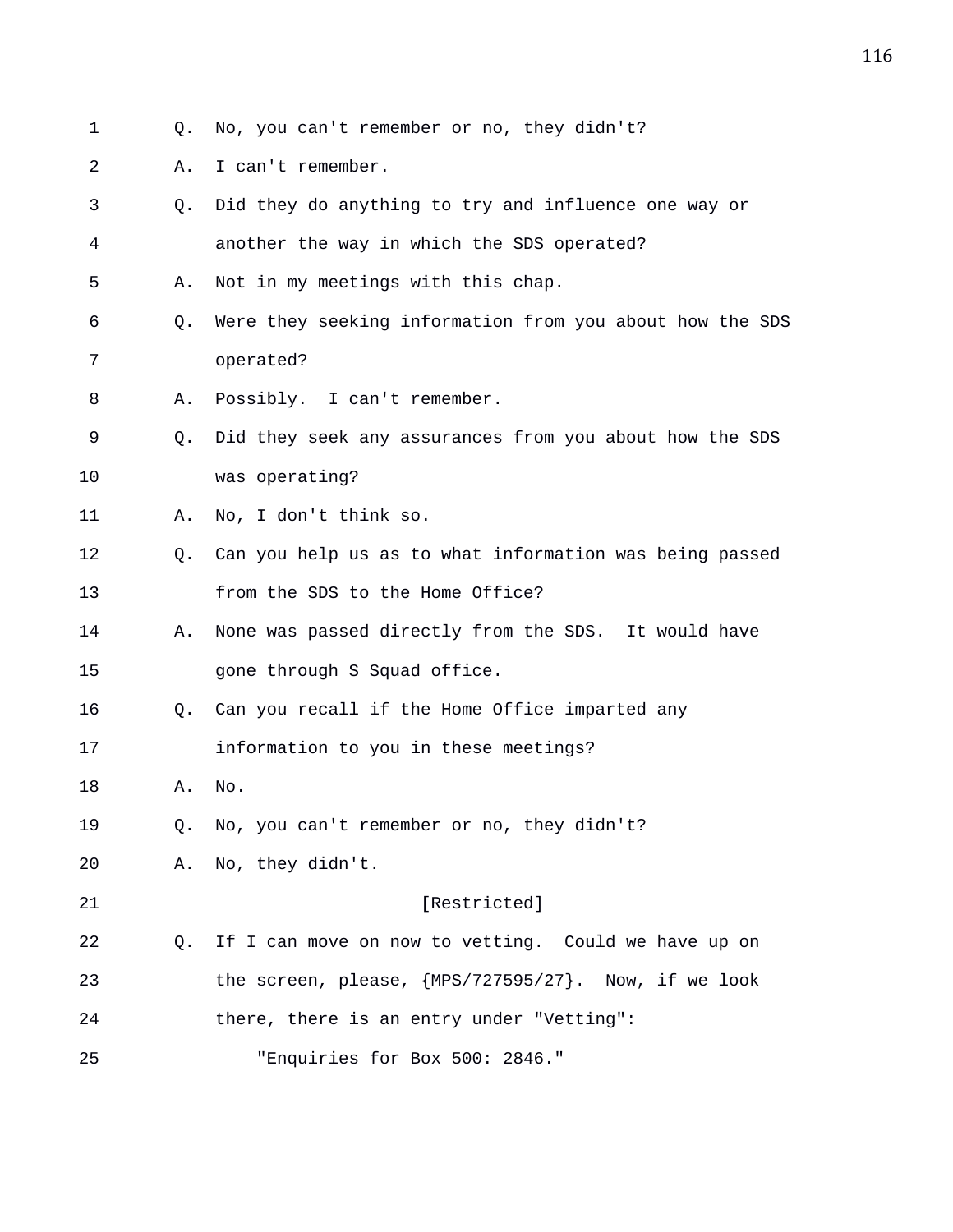| $\mathbf 1$ | 2,846 enquiries for Box 500 about vettings. Do you          |
|-------------|-------------------------------------------------------------|
| 2           | know anything about that?                                   |
| 3           | No, I don't.<br>Α.                                          |
| 4           | MR BARR: Sir, we may need to rise for a moment.             |
| 5           | THE CHAIRMAN: Yes, very well. Let me know when you're       |
| 6           | ready.                                                      |
| 7           | $(2.53 \text{ pm})$                                         |
| 8           | (A short break)                                             |
| 9           | $(2.59 \text{ pm})$                                         |
| 10          | MR BARR: Sir, may we have an interim restriction order      |
| 11          | going from ten minutes ago, so that is -- from 14:51        |
| 12          | will suffice, sir.                                          |
| 13          | THE CHAIRMAN: 2.51 pm in old money.                         |
| 14          | MR BARR: Yes.                                               |
| 15          | THE CHAIRMAN: Please listen carefully to what I have to say |
| 16          | in the public gallery. Nobody may use their mobile          |
| 17          | device to report to the outside world anything that has     |
| 18          | happened in the hearing room since 2.51 pm, ten minutes     |
| 19          | If and when it is necessary to make a permanent<br>aqo.     |
| 20          | order restricting your ability to communicate to the        |
| 21          | outside world, now or by any other means, anything which    |
| 22          | has happened since then, I will make an order in due        |
| 23          | The order that I have made applies as of now<br>course.     |
| 24          | and the consequences of breaching it are serious, as        |
| 25          | I explained to those of you when a similar event            |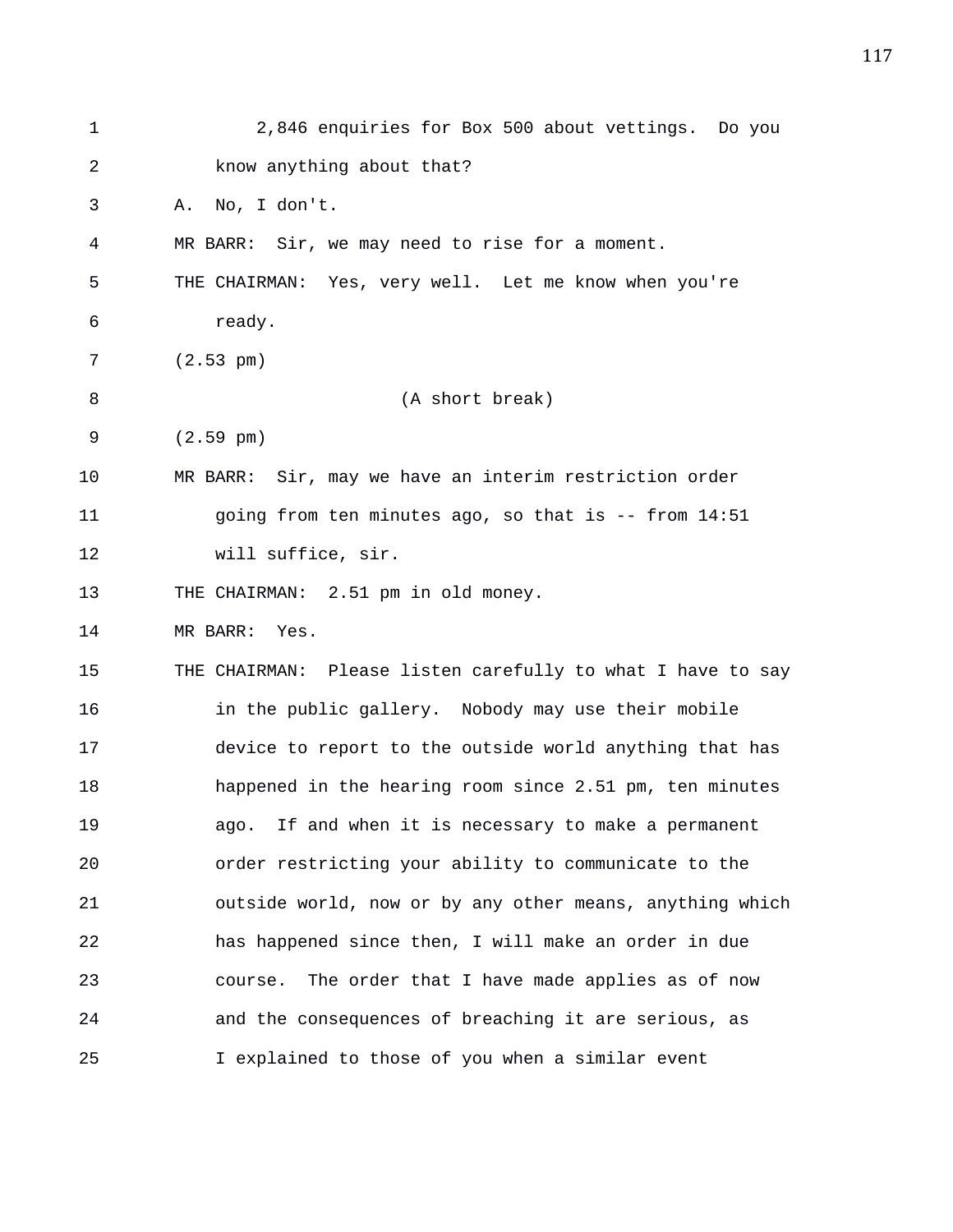1 occurred yesterday. 2 Very well. I will now rise so as to enable us to 3 deal with this. 4 (3.00 pm) 5 (A short break) 6 (3.30 pm) 7 THE CHAIRMAN: I have made, and there will be printed, 8 a formal restriction order prohibiting the disclosure or 9 publication of anything stated in the hearing room 10 between the times 2:51:01 pm and 2:52:04 pm. 11 So that everybody knows what may not be broadcast, 12 I will identify the questions and answers immediately 13 before the passage that may not be broadcast. 14 Mr Barr asked: 15 "Can you recall if the Home Office imparted any 16 information to you in these meetings ..." 17 "A: No." 18 Mr Barr: 19 "No, you can't remember, or no, they didn't? 20 "A: No, they didn't." 21 What then follows, until the passage up to, with 22 a bit of luck, I will read in a moment, may not be 23 published or disclosed either now or at any time. 24 I'm going, I'm afraid, to have to seek help to move 25 the screen down.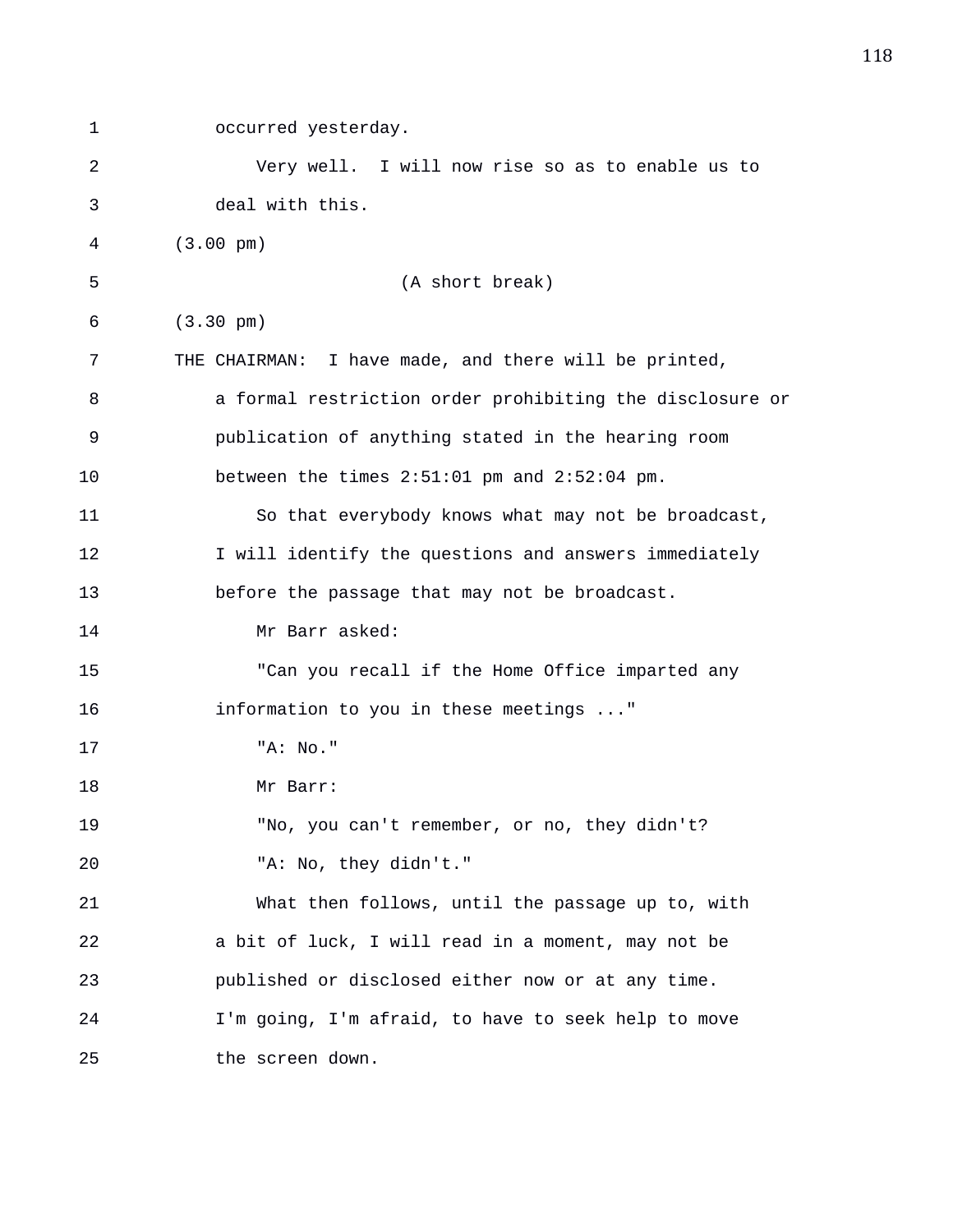1 (Pause)

| $\overline{a}$ | Mr Barr's next question was -- I'm sorry, the next      |
|----------------|---------------------------------------------------------|
| 3              | question which you may publish or disclose by Mr Barr   |
| 4              | was:                                                    |
| 5              | "If I can now move on to vetting. Could we have up      |
| 6              | on the screen, please "                                 |
| 7              | Then he refers to the number:                           |
| 8              | "Now, if we look there, there is an entry under         |
| 9              | 'Vetting' "                                             |
| 10             | He reads it:                                            |
| 11             | "Do you know anything about that?"                      |
| 12             | "No, I don't."                                          |
| 13             | So it is, and I hope you understand what I have         |
| 14             | said, the questions and answers in between those        |
| 15             | two passages that may not be published or disclosed.    |
| 16             | They will in due course be redacted from the day's      |
| 17             | transcript so as to make it perfectly clear.            |
| 18             | The order that I have made may seem curious to you,     |
| 19             | but it is important that it is obeyed. It is important  |
| 20             | not merely for the Inquiry and for other interests, but |
| 21             | also your own, because were it to be breached, then the |
| 22             | consequences for anyone found to have breached it could |
| 23             | include reference to the High Court for proceedings for |
| 24             | contempt of court, which could result in serious        |
| 25             | penalties for anyone found to have been in contempt of  |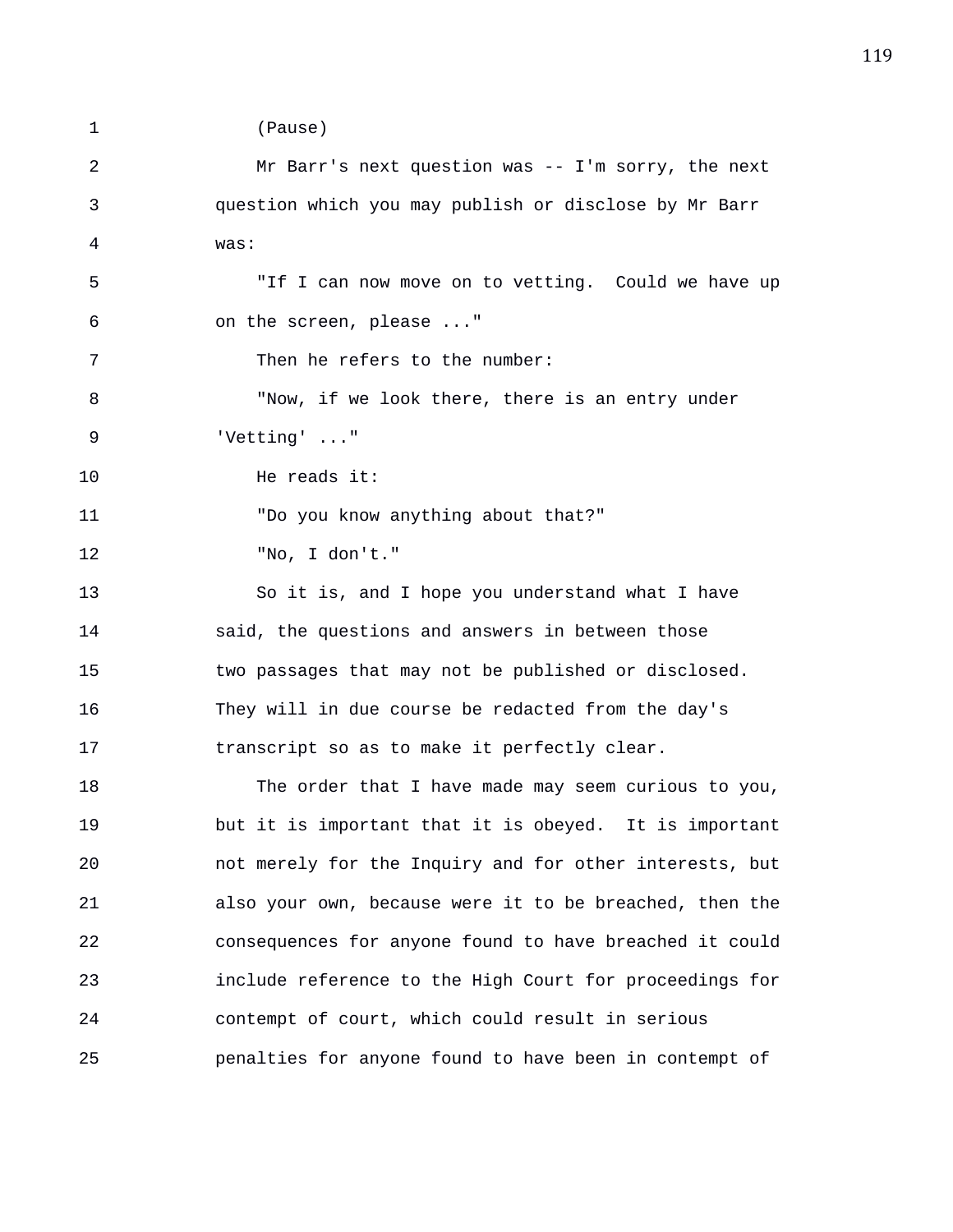1 court.

| 2  | Can we now proceed.                                         |
|----|-------------------------------------------------------------|
| 3  | MR BARR: Thank you, sir.                                    |
| 4  | Mr Butler, can you answer this very specific                |
| 5  | question. Did Mike Ferguson assume a position of            |
| 6  | responsibility within the Anti-Apartheid Movement when      |
| 7  | he was an undercover police officer?                        |
| 8  | I don't know the answer to that.<br>Α.                      |
| 9  | MR BARR: Thank you. That was my last question. There will   |
| 10 | be a break now -- yes, we had almost got to the end --      |
| 11 | whilst we see whether anybody else wishes to propose        |
| 12 | questions.                                                  |
| 13 | THE CHAIRMAN: The mirth is entirely understandable, but the |
| 14 | purpose of the break is to permit anyone who wishes         |
| 15 | Mr Barr to ask any further questions of this witness to     |
| 16 | do so and therefore may serve a useful purpose. We rise     |
| 17 | for 20 minutes, please.                                     |
| 18 | $(3.35 \text{ pm})$                                         |
| 19 | (A short break)                                             |
| 20 | $(3.57 \text{ pm})$                                         |
| 21 | THE CHAIRMAN: Mr Barr, before you begin, I understand that  |
| 22 | the formal orders which I made and announced before are     |
| 23 | now on the table in front of those to whom they apply.      |
| 24 | Thank you.                                                  |
| 25 | Mr Barr.                                                    |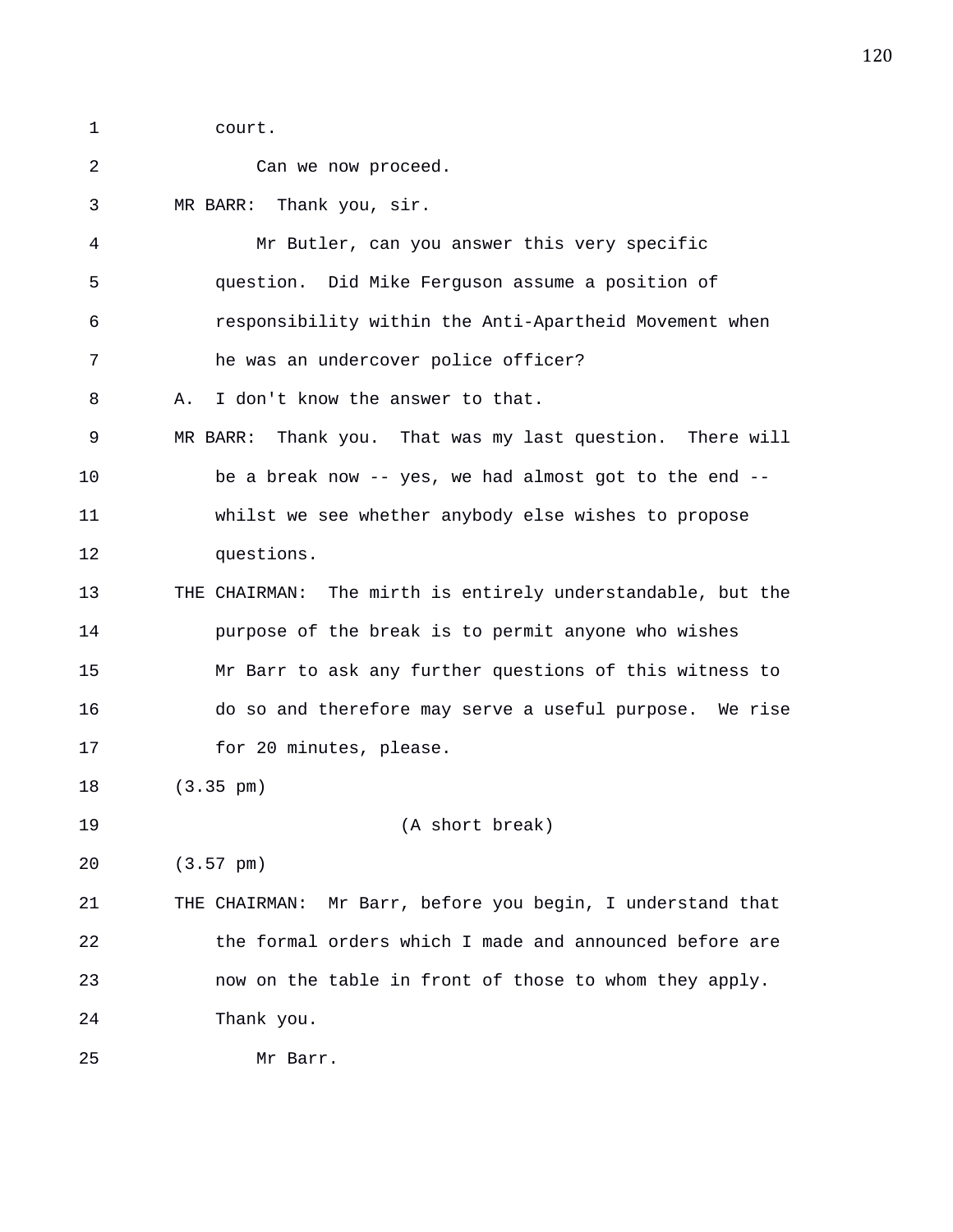1 MR BARR: Thank you, sir.

2 Mr Butler, can I ask you about a specific area of 3 expenses. Can you help us with what the policy was for 4 undercover officers reclaiming expenses, first of all, 5 for alcoholic drinks which they had bought to consume 6 themselves during the course of their undercover duties? 7 A. They wouldn't be allowed to claim for alcohol unless it 8 formed a small part of a substantial meal. They were 9 allowed to claim expenses by way of subsistence for 10 food, but not for -- for alcohol alone. 11 Q. Can you help us with what the policy was for claiming 12 the cost of alcohol bought for the activists who they 13 were spying upon? 14 A. I can't actually recall those sorts of claims. The 15 officers had to regularly submit a diary, which included 16 claims for expenses based on what they've been doing and 17 expenses incurred. I can't specifically recall them 18 claiming for alcohol for other people. It might have 19 been shown as an incidental expense, but I can't really 20 recall. 21 Q. Can you recall in general terms, first of all, whether 22 you had any impression of how much alcohol undercover 23 officers were drinking whilst undercover? 24 A. I would say most of them drank regularly, but not

25 excessively. They all drove, and driving was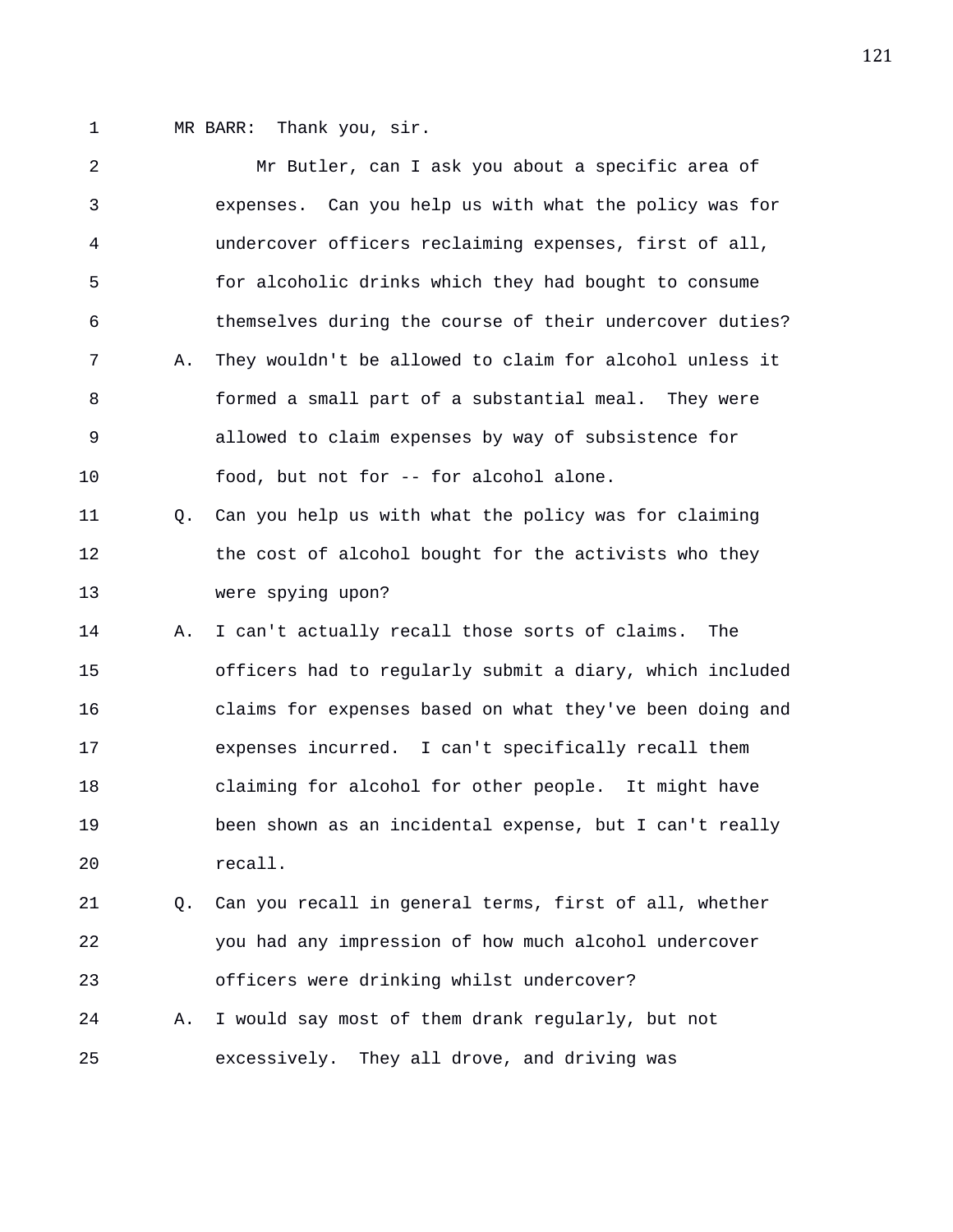1 an exceedingly important part of their duties. So 2 whilst, when we met, we usually had a beer, but as 3 I say, with the fact that they wouldn't want to be in 4 a position of drunkenness in the company of their group, 5 nor would they want to run the risk of drink driving, so 6 I would say their drinking was fairly regular, but not 7 excessive. 8 Q. Did you have any concerns that any of them might have

9 been drinking, first of all, to a level which might have 10 impaired their judgment?

11 A. No.

12 Q. And, secondly, to have affected their welfare in the 13 longer term?

14 A. I didn't, no.

15 Q. Were you concerned that activists might have been bought 16 rather a lot of drinks by undercover officers?

17 A. I never gave that any thought, no.

18 Q. Didn't give that any thought in that you didn't care how 19 much they bought for activists, or did you mean it in 20 some other sense?

21 A. In some other sense.

22 Q. In what sense?

23 A. That I never gave it any consideration. I assumed that 24 if you're going to be part of a group, you would stand 25 your round, but you wouldn't buy excessive drinks just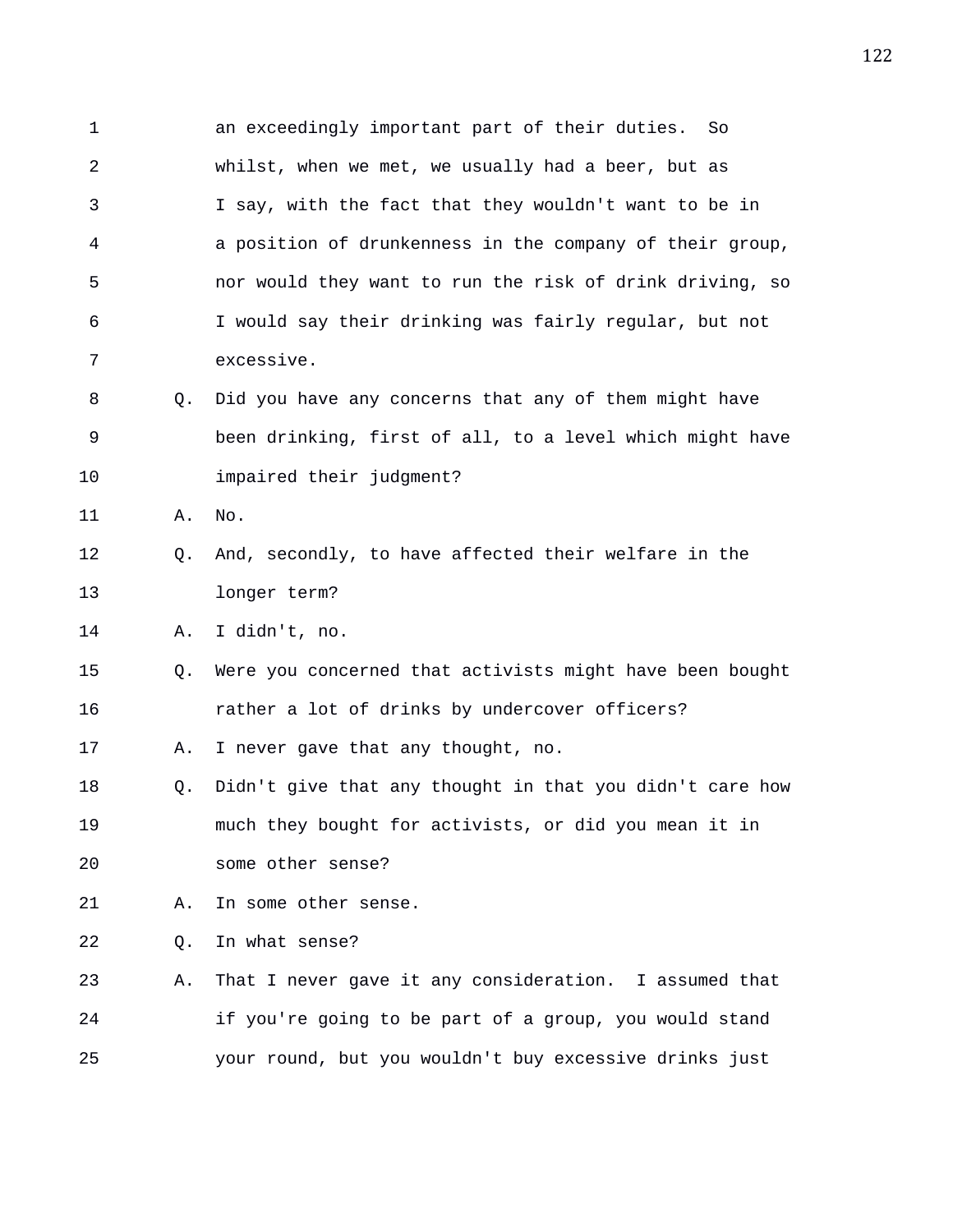- 1 because you could afford to. 2 Q. Can I ask you now: I think we've provided the real 3 name -- not to be uttered, of course -- of HN67. Do you 4 have that? 5 A. No, I couldn't find 67. 6 Q. Is that in the ... where the Post-It note is. 7 A. I don't have the book at the moment. 8 Q. Right. Well, that's a cast iron excuse. 9 (Handed) 10 A. Thank you. (Pause) 11 Yes. 12 Q. The question is, did you ever hear any suggestion that 13 HN67 had fathered a child with an activist? 14 A. Not at all. 15 Q. Any joking to that effect? 16 A. Certainly not. 17 Q. Any rumours? 18 A. No. 19 Q. Did you know HN67? 20 A. Yes. 21 Q. In terms of what you knew about him, do you think he is 22 the sort of man who might have had sex with an activist? 23 A. That does surprise me. I didn't think he -- but then, 24 who knows.
- 25 Q. Can I ask you now a question I want you to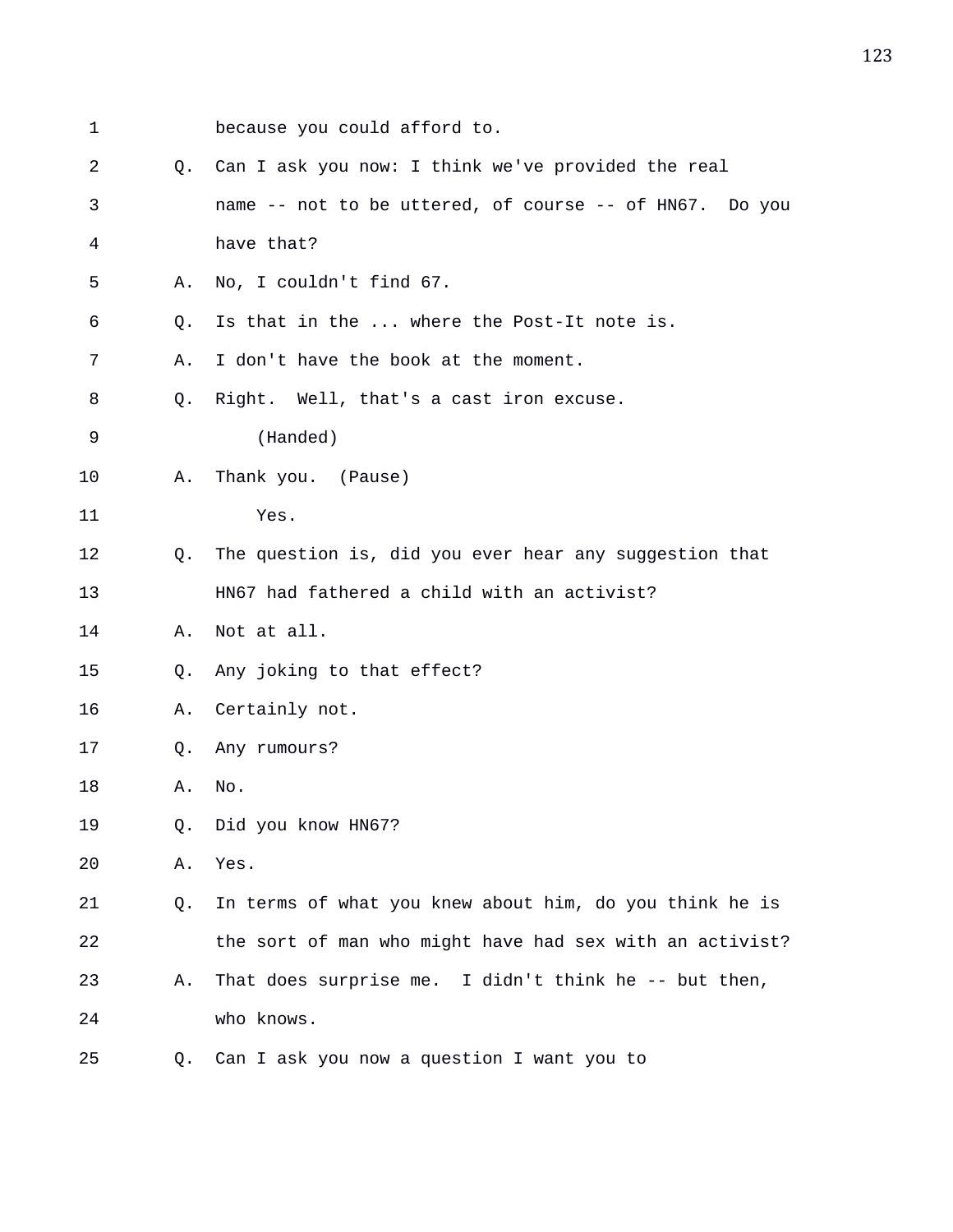- 1 answer "yes/no". Did you ever give any consideration to 2 providing cover girlfriends for your undercover 3 officers? 4 A. No. 5 Q. Did you ever expressly ask any of your undercover 6 officers if they had had any form of sexual contact with 7 anybody in their undercover identity? 8 A. No. 9 Q. Did you ever ask any of them whether they had come under 10 any pressure to indulge in sexual activity? 11 A. No. 12 Q. Finally, you say in your witness statement that you were 13 called into the office at the end of your tour in the 14 SDS and in the conversation where you were told you 15 would be moving on, there was something to the effect 16 that if you stayed longer, you might lose your 17 objectivity and always side with the undercover police 18 officers. 19 Without going into the specifics of any particular 20 issue, what was your superior's concern? 21 A. I don't know. He didn't tell me. He just said, "It's 22 time for you to move". He didn't use quite your 23 language, but you sum it up well. He said, "You're 24 getting too close to the -- the undercover officers".
- 25 Q. Again, without mentioning any specific issues, had you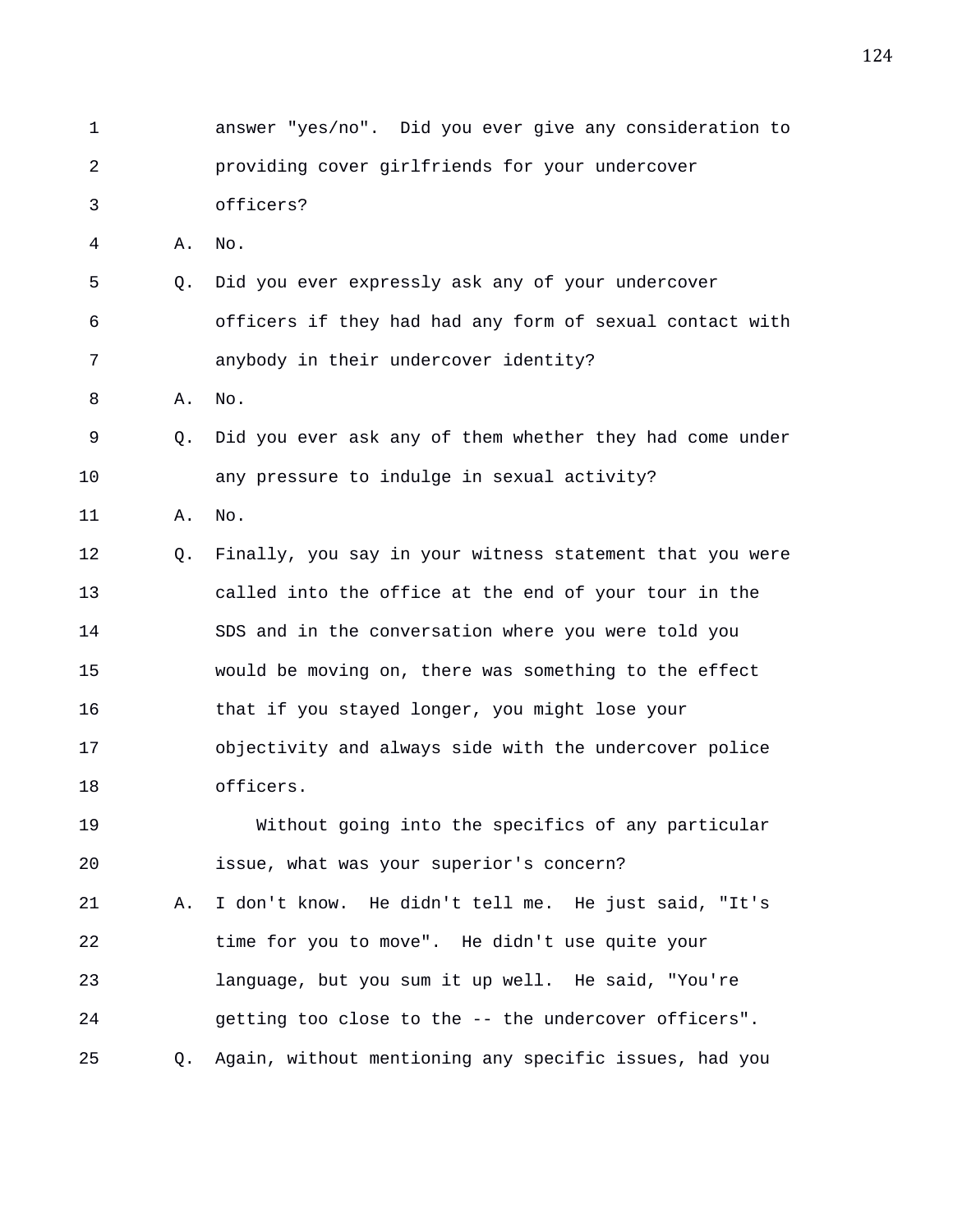| $\mathbf 1$ |    | found yourself fighting their corner with him or other   |
|-------------|----|----------------------------------------------------------|
| 2           |    | senior managers?                                         |
| 3           | Α. | Not with him. He was -- he was above the S Squad         |
| 4           |    | office.                                                  |
| 5           | Q. | But I'm taking from your answer you might have done with |
| 6           |    | another senior manager?                                  |
| 7           | Α. | Possibly.                                                |
| 8           | Q. | Is this -- again, don't go into any details if the       |
| 9           |    | answer's no -- but is this the overtime issue?           |
| 10          | Α. | Yes.                                                     |
| 11          | O. | Again, without being specific, anything else?            |
| 12          | Α. | No.                                                      |
| 13          |    | MR BARR: I'm sure you'll be very pleased that that's the |
| 14          |    | very last of my questions. Thank you very much.          |
| 15          | Α. | Thank you, sir.                                          |
| 16          |    | THE CHAIRMAN: Is there any re-examination?               |
| 17          |    | MR SANDERS: No, nothing for us, thank you, sir.          |
| 18          |    | Thank you.<br>THE CHAIRMAN:                              |
| 19          |    | Then I'm afraid with rather a lot of interruptions,      |
| 20          |    | that concludes your evidence. Thank you for coming.      |
| 21          | Α. | Thank you, sir.                                          |
| 22          |    | That now concludes this stage of the<br>THE CHAIRMAN:    |
| 23          |    | Inquiry's hearings. When we will meet again remains to   |
| 24          |    | be seen.                                                 |
| 25          |    | $(4.06 \text{ pm})$                                      |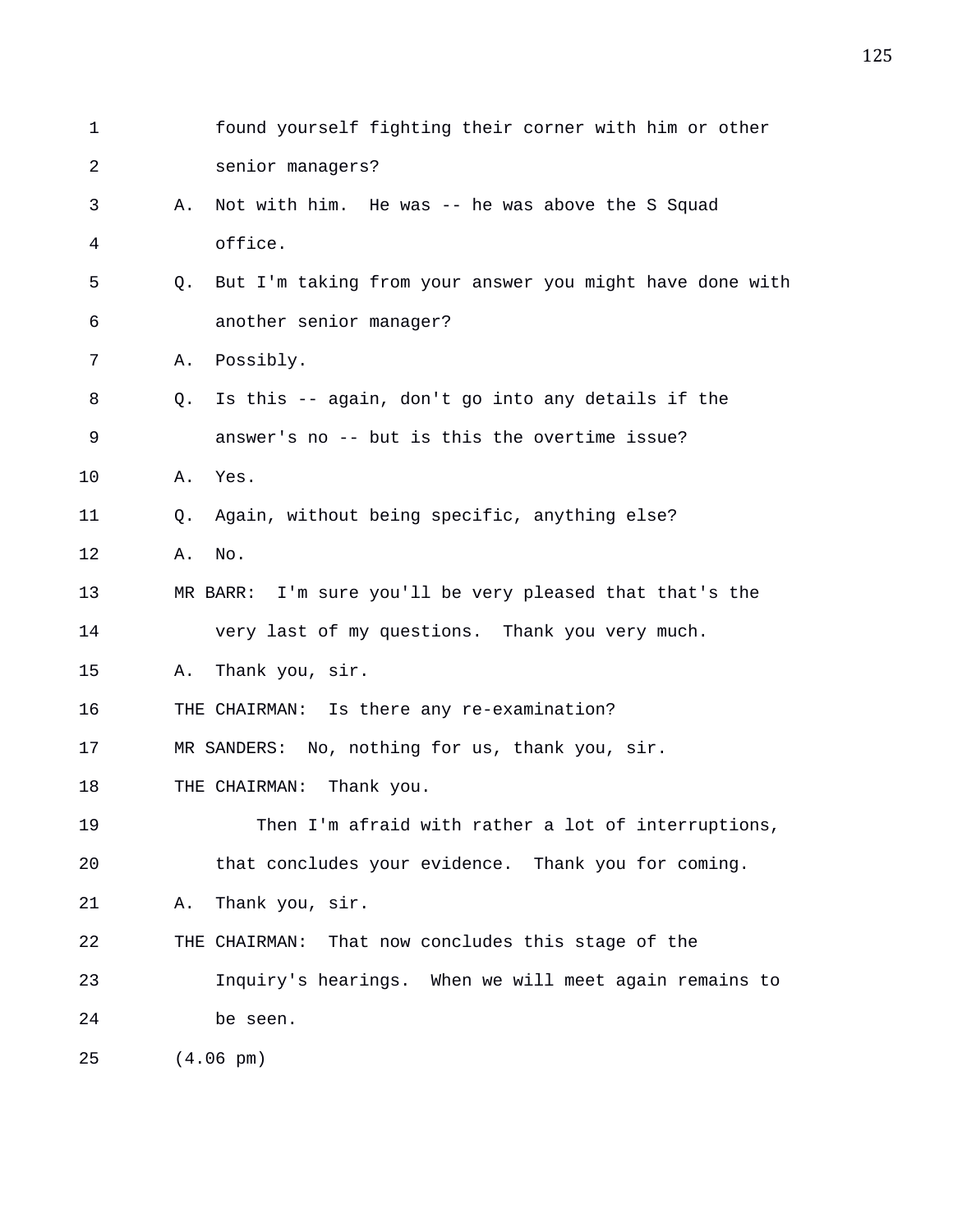| $\ensuremath{\mathsf{1}}$ |  | (The hearing concluded) |
|---------------------------|--|-------------------------|
| $\sqrt{2}$                |  |                         |
| $\mathbf{3}$              |  |                         |
| $\bf 4$                   |  |                         |
| $\mathsf S$               |  |                         |
| $\overline{6}$            |  |                         |
| $\sqrt{ }$                |  |                         |
| $\,8\,$                   |  |                         |
| $\overline{9}$            |  |                         |
| $10\,$                    |  |                         |
| $11\,$                    |  |                         |
| $12\,$                    |  |                         |
| $13\,$                    |  |                         |
| $14\,$                    |  |                         |
| $15\,$                    |  |                         |
| $16\,$                    |  |                         |
| $17\,$                    |  |                         |
| $18\,$                    |  |                         |
| 19                        |  |                         |
| $20\,$                    |  |                         |
| $21\,$                    |  |                         |
| $2\sqrt{2}$               |  |                         |
| 23                        |  |                         |
| $2\sqrt{4}$               |  |                         |
| 25                        |  |                         |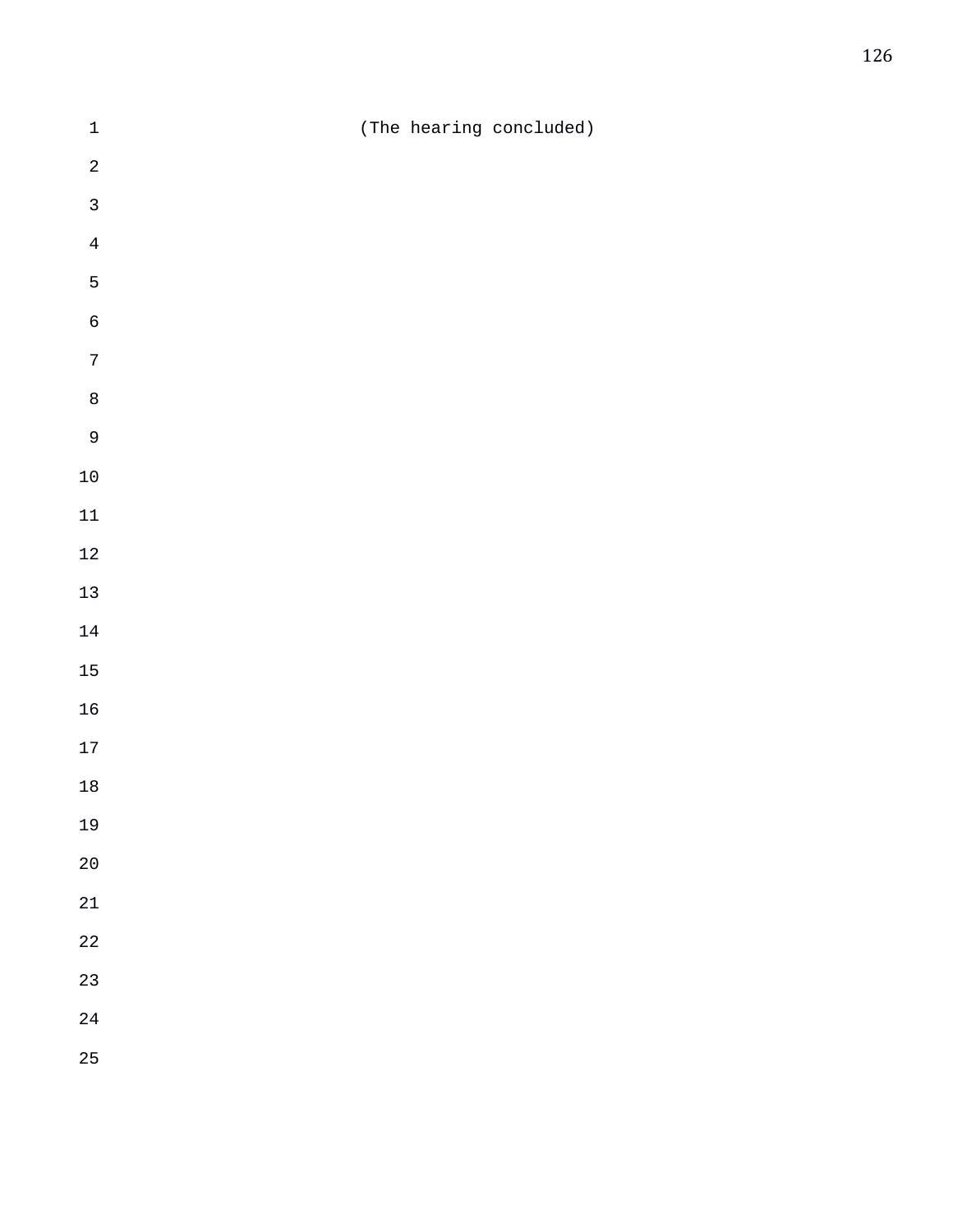| $\mathbf 1$    | INDEX                                  |
|----------------|----------------------------------------|
| $\sqrt{2}$     |                                        |
| $\mathsf{3}$   | Summaries of the evidence of HN2152, 2 |
| $\,4$          | HN350 and HN308                        |
| 5              | HN307 (TREVOR BUTLER) (sworn) 26       |
| $\epsilon$     | Questions by MR BARR 26                |
| $\overline{7}$ |                                        |
| $\,8\,$        |                                        |
| $\mathsf 9$    |                                        |
| $10$           |                                        |
| $11\,$         |                                        |
| 12             |                                        |
| 13             |                                        |
| 14             |                                        |
| 15             |                                        |
| 16             |                                        |
| $17$           |                                        |
| 18             |                                        |
| 19             |                                        |
| 20             |                                        |
| 21             |                                        |
| 22             |                                        |
| 23             |                                        |
| 24             |                                        |